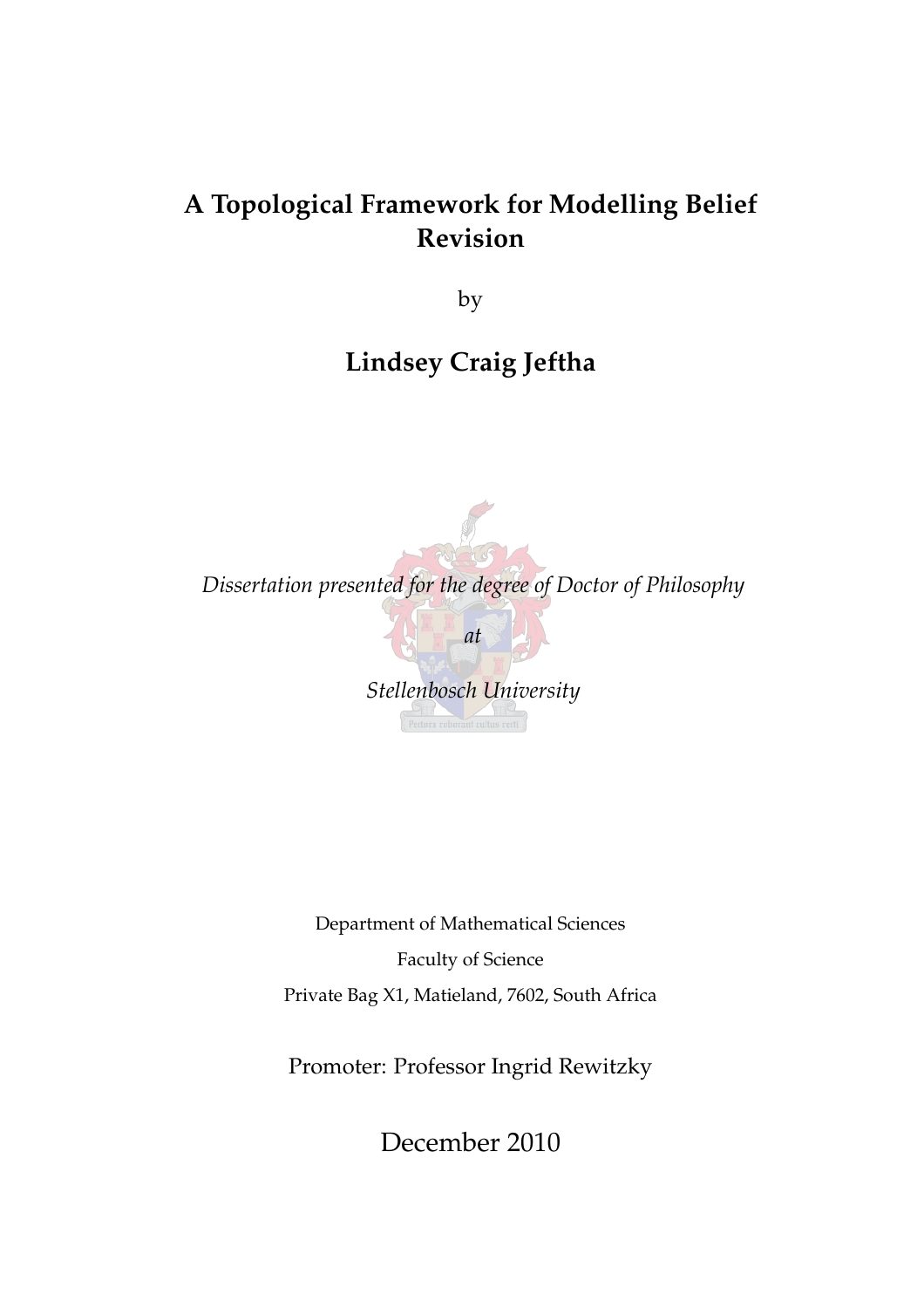# **Declaration**

By submitting this dissertation electronically, I declare that the entirety of the work contained therein is my own, original work, that I am the owner of the copyright thereof (unless to the extent explicity otherwise stated) and that I have not previously in its entirety or in part submitted it for obtaining any qualification.

Signed:

L.C. Jeftha

Date:

Copyright © 2010 Stellenbosch University

All rights reserved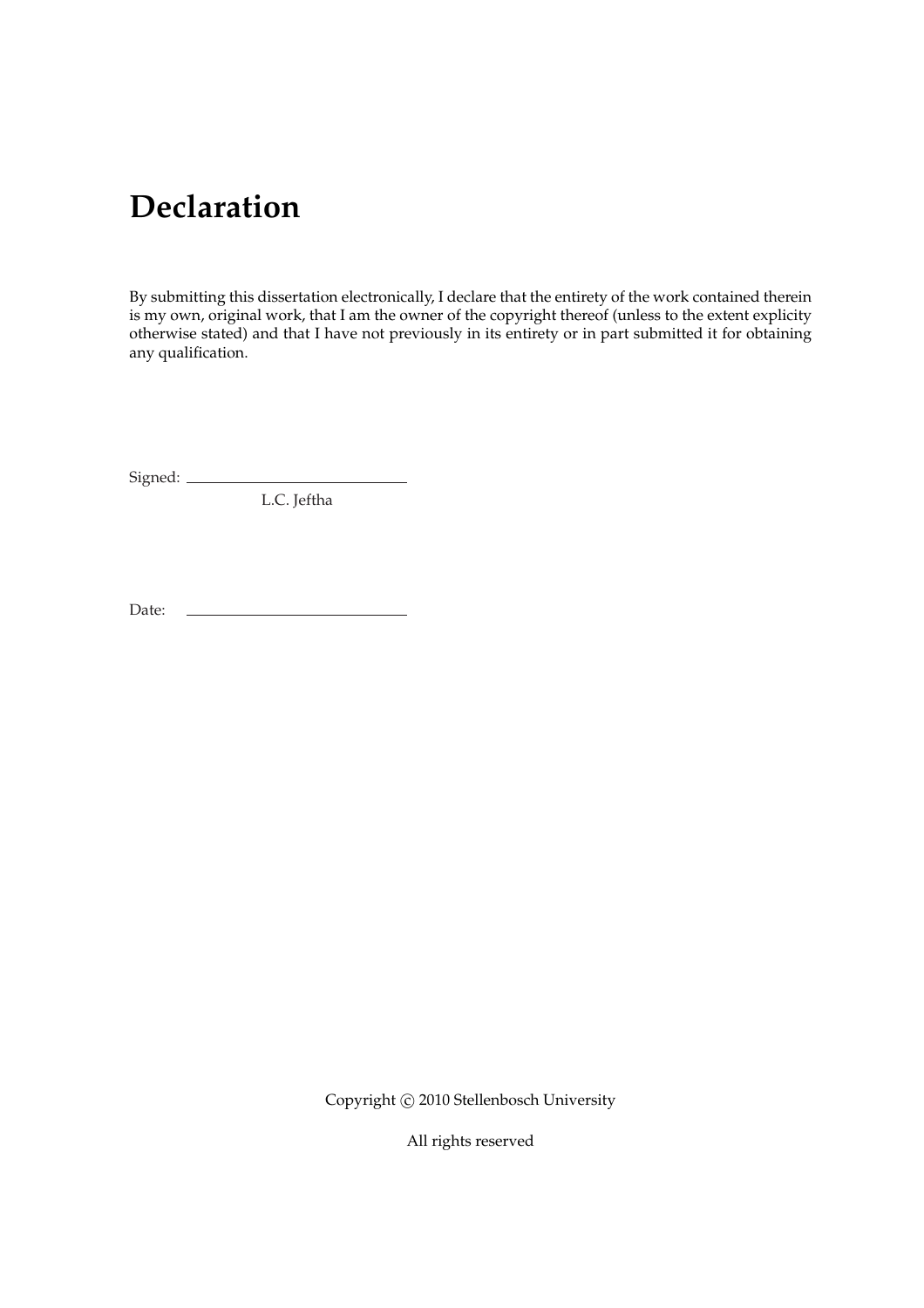# **Abstract**

Classical formulations model belief revision as a deterministic process. Under certain circumstances, the process may have more than one outcome, which suggests that belief revision is non-deterministic instead. Representations exist that model belief revision in either format, and for both formats there are axiom schemes that determine whether the representation is in fact a belief revision process.

Although the axiom scheme for the non-deterministic case generalises that of the deterministic case, both schemes entail that all of the beliefs held by an agent are affected by new information, which is perhaps unintuitive. Rather, one may consider that belief revision should be local, with beliefs only affected if the new information is pertinent to them. We approach the problem of belief revision from the standpoint that it is local and non-deterministic, and the purpose and contribution of this dissertation is the development of a topological framework with which to model belief revision in this manner.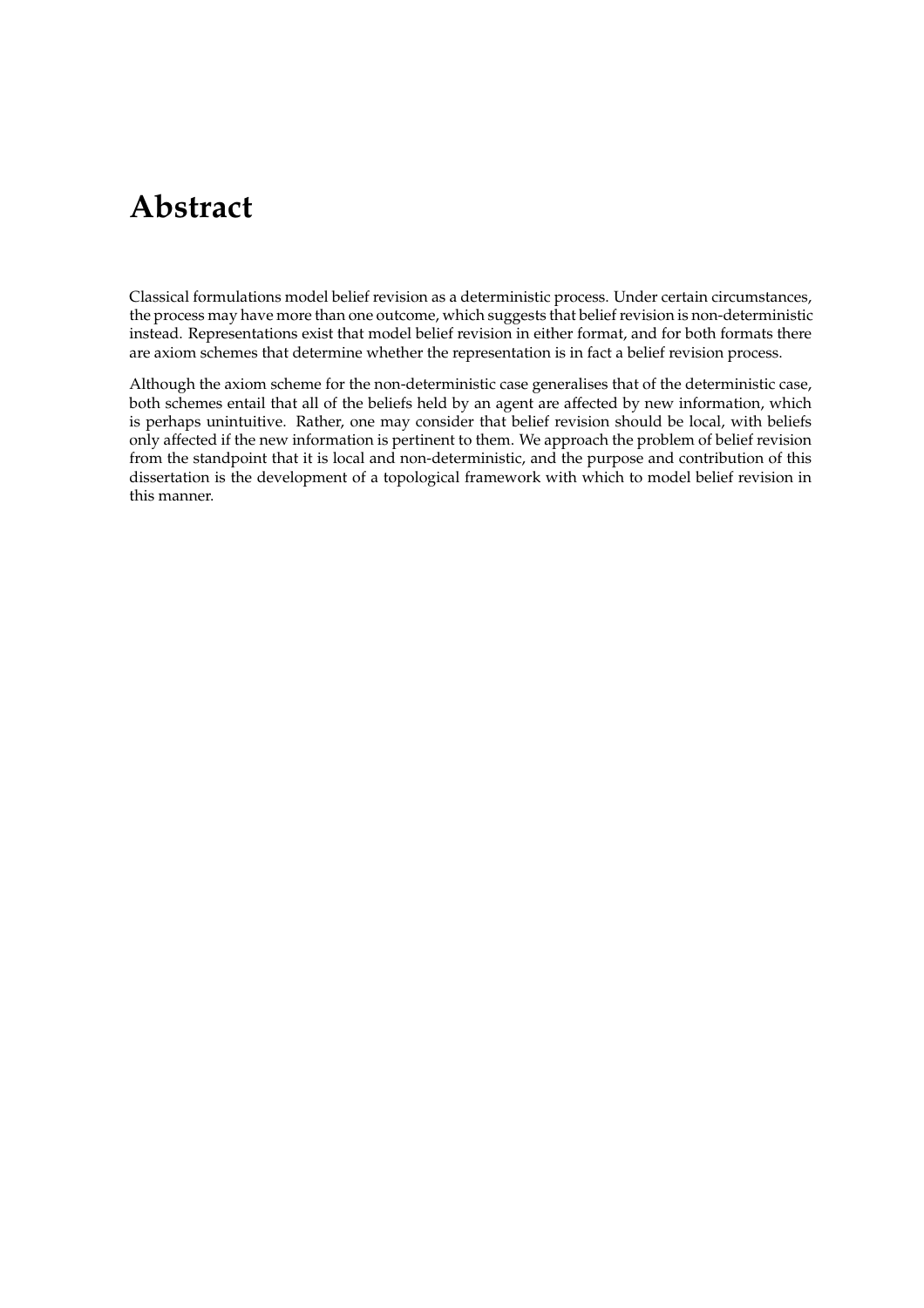# **Opsomming**

Geloofshersiening word gewoonlik as 'n deterministiese proses voorgestel. Meer as een uitkoms mag bestaan vir verskeie omstandighede, wat aandui dat die proses liewer nie-deterministies van aard is. Beide die gevalle word deur aksiomaskemas gereguleer, en die aksiomas vir die nie-deterministiese geval veralgemeen dié van die deterministiese geval.

Albei aksiomaskemas stipuleer, miskien onintuïtief, dat alle gelowe van 'n agent deur die nuwe informasie geaffekteer word. 'n Beter metode is dat net daardie gelowe waarvoor die nuwe informasie toepaslik is geaffekteer word. Ons benader die probleem van geloofshersiening uit die standpunt dat dit lokaal en nie-deterministies is, en die doel en bydrae van hierdie proefskrif is dus die ontwikkeling van 'n topologiese raamwerk waarmee ons geloofshersiening op hierdie manier kan voorstel.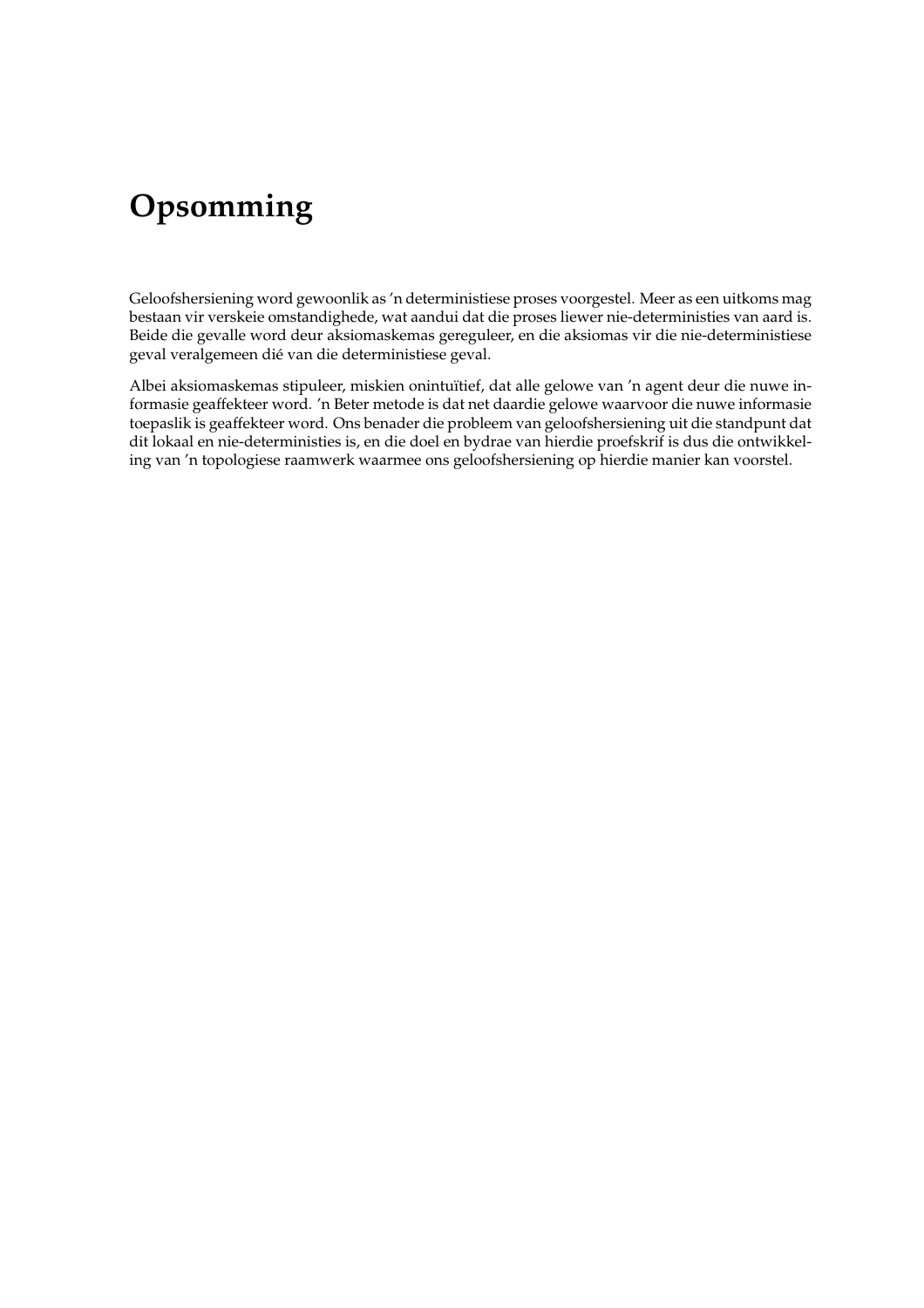# **Acknowledgements**

The preparation of this dissertation has been a wonderful adventure, and a real journey of discovery. Sometimes gruelling, mostly challenging, but always interesting.

Without the patient support and encouragement of my mother and father – not to mention the laundry and many wonderful free meals I got to enjoy – I would not have made it through the experience in one piece.

Thanks are also due to my dear aunt, Lucy, whose belief and confidence in my ability to reach this point were astounding, and a source of encouragement during many of the darker moments that inevitably accompany a journey such as this.

Thank you also to both my grandmothers, to my paternal grandmother for her kindness, patience and faith, and for reading me all those stories about aeroplanes and pilots when I was younger, and to my late maternal grandmother for her example, high standards and insistence on the truth that have always been a beacon along life's way.

Thank you to my piano teacher, Professor Graham Fitch. Mentioning your name in a text such as this does seem incongruous, however my piano lessons with you were always very stimulating and provided a welcome and essential diversion, even sanctuary, from the "alternate reality" that is mathematics. Thank you for always providing a warm, welcoming and stimulating learning environment, and most especially for always listening to and taking the time to answer my questions. I will certainly remember these lessons and your insightful teaching with much gratitude.

I also owe a debt of gratitude to Gabriël, Andrew and Ralf. To Gabriël, with whom I have been lucky enough to share many fruitful discussions about subjects as far-ranging as mathematics, religion and mountain-climbing, thank you for patiently enduring my endless questions! I am truly fortunate to have a friend like you. To Andrew, thank you for keeping me on my toes, and to Ralf, thanks for being an all round great and very funny friend, and to all of you for being such great fun to hang out with.

Thank you to my supervisor, Professor Ingrid Rewitzky, who helped with the review and correction of my work and also very kindly arranged for partial financial support from the NRF, whose contribution I wish gratefully to acknowledge.

Finally, and most importantly, thanks to my best friend, for once again being the duct tape, paper clips and chewing gum that have kept my ship together for the past 9 months. I am more grateful than I can say, and in a "refutable" sense, there is not enough paper in the world for me to thank You properly for all of Your help.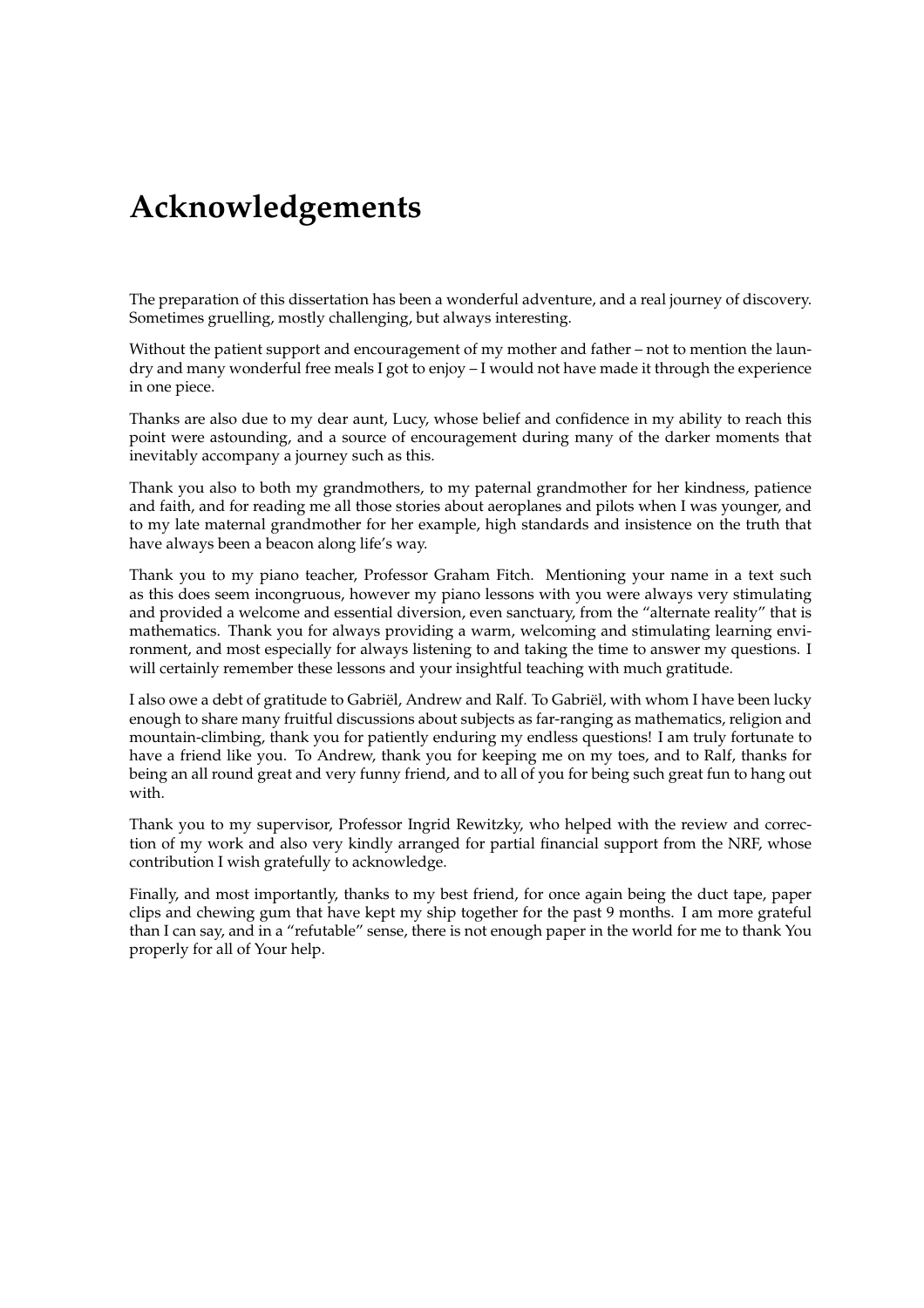# **Contents**

| Contents       |                                                                                                                                                                                                                                                                                           |                                                                                    |  |
|----------------|-------------------------------------------------------------------------------------------------------------------------------------------------------------------------------------------------------------------------------------------------------------------------------------------|------------------------------------------------------------------------------------|--|
| 1              | A Survey of Belief Revision<br>1.1<br>1.2<br>1.2.1<br>1.2.2<br>1.2.3<br>1.3                                                                                                                                                                                                               | $\mathbf{1}$<br>$\overline{2}$<br>$\overline{3}$<br>$\overline{4}$<br>5<br>8<br>10 |  |
| $\overline{2}$ | A Framework for Belief Revision<br>2.1<br>2.1.1<br>2.1.2<br>2.2<br>2.2.1<br>Ordered Spaces over a Relational Algebraic Structure<br>2.2.2<br>2.3<br>Ordered Manifolds over a Relational Algebraic Structure<br>2.3.1<br>Construction of an Ordered Relational Algebraic Manifold<br>2.3.2 | 13<br>14<br>14<br>17<br>19<br>19<br>22<br>27<br>28<br>30<br>33                     |  |
| 3              | Disposition and Logic<br>3.1<br>Degrees of Disposition, Observations, Order and Specifications<br>3.1.1<br>3.1.2<br>3.2<br>3.2.1<br>3.2.2<br>3.2.3                                                                                                                                        | 35<br>36<br>37<br>41<br>44<br>45<br>50<br>54<br>60                                 |  |
| 4              | <b>Belief Revision by Disposition</b><br>4.1<br>A Belief Revision Relation in the Style of Lindström and Rabinowicz<br>4.1.1<br>4.1.2<br>4.2<br>4.2.1<br>4.2.2<br>4.2.3                                                                                                                   | 63<br>64<br>64<br>67<br>69<br>69<br>70<br>71                                       |  |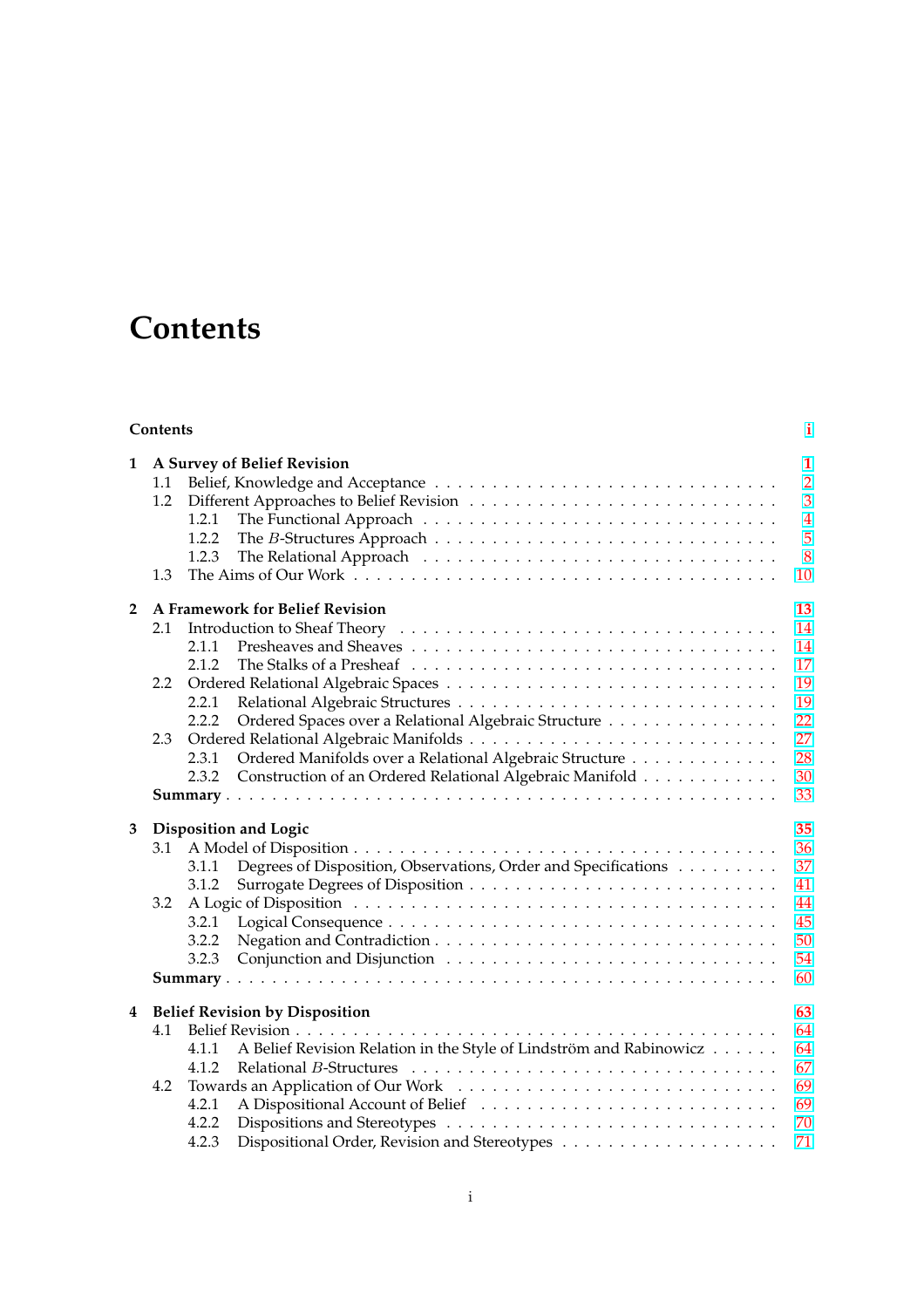| 5 Conclusions | 75  |
|---------------|-----|
| Bibliography  | 83. |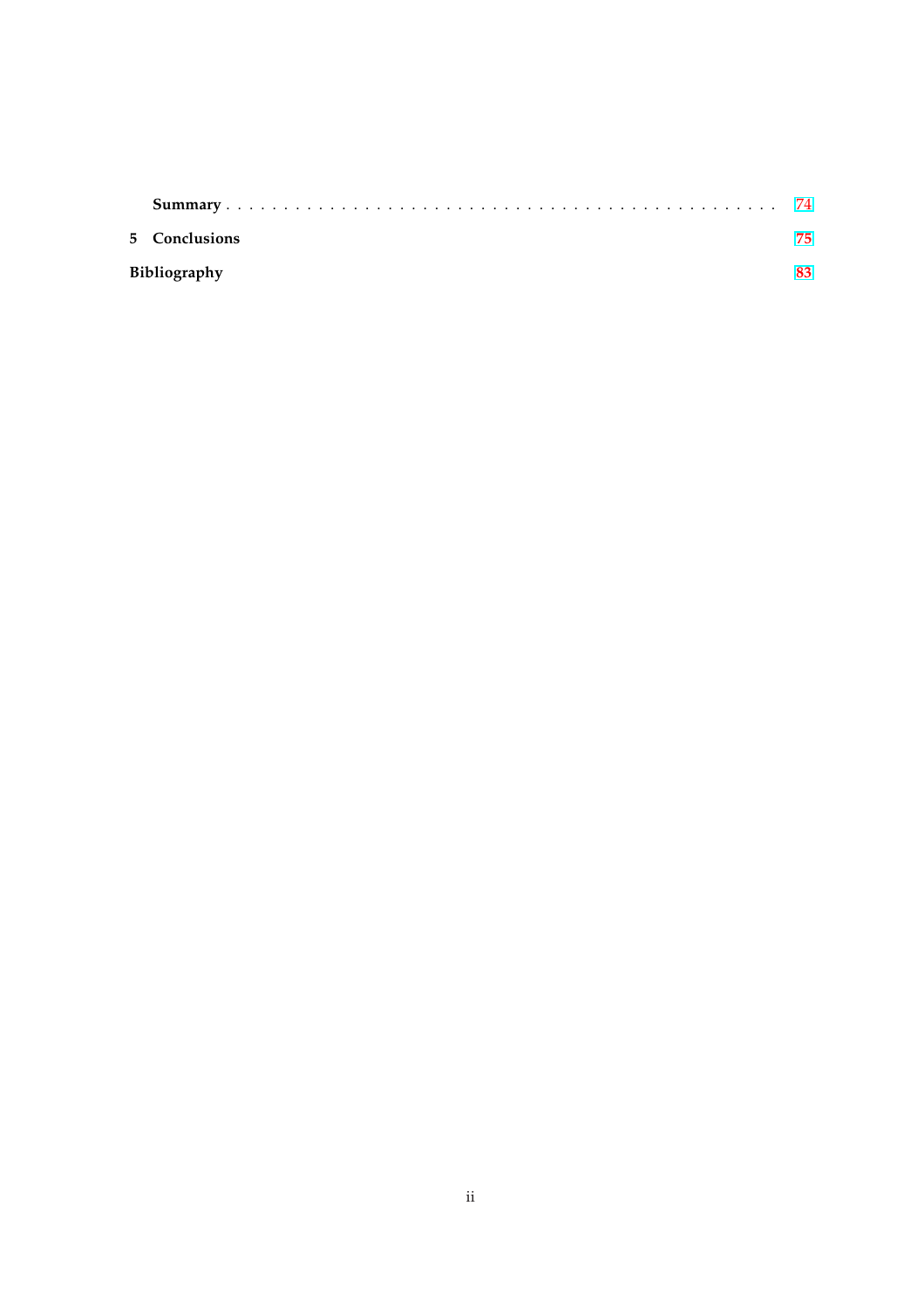# <span id="page-7-0"></span>**Chapter 1**

# **A Survey of Belief Revision**

Over time, an agent will accumulate a store of beliefs about its environment. When it encounters new information about this environment, we can certainly expect it to change its beliefs to be consistent with the new information in case some of its beliefs are invalidated. The mechanism of this change is not straightforward, as there are many technical difficulties to overcome. The problem has attracted much attention as a result, culminating in the publication of the seminal works [1] and [30] ([31]), with a very large body of subsequent research that covers a wide variety of innovative approaches to the problem.

Within this body of research, two kinds of belief change are generally distinguis[hed](#page-89-0) [6, 26, 30], *viz.* belief update and belief revision. Many researchers feel that the distinction between u[pda](#page-91-0)te [an](#page-91-0)d revision is not clear (compare [32, 6]), so for our work we shall concentrate on belief revision. In this chapter, we present an overview of three different approaches to belief revision, after which we are able to describe what it is that we aim to accomplish through our work. We proceed a[s f](#page-89-0)[ollo](#page-90-0)[ws.](#page-91-0)

### **Chapter Guide:**

- **Section 1.1: Belief, Knowledge and Acceptance.** In this section, we summarise some contemporary views on what it means to believe, know or accept something. It is important to understand these concepts because they help to shape our expectation of what should happen when beliefs change to accommodate new information.
- **Section [1.2:](#page-8-0) Different Approaches to Belief Revision.** Belief revision can be viewed as a transition between different states of affairs. In this section we describe three approaches to modelling these transitions. The first approach models belief revision as a functional operation and is set out in [1]. The second approach, proposed in [11], refines the approach of [1] to account for re[leva](#page-9-0)nce. In the third approach, described in [36], belief revision is modelled as a relational operation.
- **Section 1.3: The Aims of Our Work.** We now use the ideas of the preceding sections to formulate our the[sis](#page-89-0). We describe what it is that we inten[d](#page-89-0)[to](#page-89-0) accomplish and contribut[e,](#page-89-0) and present an overview of the remainder of our work.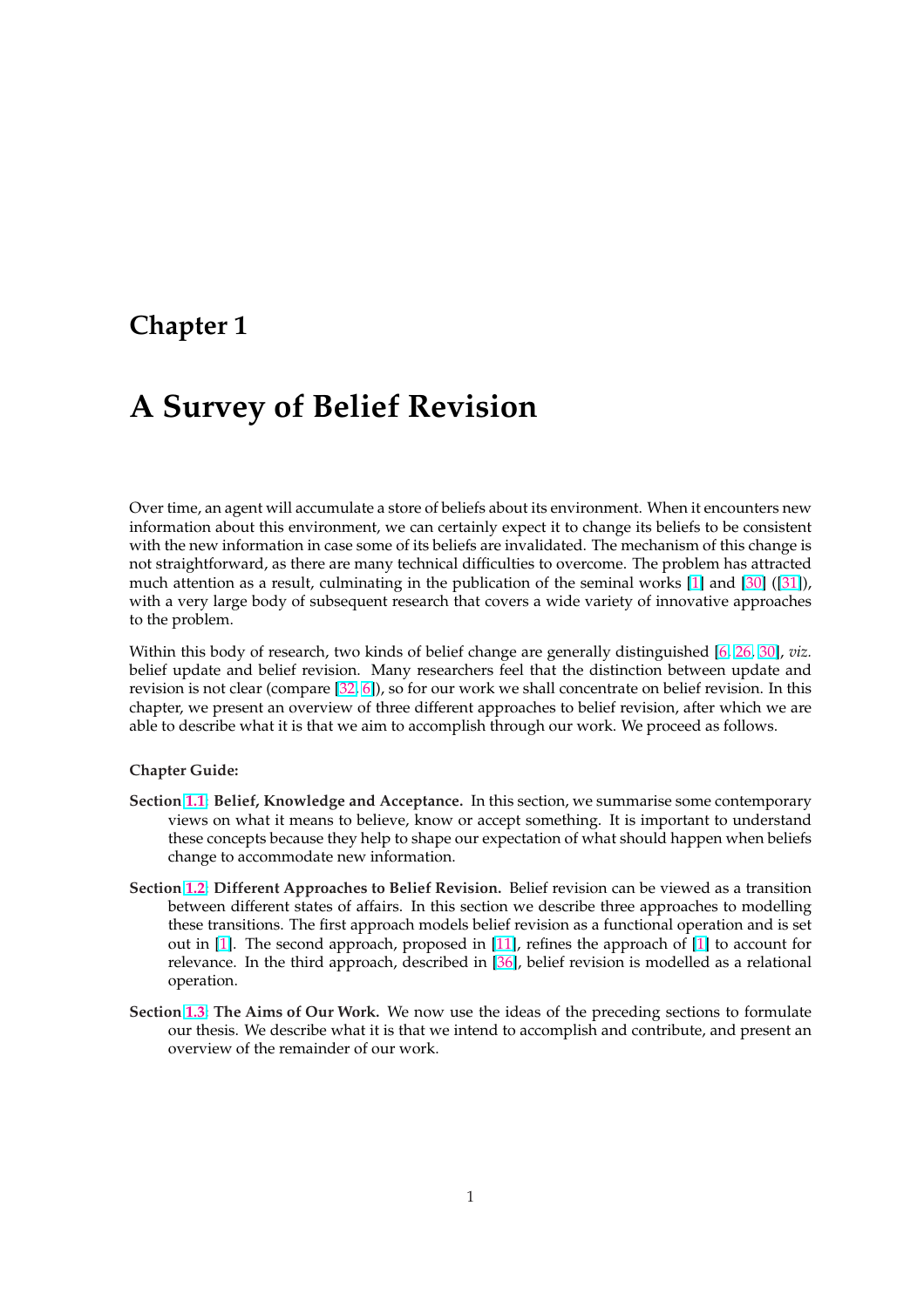# <span id="page-8-0"></span>**1.1 Belief, Knowledge and Acceptance**

To believe something entails that there is an agent that holds the given belief, and that there is something that this agent believes, the content of the belief. Traditionally, this content is a proposition expressed in some chosen language [45]. Belief then refers to the representation held by an agent of the truth value of a proposition [24]. This truth value is independent of its representation, for a proposition can be false even though an agent believes it to be true. The beliefs held by an agent are then just the propositions that it considers to be true.

We may treat this set of beliefs as [a s](#page-90-0)[tat](#page-92-0)e of affairs or as a possible world, as conceived of by the agent. Many contemporary philosophers then characterise belief as the implicitly modal concept of a propositional attitude [45]. A propositional attitude is an opinion about or a disposition towards a proposition or the state of affairs in which that proposition is true. It is often expressed as " $A(x, \phi)$ ", where A is the propositional attitude, x is an individual and  $\phi$  is a sentence that expresses the proposition. For example, "James is hopeful that there is enough food for everyone" has "James" as  $x$ , "is hopeful that" as A and "[the](#page-92-0)re is enough food for everyone" as  $\phi$ .

The subject of knowledge and what it means to say that "x knows that  $\phi$ " is studied in a broadranging field of philosophy called epistemology. It encompasses questions such as "What is knowledge?" and "How do people acquire knowledge?", and probes distinctions between "knowing *how*" and "knowing *that*". We shall concern ourselves only with "knowing that".

The nature and definition of knowledge are elusive, even intractable (compare [51]), and debates on the subject are beset by controversy. Much of the controversy stems from the formulation of knowledge as justified true belief, where "x knows that  $\phi$ " if and only if  $\phi$  is the case, x believes that  $\phi$  and x is justified in believing that  $\phi$  [51]. This formulation was criticised famously in [21] through a suite of counterexamples known as the "Gettier Problems", which illustrate situati[ons](#page-92-0) where a belief may be justified and true yet not count as knowledge.

In a typical counterexample, a belief [hel](#page-92-0)d by an agent coincides with the true situati[on](#page-90-0) by chance. This justified, true belief is then falsely classified as knowledge. For example, based on [51], suppose that Jack believes the false proposition  $p$ , "Mary owns a Ford". Suppose further that Jack infers proposition  $q$ , "either Mary owns a Ford or John is in Barcelona". Since  $p$  entails  $q$ , Jack is justified in believing  $q$ . If John just happened to be in Barcelona,  $q$  would be true, and Jack would hold a justified, true belief. However, Jack has no evidence for the whereabouts of John, so his [jus](#page-92-0)tified true belief cannot be regarded as knowledge.

Since publication of the Gettier problems, much debate around the nature of knowledge has focussed on finding a suitable clause to add to the original formulation of knowledge as justified true belief that will "de-gettierise" it. Nevertheless, the nature of knowledge remains at large. In particular, with regard to the debate about the nature of knowledge, [51] expresses the opinion that

"One way to respond to the intractability of the debate is to acknowledge that there simply is not *one* concept of knowledge for which there is an analysis that has any chance of meeting with broad assent. Rather, we might conclude that, when we use the [wo](#page-92-0)rd 'knowledge', we have sometimes one concept and at other times another concept in mind."

However we wish to characterise knowledge, it seems reasonable that what is false cannot be known (compare [51]) – a statement such as "Roald Dahl wrote 'Pride and Prejudice' " is false, so it is not something that one could claim to know. Furthermore, it is nearly universally accepted that knowledge implies belief, and it is taken as a contradiction to claim to know something without believing it (compare p118 in  $[43]$  and also  $[53]$ ).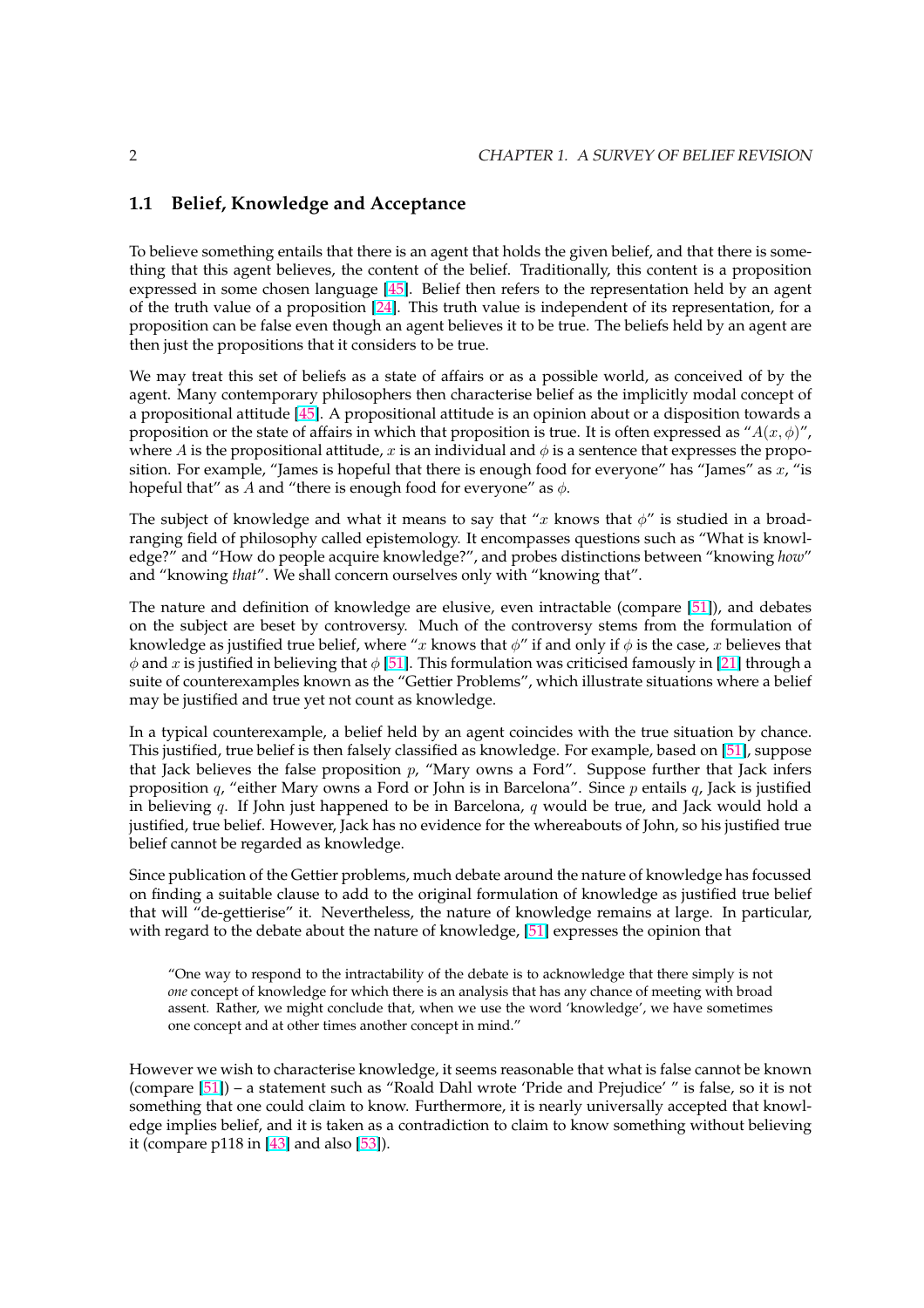<span id="page-9-0"></span>From [45], acceptance is taken to be under the voluntary control of the subject more so than belief and is more directly linked to a particular action and context. One can believe something without accepting it, and also accept something without believing it. For example, given evidence that supports a theory but is not known to be completely decisive, a scientist may choose to accept or disregard the theor[y, an](#page-92-0)d furthermore may do so without needing to believe it (a similar version of this example can be found in [18] ([19])).

In contrast, suppose that Bill needs to climb a ladder to clean the gutters around his house. He may genuinely believe that the ladder is stable and can support his weight, but out of concerns for safety he does not acce[pt t](#page-90-0)h[is to](#page-90-0) be so until he has properly checked the ladder. Thus Bill believes that the ladder is safe without accepting it to be so (a similar example to this can be found in [45]).

To accept something seems to involve a choice to cease enquiry and treat the matter as settled at least until new evidence becomes available. Literature on the subject is generally not clear how acceptance relates to knowledge and belief. For example, can one know something without [acce](#page-92-0)pting it? If knowledge is always believed, then because we can believe something without accepting it, arguably we can also know something without accepting it. To illustrate, one could know that air travel is safe without accepting it because accidents can happen. Yet, one cannot know something without its being the case, so to know something seems to involve our acceptance of it also.

From our brief overview of belief, knowledge and acceptance, many of the difficulties we encounter are yet mired in active though apparently intractable debate. In the study of belief change however, several advances have been made through the innovative approaches taken by different researchers, and in the next section we shall examine some of these approaches in more detail.

## **1.2 Different Approaches to Belief Revision**

Generally, two kinds of belief change are distinguished [6, 26], *viz.* belief update, where the beliefs of an agent are modified in response to changes in its environment, and belief revision, where the beliefs of an agent are modified when it receives new information about its unchanged environment.

For both kinds of belief change, there is the pervasive int[uit](#page-89-0)[ion](#page-90-0) that a body of beliefs should undergo minimal changes to accommodate new information (compare [42] however, where even this widely accepted notion is questioned). In [1], the authors propose a suite of postulates, known as the "AGM Postulates", which formalise this notion of minimal change for the case of belief revision and which have become the dominating paradigm for reasoning about belief revision. The authors of [30] ([31]) have similarly proposed a collection of postulates, known as t[he "](#page-91-0)KM Postulates", that regulate the operation of belief update.

Many researchers feel that the distinction between update and revision is not clear (com[pare](#page-91-0) [\[32\]](#page-91-0)) and that belief update contains elements of belief revision as well (compare [6]). On the one hand, differences between the operations make them largely incompatible, so that one cannot be treated as a special case of the other [26]. On the other hand, in [6] the author provides an example to show that belief update can also contain elements of belief revision, and then exhibits semantics for a m[ode](#page-91-0)l that seeks to unify the two types of belief change.

In view of the similarities [be](#page-90-0)tween belief update an[d b](#page-89-0)elief revision, we shall concentrate on belief revision only. Belief revision is sometimes further characterised in terms of the related operations of contraction and expansion, whereby a piece of information is removed from (resp. added to) a body of beliefs. In general, revision is regarded as combining these operations (compare [35]), so in our work we will not additionally study expansion and contraction.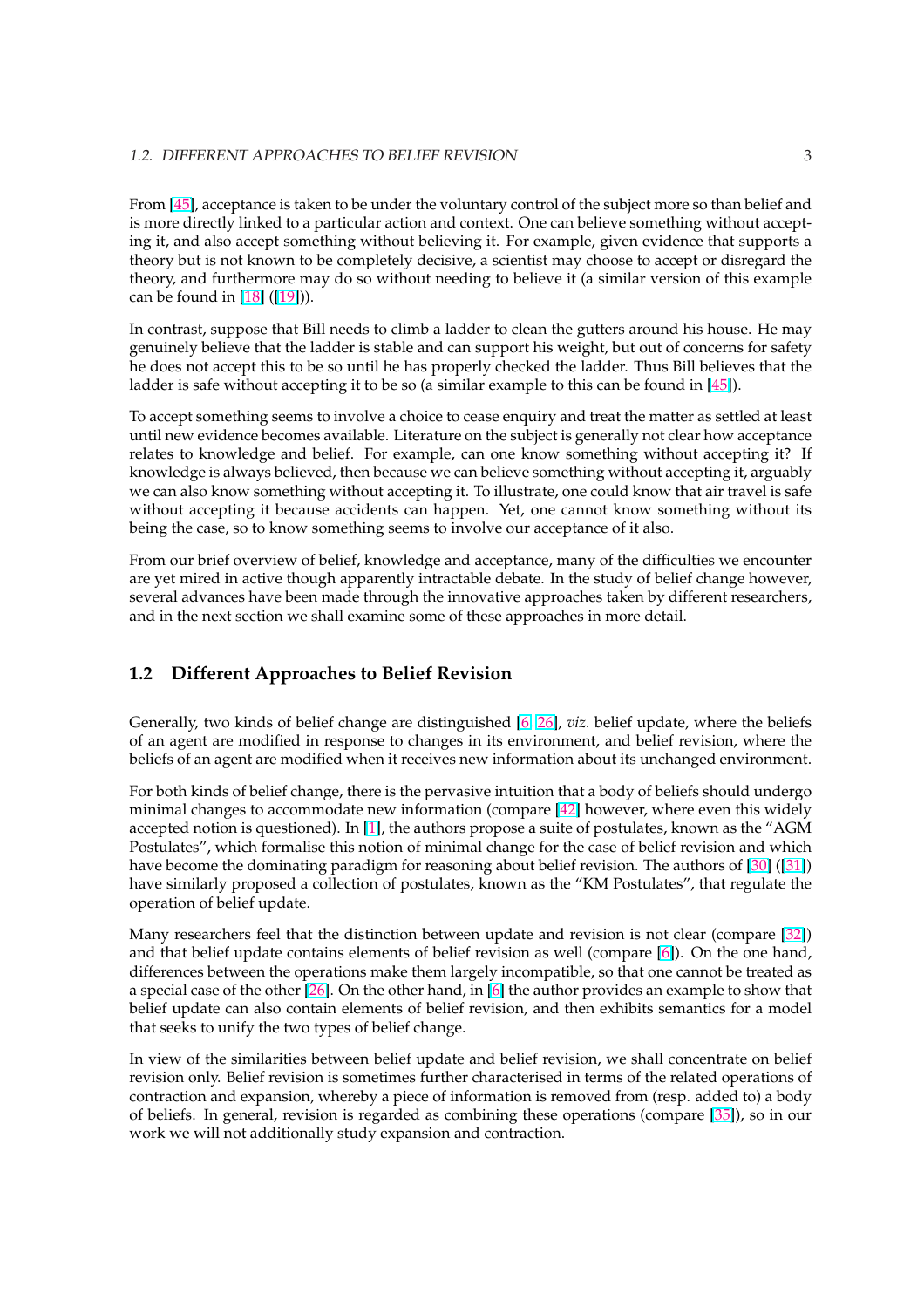<span id="page-10-0"></span>A belief revision operation may be thought of as a transition from one state of affairs to another, and in the rest of this section we examine three approaches to modelling these transitions. The first approach models belief revision as a functional operation and is described in [1]. The second approach, proposed in [11], refines the approach of [1] to account for relevance. The third approach models belief revision as a relational operation, and is described in [36].

## **1.2.1 The Functiona[l A](#page-89-0)pproach**

Under the functional approach, a belief revision operation  $*$  is a function that takes a deductively closed set K of beliefs and formula  $\phi$  to the deductively closed set  $K * \phi$  of beliefs. The authors of [1] propose that the properties of  $*$  and the new beliefs  $K * \phi$  are governed by the postulates  $A1 - A8$ , the AGM Postulates, listed below.

To formulate t[he](#page-89-0)se postulates, we fix a propositional though not necessarily finitary language  $L$ . The well-formed formulae of L are constructed by application of the binary connectives  $\wedge$  (AND) and  $\vee$ (OR) and the unary connective  $\neg$  (NOT) in the standard manner, and we collect these formulae in the set  $\Phi_L$ . We fix a set-to-set function  $C_n$  that maps a set  $\Phi$  of well-formed formulae of L to the set  $\Psi$ of formulae that can be deduced from  $\Phi$ . We denote a contradiction in  $\Phi_L$  by  $\perp$ , and the entailment relation by  $\vdash_L$ . A theorem of the language is then a formula φ such that  $\vdash_L \phi$ . We take  $C_n({\lbrace \bot \rbrace}) = \Phi_L$ . A set K of formulae is then consistent if  $C_n(K) \neq C_n({{\perp}}) = \Phi_L$  (compare Definition 3.9(ii) and p115 in  $[12]$ ), otherwise it is inconsistent. A belief set K is a set of formulae expressed in L that is closed under deduction, *i.e.*  $K = C_n(K)$ .

The AGM postulates may then be formulated as follows (compare [1] and [20]):

- **A1:**  $K * \phi$  is a belief set
- **A2:**  $\phi \in K * \phi$
- **A3:**  $K * \phi \subseteq C_n(K \cup \{\phi\})$
- **A4:** If  $\neg \phi \notin K$  then  $C_n(K \cup \{\phi\}) \subseteq K * \phi$
- **A5:**  $K * \phi = C_n({\{\perp\}})$  if and only if  $\vdash_L \neg \phi$
- **A6:** If  $\vdash_L \phi \leftrightarrow \psi$  then  $K * \phi = K * \psi$
- **A7:**  $K * (\phi \wedge \psi) \subseteq C_n((K * \phi) \cup {\psi})$
- **A8:** If  $\neg \psi \notin K * \phi$  then  $C_n((K * \phi) \cup {\psi}) \subseteq K * (\phi \wedge \psi)$

The last two axioms enforce a coherence on ∗ by imposing a lower- and upper bound on the outcome. Taking  $K * (\phi \wedge \psi)$  to mean the (iterated) revision  $(K * \phi) * \psi$ , from Axiom A3 we then have that  $K*(\phi\wedge\psi)\subseteq C_n((K*\phi)\cup\{\psi\})$ , which is just the belief set formed when we first revise by  $\phi$  and then add  $\psi$  to the outcome. This set serves as an upper bound for the outcome of the revision. Axiom **A8** is then simply a rewriting of Axiom **A4**, with the belief set  $C_n((K * \phi) \cup {\psi})$  now serving as a lower bound for the outcome.

Axiom **A2** has been questioned in [18] ([19]) because as a consequence, an agent can no longer choose not to believe what it has just been told. A further criticism by [18] ([19]) is that, although the new information is believed by the agent, the axioms do not stipulate whether the agent then knows the new information in the sense of Section 1.1. The AGM postulates also do not restrict the structure of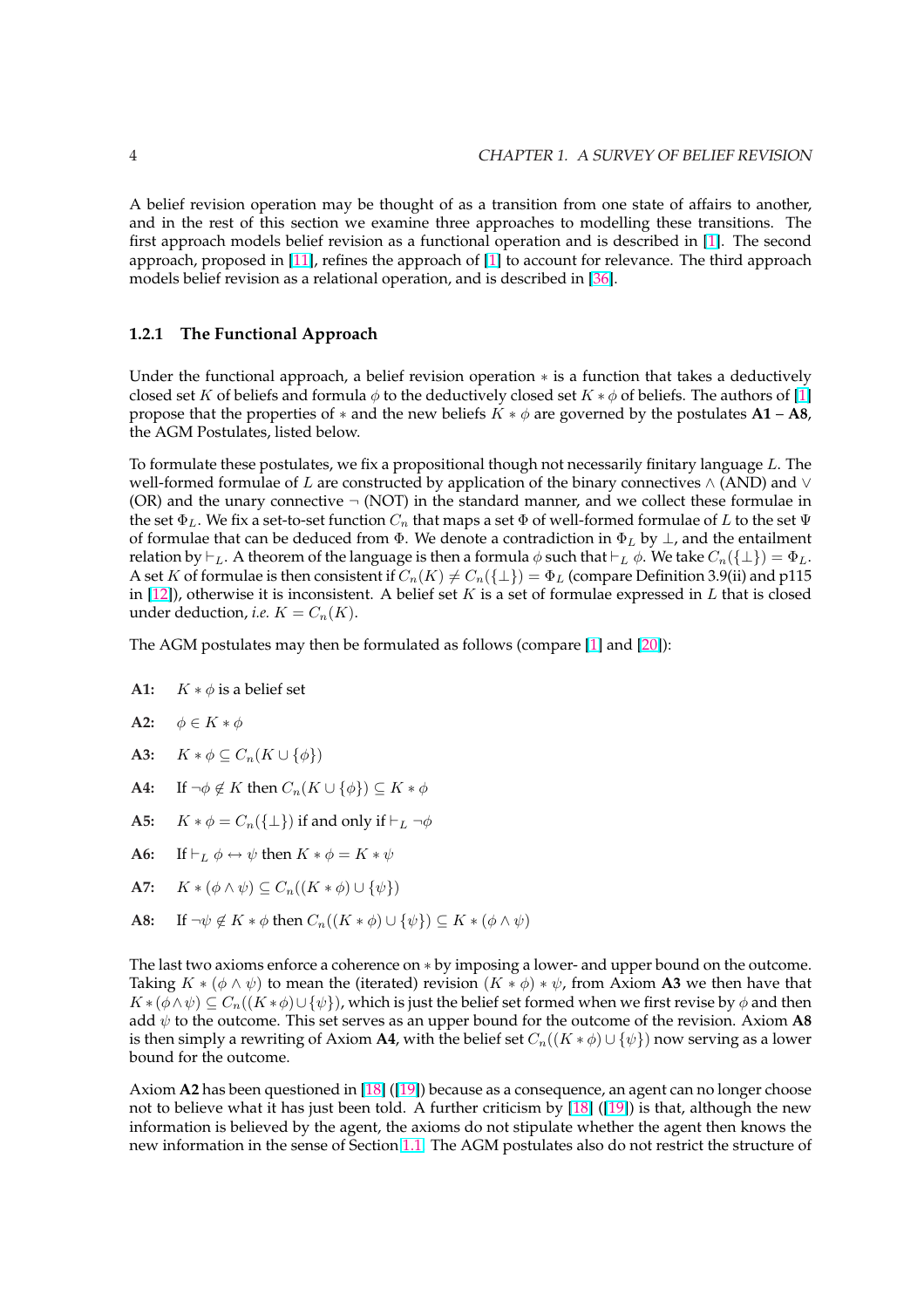<span id="page-11-0"></span> $\phi$  beyond that it should be a (well-formed) formula of L. Thus, as in [18] ([19]) we may ask how an agent should revise its beliefs with a logical constant such as  $\perp$  (falsum), or whether it should accept ⊥ without question.

A more fundamental difficulty, questioned in works such as [18] ([1[9\]\),](#page-90-0) [2[5\] a](#page-90-0)nd [11], is that a collection of beliefs must be deductively closed. This requirement raises problems of computational complexity because, for example, determining the logical consequences of a collection of beliefs may be an infinite task. It also forces us to account for all the beliefs of an agent during a revision, rather than only those relevant to the new information. The philos[oph](#page-90-0)ic[al fi](#page-90-0)d[elit](#page-90-0)y of t[he r](#page-89-0)equirement is questioned because, for example, an agent must then know all the consequences of its beliefs – we might believe that global warming is occurring, but how could we know all the consequences of this belief?

Several contemporary approaches to belief revision seek to handle the problem of deductive closure by appeal to the notion of paraconsistency, where a logic is paraconsistent if its entailment relation  $\vdash$ is not "explosive", *i.e.* for any well-formed formulae  $\phi$  and  $\psi$ , it is not the case that  $\{\phi, \neg \phi\} \vdash \psi$ . An agent can then reason using smaller, locally consistent sets of beliefs. In the next section, we present such an approach to belief revision.

### **1.2.2 The** B**-Structures Approach**

In this section, we describe the  $B$ -structures model of  $[11]$  in more detail, beginning with an overview of the language-splitting model of which B-structures are a natural extension. We follow directly the exposition given in [11], and most of the results, definitions and examples presented here may be found there. Our purpose here is only to present the model of [11], so definitions and results are generally introduced without further comment or pr[oof.](#page-89-0) To avoid notational overloading in the rest of our work, we have adapted the notation used in [11] to match our conventions.

Let  $L = \{p_1, p_2, \dots, p_n\}$  $L = \{p_1, p_2, \dots, p_n\}$  $L = \{p_1, p_2, \dots, p_n\}$ , true, false be a finite propositional langu[age,](#page-89-0) where the  $p_i$  are propositional atoms and true and false are logical constants. As before, let  $\Phi_L$  denote the set of well-formed formulae of L formed by applying the binary connectives  $\land$  (AND) and  $\lor$  (OR) and the unary connective  $\neg$ (NOT) in the standard manner. For any non-empty [sub](#page-89-0)set  $P \subseteq L$ , we shall call  $\Phi_P$  a subject. Symbols such as  $p, q$  and r stand for propositional atoms, while Greek letters such as  $\phi$  and  $\psi$  stand for arbitrary well-formed formulae in  $\Phi_L$ . For a set  $X \subseteq \Phi_L$  of formulae,  $C_n(X)$  represents the closure of X under logical consequence. The set X is consistent if  $C_n(X) \neq \Phi_L$ , and a theory of L if  $X = C_n(X)$ . We use the letter T, possibly subscripted, to denote a theory. The revision of T with  $\phi$  is denoted by  $T * \phi$ , and  $T + \phi$  is taken to mean  $C_n(T \cup {\phi})$  where  $\phi$  is joined to T without regard for consistency.

We begin with the idea that the language  $L$  can be split into sub-languages relative to a given theory T. Definition 1.1 may be compared to Definition 2 in [11].

**Definition 1.1.** Let  $\mathcal{L} = \{L_1, L_2, \ldots, L_n\}$  be a family of (mutually disjoint) subsets of L, and let T be a theory of the language L. Then  $L_1, \ldots, L_n$  split L relative to T if and only if for each i in  $1, 2, \ldots n$  there exists  $\phi_i \in \Phi_{L_i}$  such that  $T = C_n(\{\phi_1, \phi_2, \ldots, \phi_n\})$ . The family  $\mathcal L$  separates  $T$  into  $T_1,T_2,\ldots,T_n$  such that for each  $i=1,2,\ldots,n$ ,  $T_i\subseteq \Phi_{L_i}.$  We call  ${\cal L}$  a  $T$ -splitting (of  $L$ ) and say that T is generated by the  $T_i$  expressed in each sub-language  $L_i$ . Given a language  $L' \subseteq L$ , we say that *T* is confined to  $\Phi_{L'}$  if  $T = C_n(T \cap \Phi_{L'})$ .

A T-splitting  $\{L_1, L_2, \ldots, L_n\}$  of L thus partitions T into  $T_1, T_2, \ldots, T_n$  such that each  $T_i$  is confined to the subject  $\Phi_{L_i}$  (compare also pp4–5 in [39]). It is possible for one  $T$ -splitting to refine another. The notion of refinement set out in Definition 1.2 is based on Definition 20.1 in [56].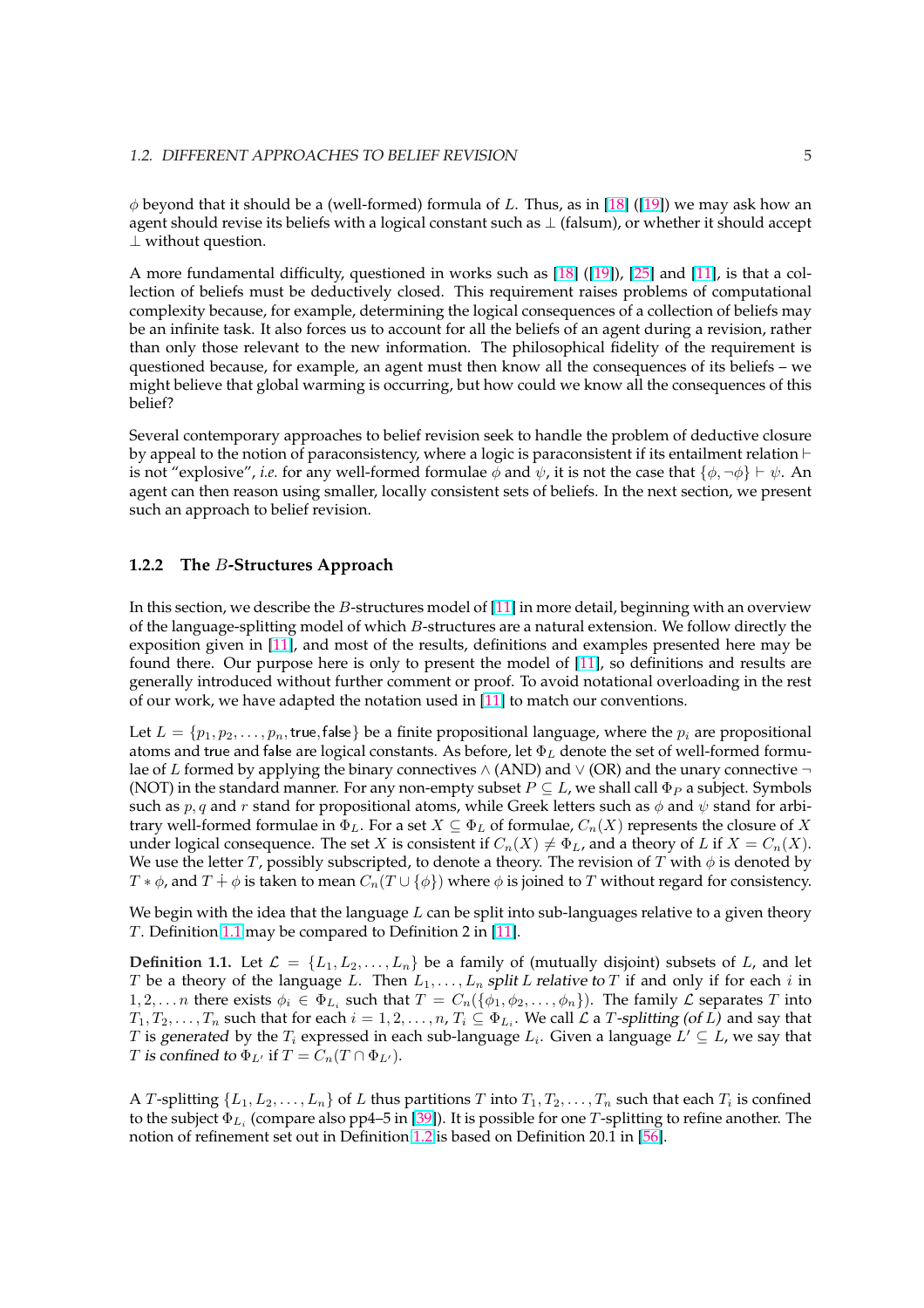**Definition 1.2.** Let  $\mathcal L$  and  $\mathcal L'$  be families of subsets of L such that  $\bigcup \mathcal L = \bigcup \mathcal L'$ . We say that  $\mathcal L$  refines  $\mathcal{L}'$  if for every  $L \in \mathcal{L}$  there is  $L' \in \mathcal{L}'$  with  $L \subseteq L'$ .

The extent to which one T-splitting may refine another is limited, and the existence of this limit is captured by Lemma 1.3 (compare Lemma 1 in [11], a proof of which may be found in [39]).

**Lemma 1.3.** *Let* T *be a theory of the language* L*. There exists a unique* T*-splitting* L *of* L *such that for every* T-splitting  $\mathcal{L}'$ ,  $\mathcal{L}$  refines  $\mathcal{L}'$ .

The finest T-splitting of L allows us to represent the beliefs of an agent in terms of a collection of disjoint subjects, so subjects are not combined unnecessarily. In turn, the subject matter of a belief  $\phi \in \Phi_L$  is determined by the set of propositional atoms of L from which it is generated. Lemma 1.4 corresponds to Lemma 2 in [11], while Definition 1.5 is adapted from Definition 3 in [11].

**Lemma 1.4.** *Let*  $\phi$  *be a formula of a finite propositional language L. There exists a smallest language*  $L_{\phi} \subseteq L$ with which  $\phi$  can be expressed. That is, there is  $L_\phi\subseteq L$  and a formula  $\psi\in\Phi_{L_\phi}$  such that  $\phi\Leftrightarrow\psi$ , and for any  $\phi$  *other*  $L' \subseteq L$  *for which there is*  $\psi' \in \Phi_{L'}$  *such that*  $\phi \Leftrightarrow \psi', L_\phi \subseteq L'.$ 

**Definition 1.5.** Let  $\phi$  be a formula of a finite propositional language L. The subject matter of  $\phi$  is the smallest language, denoted  $L_{\phi}$ , of a formula that can be used to express  $\phi$ . Two formulae  $\phi$  and  $\psi$  of *L* are *relevant* to each other if  $L_{\phi} \cap L_{\psi} \neq \emptyset$ .

**Remark 1.6.** The formulae  $\phi = p \wedge (q \vee \neg q)$  and  $\psi = r \wedge (q \vee \neg q)$  appear to be relevant to each other because they share the propositional atom q. However, they are not because  $L_{\phi} = \{p\}$  and  $L_{\psi} = \{r\}$ . Definition 1.5 thus prevents two formulae from being relevant to each other in a trivial way. The authors of [11] concede that a sharing of propositional atoms is inadequate as a formulation of relevance because it will not capture all of the nuances of meaning that usually attend the notion.

Suppose that we have a theory T and a T-splitting  $\mathcal{L} = \{L_1, L_2, \ldots, L_n\}$  of L, and that we are given the new information  $\phi$ . Informally, to find which formulae in T are affected by  $\phi$ , we compare  $L_{\phi}$ with each  $L_i$  in  ${\cal L}$  to determine if  $\phi$  is relevant to  $T_i.$  The  $T$ -splitting  ${\cal L}$ , however, must be such that  $\phi$  can be expressed by at least one sub-language in  $\mathcal{L}$ , which leads us to the following notion of compatibility (compare Definition 4 in [11]).

**Definition 1.7.** Given a theory T, a finite propositional language L and a formula  $\phi$  of L, let  $L_{\phi}^{T}$  be the smallest language such that  $L_\phi\subseteq L_\phi^T$  and  $\{L_\phi^T,L\setminus L_\phi^T\}$  is a T-splitting of  $L$ . We say that  $L_\phi$  is compatible with the T-splitting  $\{L^T_\phi, L \setminus L^T_\phi\}$  $\{L^T_\phi, L \setminus L^T_\phi\}$  $\{L^T_\phi, L \setminus L^T_\phi\}$  of L.

The language  $L^T_{\phi}$  may be formed as the smallest union of elements of the finest T-splitting of  $L$  by which  $\phi$  can be expressed. To illustrate, suppose that  $T = C_n({p \lor q}, r, s)$  is a theory of a finite propositional language  $L = \{p, q, r, s\}$ , and let  $\alpha = q \vee r$ . Then  $\{\{p, q\}, \{r\}, \{s\}\}\$ is a T-splitting of  $\overline{L}, \overline{L}_{\alpha} = \{q, r\}, \overline{L}_{\alpha}^T = \{p, q, r\}$  and  $\{\{p, q, r\}, \{s\}\}\$ is a T-splitting of  $L$  with which  $L_{\alpha}$  is compatible (compare the example on p5 in [11]).

The members of a T-splitting  $\mathcal L$  of a given language  $L$  need not be disjoint since two subjects may share propositional atoms. Furthermore, two theories confined to (different) members of  $\mathcal L$  may be consistent of their own but [inco](#page-89-0)nsistent when considered jointly. We then have the idea of local consistency versus global inconsistency, which brings us to the notion of a belief structure, or  $B$ -structure. A  $B$ -structure is defined in three parts, motivated by the interplay between local consistency and global inconsistency. Definitions 1.8, 1.10 and 1.11 correspond respectively to Definitions 7, 8 and 9 in [11].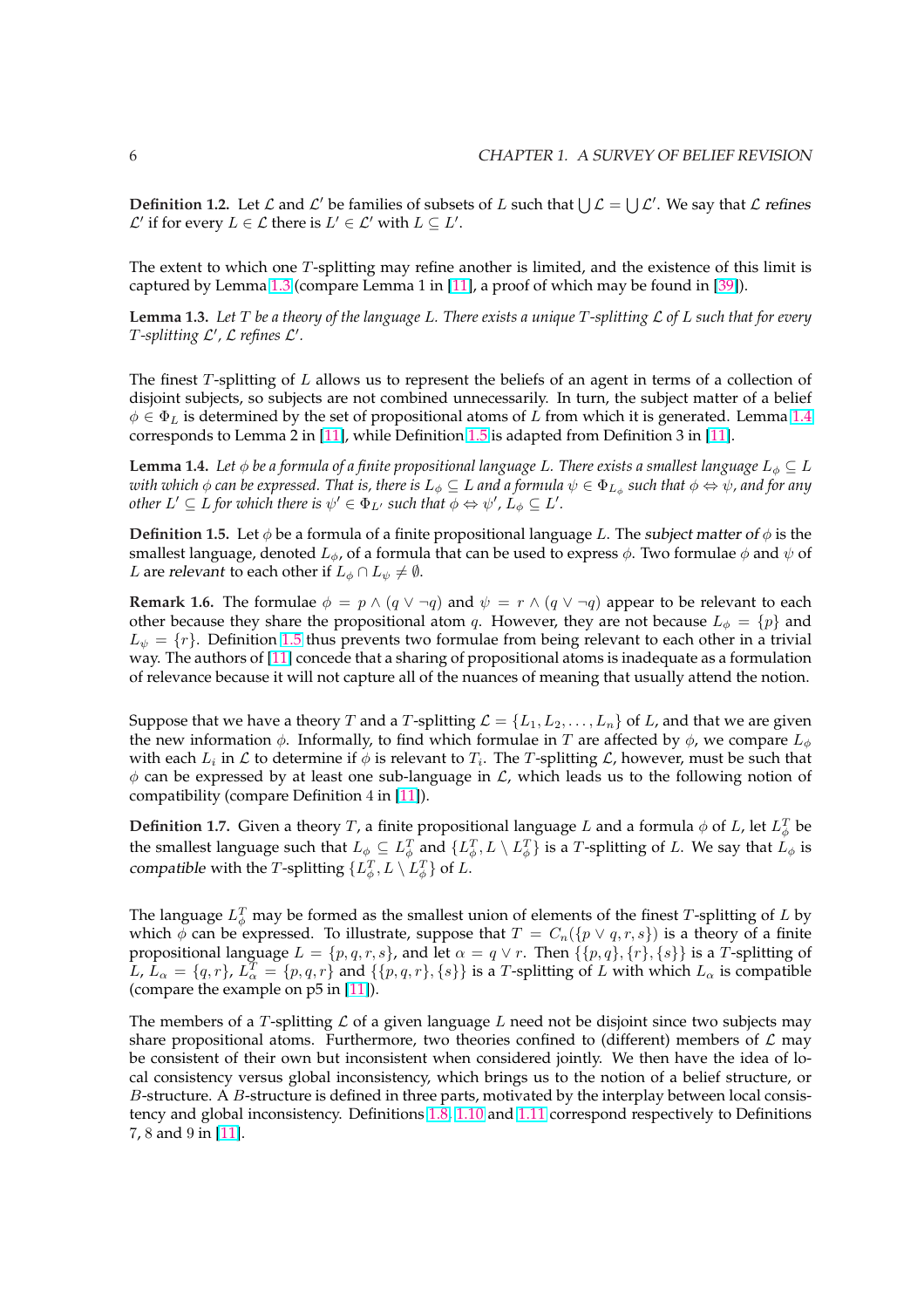**Definition 1.8.** A *B*-structure on *L* is a set  $\mathcal{B} = \{(L_i, T_i)\}_{i \in I}$  where  $I = \{1, 2, ..., n\}$ ,  $L = \bigcup_{i \in I} L_i$ and for each  $i \in I$ ,  $T_i$  is a consistent, finitely axiomatisable theory in  $L_i$ . For each  $i \in I$ ,  $\Gamma_i$  is a set of explicit beliefs of an agent, expressed in the language  $L_i$ , such that  $T_i = C_n(\Gamma_i).$ 

**Remark 1.9.** In Definition 1.8, the  $\Gamma_i$  are often referred to as belief bases. A belief base is a set of beliefs that is not necessarily deductively closed, and its elements are viewed as more basic beliefs in that the full beliefs  $T_i$  of the agent about the subject  $\Phi_{L_i}$  can be recovered as  $C_n(\Gamma_i)$  (compare [25]). The beliefs in  $\Gamma_i$  and  $T_i$  are respectively called *explicit* and *implicit* beliefs.

A *B*-structure is a natural extension of a *T*-splitting of L. Each  $(L_i, T_i)$  implicitly pairs a subject covered by a particular language with a deductively closed, consistent theory about that subject[. Th](#page-90-0)e join of the theories is not guaranteed to be consistent, however, so a  $B$ -structure captures the idea that we are "reasonably rational" agents [11]. Inconsistencies arise when for some  $i, j \in I$ ,  $T_i$  and  $T_i$  offer divergent views on the truth of some formula  $\phi \in \Phi_L$ . In this case,  $L_i$  and  $L_j$  must share at least the propositional letters contained in  $\phi$  and to cater for this overlap, [11] introduces a controlled form of overlap called a  $k$ -partition.

**Definition 1.10.** Let L be a finite propositi[ona](#page-89-0)l language, and let  $\{L_i\}_{i\in I}$ , where  $I = \{1, 2, ..., n\}$ , be a family of sub-languages of  $L$  such that  $L=\bigcup_{i\in I}L_i.$  Then, for  $1\leq k\leq n$ ,  $\{L_i\}_{i\in I}$  is a  $k$ -partition of  $L$ if any propositional symbol  $p \in L$  occurs in at most  $k$  of the sub-languages  $L_i$ .

Given the overlap determined by a  $k$ -partition, the notion of  $m$ -consistency captures the extent to which the beliefs held by an agent are coherent in the presence of global inconsistency.

**Definition 1.11.** Let  $B = \{(L_i, T_i)\}_{i \in I}$ , where  $I = 1, 2, ..., n$ , be a belief structure on a finite propositional language L. Then, for  $1 \le m \le n$ , B is m-consistent if any m of the  $T_i$  are jointly consistent.

The approach to the global inconsistency taken in [11] differs from paraconsistent approaches such as in [25] because it allows full use of classical propositional logic within each subject, but resorts to a multi-valued logic when reasoning with the combined subjects. To show how an agent uses a B-structure to perform reasoning actions such as answering queries, the authors use a 4-valued logic with truth va[lue](#page-89-0)s  $\mathbf{T} = \{\perp, \text{true}, \text{false}, \top\}.$  These values indicate, respectively, a lack of information, truth, [fals](#page-90-0)ity and inconsistency. The assignment  $v_B : \Phi_L \longrightarrow T$  described in Definition 1.12 then tells us whether a particular formula follows from a given B-structure (compare Definition 10 in [11]).

**Definition 1.12.** Let  $B = \{(L_i, T_i)\}_{i \in I}$ , where  $I = \{1, 2, ..., n\}$ , be a B-structure on a finite propositional language L. Let  $\phi$  be a formula of L and let  $L_{\phi}$  be the smallest sub-language of L with which  $\phi$  can be expressed. Let  $\Gamma_\phi = \bigcup \{\Gamma_i \mid L_i \cap L_\phi \neq \emptyset\}$ . We define  $v_\mathcal{B} : \Phi_L \longrightarrow \mathbf{T}$  such that [if](#page-89-0)  $\Gamma_\phi$  is consistent, then

- i) if  $\Gamma_{\phi} \vdash \phi$ , then  $v_{\mathcal{B}}(\phi) = \text{true}$ ,
- ii) if  $\Gamma_{\phi} \vdash \neg \phi$ , then  $v_{\mathcal{B}}(\phi) = \text{false}$ , and
- iii)  $v_{\mathcal{B}}(\phi) = \bot$  otherwise

and if  $\Gamma_{\phi}$  is inconsistent, then  $v_{\mathcal{B}}(\phi) = \top$ .

Several possibilities for belief revision over a B-structure are given in [11]. Each method, however, retains the spirit of AGM-style belief revision, and the proposed belief revision operations are thus still modelled as functions. In particular, with what is referred to as "Option B Revision" in [11], theories that are affected by new information are merged. Thus, if  $\phi$  is an item of new information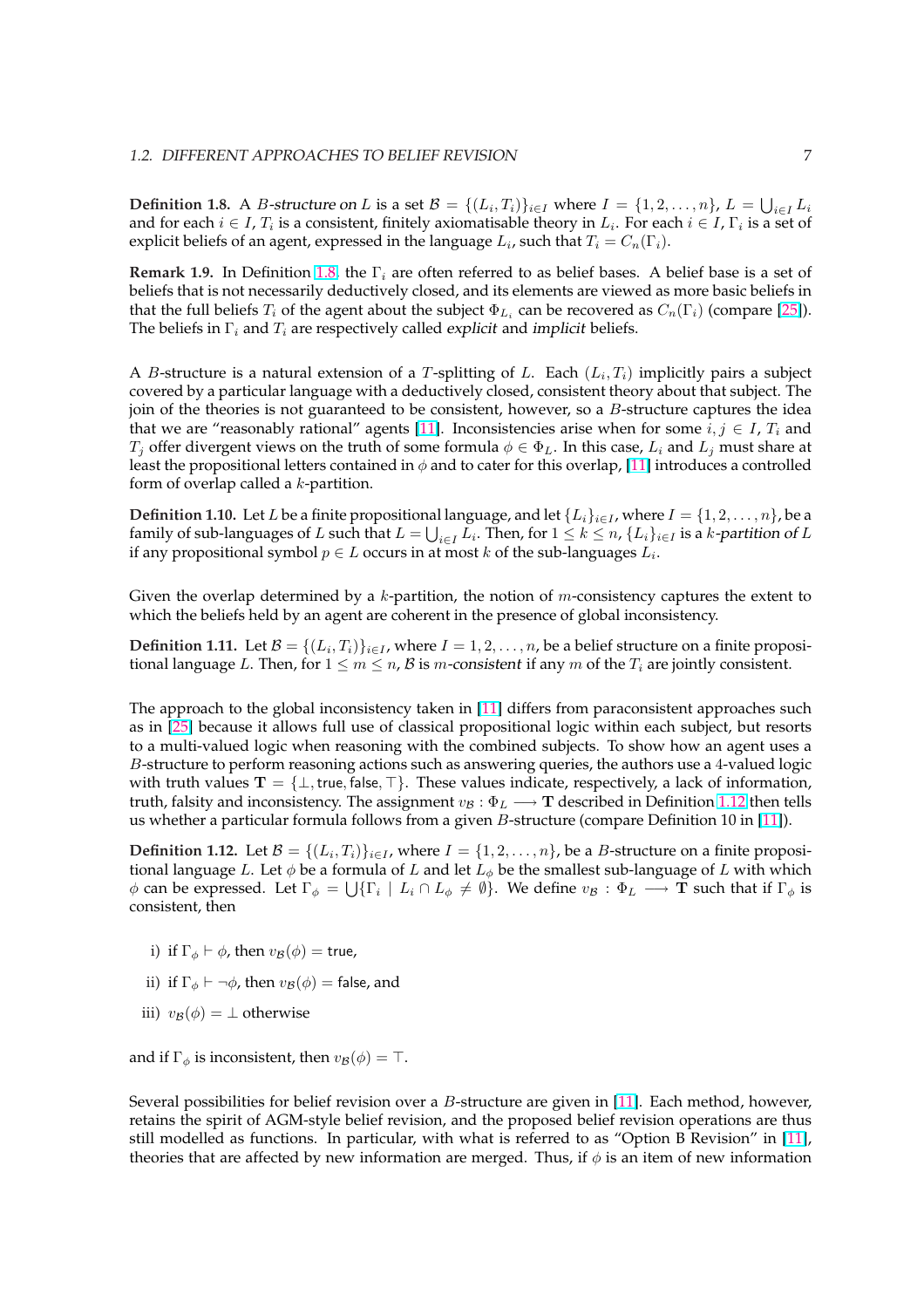<span id="page-14-0"></span>and  $L_\phi$  is the smallest language of  $\phi$ , we again let  $\Gamma_\phi=\bigcup \{\Gamma_i\mid L_i\cap L_\phi\neq\emptyset\}$ , so that  $T_\phi=C_n(\Gamma_\phi).$  We and  $L_{\phi}$  is the smallest language of  $\phi$ , we again let  $1_{\phi} = \bigcup \{ 1_{i} \mid L_{i} \cap L_{\phi} \neq \emptyset \}$ , so that  $1_{\phi} = C_{n}(1_{\phi})$ . We then replace all languages  $L_{i}$  for which  $L_{i} \cap L_{\phi} \neq \emptyset$  with the combined language and we replace the corresponding  $T_i$  with  $T_\phi * \phi$ , the revision of  $T_\phi$  with  $\phi$ . In the authors' opinion, although this approach is reasonable in most situations, it has the disadvantage of bringing about a progressive "lumping together" of the different languages, belief bases and theories (see p18 in [11]).

Consider now an agent with beliefs  $\{p, q, p \wedge q\}$ , where p and q are propositional atoms. If the agent is then told that  $\neg p \vee \neg q$  is the case, one could reasonably expect that  $p \wedge q$  is discarded. However, [sho](#page-89-0)uld the agent reject  $p$  or  $q$ ? There are then two possible outcomes, depending on whether the agent discards  $p$  or  $q$ . The functional approach to belief revision does not permit such non-determinism, and in the next section, we describe a more recent approach that allows for more than one outcome by using relations to model belief revision.

### **1.2.3 The Relational Approach**

In [36], the authors provide an AGM-style axiomatisation for relational belief revision and develop a belief revision relation using what are called epistemic entrenchments. Informally, an epistemic entrenchment captures how strongly an agent might believe a particular statement or, equivalently, how willing the agent might be to retract the statement when given new information. The exposition in [[36\]](#page-91-0) is fairly detailed, and we present here only the highlights of the work.

First, let us fix a sentential language  $\mathcal L$  with atomic sentences, typically denoted by letters such as p and q, the logical constant  $\perp$  (falsum), the binary logical connectives  $\wedge$  and  $\vee$ , the unary logical co[nne](#page-91-0)ctive  $\neg$ , possibly some non-classical *n*-ary logical connectives, and parentheses. The logical connectives  $\rightarrow$  and  $\leftrightarrow$  can be defined in terms of  $\neg$ ,  $\lor$  and  $\land$  as with a classical propositional language, and the well-formed formulae of the language are given by

$$
\phi \ ::= \ \bot \mid p \mid \neg \phi \mid \phi \land \psi \mid \phi \lor \psi
$$

If  $c_n$  is an *n*-ary logical connective and  $\phi_1, \ldots, \phi_n$  are well-formed formulae then  $c_n(\phi_1, \ldots, \phi_n)$  is also a well-formed formula. The set  $\Phi$  is the smallest set to contain all well-formed formulae.

A logic L of L is a subset of  $\Phi$  that is closed under modus ponens and contains all tautologies of the language. For any set  $\Gamma$  of sentences and any logic L, we define a consequence operator  $C_n^L$  such that  $C_n^L(\Gamma)$  is the smallest set of sentences that is closed under modus ponens and contains  $\Gamma \cup L$ . If  $\phi \in C_n^L(\Gamma)$ , we call  $\phi$  an *L*-consequence of  $\Gamma$  and write  $\Gamma \vdash_L \phi$ . The logic *L* is consistent if  $L \neq \Phi$ , and  $\Gamma$  is L-consistent if  $C_n^L(\Gamma) \neq \Phi$ . A set G of sentences is an L-theory if  $G = C_n^L(G)$ . The set G of sentences is L-maximal if G is L-consistent and for any set H of sentences, if  $G \subseteq H$  and H is Lconsistent, then  $G = H$ . We use the letters such as G and H to denote an L-theory and  $T_L$  to denote the set of all such L-theories.

Next, we fix a consistent logic L of the language  $\mathcal{L}$ , and take the L-theory G to be the set of beliefs held by an agent. From Definition 3.1 in [36], an epistemic entrenchment for  $G$  is then a binary relation  $\leq_e \subseteq \Phi \times \Phi$  such that for  $\phi, \psi, \gamma \in \Phi$ ,

- **E1:** If  $\phi \leq_e \psi$  $\phi \leq_e \psi$  $\phi \leq_e \psi$  and  $\psi \leq_e \gamma$  then  $\phi \leq_e \gamma$
- **E2:** If  $\phi \vdash_L \psi$  then  $\phi \leq_e \psi$
- **E3:** If  $\phi \leq_e \psi$  and  $\phi \leq_e \gamma$  then  $\phi \leq_e \psi \wedge \gamma$
- **E4:** If  $\perp \notin G$  then  $\phi \notin G$  if and only if  $\phi \leq_e \perp$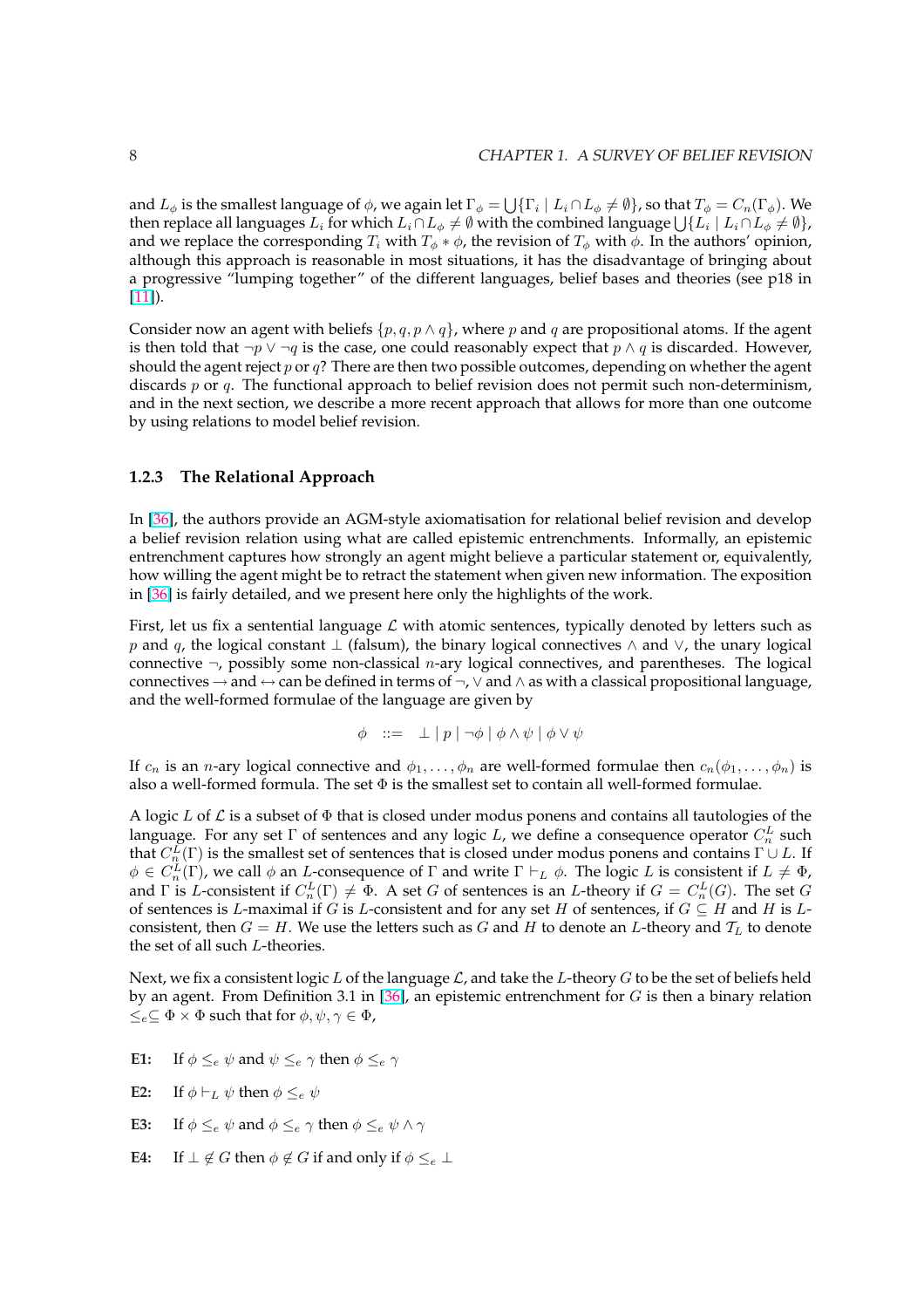**E5:** If  $\top \leq_e \phi$  then  $\vdash_L \phi$ , where  $\top = \neg \bot$ 

Certainly,  $\phi \leq_e \phi$ , and together with Axiom **E1**,  $\leq_e$  is then a quasi-order. The agent does not have an opinion on sentences outside of G, *i.e.* it neither believes nor disbelieves them. Under Axiom **E4**, such sentences are less entrenched than anything that the agent does believe, and in this way,  $\leq_e$ may be extended to all the well-formed formulae of Φ. Correspondingly, by Axiom **E5** any theorem of the language is more entrenched than anything that the agent does believe.

**Remark 1.13.** Axioms **E1**–**E5** are adapted from the original epistemic entrenchment postulates presented in [20]. Let L be a language that is closed under application of the logical connectives  $\wedge$ ,  $\vee$ ,  $\neg$ and  $\rightarrow$ , and let T be a consistent theory in L. By [20], an epistemic entrenchment  $\leq_e$  relative to T is then a binary relation on the well-formed formulae of  $L$  such that

**EE1:** F[or al](#page-90-0)l  $\phi, \psi, \gamma \in L$ , if  $\phi \leq_e \psi$  and  $\psi \leq_e \gamma$  th[en](#page-90-0)  $\phi \leq_e \gamma$ 

**EE2:** For all  $\phi, \psi \in L$ , if  $\phi \vdash_L \psi$  then  $\phi \leq_e \psi$ 

- **EE3:** For all  $\phi, \psi \in L$ ,  $\phi \leq_e \phi \wedge \psi$  or  $\psi \leq_e \phi \wedge \psi$
- **EE4:** If  $T \neq L$  then  $\phi \notin T$  if and only if  $\phi \leq_e \psi$  for all  $\psi \in L$
- **EE5:** If  $\phi \leq_e \psi$  for all  $\phi \in L$ , then  $\vdash_L \psi$

An important difference between the two sets of axioms is that, from **EE3**, an L-consistent theory T is totally ordered by ≤e, whereas with the **E** axioms it is not. Axiom **E2** (**EE2**) has also been questioned in [14]. There, the idea is that a conditional statement such as  $\phi \vdash_L \psi$  (or equivalently  $\vdash_L \phi \to \psi$ ) represents a "regularity" such as an "empirical law" that governs the functioning of an environment. The study reported on in [14] found that participants were more likely to disbelieve the conditional when faced with contradictory information than they were to give up belief in the antecedent or co[nseq](#page-89-0)uent. Lindström *et al.* (in [36]) and also Gärdenfors and Makinson (in [20]) seem to prefer that an agent should give up  $\phi$  and  $\psi$  rather than  $\vdash_L \phi \to \psi$ .

The authors of [36] then use  $\leq_e$  to define subsets of  $\Phi$  called fallbacks, which effectively are formed as filters relative to  $\leq_e$  (compar[e p](#page-91-0)44 in [13]). Fallbacks contained in G are [se](#page-90-0)en as "sub-theories" of  $G$ , obtained by retracting certain formulae from  $G$  and only retaining those that are at least as entrenched as certain formulae in the fallback.

Given a formula  $\phi$ , a fallback  $H \subseteq G$  is c[alle](#page-89-0)d  $\phi$ -permitting if  $\neg \phi \notin H$ . It is a maximal  $\phi$ -permitting fallback for G if for any fallback  $K \subseteq G$  with  $H \subset K$ ,  $\neg \phi \in K$ . Relational revision is then defined in terms of the fallbacks of G. Informally, when the agent is given the new information  $\phi$ , it chooses a maximal  $\phi$ -permitting fallback of G and simply adds  $\phi$  to it. The set of revised beliefs then contains the logical consequences of this new set. A set  $H$  of formulae is then a possible revision of  $G$  with  $\phi$  if either  $\neg \phi \in L$  and  $H = \Phi$  or there exists a maximal  $\phi$ -permitting fallback K of G such that  $H = C_n^L(K \cup \{\phi\})$ . The existence of such a fallback is established by appeal to Zorn's Lemma (compare the proof of Proposition 3.47).

Note that [36] does not indicate how the new information is incorporated into the epistemic entrenchment  $\leq_e$ . Furthermore, because we may have  $\phi, \psi \in G$  such that neither  $\phi \leq_e \psi$  nor  $\psi \leq_e \phi$ , the revision H is not expected to be u[nique](#page-60-0) so the operation that takes G to H given  $\phi$  is now relational rather than functional. A belief revision relation  $R_{\phi}$  that revises some theory G with the information  $\phi$  is then t[ake](#page-91-0)n to obey the axioms listed below (compare Definition 4.2 in [36]), for which G and H are any two *L*-theories and  $\phi$  and  $\psi$  are formulae in  $\Phi$ :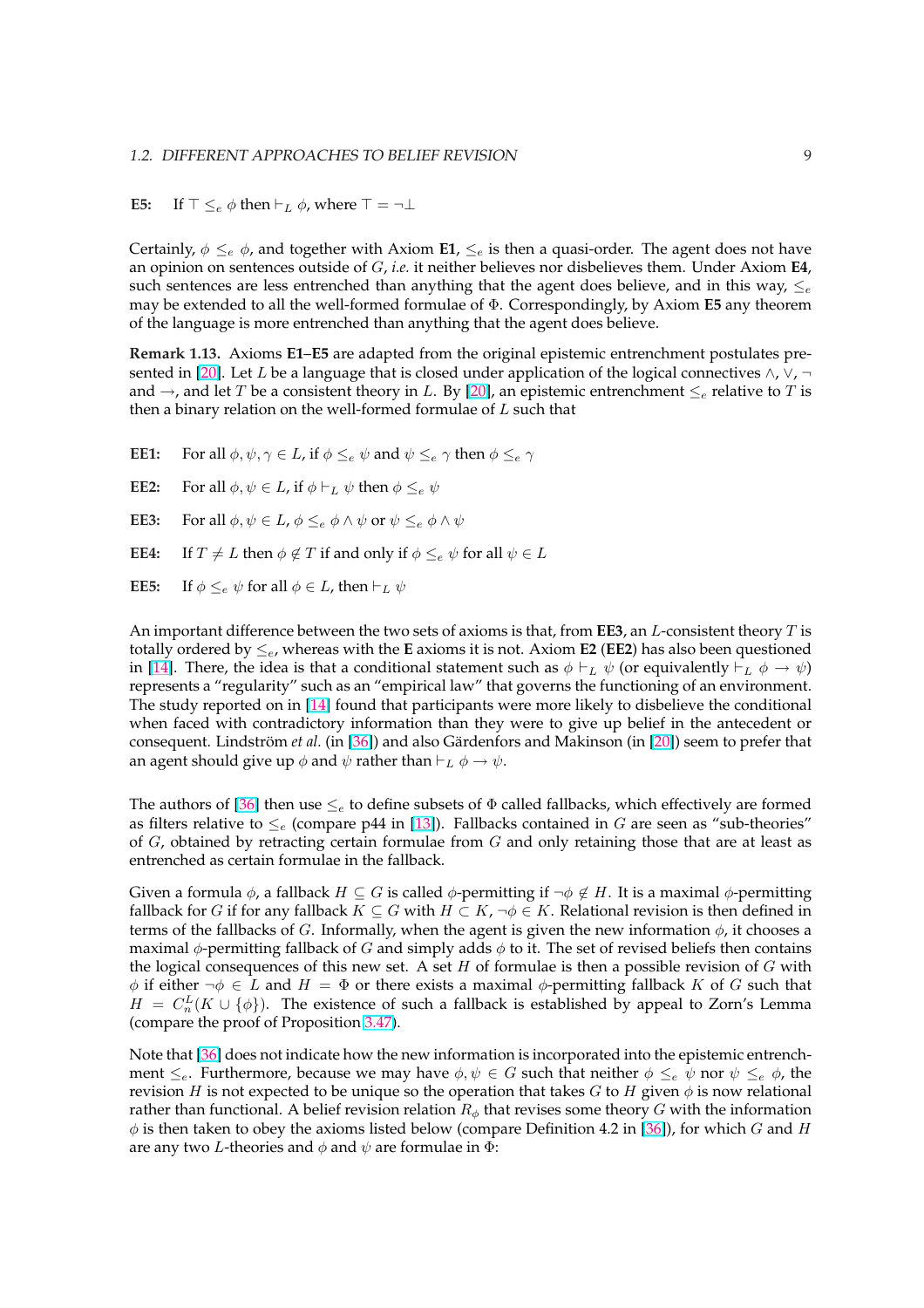- <span id="page-16-0"></span>**R1:** There exists  $H \in \mathcal{T}_L$  such that  $H \in R_{\phi}(G)$
- **R2:** If  $H \in R_{\phi}(G)$ , then  $\phi \in H$
- **R3:** If  $\neg \phi \notin G$  and  $H \in R_{\phi}(G)$ , then  $H = C_n^L(G \cup {\phi})$
- **R4:** If  $\neg \phi \notin L$  and  $H \in R_{\phi}(G)$ , then  $\bot \notin H$
- **R5:** If  $\vdash_L \phi \leftrightarrow \psi$ , then  $H \in R_\phi(G)$  if and only if  $H \in R_\psi(G)$
- **R6:** If  $H \in R_{\phi}(G)$  and  $\neg \psi \notin H$ , then  $C_n^L(H \cup {\psi}) \in R_{\phi \wedge \psi}(G)$
- **R7:** If  $H \in R_{\phi}(G)$  and for all  $K \in \mathcal{T}_L$  we have that if  $K \in R_{\phi \lor \psi}(G)$  then  $\neg \phi \notin K$ , then there exists  $K \in \mathcal{T}_L$  such that  $K \in R_{\phi \vee \psi}(G)$  and  $H$  is given by  $C^L_n(K \cup \{\phi\})$

We shall call these axioms the LR postulates. Observe that if  $R_{\phi}$  determines a function, the LR postulates revert to the AGM postulates as listed in Section 1.2.1.

The authors of [36] then show that belief revision relations can be derived from an epistemic entrenchment  $\leq_e$  on the set G of beliefs held by the agent. The pair  $(L, \{R_\phi\}_{\phi \in \Phi})$  is called a belief revision system, and is taken to be representable if, gi[ven an](#page-10-0)y  $L$ -theory  $G$ , an epistemic entrenchment  $\leq_e$  on G can be recovered from it. The authors also demonstrate that not every belief revision system is repres[enta](#page-91-0)ble because the axioms listed above are not strong enough to exclude belief revision relations for which the changes are not minimal (compare pp17–19 in [36]).

In this section, we presented three approaches to the problem of belief revision. We would now like to take some of these ideas forward, and in the next section we present an overview of what it is that we intend to do in this dissertation.

# **1.3 The Aims of Our Work**

We would like to model belief revision as a relational operation that is local in scope, acting on some rather than all of the beliefs of an agent. Although the  $B$ -structures approach described in Section 1.2.2 is local in scope, belief revision over a  $B$ -structure is nonetheless modelled as a function. We therefore propose to adopt the  $B$ -structures approach of  $[11]$  and extend it to the more general case presented in [36], where the belief revision operation is modelled as a relation.

[To co](#page-11-0)mbine these two approaches, we require a framework in which to model belief revision as a local, non-deterministic operation, and our goal in this di[sse](#page-89-0)rtation is to develop such a framework. As we saw fr[om](#page-91-0) Section 1.2.2, subjects play an important role in the formulation of a B-structure, so it is here that we begin our development.

1. *We take a subject* S *to be the smallest set to contain all of the well-formed formulae that arise from the application of a fi[nite se](#page-11-0)t of connectives to a countable set* L *of propositional atoms.*

For ease of exposition, the model of [11] was developed over a finite set of propositional atoms. The authors point out, however, that most of the results in [11] also hold for the countable case. We can extend their model by deriving  $S$  from countably many propositional atoms instead, since  $L$ then contains placeholders for facts about  $S$  that are known about as well as those that must still be discovered. An agent can then lear[n ne](#page-89-0)w facts about  $S$  by itself or from other agents. We can thus also extend [the](#page-89-0) model of [11] by including, for any  $p \in L$ , the possibility that an agent does not know *about* p, so it can neither believe nor disbelieve p.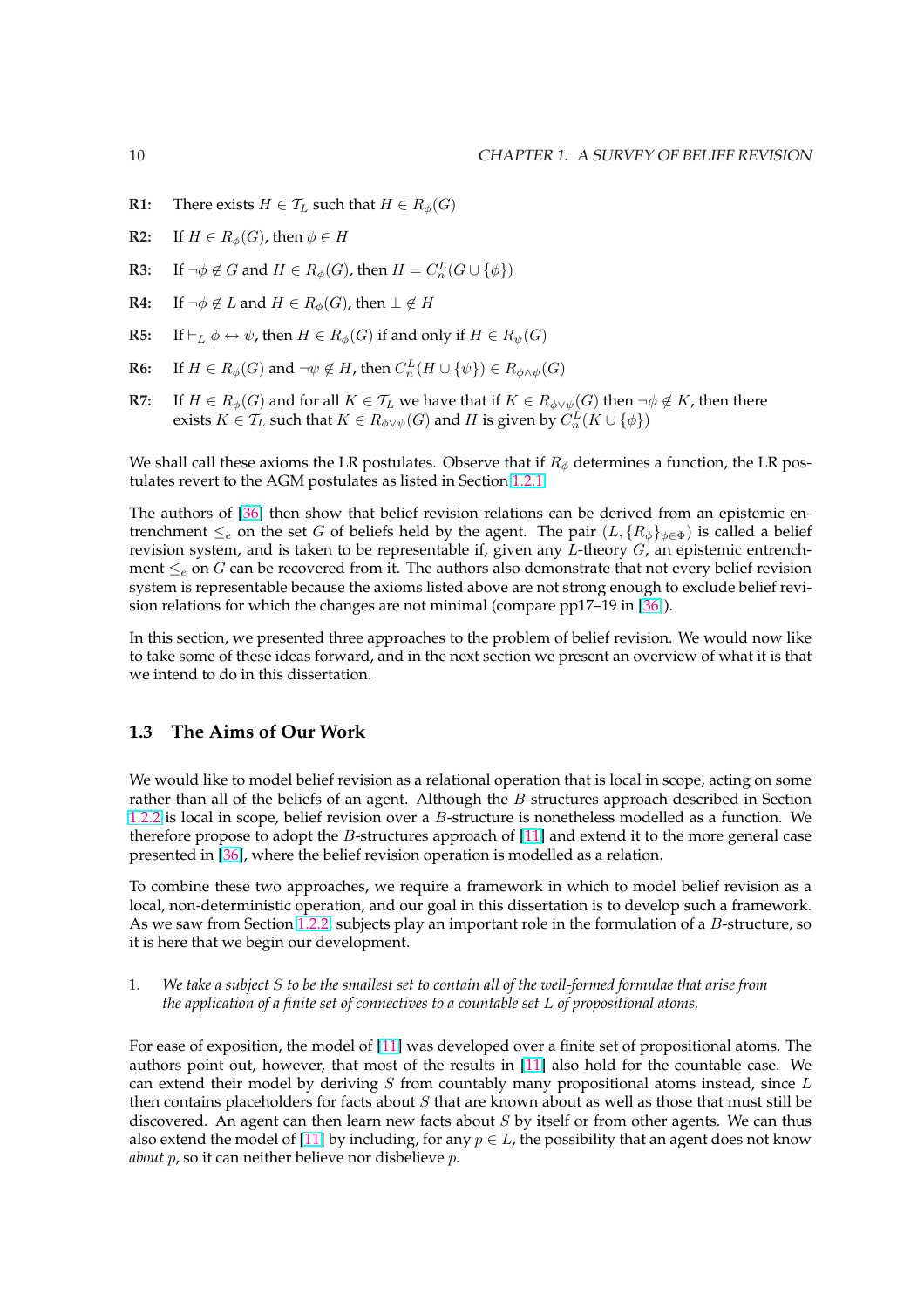In [36], a belief revision relation was derived from a quasi-order called an epistemic entrenchment. A quasi-order on a set can be regarded as a property. Points that are "higher up" in the order then exhibit the property more strongly than those that are "lower down" (compare the positive and negative properties of Chapter 5 in [8]). By replacing an epistemic entrenchment with an unspecified qu[asi-](#page-91-0)order, restricted by additional conditions if necessary, we can extend the model of [36] to obtain a more general version of relational belief revision where formulae are ordered by how strongly they exhibit a given property. This leads us to the next step in our development.

## 2. *We use an external component to induce a quasi-order*  $\leq_S \subseteq S \times S$  *on the members of* S.

This approach is more flexible than if we defined the order directly on S, because the order is then not intrinsic to S as in [36] but sits outside of it and provides a "view" or opinion of it. The structure of the external component induces the order, and we can define this structure down to arbitrary detail, independently of S. By using more than one external component, different orders can then be induced on  $S$ , and the structure of each component can vary independently from that of the others. Thus, we can again ex[ten](#page-91-0)d the model of [36] and compare formulae by how strongly they exhibit several different properties rather than just one.

A given B-structure bears a semblance of uniformity because its sub-languages all stem from the same parent language. For example, in ea[ch](#page-91-0) subject reasoning is conducted with the same logic, so each subject enjoys the same expressive and deductive capability as other subjects. It may not be appropriate for all the subjects to employ the same logic, since a particular subject might be better modelled by a different logic than the other subjects. We address this concern by developing a logic for each subject of the  $B$ -structure. In the process we are again able to extend [11]. The next step in our development is thus to derive a logic on S.

3. *We use an external component to develop a logic on* S*, and we use the logic to de[velo](#page-89-0)p a family of belief revision relations.*

To develop the logic on  $S$ , we appeal to the idea of "preservation of degrees of truth", as described in [16]. By using the same external component as for step 2, we are able to construct a logic for which the notion of logical consequence has a pleasing interaction with the order  $\leq_S$ .

In a restricted sense, the B-structures model of belief revision may be considered as a top-down [app](#page-90-0)roach, where we seek to solve the problem of belief revision on a set  $T$  of beliefs by dividing  $T$ into smaller sets and performing revision within each set as needed. In our case, we do the reverse by taking a family of subjects, each independently developed with its own order and family of belief revision relations, and combining them into a single, unified structure. To effect the combination, we appeal to the theory of manifolds, which leads us to the next step.

### 4. *We use a structure called a manifold to combine the subjects into a single, unified structure.*

Manifold theory seeks to formalise how complex topological spaces can be constructed from simpler ones with well-known and accessible structure. The resulting space then "locally" resembles the simpler spaces. For manifolds, the simpler spaces are usually  $\mathbb{R}^n$ , which has the advantage that one can confer properties such as smoothness on a manifold.

In our case, we deal with entities such as propositions so the local structure is more likely to resemble an ordered set or a logic, and notions like smoothness may no longer be appropriate. If we are to apply manifold theory to combine the given subjects, we will need to drop the requirement that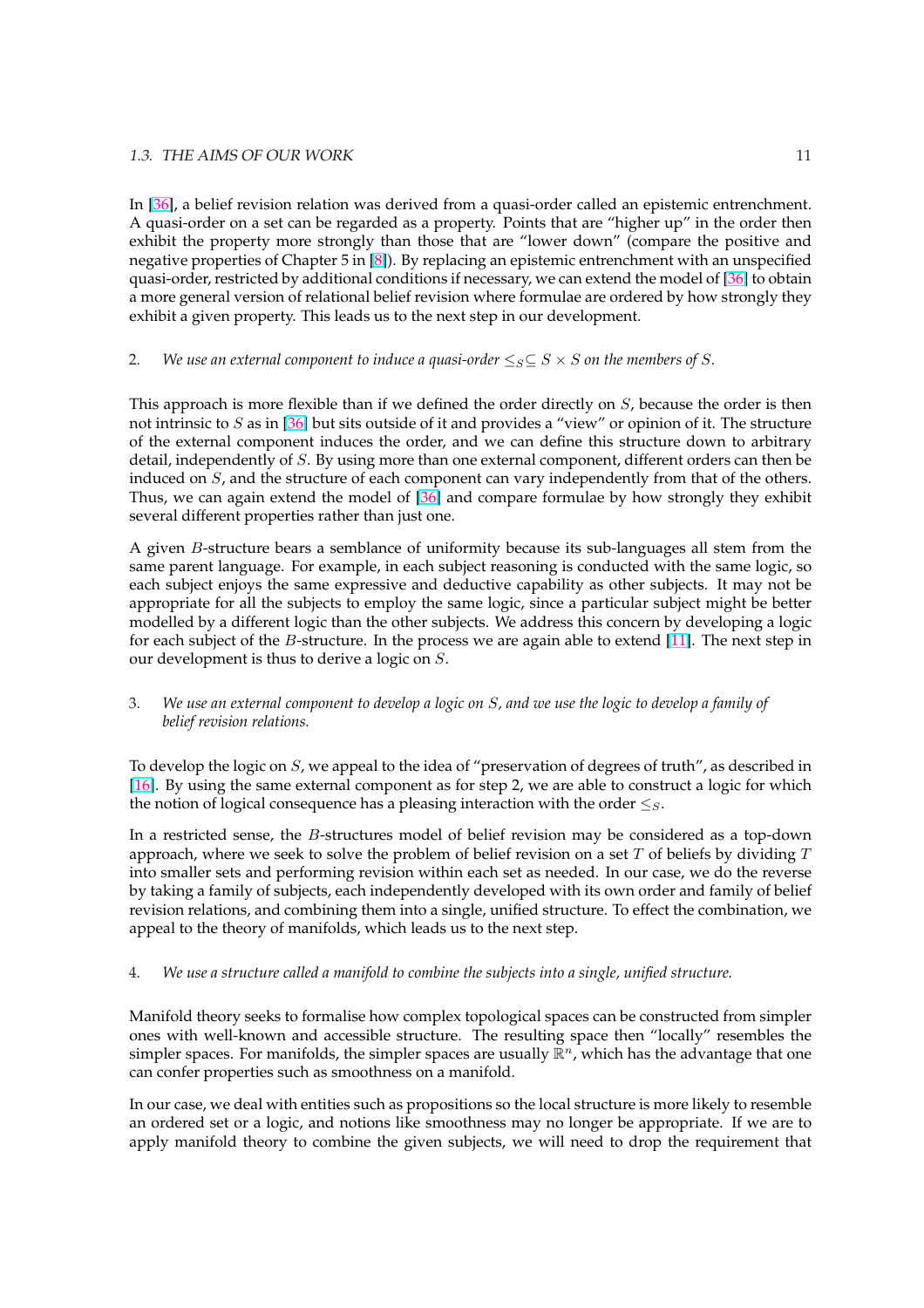a manifold should resemble  $\mathbb{R}^n$  locally. To this end, we appeal to the very general definition of a manifold in terms of sheaf theory provided in [52].

**Chapter Outline:**

- **Chapter 2: A Framework for Belief Revision.** [In](#page-92-0) this chapter, we develop the framework needed for our model of relational belief revision. We provide a model of a subject (step 1) and the external structure and technique by which a quasi-order is induced on it (step 2). We are then able to define the manifold that we shall use to combine a family of subjects into a single structure (st[ep](#page-19-0) 4). The model is developed generally, without reference to any particular context, and the specialisations required for relational belief revision are provided in Chapters 3 and 4.
- **Chapter 3: Disposition and Logic.** In Section 1.1, we described how belief can be characterised as a propositional attitude, which is a disposition towards a particular proposition or a state of affairs in which that proposition is true. Intuitively, these dispositions can be [he](#page-41-0)ld t[o](#page-69-0) differing degrees, and we exploit this feature to specialise the external structures of step 2. We then de[ve](#page-41-0)lop the logic referred to in step 3.
- **Chapter 4: Belief Revision by Disposition.** With the framework of Chapter 2 and the specialisation and logic of Chapter 3, we can now develop a family of belief revision relations in the style of [36] (step 3). To illustrate how the framework we have provided can be applied to related areas of research, we also provide a worked example that is based on an account of belief presented in [\[44](#page-69-0)].

In clo[sing](#page-91-0), we quote from [29] (page XX):

"A[bstr](#page-91-0)act algebra cannot develop to its fullest extent without the infusion of topological ideas, and conversely if we do not recognise the algebraic aspects of the fundamental structures of analysis our view of them will [be o](#page-90-0)ne-sided."

Of this quote, algebraic topology stands as an example where answers to algebraic questions are sought from a topological vantage point, while answers to topological questions are explored through algebraic images of topological spaces. It is common in mathematics to use results from one field to answer questions in another. This, together with the idea from the theory of emergence (see for example [27]) that complex and even unexpected behaviour can arise from the combination of simpler behaviours, served as primary motivation for our approach to the problem.

Work along these lines, *viz.* the deconstruction of a given structure into simpler structures and the reconst[ruc](#page-90-0)tion of a particular structure from a collection of structures (although without recourse to manifold theory), has been done in [48] to model the action of concurrent, cooperating systems. In a certain sense, the language-splitting model of [11], as it evolves under the action of some belief revision operation, can be seen as a collection of cooperating systems, and thus we are led to ask whether a similar investigation as in [48] could not also be carried out for belief revision. This brings us to the central hypothesis of our w[ork](#page-92-0), *viz.* the idea that

Mathematical structures with which to study and translate between global and local behaviour can be applied to model the process of [beli](#page-92-0)ef revision as a local, non-deterministic operation.

The development of a framework in which to model belief revision in this way is the goal and contribution of this dissertation, and provides an affirmative response in support of our hypothesis.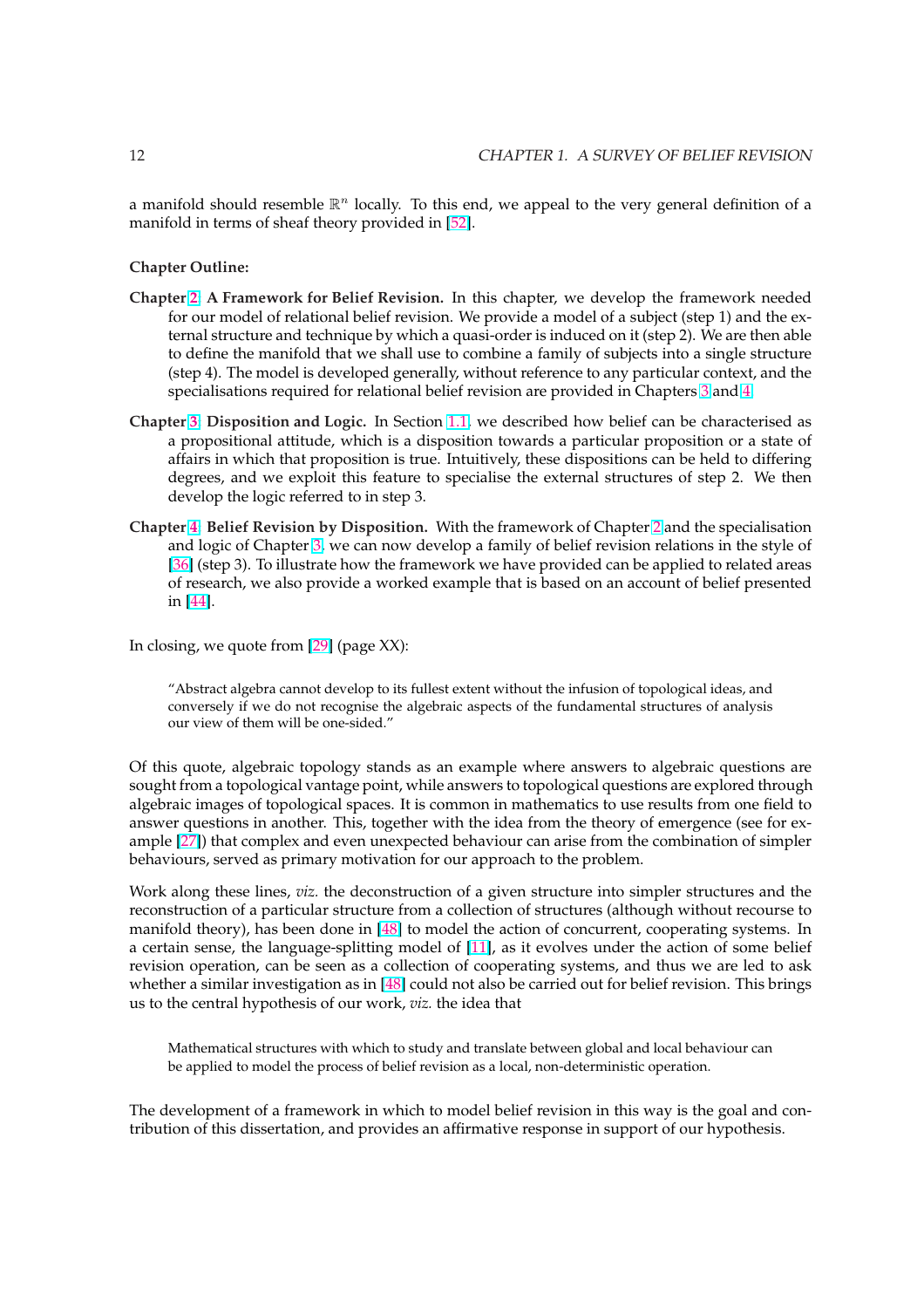# <span id="page-19-0"></span>**Chapter 2**

# **A Framework for Belief Revision**

In this chapter, we construct the framework that we will use to model belief revision as a local, nondeterministic operator. We develop the framework generally and without reference to a particular context, deferring the specialisations required for relational belief revision to Chapters 3 and 4.

The framework is presented as a manifold that is constructed from a family of topological spaces, each equipped with a quasi-order. The universe of each space is the carrier set of an algebra, and the quasi-order is induced on the space by a family of homomorphisms to a second algeb[ra](#page-41-0) that [b](#page-69-0)ears a partial order. The manifold is then constructed in such a way that it inherits a quasi-order from the topological spaces in the given family.

The approach that we use to build the manifold relies on techniques and constructions from the field of sheaf theory. Our presentation of these techniques is derived from [52] and many of the definitions and results listed in this chapter may be found there, although we have adapted the notation to suit our needs better. Several concepts in sheaf theory have their origins in category theory, and although not many category theoretic concepts are used in this chapter, the interested reader may nonetheless refer to works such as [37] and [38]. We proceed as follows.

#### **Chapter Guide:**

- **Section 2.1: Introducti[on](#page-91-0) to Sh[eaf](#page-91-0) Theory.** In this section, we present the concepts from sheaf theory that we will need to develop our framework. We introduce presheaves and sheaves as structures indexed by the open sets of a topological space. We then discuss the stalks of a presheaf, by which we can describe the behaviour of a presheaf at a point in the underlying sp[ace.](#page-20-0)
- **Section 2.2: Ordered Relational Algebraic Spaces.** Using the work of the preceding section, we now construct a topological space that bears a quasi-order. The quasi-order is derived from an external component in the form of an algebra together with a partial order, and is conferred on the space by means of a sheaf for which the data over each open set of the topology simulates th[e alg](#page-25-0)ebraic and relational structure of the external component.
- **Section 2.3: Ordered Relational Algebraic Manifolds.** The work of Section 2.2 allows us to construct a manifold from a family of topological spaces, each equipped with a quasi-order. The definition of a manifold that we provide is an adaptation of the sheaf-theoretic definition of a manifold given in [52], and allows the manifold to inherit an order from the family of topolo[gica](#page-33-0)l spaces. We conclude by setting out a construction procedure for [the m](#page-25-0)anifolds we have defined.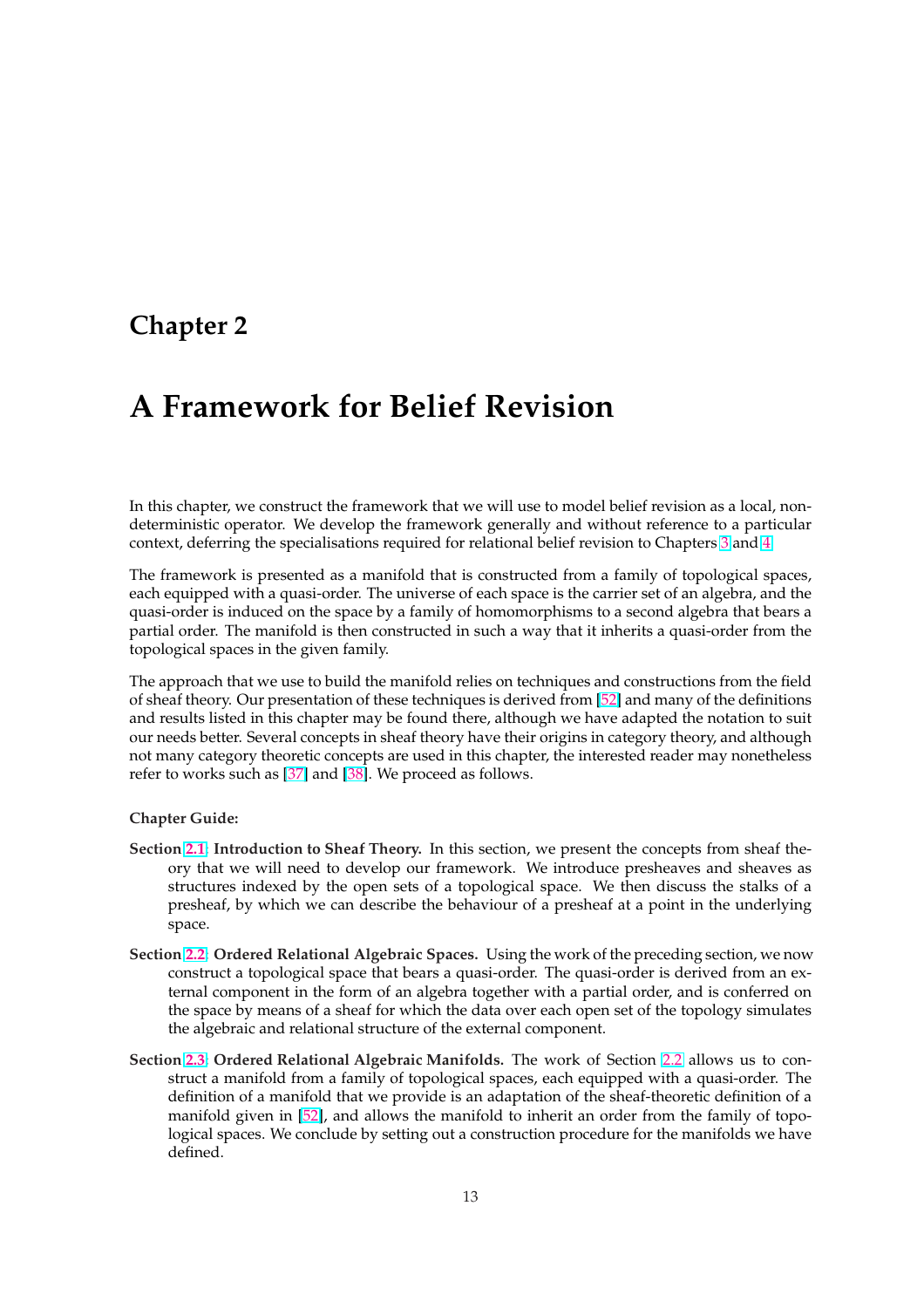## <span id="page-20-0"></span>**2.1 Introduction to Sheaf Theory**

Here and elsewhere, if X is a set together with a topology, we write  $\Omega X$  for the topology and refer to  $(X, \Omega X)$  as "the (topological) space X". We use the notation  $[X \longrightarrow Y]$  to denote the family of all functions with domain X and codomain Y, and we write  $f : X \longrightarrow Y : x \mapsto f(x)$  (for example,  $f : \mathbb{R} \longrightarrow \mathbb{R} : x \mapsto x^2 + 3$ ) to indicate the domain, codomain and action of a function f. Given  $f \in [X \longrightarrow Y]$ , we write  $f_{|U}$  to denote the restriction of f to  $U \subseteq X$ . Similarly, if  $R \subseteq X \times X$  is a binary relation on X, we write  $R_{|U}$  to mean  $R \cap U \times U$ , the restriction of R to U. We follow [56] and write  $f(U)$  rather than  $f[U]$  to mean  $\{f(x) | x \in U\}$ .

# **2.1.1 Presheaves and Sheaves**

Definition 2.1 is based on Definition 1.1.1 and Definition 2.2 on Definitions 2.1.1, 2.1.3 and 2.1.4 in [52] (for which please compare 1.3(ii) on p171 in [29]).

**Definition 2.1.** Let X be a topological space. A presheaf  $F$  of sets on X is given by two pieces of information, *viz.*

- i) For each  $U \in \Omega X$ , a set  $F(U)$  called the set of sections of F over U
- ii) For  $U, V \in \Omega X$  with  $V \subseteq U$ , a restriction map  $\rho^U_V : F(U) \longrightarrow F(V)$  such that
	- a) The restriction map  $\rho^U_U$  is the identity map on  $F(U)$
	- b) For  $U, V, W \in \Omega X$  with  $W \subseteq V \subseteq U$ ,  $\rho_W^U = \rho_W^V \circ \rho_V^U$

In our work, we shall use presheaves of sets on a given topological space almost exclusively , and unless otherwise indicated, any presheaf that we use may be assumed to be a presheaf of sets on the given space.

A presheaf is called a sheaf if its sections are compatible in the following sense.

**Definition 2.2.** Let X be a topological space, and for any  $U \in \Omega X$  let  $\{U_i\}_{i \in I}$  be an open cover of U with  $U = \bigcup_{i \in I} U_i$ . Let F be a presheaf of sets on X. We call F a monopresheaf of sets on X if and only if F is such that for any  $s, s' \in F(U)$ ,

$$
\forall i \in I. [\rho^U_{U_i}(s) = \rho^U_{U_i}(s')] \Rightarrow s = s'
$$

Let  $\{s_i\}_{i\in I}$  be a family of sections over the  $U_i$  with  $s_i \in F(U_i)$  for each  $i \in I$ . If for any  $i, j \in I$  we have

$$
\rho_{U_i \cap U_j}^{U_i}(s_i) = \rho_{U_i \cap U_j}^{U_j}(s_j)
$$

and there exists a section s in  $F(U)$  such that  $\rho_{U_i}^U(s) = s_i$  for each  $i \in I$ , then F satisfies the glueing condition on  $U$ . A monopresheaf of sets on  $X$  that satisfies the glueing condition on  $X$  is called a sheaf of sets on X.

We may also consider the restriction of a presheaf F on a space X to some  $U \in \Omega X$ . Definition 2.3 and Corollary 2.4 arise from Exercise 3 in Chapter 2 of [52].

**Definition 2.3.** Let F be a presheaf on a topological space X. For any  $U \in \Omega X$ , the restriction  $F_{|U}$  of F to U is defined such that for any  $V \in \Omega X$  with  $V \subseteq U$ ,  $F_{|U}(V) = F(V)$ . Accordingly, the restriction maps for  $F_{|U}$  [are](#page-21-0) obtained by [res](#page-92-0)tricting the family of restriction maps for  $F$  to those maps  $\rho_W^V$  for which  $V, W \in \Omega X$  and  $W \subseteq V \subseteq U$ .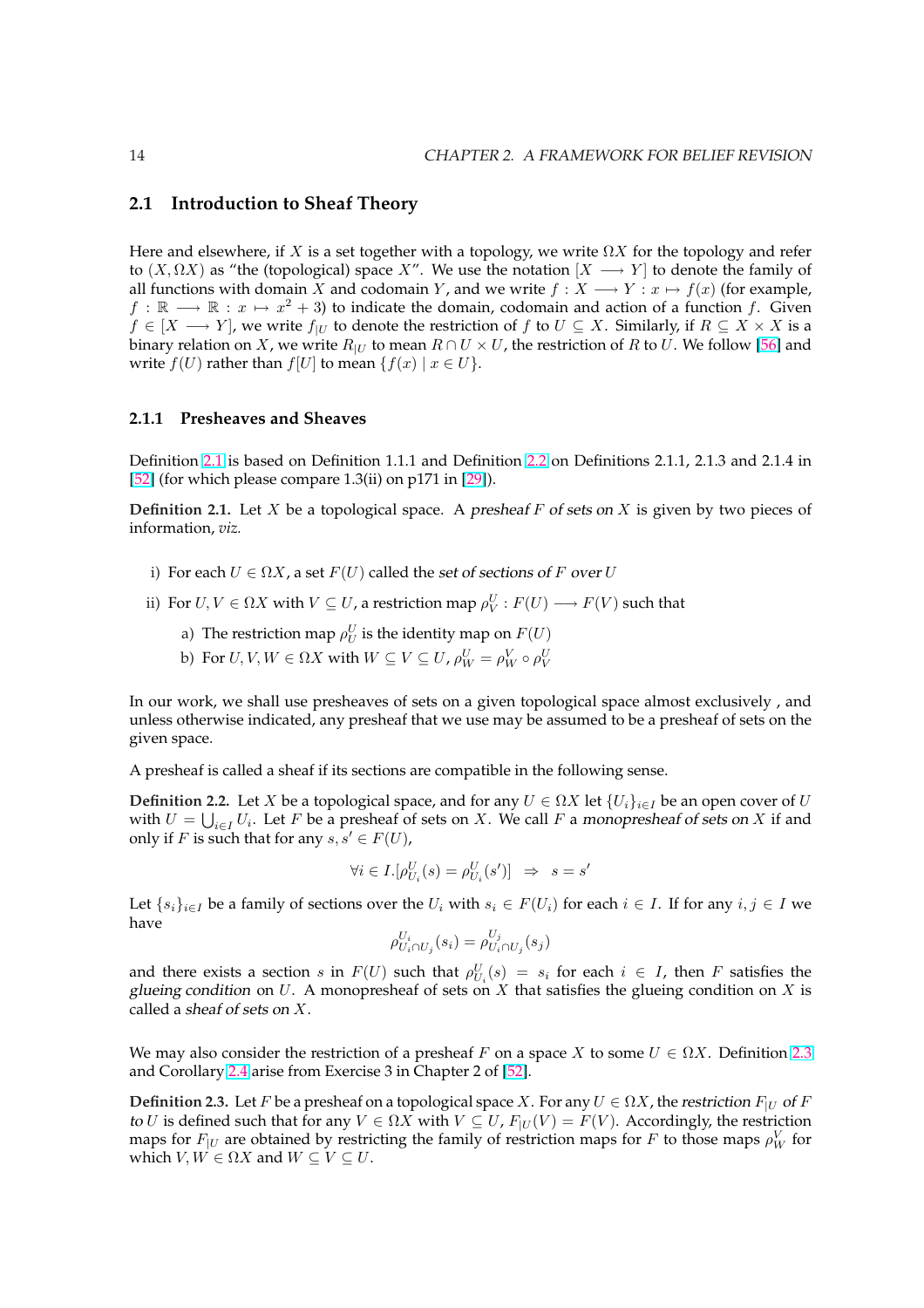<span id="page-21-0"></span>**Corollary 2.4.** *If* F is a presheaf (resp. sheaf) on a topological space X and  $U \in \Omega X$ , then  $F_U$  is a presheaf *(resp. sheaf) on* U*, where* U *has the relative topology.*

*Proof.* From Definition 2.1, if F is a presheaf on X, then for any  $U \in \Omega X$ ,  $F|_U$  is a presheaf on U, where U has the relative topology. From Definition 2.3, if F is a sheaf on X then  $F_U$  satisfies the monopresheaf and glueing conditions of Definition 2.2 and hence is a sheaf on U.  $\Box$ 

Given more than one p[resh](#page-20-0)eaf on  $X$ , we can translate between them via presheaf morphisms. Definition 2.5 is based on Definition 1.5.1 in [52].

**Definition 2.5.** Let F and G be two presheaves on a topological space X. A presheaf morphism from F to G is a map  $h : F \longrightarrow G$  that assigns to each  $U \in \Omega X$  a map  $h_U : F(U) \longrightarrow G(U)$  such that for any  $U, V \in \Omega X$  with  $V \subseteq U$ ,

$$
h_V \circ \rho_V^U = \varrho_V^U \circ h_U
$$

where  $\rho^U_V$  and  $\varrho^U_V$  are the restriction maps for  $F$  and  $G$  respectively. If  $f:F\longrightarrow G$  and  $g:G\longrightarrow H$ are two presheaf morphisms, their composition  $g \circ f$  is defined by

$$
(g \circ f)(U) = g_U \circ f_U : F(U) \longrightarrow H(U)
$$

A presheaf morphism  $h : F \longrightarrow G$  is an isomorphism of presheaves if and only if there is a presheaf morphism  $g: G \longrightarrow F$  such that  $h \circ g = \text{id}_G$  and  $g \circ h = \text{id}_F$ , where, if H is a presheaf on X and  $U \in \Omega X$ , id $_H : H \longrightarrow H$  is given by  $\mathrm{id}_H(U) = \mathrm{id}_{H(U)}$ , the identity map on  $H(U)$ .

In Definition 2.5 we have used the notion that two sets  $A$  and  $B$  are isomorphic if there is a bijection between them (compare p171 in [34]). We shall use this idea in the next proposition, which is based on Proposition 1.5.2 in [52] and gives us further insight into isomorphisms of presheaves. The proof of this result is given in [52], so we will not repeat it here.

**Proposition 2.6.** Let F and G be presheaves on a topological space X and let  $f : F \longrightarrow G$  be a presheaf *morphism from* F *to* G*. [Then](#page-92-0) the fol[low](#page-91-0)ing are equivalent:*

- *i)* f *is an isomorphism of presheaves*
- *ii)* for every  $U \in \Omega X$ ,  $f_U : F(U) \longrightarrow G(U)$  is bijective
- *iii)* for every  $U \in \Omega X$ ,  $f_U : F(U) \longrightarrow G(U)$  *is an isomorphism*

In the more general case, we translate between presheaves on two different spaces. As before, the morphism should respect the restriction maps. One difference is the direction of the morphism – for two presheaves on different spaces the morphism operates from the codomain to the domain of the continuous function. The reason for this is that an open set in the domain of the function does not necessarily map to an open set in its codomain.

We first consider the image of a presheaf under the action of a continuous function. Definition 2.7 is adapted from the construction numbered 3.7.1 in [52].

**Definition 2.7.** Let X and Y be topological spaces, let F be a presheaf on X and let  $k : X \longrightarrow Y$  be a continuous function. The direct image of F by k is the presheaf  $k_*F$  on Y obtained by setting

$$
(k_*F)(U) = F(k^-(U)) \qquad (U \in \Omega Y)
$$
  
\n
$$
\varrho_V^U = \varrho_{k^-(V)}^{k^-(U)} \qquad (U, V \in \Omega Y, V \subseteq U)
$$

where  $\rho$  and  $\rho$  are the restriction maps for F and  $k_*F$  respectively.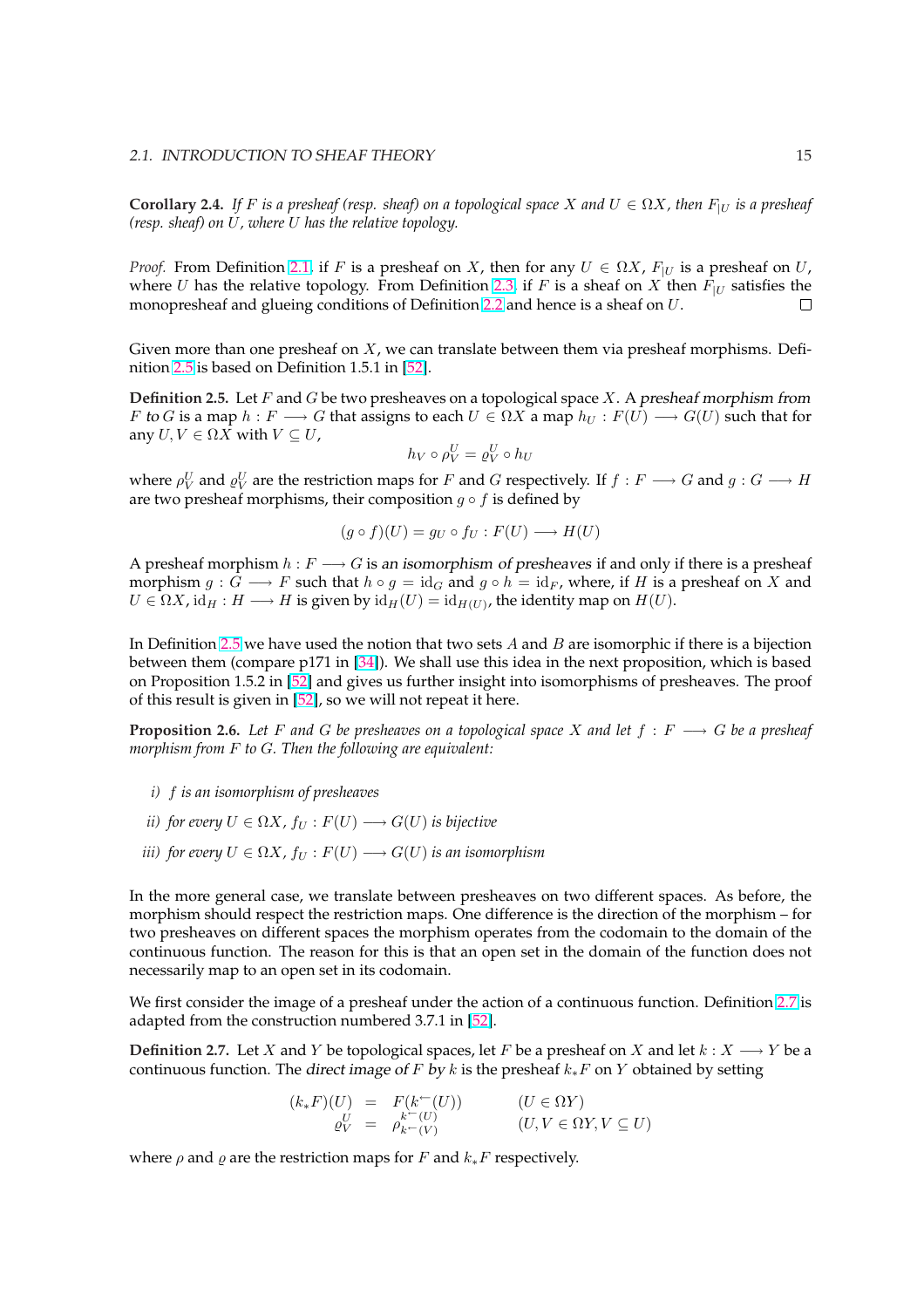<span id="page-22-0"></span>As may be expected, if  $f : F \longrightarrow G$  is a morphism of presheaves on X, then a corresponding morphism  $k_*\tilde{f}: k_*F \longrightarrow k_*G$  is induced on Y by k. Proposition 2.8 tells us that the structure on the sets of sections of a sheaf is not affected by the formation of a direct image. It is reproduced from Proposition 3.7.3 in [52], and is readily established. We have set the proof out in more detail than was provided in [52].

**Proposition 2.8.** Let X and Y be topological spaces, and let  $k : X \longrightarrow Y$  be a continuous function. If F is a *sheaf on*  $X$ *, then*  $k_*F$  *[is a](#page-92-0) sheaf on*  $Y$ *.* 

*Proof.* Let F [be](#page-92-0) a sheaf on X. For  $V \in \Omega Y$ , let  $\{V_i\}_{i \in I}$  be an open cover of V with  $V = \bigcup$ V with  $V = \bigcup_{i \in I} V_i$ . Set  $U = k^{\leftarrow}(V)$  and  $U_i = k^{\leftarrow}(V_i)$ , so that  $\{U_i\}_{i \in I}$  is an open cover of  $U$  with  $U = \bigcup_{i \in I} U_i$ . Let  $s, t \in F(U)$ . Then because  $F$  is a monopresheaf,

$$
\forall i \in I. [\rho^U_{U_i}(s) = \rho^U_{U_i}(t)] \Rightarrow s = t
$$

where  $\rho$  is the restriction map for F. From Definition 2.7, for any  $U, V \in \Omega Y$  with  $V \subseteq U$  we have  $\varrho_V^U = \rho_{k-(V)}^{k^-(U)}$  where  $\varrho$  is the restriction map for  $k_*F$ . Hence, noting that  $s, t \in k_*F(V)$ ,

$$
\forall i \in I. [\rho_{U_i}^U(s) = \rho_{U_i}^U(t)] \Leftrightarrow \forall i \in I. [\rho_{V_i}^V(s) = \rho_{V_i}^V(t)]
$$

from which we have

$$
\forall i \in I. [\varrho^V_{V_i}(s) = \varrho^V_{V_i}(t)] \Rightarrow s = t
$$

so that  $k_*F$  is a monopresheaf (Definition 2.2). Satisfaction of the glueing condition of Definition 2.2 by  $k_*F$  follows similarly, and hence  $k_*F$  is a sheaf on Y.  $\Box$ 

A presheaf morphism that takes place relative to a continuous function  $k$  is given in terms of a  $k$ morphism. Definition 2.9 is adapted from [Defi](#page-20-0)nition 3.7.8 in [52], which was specialised to preshe[aves](#page-20-0) of abelian groups.

**Definition 2.9.** Let X and Y be topological spaces, let  $k : X \longrightarrow Y$  be a continuous function, and let F and G be presheaves on X and Y respectively. A morphism  $f: G \longrightarrow F$  relative to k (or simply, a *k*-morphism) is given by a collection of maps  $f(U, V) : G(V) \longrightarrow F(U)$  for any  $U \in \Omega X$  and  $V \in \Omega Y$ with  $\bar{U} \subseteq k \subset V$  and subject to the condition that for any  $U' \in \Omega X$  and  $V' \in \Omega Y$  with  $U' \subseteq U$  and  $V' \subseteq V$  we have

$$
\rho^U_{U'} \circ f(U, V) = f(U', V') \circ \varrho^V_{V'}
$$

where  $\rho$  and  $\rho$  denote the restriction maps for F and G respectively.

Intuitively, a k-morphism  $f: G \longrightarrow F$  is determined by  $f(k^{\leftarrow}(V), V)$  for any  $V \in \Omega Y$  (compare Proposition 3.7.10 in [52]), because by setting  $V' = V$  in Definition 2.9, for any  $U \subseteq k^{\leftarrow}(V)$  we get

$$
\rho_U^{k^\leftarrow(V)}\circ f(k^\leftarrow(V),V)=f(U,V)
$$

From Definition 2.5, the family of maps of the form  $f(k^-(V), V) : G(V) \longrightarrow F(k^-(V))$  determines a preshea[f](#page-92-0) morphism  $f_0 : G \longrightarrow k_*F$ , so we are justified in thinking of a k-morphism from G to F as a presheaf morphism from G to  $k_*F$ . By Proposition 3.7.10 in [52], this presheaf morphism is uniquely determined by the given k-morphism. As may be expected, a k-morphism  $f: G \longrightarrow F$  is an isomorphism [of p](#page-21-0)resheaves if k is a homeomorphism and  $f_0 : G \longrightarrow k_*F$  is an isomorphism of presheaves (compare Proposition 4.1.7 in [52]).

**Remark 2.10.** Given pr[es](#page-92-0)heaves  $F$  and  $G$  on the topological spaces  $X$  and  $Y$  respectively, a  $k$ morphism from *G* to *F* is sometimes expressed as a pair  $(k, h)$  in which  $k : X \longrightarrow Y$  is a continuous function and h is a presheaf morphism from G to  $k_*F$  (compare p132 in [40]). For further information, please also compare paragraph 1.8 o[n p](#page-92-0)174 in [29], Section 3.7 and Proposition 4.1.7 in [52] and pp1425-1427 in [28].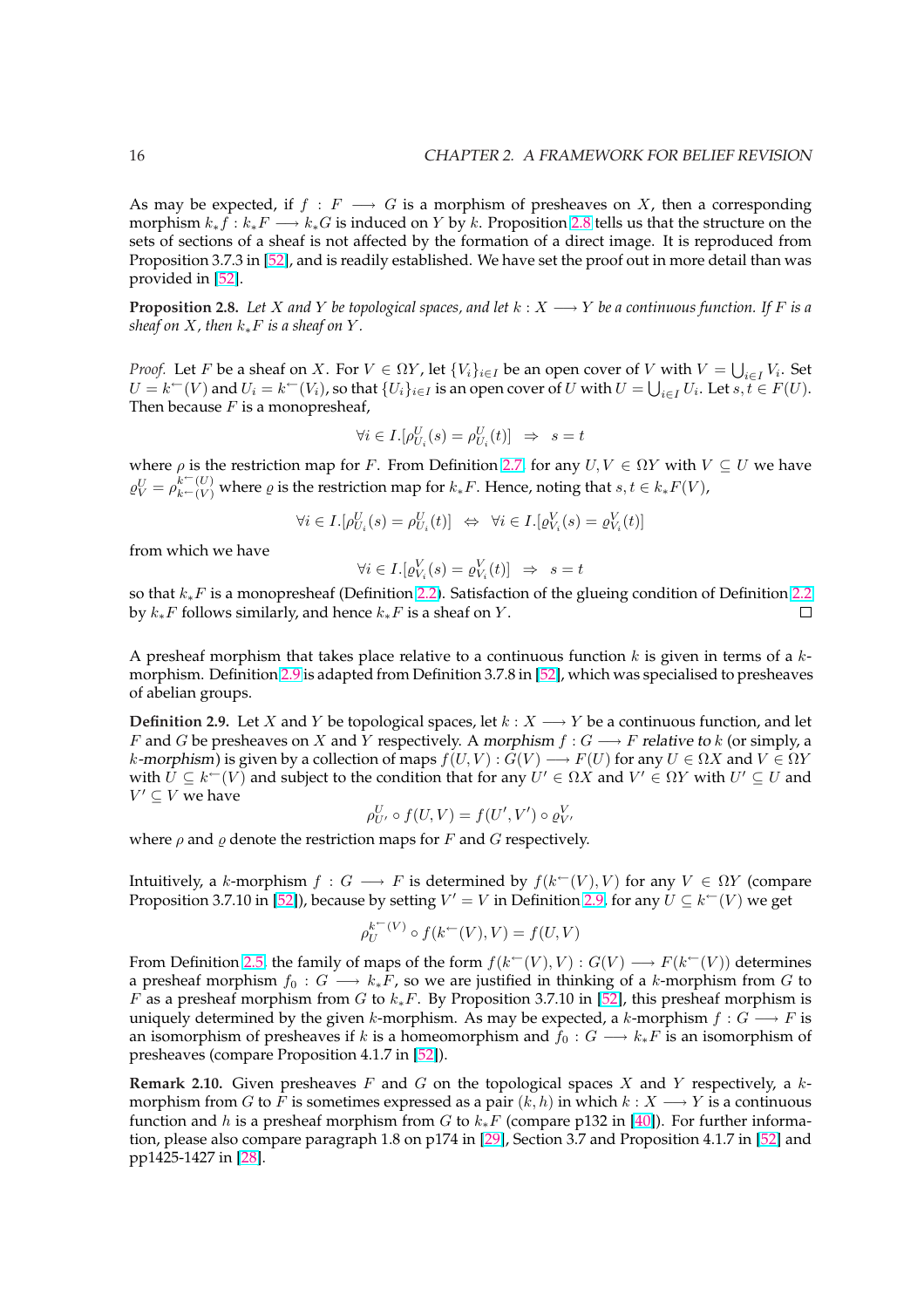<span id="page-23-0"></span>We may also consider the local structure of a presheaf, in the following sense. From 9K in [56] and p24 in [34], we have the following.

**Definition 2.11.** Let X and Y be topological spaces. A continuous map  $k : X \longrightarrow Y$  is a local homeomorphism if every  $x \in X$  has a neighbourhood U such that  $k(U) \in \Omega Y$  and  $k_{|U} : U \longrightarrow k(U)$ is a ho[meo](#page-91-0)morphism.

Definition 2.12 may be compared to Definition 4.3.6 in [52].

**Definition 2.12.** Let  $F$  and  $G$  be presheaves on the topological spaces  $X$  and  $Y$  respectively, and let  $k: X \longrightarrow Y$  be a local homeomorphism. Then F and G are locally isomorphic as presheaves if every  $x \in X$  has an open neighbourhood U such that

- i)  $k(U) \in \Omega Y$  and  $k_{|U} : U \longrightarrow k(U)$  is a homeomorphism
- ii) There exists an isomorphism  $f_0 : G_{|k(U)} \longrightarrow (k_{|U})_*(F_{|U})$  of presheaves.

A k-morphism  $f : G \longrightarrow F$  is a local isomorphism of presheaves if  $k : X \longrightarrow Y$  is a local homeomorphism and whenever  $U \in \Omega X$  is such that  $k(U) \in \Omega Y$  and  $k_{|U} : U \longrightarrow k(U)$  is a homeomorphism,  $(f_U)_*: G(U) \longrightarrow k_*F(U)$  is an isomorphism.

In this section, we introduced presheaves and sheaves as structures that are indexed by the open sets of a topological space. To examine the data provided by the presheaf at a point in the space, we need some means of describing the behaviour of the presheaf at that point. To this end, in the next section we introduce the notion of the stalk of a presheaf.

## **2.1.2 The Stalks of a Presheaf**

Informally, given a presheaf F on a topological space X, the behaviour of F at a point  $x \in X$  can be isolated by examining sufficiently small neighbourhoods of  $x$ . The idea is that if the neighbourhood of x is small enough, the behaviour of  $F$  on the neighbourhood should be the same as its behaviour at the point. This leads us to the idea that we should determine some form of "limit" of  $F$  as the neighbourhoods around  $x$  become smaller and smaller.

To set this limit up, we begin with the notion of a directed set (compare Section 1.3 in [52]). Given an ordered set  $(P, \leq)$ , we denote the sets of lower and upper bounds in P of Q respectively by  $Q^l$  and  $Q^u$ , for any  $Q \subseteq P$ . From [13] we have the following (Definition 7.7; compare Definition 11.1 in [56]).

**Definition 2.13.** Let Q be a non-empty subset of an ordered set P. Then Q is said to [be](#page-92-0) directed if, for every  $x, y \in Q$  there is  $z \in Q$  with  $z \in \{x, y\}^u$ . Equivalently, Q is directed if and only if for every finite subset *F* of *Q* there [is](#page-89-0)  $z \in Q$  such that  $z \in F^u$ .

From Definition 1.3.1 in [52], we define a directed system of sets as follows.

**Definition 2.14.** A direct system of sets is a pair  $U = (U, \mathcal{F})$  where  $\mathcal{U} = \{U_i\}_{i \in I}$  is a family of sets indexed by a directed set  $(I, \leq)$  and  $\cal F$  is a set of maps of the form  $f_{ij}: U_i \longrightarrow U_j$ , with  $f_{ij} \in \cal F$  if and only if  $i \leq j$  in *I*. The m[aps](#page-92-0)  $f_{ij}$  in *F* satisfy the conditions

- i) for any  $i \in I$ ,  $f_{ii} = id_{U_i}$ , the identity function on  $U_i$
- ii) for any  $i, j, k \in I$  with  $i \leq j \leq k$ ,  $f_{ik} = f_{jk} \circ f_{ij}$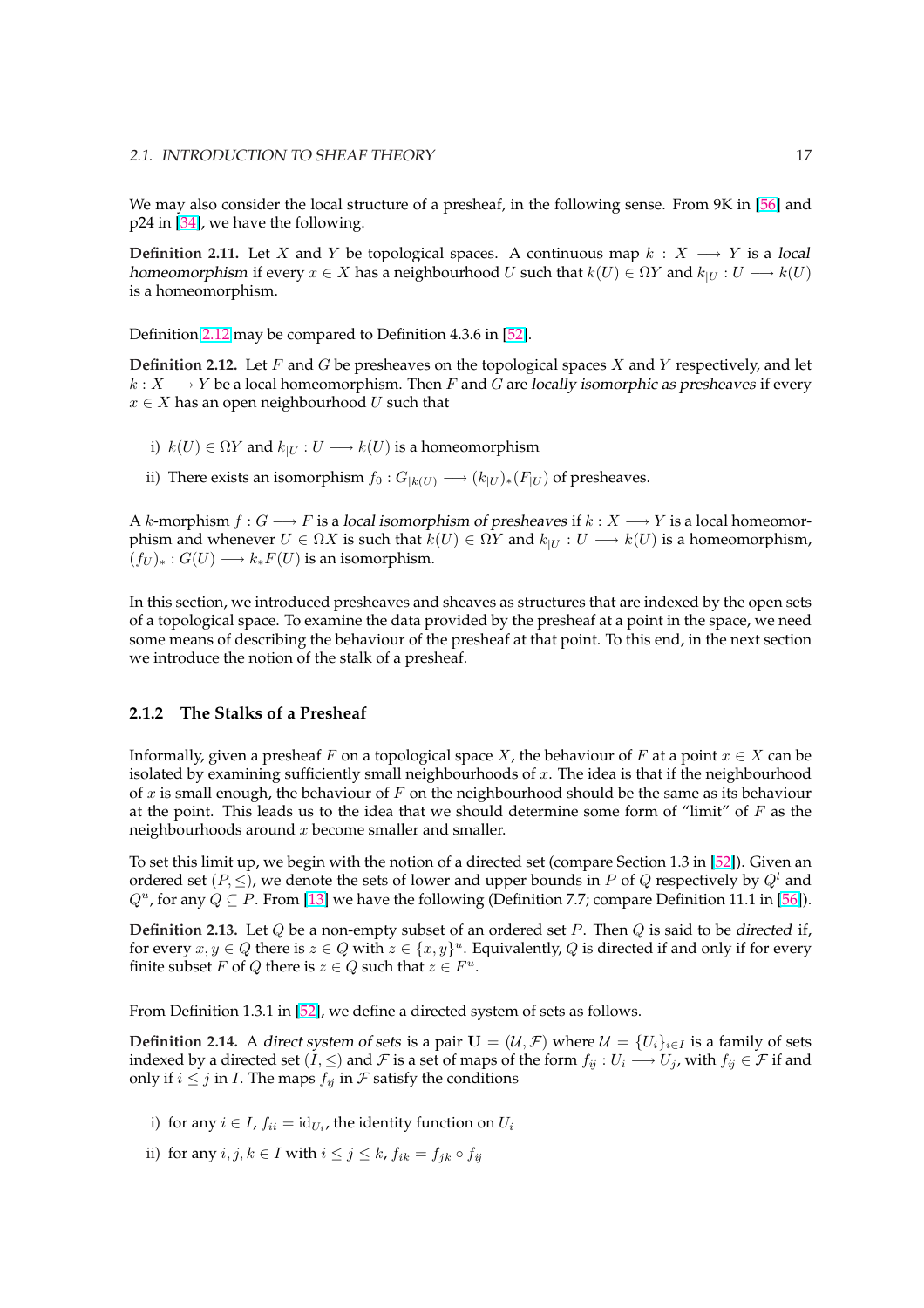<span id="page-24-0"></span>Definition 2.15 is based on Definition 1.3.4 in [52].

**Definition 2.15.** Let  $U = (\mathcal{U}, \mathcal{F})$  be a direct system of sets, with  $\mathcal{U} = \{U_i\}_{i \in I}$ . A target for U is a pair  $(V, \{g_i: U_i \longrightarrow V\}_{i \in I})$  where V is a set and for any  $i, j \in I$  with  $i \leq j$ ,  $g_i = g_j \circ f_{ij}$ . A direct limit for U is a target  $(X, \{h_i: U_i \longrightarrow X\}_{i \in I})$  for U satisfying the universal property that for any target  $(V, \{g_i: U_i \longrightarrow V\}_{i \in I})$  for U there i[s a](#page-92-0) unique map  $f_{XV}: X \longrightarrow V$  such that for any  $i \in I$ ,  $g_i = f_{XV} \circ h_i.$ 

A direct limit may be characterised as follows (Theorem 1.3.8 in [52]).

**Proposition 2.16.** *Let*  $U = (U, \mathcal{F})$  *be a direct system of sets, with*  $U = \{U_i\}_{i \in I}$  *and*  $\mathcal{F} = \{f_{ij} : U_i \longrightarrow U_j\}$  $w$ here  $f_{ij}\in\mathcal{F}$  if and only if  $i\leq j$  in  $I.$  Let  $\mathbf{V}=(V,\{g_i:U_i\longrightarrow V\}_{i\in I})$  be a target for  $\mathbf U$  such that

- *i)* for any  $v \in V$  there is  $i \in I$  *such that*  $v \in g_i(U_i)$
- *ii*) *if*  $i, j \in I$  *and*  $u_i \in U_i$  *and*  $u_j \in U_j$ *, then*

$$
g_i(u_i) = g_j(u_j)
$$
 if and only if  $\exists k \in I. [i, j \leq k \text{ and } f_{ik}(u_i) = f_{jk}(u_j)]$ 

*Then* V *is a direct limit for* U*.*

It can be shown that any two direct limits of a direct system are isomorphic, and this is done in Proposition 1.3.6 in [52]. We can therefore speak of *the* direct limit of a direct system, and we denote this limit by  $\lim_{i\in I} U_i$ . It can also be shown that every direct system of sets has a direct limit (compare Theorem 1.3.10 in [52]).

Given a presheaf F [on a](#page-92-0) set X, fix  $x \in X$  and let  $\mathcal{U}_x = \{U \in \Omega X \mid x \in U\}$ . The pair

$$
\mathbf{U} = (\{F(U)\}_{U \in \mathcal{U}_x}, \{\rho^U_V : F(U) \longrightarrow F(V) \mid U, V \in \mathcal{U}_x \text{ and } V \subseteq U\})
$$

is then a direct syst[em](#page-92-0) of sets, since for each  $U\in\mathcal{U}_x$  ,  $\rho^U_U=\mathrm{id}_U$  and for  $U,V,W\in\mathcal{U}_x$  with  $W\subseteq V\subseteq U$  ,  $\rho_W^U = \rho_W^V \circ \rho_V^U$ . From this observation, we may make the following definition, based on Definition 1.4.1 [52] and paragraph 1.5 on p172 in [29].

**Definition 2.17.** Let X be a topological space, and let F be a presheaf on X. The stalk of F at a point  $x \in X$  is the direct limit

$$
F_x = \lim_{\overrightarrow{U \ni x}} F(U)
$$

of the sets  $F(U)$  as U ranges over the open neighbourhoods of x. If  $s \in F(U)$  for some neighbourhood U of x, we write  $s_x$  for the image of s in  $F_x$  and call it the germ of s at x. For any  $U \in \Omega X$  and  $s \in F(U)$ , we write [s] to mean the set  $\{s_x \mid x \in U\}$ .

Propositions 2.18 and 2.19 correspond to Propositions 1.4.2 and 2.3.1 in [52]. The proofs are supplied in [52], so we will not reproduce them here.

**Proposition 2.18.** *Let* F *be a presheaf on a topological space* X*. Then,*

- *[i\)](#page-92-0)* Each germ  $t \in F_x$  arises as  $t = s_x$  for some  $s \in F(U)$ , where U is an op[en n](#page-92-0)eighbourhood of x
- *ii)* For two germs  $s_x, t_x \in F_x$ , (with  $s \in F(U)$  and  $t \in F(V)$  say),

$$
s_x = t_x \Leftrightarrow \exists W \in \Omega X \mid W \subseteq U \cap V. [\rho_W^U(s) = \rho_W^V(t)]
$$

**Proposition 2.19.** Let F be a sheaf on a topological space X. Then for any  $U \in \Omega X$  and  $s, t \in F(U)$ ,

 $s = t \Leftrightarrow \forall x \in U.[s_x = t_x]$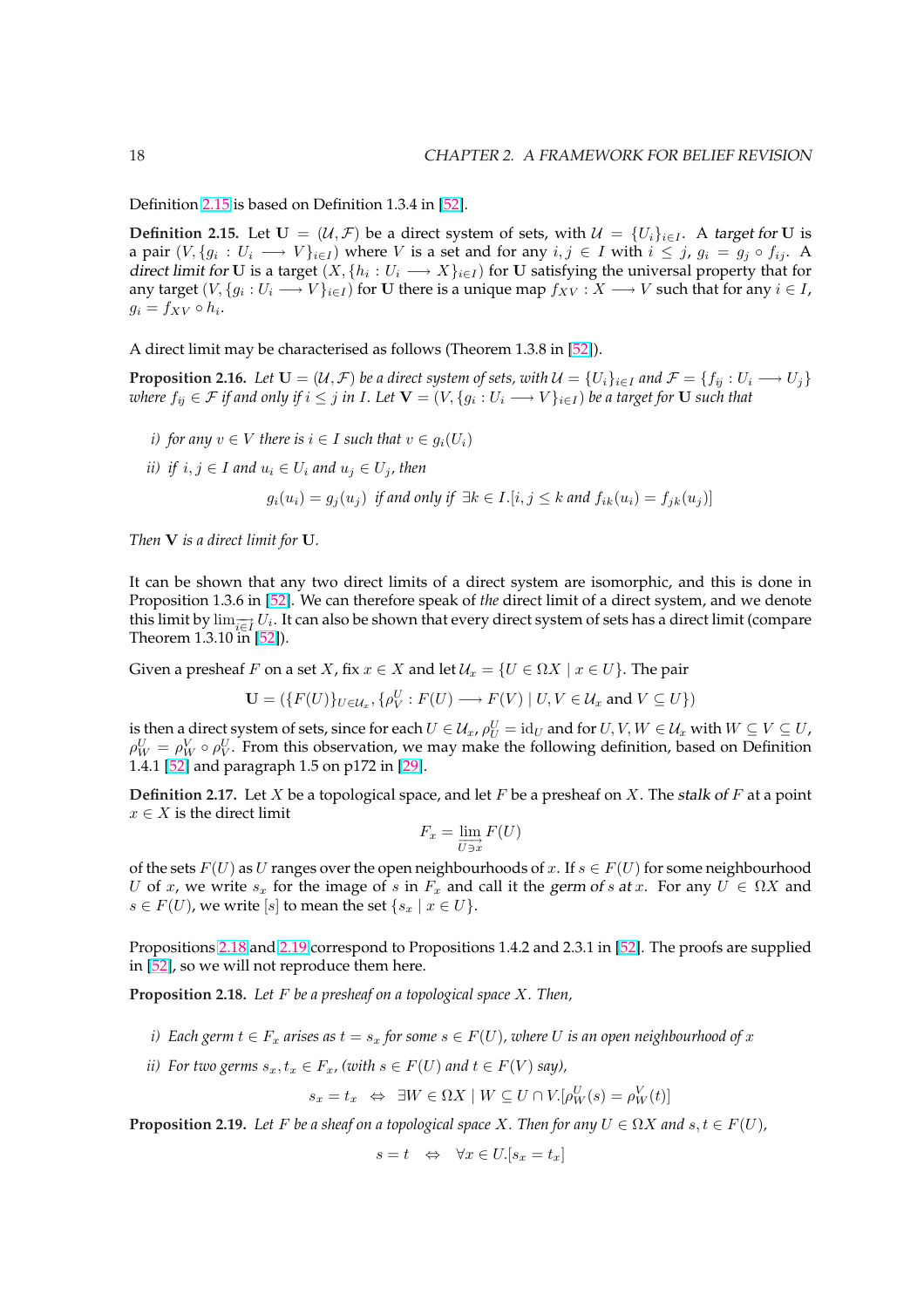# <span id="page-25-0"></span>**2.2 Ordered Relational Algebraic Spaces**

In this section, we develop a topological space that is equipped with a quasi-order. Sets that carry an algebraic and relational structure play a central role in the derivation of this order, and it is with these that we begin our development.

#### **2.2.1 Relational Algebraic Structures**

We shall use the following notion of an algebra. Definitions 2.20 and 2.21 are based on Definitions 1.2, 1.3, 2.1 and 6.1 in Chapter II of [10].

**Definition 2.20.** A language or type of algebras is a non-empty set  $F$  of function symbols. Each member f of F is assigned a non-negative integer n called the arity or rank of f, and f is called an *n*-ary function symbol. The set [of a](#page-89-0)ll *n*-ary function symbols in F is denoted by  $\mathcal{F}_n$ . A function symbol with arity 0 is called a nullary function symbol.

**Definition 2.21.** Let  $\mathcal F$  be a language of algebras.

- 1. An algebra of type F is a pair  $A = (A, F)$  where A is a non-empty set and F is a family of operations on A indexed by the language  $\mathcal F$  such that for each n-ary function symbol f in  $\mathcal F$ there is an *n*-ary operation  $f^{\mathbf{A}}: A^n \longrightarrow A$  on A. The set A is called the *universe*, domain or carrier set of A, and each operation  $f^{\mathbf{A}}$  in F is called a fundamental operation of A.
- 2. If **A** and **B** are two algebras of type  $\mathcal{F}$ , a function  $g : A \longrightarrow B$  is a homomorphism from **A** to **B** if for each *n*-ary function symbol  $f \in \mathcal{F}$  and  $x_1, x_2, \ldots, x_n \in A$  we have

$$
g(f^{\mathbf{A}}(x_1, x_2, \dots, x_n)) = f^{\mathbf{B}}(g(x_1), g(x_2), \dots, g(x_n))
$$

If  $g$  is surjective, then **B** is called a homomorphic image of **A**, and  $g$  is called an epimorphism. If g is bijective (injective), then g is an isomorphism (embedding) from A to B.

A nullary function symbol gives rise to a nullary operation. If  $f^{\mathbf{A}}: A^n \longrightarrow A$  is a nullary operation  $(n = 0)$  it is customary to define  $A^0 = \{\emptyset\}$ , in which case the operation is written as  $f^{\mathbf{A}}(\emptyset)$  and is thought of as an element of A (compare Definition 1.1 in Chapter II of  $[10]$ ). We shall adopt the convention that nullary functions are preserved by homomorphisms. That is, if  $A$  and  $B$  are two algebras of type  $\mathcal{F}$ ,  $f \in \mathcal{F}$  is a nullary operation and  $g : A \longrightarrow B$  is a homomorphism from A to B, then  $g(f^{\mathbf{A}}(\emptyset)) = f^{\mathbf{B}}(\emptyset)$ .

To simplify our notation, we shall write  $f$  for  $f^{\mathbf{A}}$  when doing so causes [no c](#page-89-0)onfusion. Some texts prefer to write F as a list of arities so that, for example,  $\mathcal{F} = \{2, 2, 1\}$  signifies an algebra with three function symbols of arity 2, 2 and 1 (see Example 3.3(iii) on p68 in [12] for an example of where this notation is used). We will sometimes use notation such as  $\mathcal{F} = \{+, *, -\} = \{2, 2, 1\}$  to indicate that + and ∗ are binary function symbols, while − is a unary function symbol.

We shall use the following notion of a relational structure. The [defi](#page-89-0)nitions of isomorphism and homomorphism given here are adaptations of Definitions 2.1 and 6.1 of Chapter II in [10] to the relational case.

**Definition 2.22.** Let A be a non-empty set.

1. A relational structure is a pair  $A = (A, R_A)$  where  $R_A$  is a binary relation over A.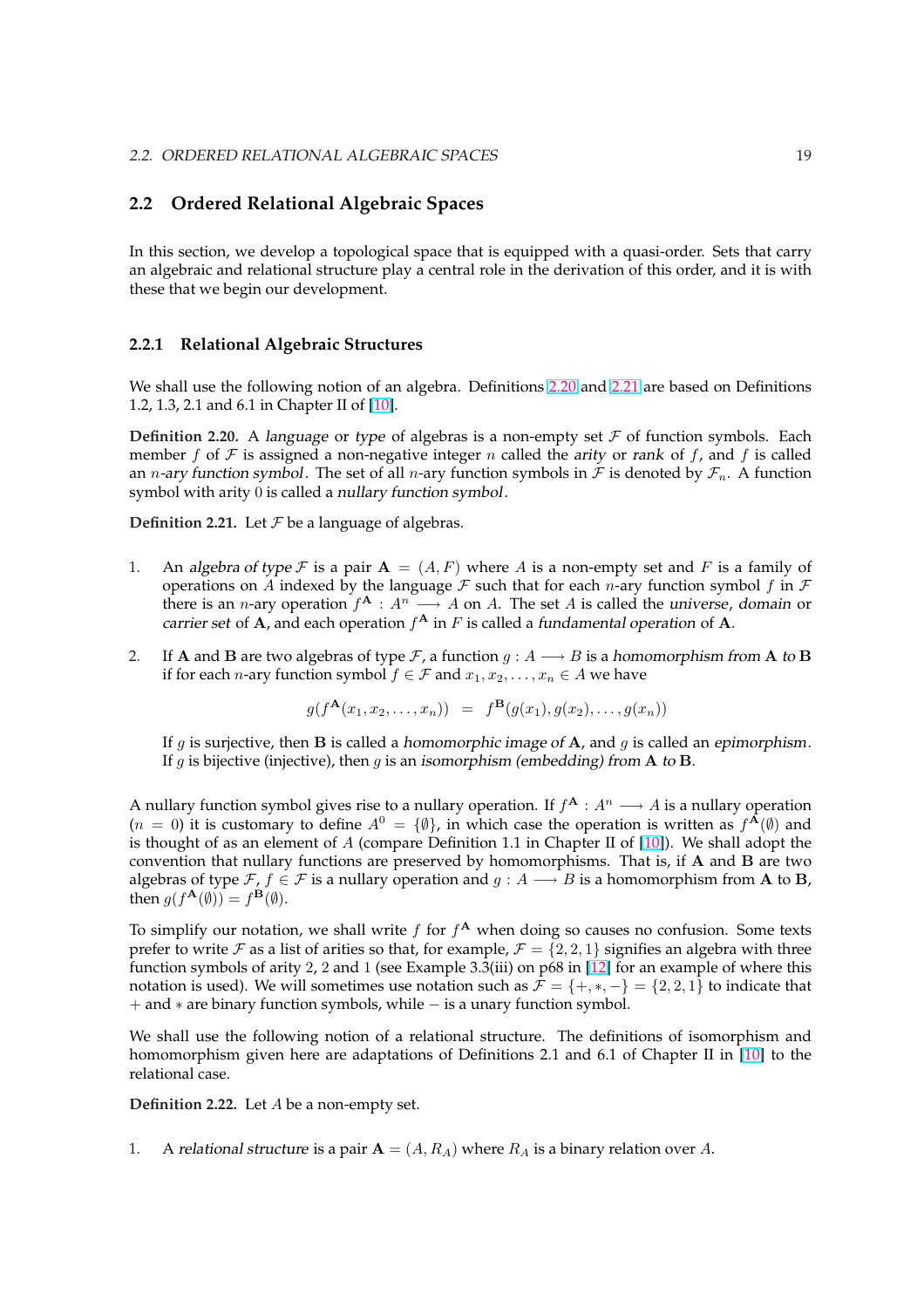<span id="page-26-0"></span>2. If  $\mathbf{A} = (A, R_A)$  and  $\mathbf{B} = (B, R_B)$  are relational structures, a function  $g : A \longrightarrow B$  is a homomorphism from **A** to **B** if for any  $a, b \in A$ ,

$$
aR_A b \Rightarrow g(a)R_B g(b)
$$

If g is surjective, then **B** is called a homomorphic image of **A**, and g is called an epimorphism. If g is bijective (injective), then g is an isomorphism (embedding) from A to B if for any  $a, b \in A$ ,

$$
aR_A b \Leftrightarrow g(a)R_B g(b)
$$

We shall also be interested in sets that carry both an algebraic and relational structure.

**Definition 2.23.** Let  $\mathcal F$  be a language of algebras.

- 1. A relational algebraic structure of type F is a triple  $A = (A, F, R_A)$ , where  $(A, F)$  is an algebra of type  $\mathcal F$  and  $(A, R_A)$  is a relational structure.
- 2. If  $A = (A, F, R_A)$  and  $B = (B, G, R_B)$  are relational algebraic structures of type  $\mathcal F$ , then a function  $g : A \longrightarrow B$  is a homomorphism (epimorphism, isomorphism, embedding) from A to B if it is a homomorphism (epimorphism, isomorphism, embedding) from  $(A, F)$  to  $(B, G)$  and from  $(A, R_A)$  to  $(B, R_B)$ .

To simplify our exposition, we shall abbreviate the term "relational algebraic structure of type  $\mathcal{F}$ " to "r-algebra (of type  $\mathcal{F}$ )", taking the language to be  $\mathcal{F}$  if this causes no confusion. Thus, where more than one r-algebra is listed, they may all be assumed to be of the same type  $\mathcal F$  if their types are not explicitly mentioned.

Following Definition 1.1.1 in [52], a topological space can be equipped with an r-algebraic structure by means of a sheaf for which

- i) for each open set, the corresponding set of sections has an r-algebraic structure, and
- ii) the restriction maps are homomorphisms of r-algebraic structures

To equip the given space with the structure of a particular r-algebra, we specialise this idea by appealing to the notion of an r-algebra simulation. Definition 2.24 may be compared to Definition 4.1.1 in [52].

**Definition 2.24.** Let A be an r-algebra.

- 1. [A](#page-92-0)n A-simulation is a pair  $(\mathbf{B}, f)$  where **B** is an r-algebra and  $f : A \longrightarrow B$  is a homomorphism from A to B called the structure map.
- 2. If  $(\mathbf{B}, f)$  and  $(\mathbf{C}, g)$  are A-simulations, a function  $h : \mathbf{B} \longrightarrow \mathbf{C}$  is a morphism of A-simulations from **B** to **C** if h is a homomorphism from **B** to **C** such that  $g = h \circ f$ .

To illustrate, let  $A = (A, \leq_A)$  be a partially ordered set that is also a lattice. We may then write A as the r-algebra  $(A, \wedge^{\mathbf{A}}, \vee^{\mathbf{A}}, \leq_A)$ , of type  $\{\wedge, \vee\}$ . Let  $U$  be a non-empty set, and consider the family  $F = [U \longrightarrow A]$  of functions from U to A. Setting  $\mathbf{F} = (F, \wedge^{\mathbf{F}}, \vee^{\mathbf{F}}, \leq_F)$ , we define  $\wedge^{\mathbf{F}}, \vee^{\mathbf{F}}$  and  $\leq_F$  for **F** in terms of  $\wedge^{\mathbf{A}}, \vee^{\mathbf{A}}$  and  $\leq_{A}$  such that for any  $r, s, t \in F$ ,

$$
t = r \wedge^{\mathbf{F}} s
$$
 if and only if  $\forall x \in U. [t(x) = r(x) \wedge^{\mathbf{A}} s(x)]$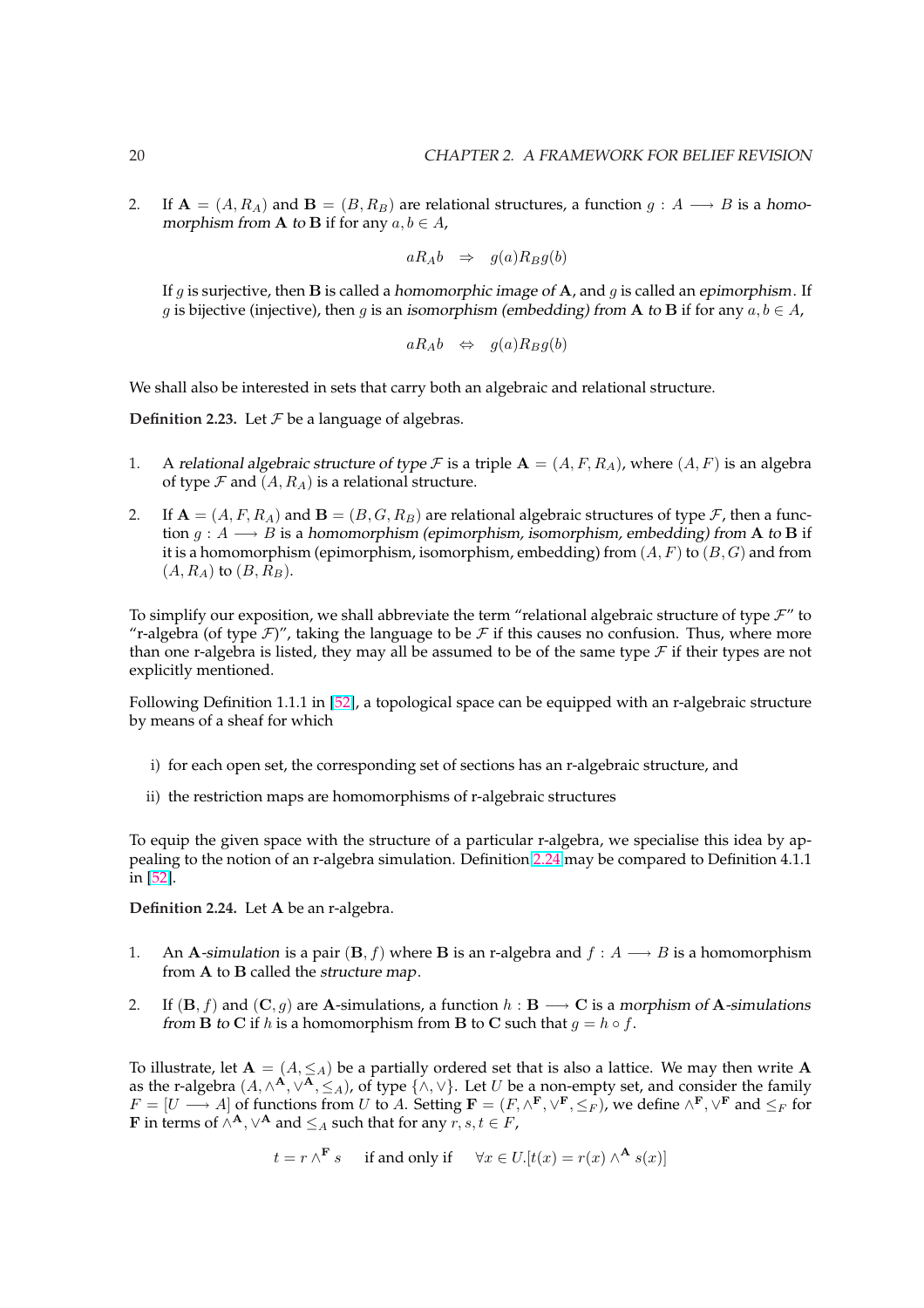$t = r \vee^{\mathbf{F}} s$  if and only if  $\forall x \in U$ .  $[t(x) = r(x) \vee^{\mathbf{A}} s(x)]$  $r \leq_F s$  if and only if  $\forall x \in U$ .  $[r(x) \leq_A s(x)]$ 

<span id="page-27-0"></span>Then  $\mathbf{F} = (F, \wedge^{\mathbf{F}}, \vee^{\mathbf{F}}, \leq_F)$  is an r-algebra of type  $\{\wedge, \vee\}$ , inheriting this property via the pointwise application of  $\wedge^{\mathbf{A}}, \vee^{\mathbf{A}}$  and  $\leq_A$ . The map  $f : A \longrightarrow F : a \mapsto h$ , where  $h(x) = a$  for all  $x \in U$ , is a homomorphism from A into F, and  $(F, f)$  is then an A-simulation. We shall develop this example further in Section 2.2.2 (see Proposition 2.29).

Intuitively, if **A** and **B** are r-algebras and  $(C, f)$  is an **A**-simulation, then if there is a homomorphism  $h : A \longrightarrow B$  from A to B,  $(C, f)$  can be expressed as a B-simulation  $(C, g)$ . All we require is an epimorp[h](#page-28-0)ism  $h_0: B \longrightarrow h(A)$  fr[om](#page-29-0) **B** to  $\mathbf{B}_{|h(A)}$  such that  $h_{0|h(A)} = id_{h(A)}$ , together with a homomorphism  $g_0: h(A) \longrightarrow C$  from  ${\bf B}_{|h(A)}$  to  ${\bf C}$  such that  $f = g_0 \circ h$ . From Theorem 6.5 in [10], the composition of two homomorphisms is again a homomorphism, so the function  $g : B \longrightarrow C$  with  $g = g_0 \circ h_0$  is a homomorphism from B to C and  $(C, g)$  is then a B-simulation. We will exploit this idea in Section 2.3.2.

From Definitions 1.1.1, 2.1.4 and 1.5.1 in [52], we then have the following.

**Definition 2.25.** Let A be an r-algebra and X a topological space.

- 1. A presheaf of A-simulations over  $X$  [is](#page-92-0) a presheaf  $F$  of sets on  $X$  such that
	- i) For each  $U \in \Omega X$ ,  $F(U)$  is an A-simulation
	- ii) For each  $U, V \in \Omega X$  with  $V \subseteq U$ , the restriction map  $\rho_V^U : F(U) \longrightarrow F(V)$  is a morphism of **A**-simulations from  $F(U)$  to  $F(V)$

A sheaf of A-simulations on  $X$  is a presheaf of A-simulations over  $X$  that satisfies the monopresheaf and glueing conditions of Definition 2.2.

2. If F and G are two presheaves of A-simulations over X then a morphism of presheaves of A-simulations from F to G is a presheaf morphism  $f : F \longrightarrow G$  such that for each  $U \in \Omega X$ ,  $f_U : F(U) \longrightarrow G(U)$  is a morphism of A-sim[ulatio](#page-20-0)ns from  $F(U)$  to  $G(U)$ .

Intuitively, if F is a presheaf (sheaf) of A-simulations over X, then for any  $U \in \Omega X$ ,  $F_{|U}$  is a presheaf (sheaf) of A-simulations over  $U$ , where  $U$  has the relative topology.

Given an r-algebra A, a direct system of A-simulations is a direct system

$$
\mathbf{U} = (\{\mathbf{U}_i\}_{i \in I}, \{f_{ij} : U_i \longrightarrow U_j\}_{i,j \in I})
$$

in which each  $U_i$  is an A-simulation and all of the  $f_{ij}$  are morphisms of A-simulations (compare Definition 2.14, and also Definition 1.3.11 in [52]). A target for U is a pair  $(\mathbf{V}, \{g_i:U_i \longrightarrow V\}_{i \in I})$ such that V is an A-simulation and each  $g_i$  is a morphism of A-simulations. The notion of a direct limit for a direct system of A-simulations may be phrased similarly (compare Definition 2.15, and also Definition 1.3.14 and Remark 1.3.15 in [52]).

As before, [two](#page-23-0) direct limits for a direct syste[m of](#page-92-0) A-simulations are naturally isomorphic (compare Proposition 1.3.16 in [52]), and may be characterised similarly to Proposition 2.16 (compare [Theo](#page-24-0)rem 1.3.18 in [52]). Furthermore, it can be sho[wn](#page-92-0) that any direct system of A-simulations has a direct limit (compare the construction 1.3.19 and Theorem 1.3.20 in [52]), from which we deduce that the stalk of a presheaf of A-simulations at a given point is also an A-simulation. This then establishes the following result.

**Propositi[on](#page-92-0) 2.26.** *Let* A *be an r-algebra, let* X *be a topological spac[e an](#page-92-0)d let* F *be a presheaf of* A*-simulations over X. For any*  $x \in X$ *, the stalk*  $F_x$  *of*  $F$  *at*  $x$  *is an* **A**-simulation.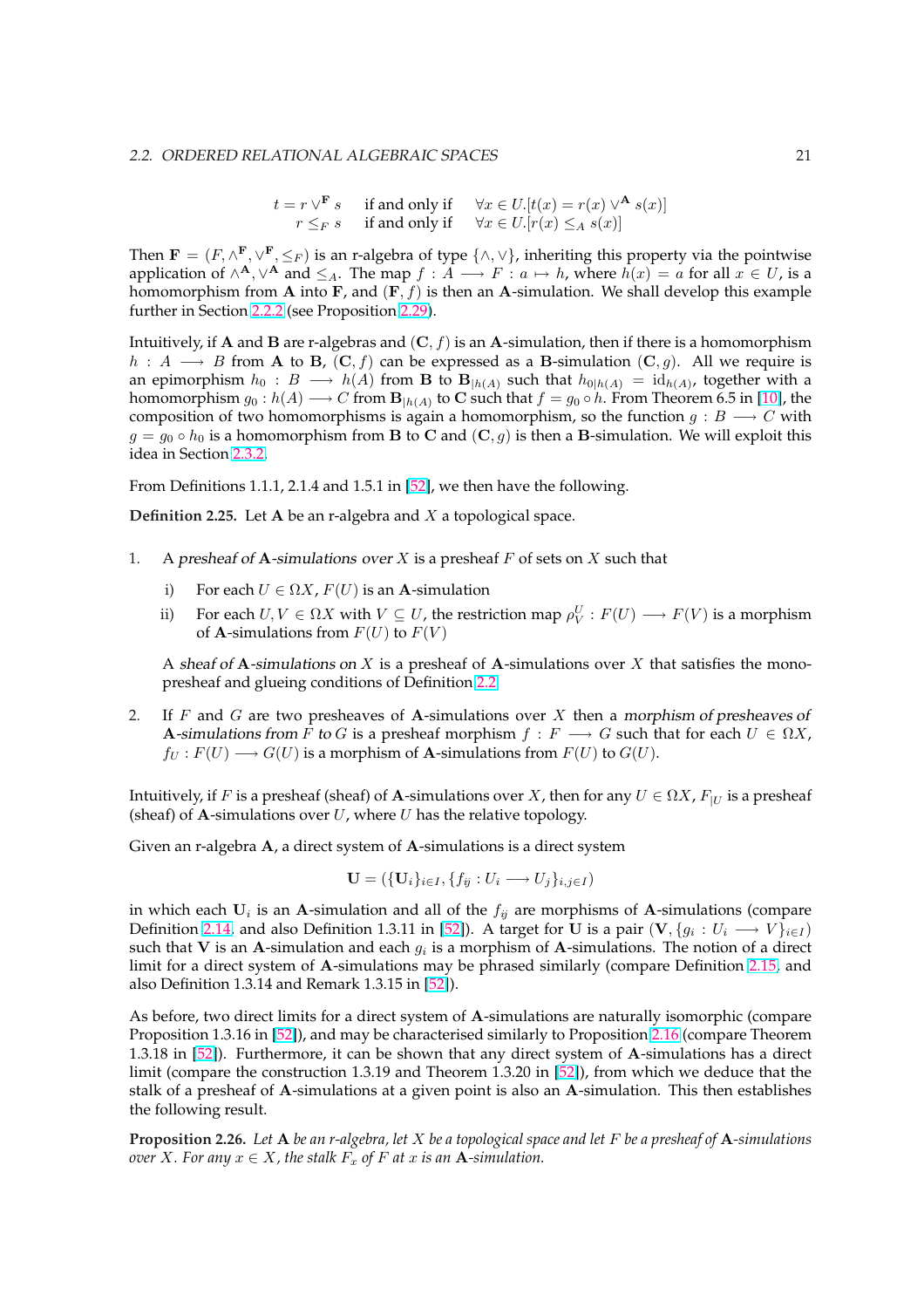<span id="page-28-0"></span>For Definition 2.27, we have adapted Definitions 4.1.2 and 4.1.6 and Proposition 4.1.7 in [52] from rings to the case of A-simulations. In Definition 2.27(2), we have used the idea that a  $k$ -morphism  $g: G \longrightarrow F$  relative to a continuous function  $k: X \longrightarrow Y$ , where F and G are presheaves on the topological spaces X and Y respectively, may be thought of as a morphism  $g_0 : G \longrightarrow k_*F$  of presheaves on Y (compare the discussion following Definition 2.9).

**Definition 2.27.** Let **A** be an r-algebra of type  $\mathcal{F}$ .

- 1. A relational algebraic space of type  $\mathcal F$  over A is a pair  $(X, H)$  $(X, H)$  $(X, H)$  where X is a topological space and H is a sheaf of **A**-simulations over X. The sheaf H is called the *structure sheaf* of  $(X, H)$ .
- 2. A morphism  $f : (X, G) \longrightarrow (Y, H)$  of relational algebraic spaces of type F over A is given by a continuous function  $k : X \longrightarrow Y$  together with a k-morphism  $g : H \longrightarrow G$  of sheaves of **A**-simulations, or (equivalently) a morphism  $g_0 : H \longrightarrow k_*G$  of sheaves of **A**-simulations on *Y*. The morphism f is an isomorphism of relational algebraic spaces of type  $\mathcal F$  over  $A$ , and  $(X, G)$ and  $(Y, H)$  are isomorphic as relational algebraic spaces of type F over A if k is a homeomorphism and g (equivalently  $g_0$ ) is an isomorphism of sheaves of A-simulations.

As before, we shall abbreviate "relational algebraic space of type  $\mathcal{F}$ " to "r-algebraic space (of type  $\mathcal{F}$ ", omitting the type  $\mathcal F$  of the underlying r-algebra **A** if this causes no confusion. If more than one r-algebraic space is listed without mention of their respective types, all of the spaces may be assumed to be of type  $\mathcal F$ . By abuse of terminology, we shall usually write "X is an r-algebraic space (over A)".

In the next section, we show how, by appeal to sheaf theory, we can construct an order and a topology on a set from an r-algebra.

# **2.2.2 Ordered Spaces over a Relational Algebraic Structure**

In this section, we introduce the idea of an ordered r-algebra of type  $\mathcal F$ , which is an r-algebra in which the relation on the carrier set is a quasi-order. This order is then used to induce a quasi-order on a given topological space via the A-simulations of Definition 2.24. We then extend the derivation of the order to the case where we have a set with only an algebraic structure, and we are then able to derive both an order and a topology on the set.

The topological structure is derived so as to have a well-d[efine](#page-26-0)d interaction with the order. This interaction is necessary for the work we shall need to complete in Section 2.3. In turn, the order is needed for us to equip the given set with a logic, which we shall do in Section 3.2.

We begin with the idea of an ordered r-algebra.

**Definition 2.28.** Let  $\mathcal F$  be a language of algebras.

- 1. An ordered r-algebra of type  $\mathcal F$  is an r-algebra  $(A, F, \leq_A)$  of type  $\mathcal F$ , where  $\leq_A$  is a quasi-order on A. A bounded r-algebra of type F is a structure  $(A, F, \mathbf{0}_A, \mathbf{1}_A, \leq_A)$  where  $(A, F, \leq_A)$  is an ordered r-algebra of type F and  $0_A$ ,  $1_A \in A$  are two constants such that  $0_A \leq_A x \leq 1_A$  for any  $x \in A$ . The element  $\mathbf{1}_A$  is called top, and  $\mathbf{0}_A$  is called bottom.
- 2. If  $A = (A, F, 0_A, 1_A, \leq_A)$  and  $B = (B, F, 0_B, 1_B, \leq_B)$  are bounded r-algebras of type  $F$ , a function  $f : A \longrightarrow B$  is a homomorphism (epimorphism, isomorphism, embedding) from A to B if it is a homomorphism (epimorphism, isomorphism, embedding) from  $(A, F, \leq_A)$  to  $(B, F, \leq_B)$ such that  $f(\mathbf{0}_A) = \mathbf{0}_B$  and  $f(\mathbf{1}_A) = \mathbf{1}_B$ .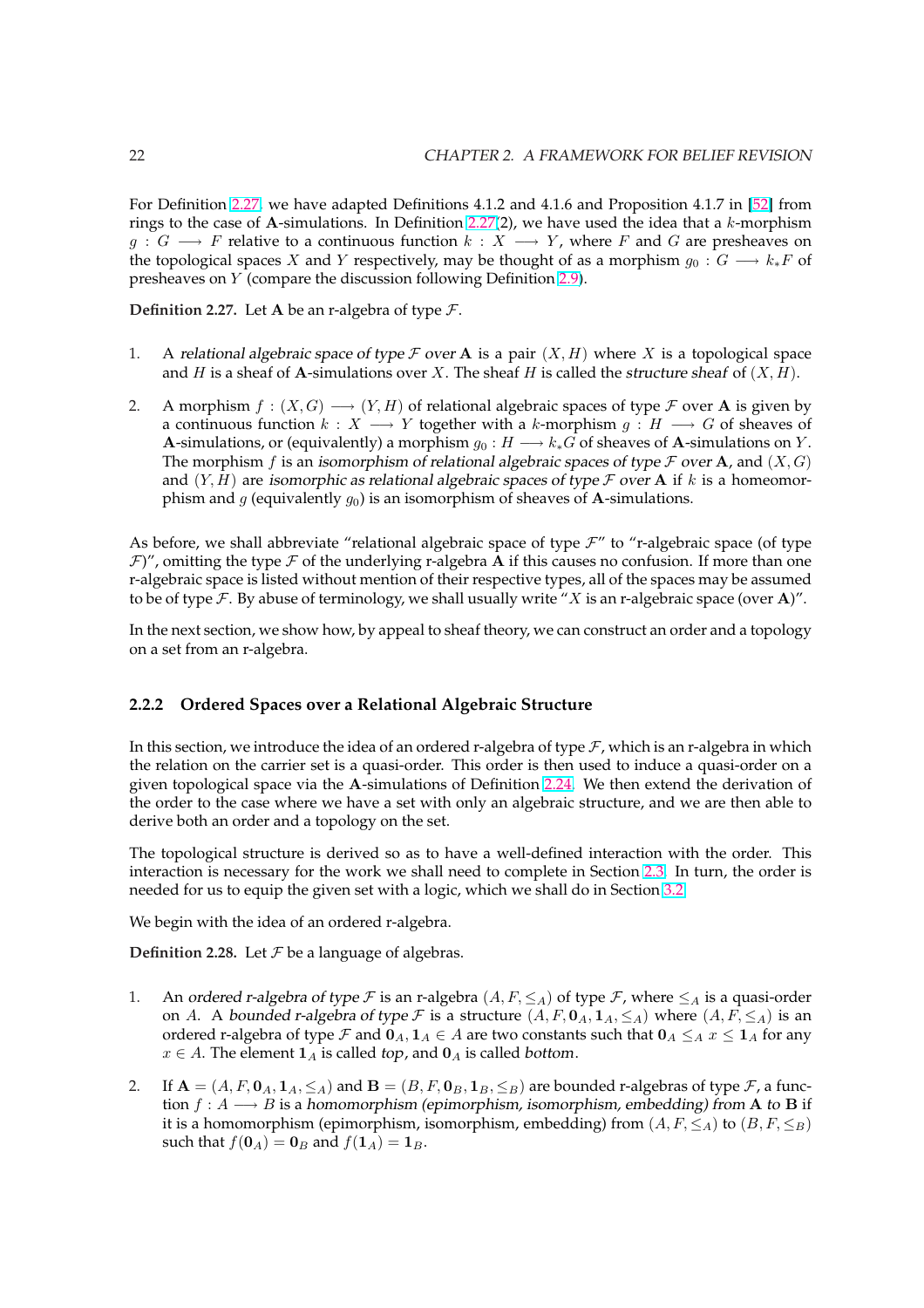<span id="page-29-0"></span>Definitions 2.24, 2.25 and Proposition 2.26 may be extended to the case of a bounded r-algebra. All that is required is that the applicable morphisms should additionally preserve the top and bottom elements. In view of Definition 2.20, we shall treat the constants  $0_A$  and  $1_A$  in a bounded r-algebra  $\mathbf{A}=(A,F,\mathbf{0}_A,\mathbf{1}_A,\leq_A)$  as the constants  $\mathbf{0}^\mathbf{A}$  and  $\mathbf{1}^\mathbf{A}$  that arise from nullary function symbols  $\mathbf{0},\mathbf{1}\in\mathcal{F}.$ By the con[ventio](#page-26-0)[n est](#page-27-0)ablished after D[efinit](#page-27-0)ion 2.21, preservation of the top and bottom elements of a bounded r-algebra by the morphisms of Definitions 2.24 and 2.25 is then standard.

Let us now presuppose a bound[ed r-a](#page-25-0)lgebra  $A = (A, F, 0_A, 1_A, \leq_A)$  of type  $F$  in which  $\leq_A$  is a partial order.

**Proposition 2.29.** Let U be a non-empty set, and let  $\mathbf{U} = ([U \rightarrow A], F, \leq_U)$  $\mathbf{U} = ([U \rightarrow A], F, \leq_U)$  $\mathbf{U} = ([U \rightarrow A], F, \leq_U)$  $\mathbf{U} = ([U \rightarrow A], F, \leq_U)$  $\mathbf{U} = ([U \rightarrow A], F, \leq_U)$  be an r-algebra of type F such *that*

- *i)* For any nullary function symbol  $f \in \mathcal{F}$ , if  $f^{\mathbf{A}} = a_f$  then  $f^{\mathbf{U}} = v_f$ , where for all  $x \in U$ ,  $v_f(x) = a_f$ .
- *ii*) For any *n*-ary function symbol  $f \in \mathcal{F}$ , for  $n \geq 1$ ,

$$
v = f^{\mathbf{U}}(v_1, v_2 \dots, v_n) \iff \forall x \in U. [v(x) = f^{\mathbf{A}}(v_1(x), v_2(x) \dots, v_n(x))]
$$

*where*  $v_1, v_2, \ldots, v_n \in [U \longrightarrow A]$ *.* 

*iii)* For all  $u, v \in [U \longrightarrow A]$ ,

$$
u \leq_{U} v \Leftrightarrow \forall x \in U. [u(x) \leq_{A} v(x)]
$$

*and let*  $f : A \longrightarrow U : a \mapsto v$ , where  $v(x) = a$  *for all*  $x \in U$ . Then  $([U \longrightarrow A], F, v_0, v_1, \leq_{U} v)$  *is a bounded r-algebra of type* F*, and* (U, f) *is an* A*-simulation.*

*Proof.* From Definition 2.28, U is an ordered r-algebra of type F. For  $\leq_U$  as defined, it follows that  $v_0 \leq_U u \leq_U v_1$  for any  $u \in [U \longrightarrow A]$ . Hence U is bounded and so  $([U \longrightarrow A], F, v_0, v_1, \leq_U)$  is a bounded r-algebra of type  $\mathcal F$ . Finally, the given function  $f$  defines a homomorphism of r-algebras from **A** to **U**, so that  $(\mathbf{U}, f)$  is an **A**-simulation.  $\Box$ 

Now let  $(X, H)$  be an r-algebraic space over **A** such that for each  $U \in \Omega X$ ,  $H(U) = [U \longrightarrow A]$ . Take any  $x \in X$  and  $U \in \Omega X$  with  $x \in U$ . Then  $H(U)$  provides a set of functions that can be used to assign a member of A to x. In this sense, we can think of  $w \in H(U)$  as interpreting x in A, and of U as providing the context in which  $x$  is given this interpretation. If in addition we think of the members of  $H(U)$  as states of affairs, then w represents a state of affairs where, given the context U, x is given a particular interpretation in A. In this sense, w indicates what x might mean in terms of A, given the context U.

In view of the work we shall need to complete in Chapter 3, given a state  $v$  of affairs, we shall be interested in those states of affairs that preserve the interpretation given to x by  $v$  in the context U. Informally, by this we mean that for  $w \in H(U)$ ,  $w(x)$  should be "close by"  $v(x)$  (compare the discussion following Definition 3.21). To provide a formal notion of what it means to be "close by" within **A**, let us presuppose a set-to-set function  $C_A : \mathcal{P}(A) \longrightarrow \mathcal{P}(A)$  on **A**. Typically,  $C_A$  will be a closure operator on A. We shall then be interested in those  $w \in H(U)$  such that  $w(x) \in C_A({v(x)}).$ Definition 2.30 may be compared to Definition 2.4 in [12] and also the identity (5) in [16].

**Definition 2.30.** For  $x \in X$  a[nd](#page-51-0)  $S \subseteq X$ , let  $U \in \Omega X$  be such that  $x \in U$  and  $S \subseteq U$ , and let  $v, w \in H(U)$ . We say that, given the context U,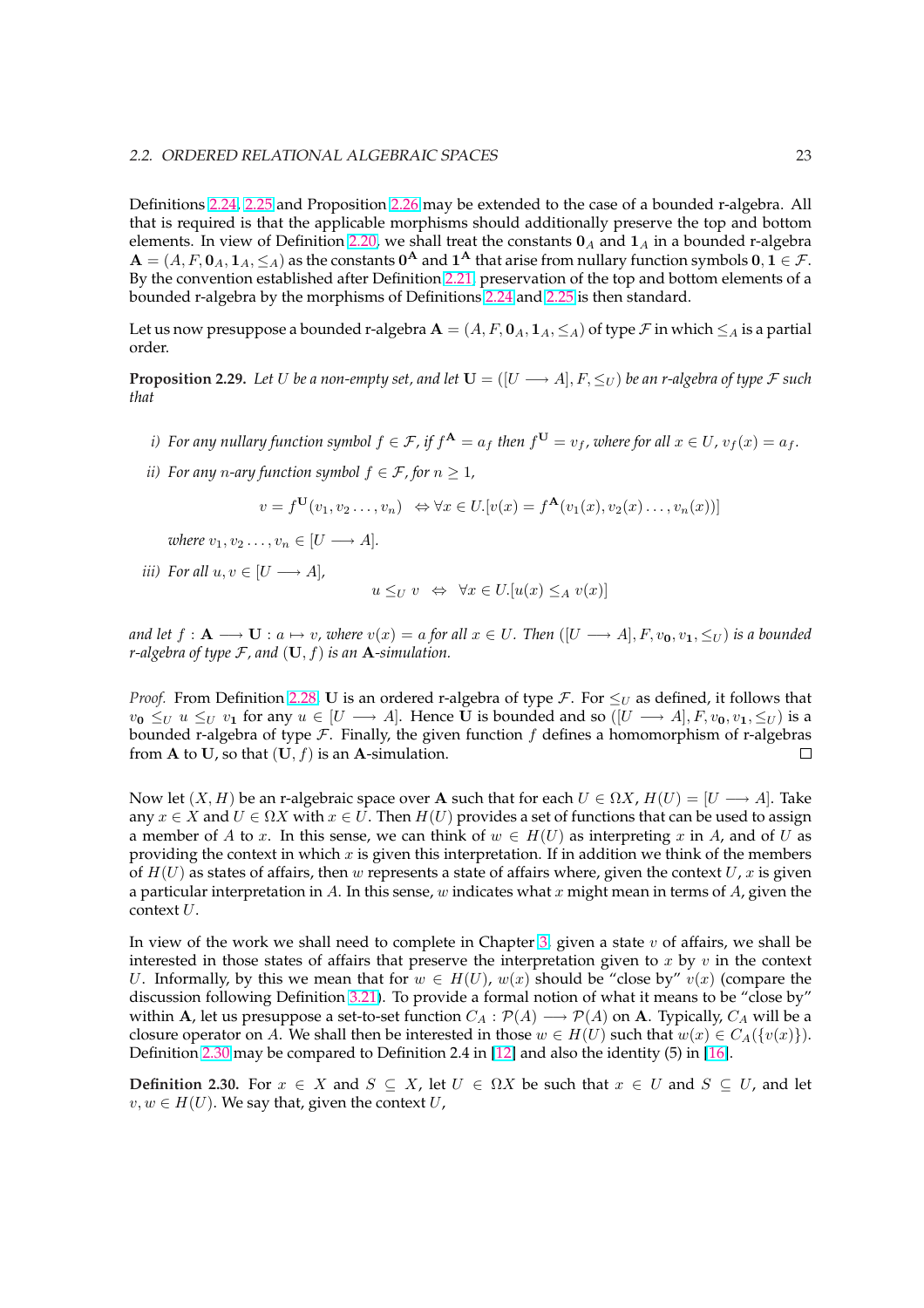- <span id="page-30-0"></span>i) w satisfies x relative to v if and only if  $w(x) \in C_A({v(x)})$ , and we write  $w \models_v x$  and call w a model of x relative to v. If x has a model relative to v, then x is satisfiable relative to v otherwise it is a contradiction relative to v. If every w in  $H(U)$  satisfies x relative to v then x is called a tautology relative to v.
- ii) w satisfies S relative to v if and only if  $w(S) \subseteq C_A({\{v(S)\}})$ , and we write  $w \models_{v} S$  and call w a model of S relative to v. We say that S is consistent relative to v if it has a model relative to v, otherwise it is inconsistent relative to v.

We refer to  $v$  as the reference interpretation.

As a notational convenience, we suppress the letter  $v$  in the subscripting and assume that satisfaction is determined relative to a given reference interpretation v. The context  $U \in \Omega X$  will be allowed to range over the open sets of  $X$ , however.

For  $U \in \Omega X$  and  $x \in U$ , let us define

$$
W_{x,U} = \{w \in H(U) \mid w \models_v x\}
$$

We shall think of  $W_{x,U}$  as the meaning of x (relative to v) given the context U. By extension, for  $S \subseteq U$ we define

$$
W_{S,U} = \{ w \in H(U) \mid w \models_v S \}
$$

and we take  $W_{S,U}$  to be the meaning of  $S$  (relative to v) given the context  $U$ .

We can order the members of  $X$  by comparing the values assigned to them by their meanings, independently of any context.

**Definition 2.31.** For  $x, y \in X$  and  $S, T \subseteq X$ , we define  $\leq_0 \subseteq X \times X$  to be such that

$$
x \leq_0 y \quad \text{if and only if} \quad \forall U \in \Omega X \mid x, y \in U. \forall u \in W_{x,U} \cup W_{y,U}.[u(y) \in C_A(\{u(x)\})]
$$

We define the order of A-entrenchment  $\leq_e\subseteq X\times X$  to be the transitive closure of  $\leq_0$ . That is,

$$
x \leq_e y
$$
 if and only if  $\exists x_1, x_2, \ldots, x_n \in X$ .  $[x \leq_0 x_1 \leq_0 x_2 \leq_0 \ldots \leq_0 x_n \leq_0 y]$ 

Correspondingly, we define  $\leq_0^\uparrow \subseteq \mathcal{P}(X) \times \mathcal{P}(X)$  such that

$$
S \leq_0^{\uparrow} T \text{ if and only if } \forall U \in \Omega X \mid S, T \subseteq U. \forall u \in W_{S,U} \cup W_{T,U}.[u(T) \subseteq C_A(u(S))]
$$

and we define  $\leq^{\uparrow}_{e}$  as the transitive closure of  $\leq^{\uparrow}_{0}$  so that

$$
S \leq_{e}^{\uparrow} T \text{ if and only if } \exists X_1, X_2, \dots, X_n \in \mathcal{P}(X). [S \leq_{0}^{\uparrow} X_1 \leq_{0}^{\uparrow} X_2 \leq_{0}^{\uparrow} \dots \leq_{0}^{\uparrow} X_n \leq_{0}^{\uparrow} T]
$$

As before, if A is understood, we shall refer to the order of A-entrenchment as just the order of entrenchment.

From Definition 2.31,  $\leq_e$  is a quasi-order. In general, anti-symmetry is not present. We can recover a partial order from  $\leq_e$  by defining an equivalence relation  $\approx$  on X such that  $x \approx y$  whenever  $x \leq_e y$ and  $y \leq_e x$ . We shall, however, defer this aspect to Section 3.2.1 where we recover a partial order by identifying sentences under a notion of logical equivalence.

In the worked example of Section 4.2, we shall exhibit a second order on  $X$  that is also derived from the meanings of the members of  $X$  (see Definition 4.11). C[onseq](#page-51-0)uently we shall denote the order on X generically as  $\leq_X$ , indicating separately the mechanism of its derivation.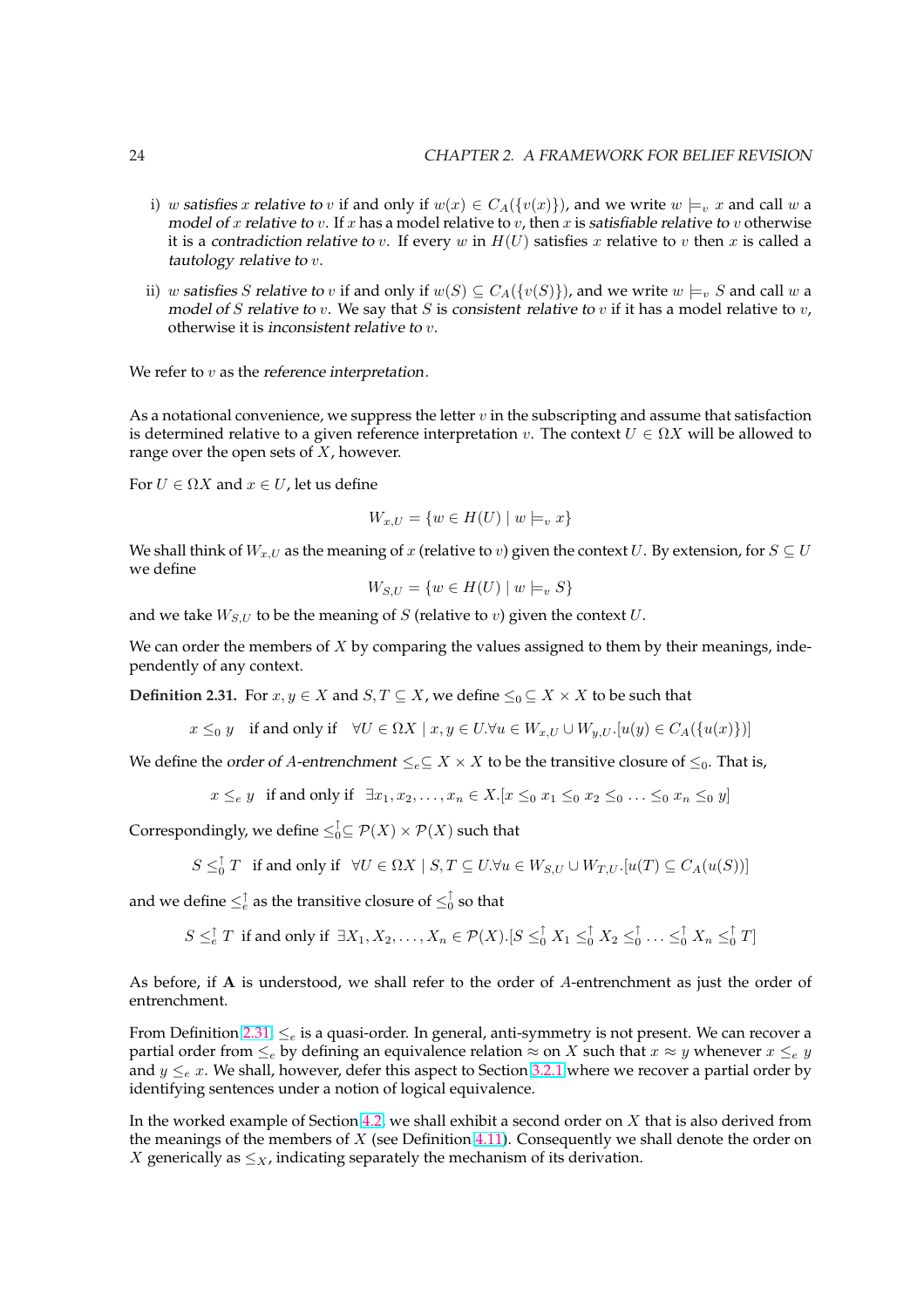We are interested in the special case where  $\Omega X$  coincides with the Alexandroff topology on X with respect to  $\leq_X$ . The family of sets of the form  $\uparrow x$ , for any  $x \in X$ , is a base for this topology, and every open set of the topology is also an up-set with respect to  $\leq_X$  (compare p101 in [3] and also p122 in [8]). Conveniently, each open set of the topology is then also a relational structure, since for any  $U \in \Omega X$ ,  $x \in U$  and  $y \in X$ , if  $x \leq_X y$  then  $y \in U$  as well. The significance of this feature will be apparent from the work we shall set out in Section 2.3.

**Definiti[on](#page-89-0)** 2.32. Let  $(X, H)$  be an r-algebraic space over A, an[d](#page-89-0) let  $\leq_X$  be the order on X derived by Definition 2.31.

- 1. If every open set  $U \in \Omega X$  is an up-set with respect to  $\leq_X$ , and every up-set with respect to  $\leq_X$ is also an open set, then we call  $(X, H, \leq_X)$  an ordered space over **A**.
- 2. A morphism  $f : (X, H_X, \leq_X) \longrightarrow (Y, H_Y, \leq_Y)$  of ordered spaces over **A** is given by a continuous function  $k : X \longrightarrow Y$  that is also a homomorphism from  $(X, \leq_X)$  to  $(Y, \leq_Y)$ , together with a k-morphism  $g : H_Y \longrightarrow H_X$  of sheaves of A-simulations. It is an isomorphism of ordered spaces over **A**, and  $(X, H_X, \leq_X)$  and  $(Y, H_Y, \leq_Y)$  are isomorphic as ordered spaces over **A**, if k is a homeomorphism and an isomorphism from  $(X, \leq_X)$  to  $(Y, \leq_Y)$ , and  $g : H_Y \longrightarrow H_X$  is an isomorphism of sheaves of A-simulations.

If  $A$  is understood, we shall abbreviate "ordered space over  $A$ " to "ordered space". By abuse of terminology we shall usually write " $X$  is an ordered space (over A)".

Now suppose that we are given a set  $X$ . For work we shall need to complete in Chapters 3 and 4, we require that X should have an algebraic structure of type  $\mathcal F$ . Starting from just the algebra  $(X, F)$ of type F, we can use A to derive  $\leq_X$ ,  $\Omega X$  and the structure sheaf H by applying some modest specialisations, set out below, to the exposition of ordered spaces we have just recorded. The outcome is then, by Definition 2.32, an ordered space. Because  $X$  is equipped with an algebraic s[tru](#page-41-0)ctu[re,](#page-69-0)  $(X, F, \leq_X)$  is in fact an ordered r-algebra, and to emphasise this property we refer to  $(X, H, \leq_X)$  as an ordered r-algebraic space.

We allow  $X$  to arise from a collection of primitive objects. Definition 2.33 is based on Definition 10.1 in Chapter II of [10]. We have used the words "primitive" and "sentence" where [10] has used "variable" and "term".

**Definition 2.33.** Let  $\mathcal F$  be a language of algebras and let  $S_0$  be a set of objects called primitives. A sentence of type  $\mathcal F$  o[ver](#page-89-0)  $S_0$  is defined inductively as

- Every member of  $S_0 \cup \mathcal{F}_0$  is a sentence of type  $\mathcal{F}$ .
- If  $f \in \mathcal{F}$  is an *n*-ary function symbol, where  $n \geq 1$ , and  $x_1, x_2, \ldots, x_n$  are sentences of type  $\mathcal{F}$ , then  $f(x_1, x_2, \ldots, x_n)$  is a sentence of type  $\mathcal{F}$ .
- Nothing else is a sentence of type  $\mathcal F$  except by virtue of the above.

The smallest set to contain all sentences of type F over  $S_0$  is denoted by  $S_{\mathcal{F}}(S_0)$ . For any sentence  $s \in S_{\mathcal{F}}(S_0)$ , the language of s is the set  $L_s$  defined such that

- If  $s \in S_0 \cup \mathcal{F}_0$  then  $L_s = \{s\}.$
- If s has the form  $f(x_1, x_2, \ldots, x_n)$ , where f is an n-ary function symbol, where  $n \geq 1$ , and  $x_1, x_2, \ldots, x_n$  are sentences of type F, then  $L_s = L_{x_1} \cup L_{x_2} \cup \ldots \cup L_{x_n}$ .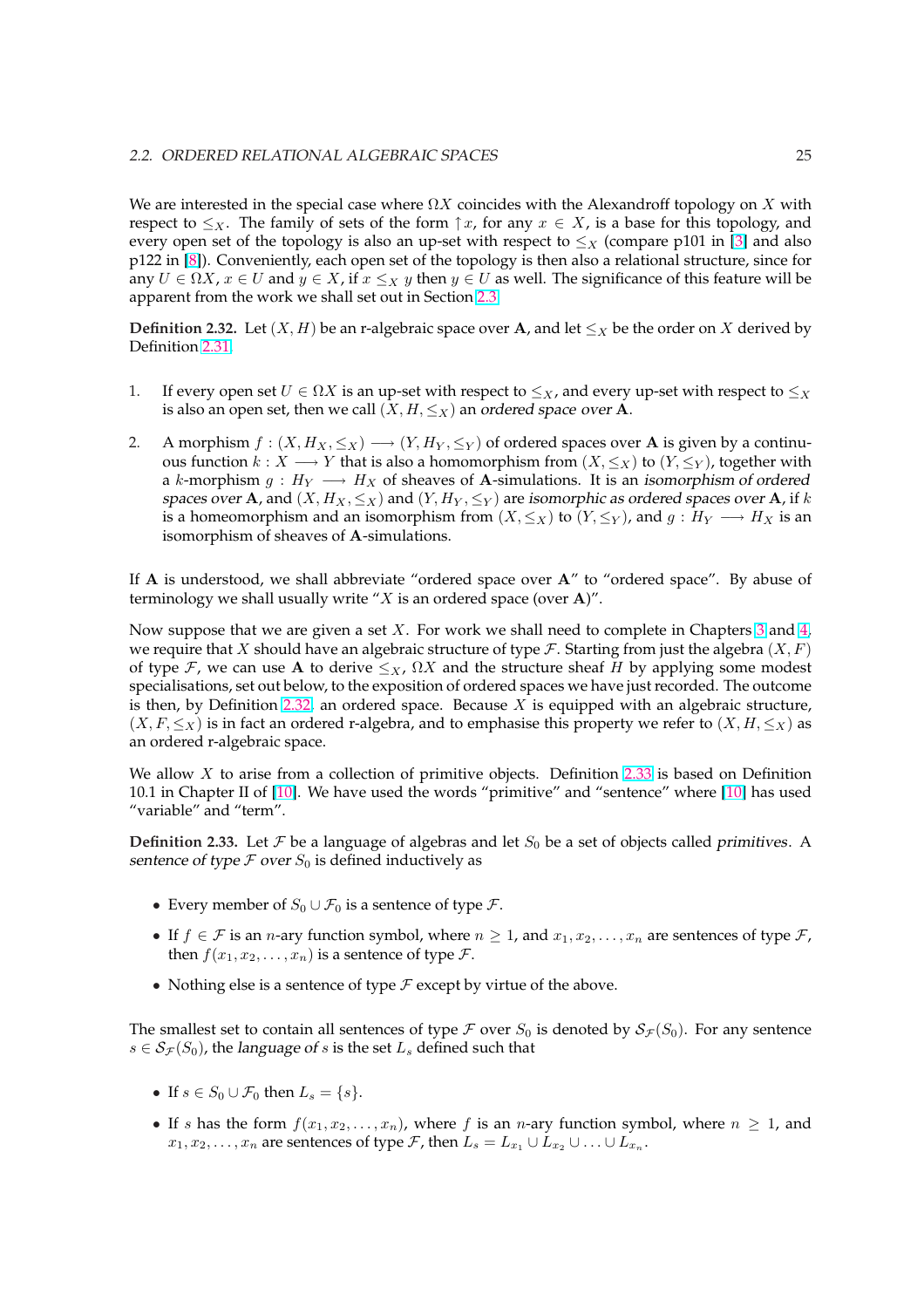For any non-empty set  $U\subseteq \mathcal{S}_{\mathcal{F}}(S_0)$  of sentences of type  $\mathcal{F}$ , the language of  $U$  is  $L_U=\bigcup_{x\in U}L_x.$ 

For our work, we shall take  $S_0$  to be a non-empty, countable set of distinct primitives.

The set  $\mathcal{S}_{\mathcal{F}}(S_0)$  of sentences of type F over  $S_0$  gives rise to an algebra of type F in the expected manner. Definition 2.34 is based on Definition 10.4 in Chapter II of [10].

**Definition 2.34.** Let  $\mathcal F$  be a language of algebras and let  $S_0$  be a set of objects called *primitives*. The sentence algebra  $S = (S, F)$  of type F over  $S_0$  has  $S = S_{\mathcal{F}}(S_0)$ , and the fundamental operations of S satisfy

$$
f^{\mathbf{S}}: S^n \longrightarrow S: (x_1, x_2, \dots, x_n) \mapsto f(x_1, x_2, \dots, x_n)
$$

for  $x_1, x_2, \ldots, x_n \in S$  and  $f \in \mathcal{F}_n$  for  $n \geq 1$ . If f is a nullary function symbol corresponding to the sentence  $a_f \in \mathcal{S}_{\mathcal{F}}(S_0)$ , then  $f^{\mathbf{S}} : \emptyset \longrightarrow \{a_f\}.$ 

The sentence algebra S of type  $\mathcal F$  over  $S_0$  may be thought of as being generated by  $S_0$  (compare p71 in [10]). Furthermore, by Theorem 10.8 in [10], S is freely generated by  $S_0$  (compare Definition 3.4 in [10]). The mechanism by which S is generated from  $S_0$  is made formal in Section 3 of Chapter II of [10]. The procedure is not germane to our work, however, so we will not provide an exposition for it here.

[From](#page-89-0) Theorem 6.2 in Chapter II of [10], w[e ha](#page-89-0)ve the following. The proof of this result is supplied in [\[10\]](#page-89-0), so we will not present it here.

**Theorem 2.35.** Let S be an algebra of type F generated by a set  $S_0$  and let **T** be an algebra of type F. If  $f, g \in [S \longrightarrow T]$  are homomorphisms [from](#page-89-0) **S** to **T** such that for any  $s \in S_0$ ,  $f(s) = g(s)$ , then  $f = g$ .

Let  $X = (X, F)$  be the sentence algebra of type F over a non-empty, countable set  $X_0$  of primitives. A homomorphism from **X** to **A** we shall call an A-assignment (over X), and the restriction to  $X_0$  of an A-assignment over X we shall call an A-valuation (over  $X_0$ ). If **A** is understood, we shall refer to A-assignments and A-valuations as just assignments and valuations. The family of valuations over  $X_0$  is denoted by  $[X_0 \longrightarrow A]$ , and for any non-empty set  $U \subseteq X_0$ , we obtain the family  $[U \longrightarrow A]$  of valuations over  $U$  by restriction.

From Theorem 2.35, each valuation over  $X_0$  uniquely determines an assignment over X, so to determine the image of a sentence  $x \in X$  we need only consider the action of the corresponding valuation on the language  $L_x$  of x. Given a valuation v and an arbitrary sentence  $x \in X$ , we shall abuse notation and write  $v(x)$  to represent the value assigned to x by the assignment determined by v.

As a technical convenience, we shall regard the values in  $X$  that correspond to the nullary operations of F as primitives in  $X_0$  as well. Because  $X = S_{\mathcal{F}}(X_0)$ , for every subset U of  $X_0$  there is  $x \in X$  such that  $L_x = U$ . Consequently, we topologise  $X_0$  with the discrete topology, and form the sheaf G on  $X_0$ such that for any  $U \in \Omega X_0$ ,  $G(U) = [U \longrightarrow A]$ , the valuations over U. For any  $V \in \Omega X_0$  with  $V \subseteq U$ , we have the restriction map  $\rho_V^U:G(U)\longrightarrow G(V):s\mapsto s_{|V}.$  Trivially,  $\rho_U^U$  is the identity map on  $U$ , and for any  $W\in \Omega X_0$  with  $W\subseteq V$ ,  $\rho^U_W=\rho^V_W\circ \rho^U_V.$  Furthermore, it follows readily that  $G$  satisfies the monopresheaf and glueing conditions of Definition 2.2, so  $G$  is in fact a sheaf, as intended. We shall refer to G as the sheaf of A-valuations over  $X_0$ . By Proposition 2.29 and Definition 2.27,  $(X_0, G)$ is an r-algebraic space over A.

Suppose that we have a reference valuation  $v \in [X_0 \longrightarrow A]$ . For any  $x \in X$ , to determine the meaning of  $x$  in the setting of [valu](#page-20-0)ations, we must consider those valuations [that c](#page-29-0)an assign a va[lue to](#page-28-0)  $x$ . That is, we consider those valuations in  $[U \longrightarrow A]$  with  $U \in \Omega X_0$  and  $L_x \subseteq U$ . Similarly, for  $S \subseteq X$ , we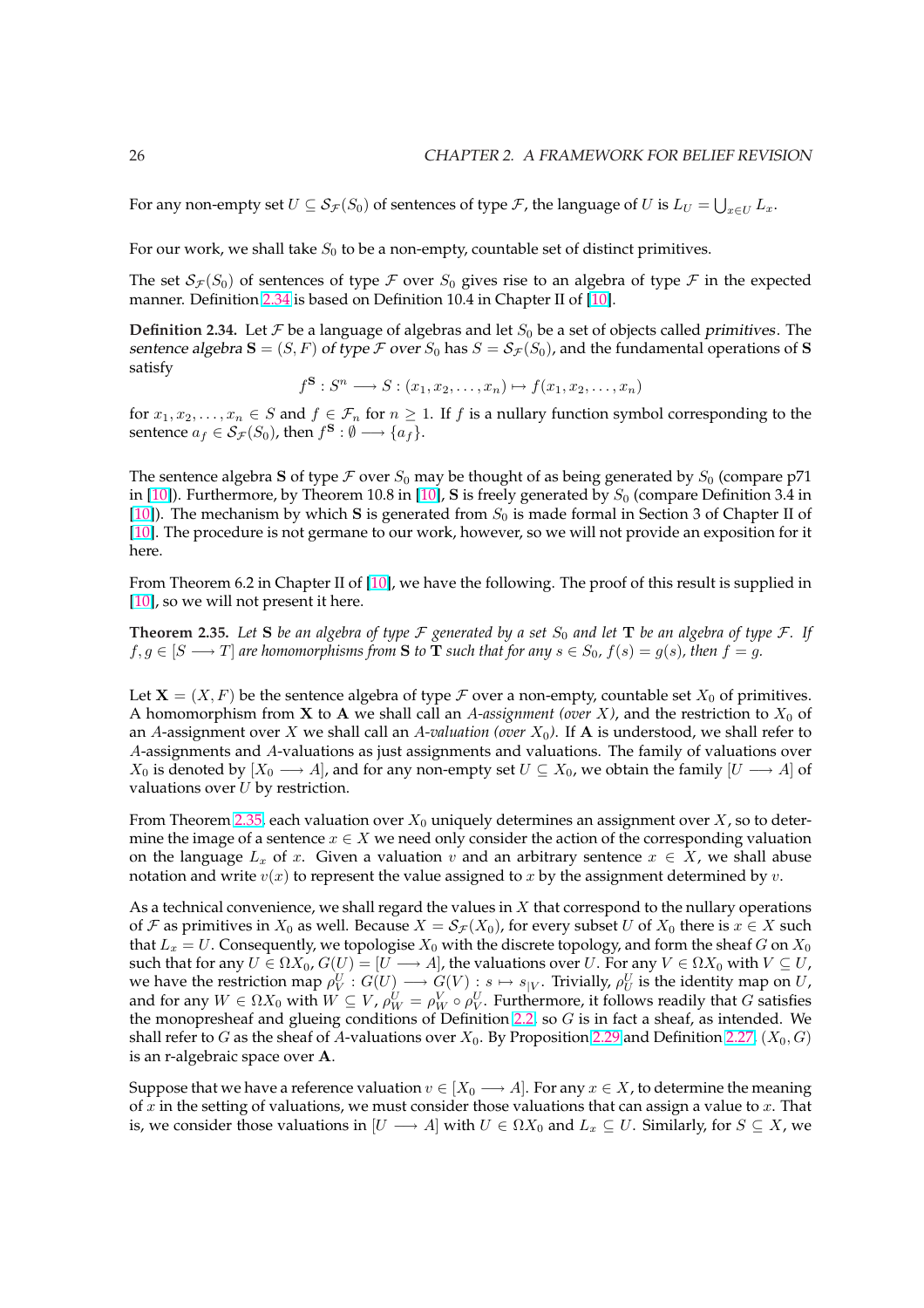<span id="page-33-0"></span>consider those valuations in  $[U \longrightarrow A]$  with  $U \in \Omega X_0$  and  $L_S \subseteq U$ . Intuitively, the sets  $W_{x,U}$  and  $W_{S,U}$  defined earlier now take the form

$$
W_{x,U} = \{ w \in G(U) \mid w \models_v x \} \text{ for any } U \in \Omega X_0 \text{ with } L_x \subseteq U
$$
  
\n
$$
W_{S,U} = \{ w \in G(U) \mid w \models_v S \} \text{ for any } U \in \Omega X_0 \text{ with } L_S \subseteq U
$$

and for Definition 2.31, the condition on U is strengthened so that  $W_{x,U}$  and  $W_{y,U}$  are formed from any  $U \in \Omega X_0$  with  $L_x, L_y \subseteq U$ , and similarly,  $W_{S,U}$  and  $W_{T,U}$  are formed for any  $U \in \Omega X_0$  with  $L_S, L_T \subseteq U$ . The derivation of the order  $\leq_X$  then proceeds identically. Given  $\leq_X$ , we then choose  $\Omega X$  to be the Alexandroff topology with respect to  $\leq_X$ . Since X is countable,  $\Omega X$  has a countable base and so  $(X, \Omega X)$  [is](#page-30-0) second-countable.

Next, let H be a map from the open sets of X to sets of valuations over subsets of  $X_0$  such that for any  $U \in \Omega X$ ,  $H(U) = G(L_U)$ . For  $V \in \Omega X$  with  $V \subseteq U$ , let  $\rho_V^U : H(U) \longrightarrow H(V) : s \mapsto s_{|L_V}$  as before. Then it is readily established that  $H$  is a presheaf of A-simulations over  $X$ , and also that  $H$  satisfies the monopresheaf and glueing conditions of Definition 2.2, so  $H$  is in fact a sheaf of A-simulations over X. Finally, as in Section 2.1.2, if we let  $U_x = \{U \in \Omega X \mid x \in U\}$  for  $x \in X$ , then the pair

$$
\mathbf{U} = (\{H(U)\}_{U \in \mathcal{U}_x}, \{\rho_V^U \mid U, V \in \mathcal{U}_x \text{ and } V \subseteq U\})
$$

is a direct system of sets wit[h direc](#page-23-0)t limit

$$
\mathbf{V} = (G(L_x), \{ \alpha_U : H(U) \longrightarrow G(L_x) : s \mapsto s_{L_x} \mid U \in \mathcal{U}_x \})
$$

from which it follows that the stalk  $H_x$  of H at x is just  $G(L_x)$ . We shall refer to H as the sheaf of Avaluations over X. The pair  $(X, H)$  is then an r-algebraic space of type F over A. Together with the order  $\leq_X$ , by Definition 2.32,  $(X, H, \leq_X)$  is an ordered space over **A**.

**Definition 2.36.** Let  $\mathcal F$  be a language of algebras, and let A be a bounded r-algebra of type  $\mathcal F$  such that  $\leq_A$  is a partial order.

- 1. An ordered r-algebraic space of type  $\mathcal F$  over **A** is an ordered space  $(X, H, \leq_X)$ , where  $\leq_X$  is derived by Definition 2.31, such that  $(X, F, \leq_X)$  is an ordered r-algebra of type  $\mathcal{F}$ .
- 2. A morphism  $(X, H_X, \leq_X) \longrightarrow (Y, H_Y, \leq_Y)$  of ordered r-algebraic spaces of type  $\mathcal F$  over A is a morphism of ordered spaces over A for which the continuous function is a homomorphism from  $(X, F)$  to  $(Y, F)$ [. It](#page-30-0) is an isomorphism if it is an isomorphism of ordered spaces such that the continuous function is an isomorphism from  $(X, F)$  to  $(Y, F)$ .

We shall abbreviate the term "ordered r-algebraic space of type  $\mathcal F$  over  $\mathbf A''$  to "ordered r-algebraic space (over A)", omitting any reference to the type  $\mathcal F$  and underlying algebra A if this causes no confusion. By abuse of terminology, we shall usually write " $X$  is an ordered r-algebraic space (over  $A)$ ".

# **2.3 Ordered Relational Algebraic Manifolds**

In this section, we define a manifold in terms of a family of ordered spaces over a given bounded r-algebra A. The definition that we provide is an adaptation of the sheaf-theoretic definition of a manifold given in [52], and allows the manifold to inherit an order from the ordered spaces. We conclude by setting out a construction procedure for these manifolds.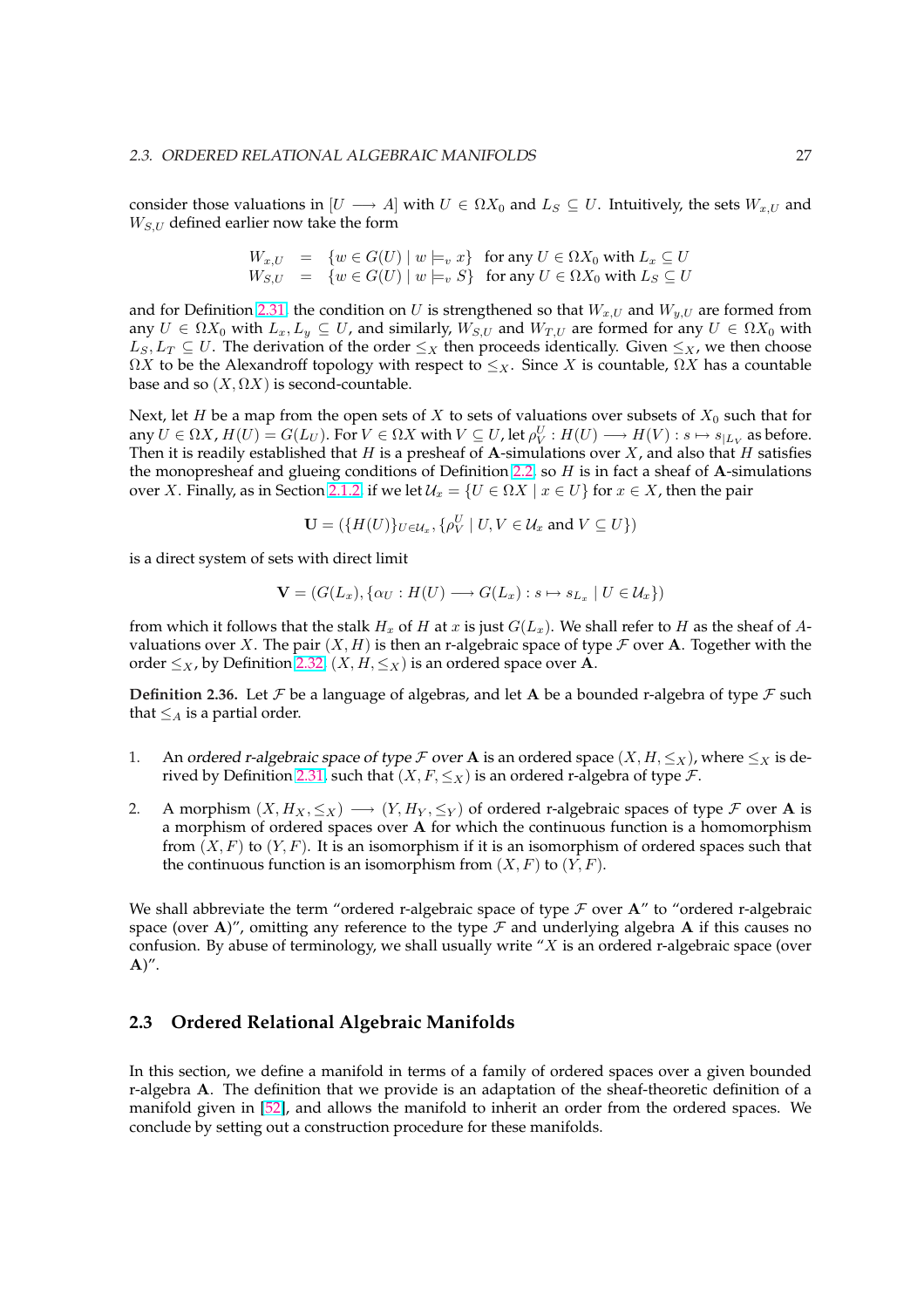### <span id="page-34-0"></span>**2.3.1 Ordered Manifolds over a Relational Algebraic Structure**

As in Section 2.2.2, we presuppose a bounded r-algebra  $\mathbf{A} = (A, F, \mathbf{0}_A, \mathbf{1}_A, \leq_A)$  of type  $\mathcal F$  in which  $\leq_A$  is a partial order.

Informally, a local homeomorphism between two topological spaces  $X$  and  $Y$  ensures that locally,  $X$ is topological[ly and](#page-28-0) set-theoretically the same as  $Y$ . If  $X$  and  $Y$  are both ordered spaces, however, the structure sheaves need to be "locally the same" as well. To this end, local isomorphisms allow us to say when two ordered spaces are locally equivalent. Definition 2.37 may be compared to Definition 4.3.6 in [52].

**Definition 2.37.** Let  $(M, G, \leq_M)$  be an ordered space over A. An ordered space  $(X, H, \leq_H)$  over A is locally isomorphic to  $(M, G, \leq_M)$  if and only if for all  $x \in X$  there is a neighbourhood  $U \in \Omega X$ of x and an open set V in M such that  $(U, H_{|U}, \leq_{X|U})$  and  $(V, G_{|V}, \leq_{M|V})$  are isomorphic as ordered spaces [over](#page-92-0) A.

**Remark 2.38.** Definition 2.37 makes the importance of the Alexandroff topology clearer. The open sets U and V are both up-sets, and since  $(U, H_{|U}, \leq_{X|U})$  and  $(V, G_{|V}, \leq_{M|V})$  are isomorphic as ordered spaces over  $A$ ,  $U$  carries the same order as  $V$ .

We may now define an ordered manifold (compare Definition 4.3.6 in [52]).

**Definition 2.39.** Let M be a class of ordered spaces over A. An ordered space  $(X, H, \leq_X)$  over A is an ordered manifold of type M over A if and only if there is an open cover  $U$  of X such that for each  $U \in \mathcal{U}$ ,  $(U, H_{|U}, \leq_{X|U})$  is locally isomorphic to some  $(M, G, \leq_M) \in M$ .

In view of Remark 2.38, we may see an ordered manifold of type M over A as inheriting the order  $\leq$ *x* from the ordered spaces in M.

As before, we abbreviate "ordered manifold of type M over A" to "ordered manifold", omitting the references to M and A if these are understood and doing so causes no confusion. By abuse of terminology we shall usually write "X is an ordered manifold". A morphism (isomorphism) between ordered manifolds of type M over A may then be expressed in terms of morphisms (isomorphisms) of ordered spaces over A.

**Remark 2.40.** Manifolds are usually presented as topological *n*-manifolds, which are  $T_2$ , secondcountable topological spaces locally homeomorphic to  $\mathbb{R}^n$  with the Euclidean topology. The  $T_2$  condition is required to exclude certain pathological spaces such as the "line with two origins" (see Example 13.9(b) in [56], Exercise 3-8 in [34] and also Remark 4.3.8 in [52]), and also to ensure that certain kinds of analysis can be carried out on a manifold. The  $T_2$  condition ensures that there are enough open sets to work with, while second-countability ensures that there are not too many. Definition 2.39 can be phrased in terms of what are called geometric spaces in [52]. Given a commutative ring R with identit[y, a](#page-92-0) geometric space [ove](#page-91-0)r R is a topological space [X](#page-92-0) together with a sheaf H of R-algebras (compare Definition 2.27). An R-algebra is a pair  $(S, f)$ , where S is a commutative ring with identity and  $f : \mathbf{R} \longrightarrow \mathbf{S}$  is a 1-preserving ring morphism (compare the A-simulations of Definition 2.24). The sheaf H is such that the stalks are also local rings. If in D[efin](#page-92-0)ition 2.39 M is instead a class of geometric spaces over  $\bf{R}$ , we recover the manifolds of Definition 4.3.6 in [52]. It is from these [manif](#page-28-0)olds that a topological *n*-manifold (with, for example, a smooth structure) can be recovered (see Example 4.3.7 in [52]).

With the manifolds of Definition 2.39, we have been able to drop the requirem[ent](#page-92-0) that a manifold should resemble  $\mathbb{R}^n$  locally. As described in Section 1.3, the relaxation of this requirement was important to us because [we](#page-92-0) would need to use topologies with a local structure different from that of  $\mathbb{R}^n$  with the Euclidean topology.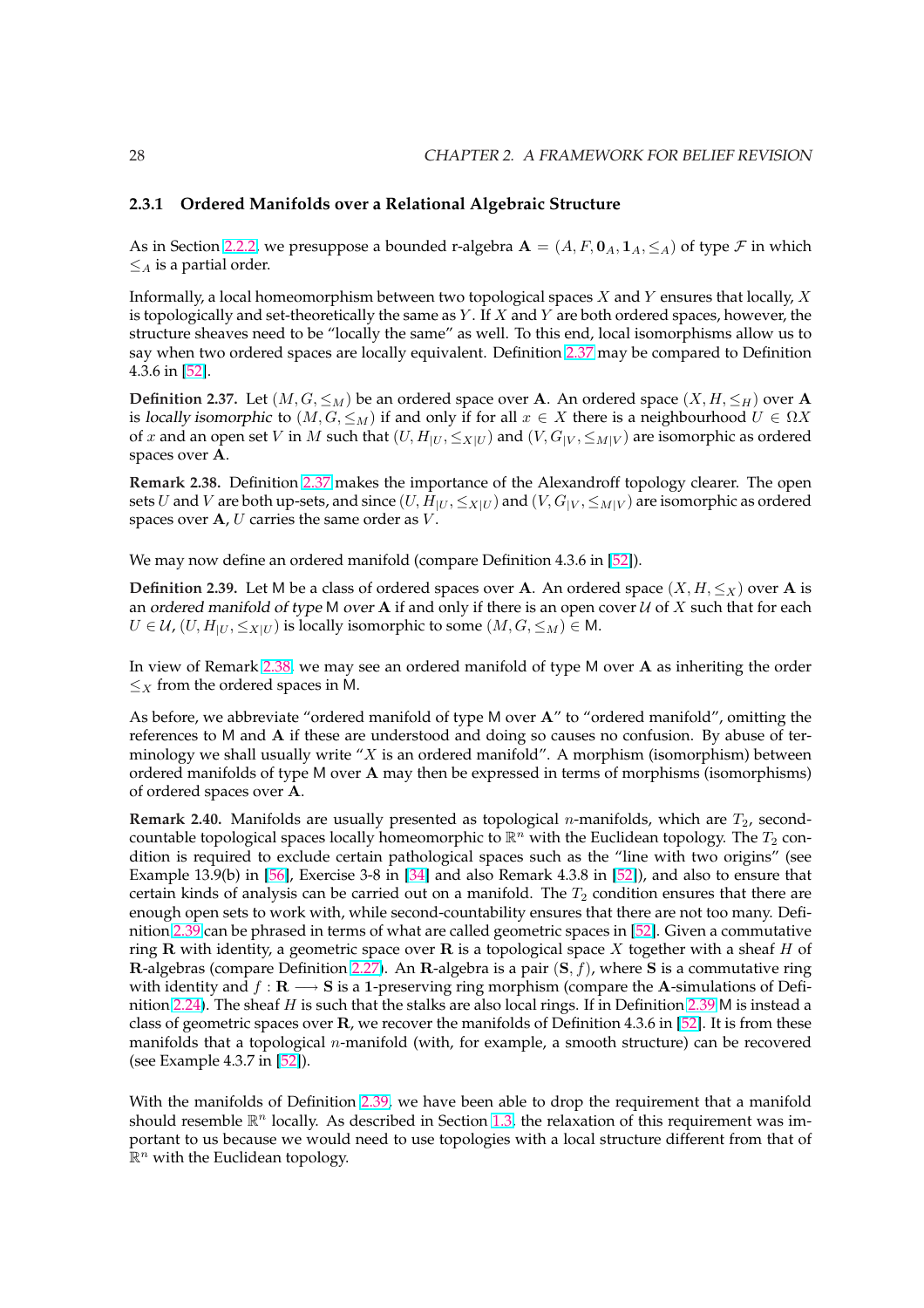Given an ordered manifold  $X$  of type M, we can use the ordered spaces in M to explore the structure of X. Let us presuppose a class M of ordered spaces over A and an ordered manifold  $(X, H, \leq_X)$  of type M over A. Definition 2.41 is based on pp4-5 and p12 of [33].

**Definition 2.41.** A (coordinate) chart on X is a pair  $(U, \phi)$  where  $U \in \Omega X$  and  $\phi : U \longrightarrow V$ , where  $V = \phi(U)$  is an open subset of some  $(M, G, \leq_M)$  in M, such that  $(U, H_{|U}, \leq_{X|U})$  and  $(V, G_{|V}, \leq_{M|V})$ are isomorphic as ordered spaces over A. The set  $U$  is calle[d th](#page-91-0)e (coordinate) domain of the chart, and the map  $\phi$  is called a *(local) coordinate map*. If  $(U, \phi)$  is a chart on X and  $x \in U$ , we say that  $(U, \phi)$  covers x. An atlas for X is a collection of charts on X whose domains cover X. That is, if  $\mathcal{A} = \{(U_i, \phi_i)\}_{i \in I}$  is an atlas for  $X$ , then  $\{U_i\}_{i \in I}$  is an open cover of  $X$ .

A chart  $(U, \phi)$  on X provides a view of X, since for the region U, we know that X is locally the same as  $\phi(V)$ , which is an open set in some  $M \in M$ . If two charts have overlapping domains, we can then translate between these views. Definition 2.42 is based on p12 in [33].

**Definition 2.42.** Let  $(U, \phi)$  and  $(V, \psi)$  be any two charts on X such that  $U \cap V \neq \emptyset$ . The maps

$$
\psi \circ \phi^{-1} : \phi(U \cap V) \longrightarrow \psi(U \cap V) \quad \text{and} \quad \phi \circ \psi^{-1} : \psi(U \cap V) \longrightarrow \phi(U \cap V)
$$

are called transition maps.

**Remark 2.43.** As a notational convenience we shall denote charts with lower case letters such as c and d. We write  $U_c$  and  $\phi_c$  for the domain and coordinate map of a chart c. We write  $c_U$  to mean the ordered space  $(U_c,H_{|U_c},\leq_{X|U_c})$ , and if  $V=\phi_c(U_c)$  is an open set in  $(M,G,\leq_M)\in$  M, we write  $c_\phi$  to mean the ordered space  $(V, G|_V, \leq_{M|V})$ . Given two charts c and d, if  $U_c \cap U_d \neq \emptyset$  we write  $c \circ d^{-1}$ and  $d\circ c^{-1}$  to mean the charts  $(U_c\cap U_d,\phi_c\circ\phi_d^{-1})$  and  $(U_c\cap U_d,\phi_d\circ\phi_c^{-1})$  respectively. Finally, given a chart c, if V is an open subset of  $U_c$ , we write  $c_{|V}$  to mean  $(V,(\phi_c)|_V)$ , the restriction of c to V.

Where two charts overlap, our exploration of  $X$  should be independent of the choice of chart. This will be the case if the charts are compatible in the following sense (compare p12 in [33]).

**Definition 2.44.** Let c and d be two charts in an atlas  $A$  for  $X$ . Then c and d are order-compatible if either  $U_c\cap U_d=\emptyset$  or the transition maps  $\phi_d\circ\phi_c^{-1}$  and  $\phi_c\circ\phi_d^{-1}$  are such that  $(c\circ d^{-1})_\phi$  and  $(d\circ c^{-1})_\phi$ are isomorphic as ordered spaces over A.

Order-compatibility between charts may naturally be extended to order-compatibility between atlases (compare pp13–14 in [33]).

**Definition 2.45.** Let  $A$  be an atlas for  $X$ . If any two charts in  $A$  are order-compatible, we call  $A$  an order-compatible atlas for X. If A and B are two order-compatible atlases for X, then A and B are jointly order-compatible if [and](#page-91-0) only if  $A \cup B$  is an order-compatible atlas for X. An order-compatible atlas is a maximal order-compatible atlas if it is not properly contained in any other order-compatible atlas. Given an order-compatible atlas  $A$ , the maximal order-compatible atlas of  $A$  is an atlas that contains all possible charts on  $X$  that are order-compatible with the charts in  $A$ .

A given atlas may not determine an ordered manifold uniquely. As an example,  $\{(X, id_X)\}\$ and  $\{(\uparrow x, id_{x}) \mid x \in X\}$  are both atlases for X. We might therefore expect to specify a maximal ordercompatible atlas for X. The next result shows that we need only specify *some* order-compatible atlas, as this will determine a unique maximal order-compatible atlas for X (compare Lemma 1.10 on p14 in [33]).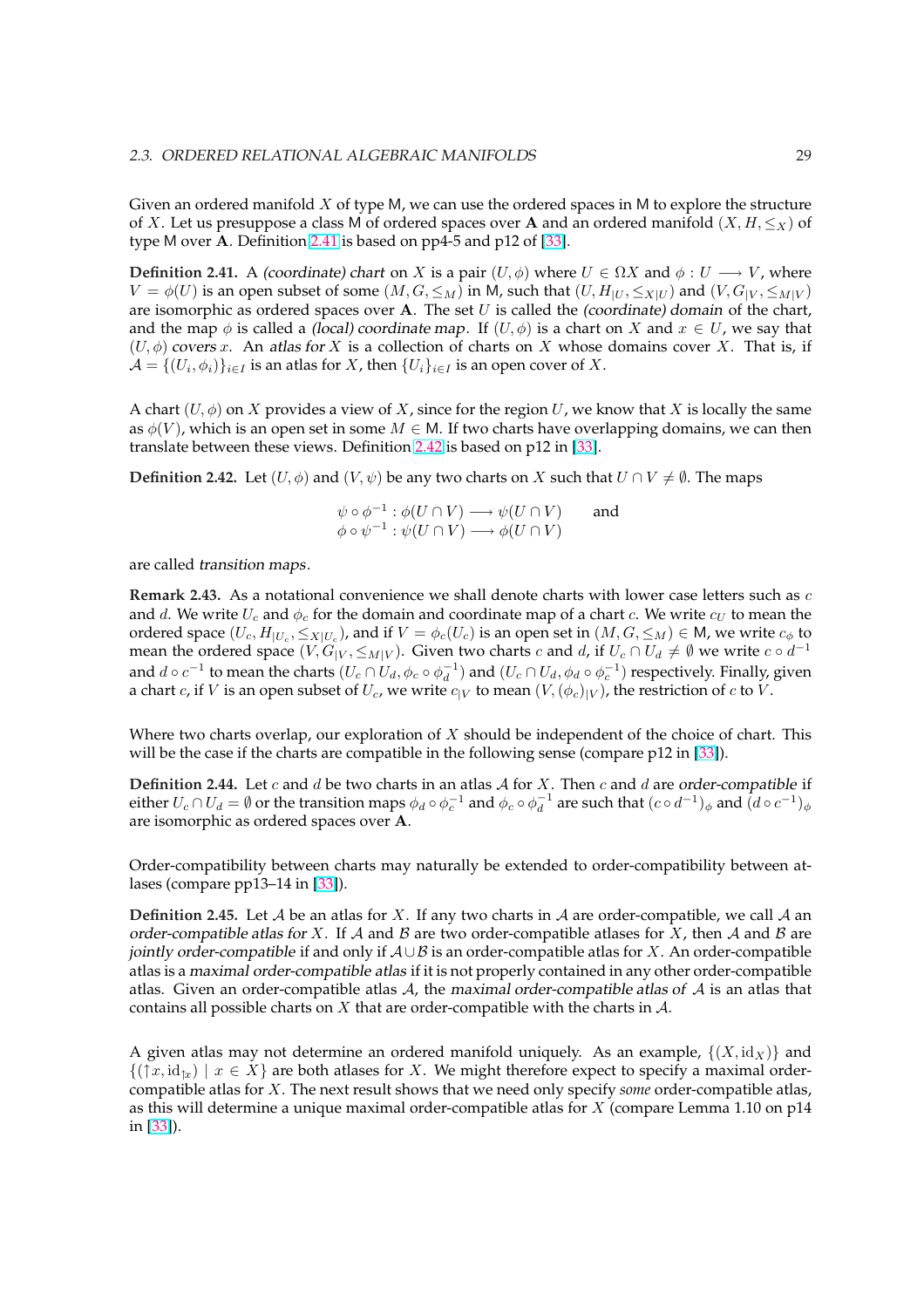**Proposition 2.46.** *Every order-compatible atlas for* X *is contained in a unique maximal order-compatible atlas for* X*. Two order-compatible atlases for* X *determine the same maximal order-compatible atlas for* X *if and only if they are jointly order-compatible.*

*Proof.* Let A be an order-compatible atlas for X, and let A' denote the set of all charts on X that are order-compatible with every chart in A. Let c and d be any two charts in A'. If  $U_c \cap U_d = \emptyset$ , then c and d are trivially compatible by Definition 2.44. Otherwise, for any  $x \in U_c \cap U_d$ , let b be a chart in A such that  $x \in U_b$ . Then also  $V = U_c \cap U_d \cap U_b \neq \emptyset$ . Because c and d are order-compatible with b, it follows that  $(c_{|V}|_{\phi}, (d_{|V})_{\phi})$  and  $(b_{|V})_{\phi}$  are all isomorphic as ordered spaces. Since the choice of x was arbitrary, by Definition 2.37 it follows that  $(c_{|U_c \cap U_d})_\phi$  and  $(d_{|U_c \cap U_d})_\phi$  are isomorphic as ordered spaces, and hence c and d are order-compa[tible](#page-35-0) and  $A'$  is an order-compatible atlas. It is maximal since any chart that is order-compatible with every chart in A is contained in A'. It is unique because if  $\beta$  is another maximal order-compatible atlas, then every chart in  $A'$  is in  $\beta$  and every chart in  $\beta$  is in A', whence  $A' = B$ . For [the se](#page-34-0)cond part, let A and B be two order-compatible atlases for X. For the forward direction, let C be the unique maximal order-compatible atlas determined by A and B. Then  $A \subseteq \mathcal{C}$  and  $\mathcal{B} \subseteq \mathcal{C}$ , so  $A \cup \mathcal{B} \subseteq \mathcal{C}$ . Since  $\mathcal{C}$  is an order-compatible atlas, any two charts in  $A \cup \mathcal{B}$ must then be order-compatible, so  $A \cup B$  is an order-compatible atlas, and A and B are jointly ordercompatible. For the reverse direction, let  $A'$  and  $B'$  be the maximal atlases of A and B. Then since A and B are jointly order-compatible,  $B \subseteq A'$  and  $A \subseteq B'$ . But since A' and B' are order-compatible atlases for X, every chart in  $\mathcal{A}$  is order-compatible with every chart in B, so that  $\mathcal{A}' \subseteq \mathcal{B}'$ . Similarly  $\mathcal{B}' \subseteq \mathcal{A}'$ , and hence  $\mathcal{A}' = \mathcal{B}'$ . П

Suppose now that instead of  $(X, H, \leq_X)$ , we are given only the set X. We would like to topologise X and equip it with an order  $\leq_X$  and a structure sheaf H of A-simulations in such a way that  $(X, H, \leq_X)$  is an ordered manifold of type M. In the next section, we describe how this may be accomplished.

#### **2.3.2 Construction of an Ordered Relational Algebraic Manifold**

To endow a given set  $X$  with the structure of an ordered manifold, we follow the same procedure as set out in Lemma 1.23 on pp21-22 of [33]. This lemma was developed for the case of a topological  $n$ -manifold with the aim of conferring on it a smooth structure. We have adapted it to match the ordered manifolds of Definition 2.39.

For convenience, we shall write the cl[ass](#page-91-0) M of ordered spaces as  $\{(M_j, G_j, \leq_j)\}_{j\in J}$ . It is possible that not all of the  $\leq_j$  will have arisen from the same bounded r-algebra. Assume then that each  $M_j$  is an ordered space over the distinct [boun](#page-34-0)ded r-algebra  $A_j$ . Each  $G_j$  is then a sheaf of  $A_j$ -simulations.

We let A be a bounded r-algebra such that each  $A_j$  can be embedded in A. Observe that, by the conventions established after Definition 2.21, whereby nullary functions are preserved by homomorphisms, the top and bottom elements of each  $A_i$  are mapped to the top and bottom elements of A. From the discussion preceding Definition 2.25, each  $G_j$  can then be expressed as a sheaf of Asimulations, which gives us a class of ordered spaces over  $A$ . We shall continue to use the notation  $M = \{(M_i, G_i, \leq_i)\}_{i \in J}$  for this class an[d its m](#page-25-0)embers.

Next, let  $\mathcal{U} = \{U_i\}_{i \in I}$  be a family of subsets of  $X$  such that  $X = \bigcup_{i \in I} U_i$ .

**Remark 2.47.** If we require that X, once topologised, should be a second-countable space (*i.e.* X should have a countable base), U should be such that countably many of the  $U_i$  cover X, and each member of M must be second-countable also. The  $M_j$  are second-countable if each arises as the sentence algebra of type  $\mathcal F$  over a countable set of primitives (see the discussion following Theorem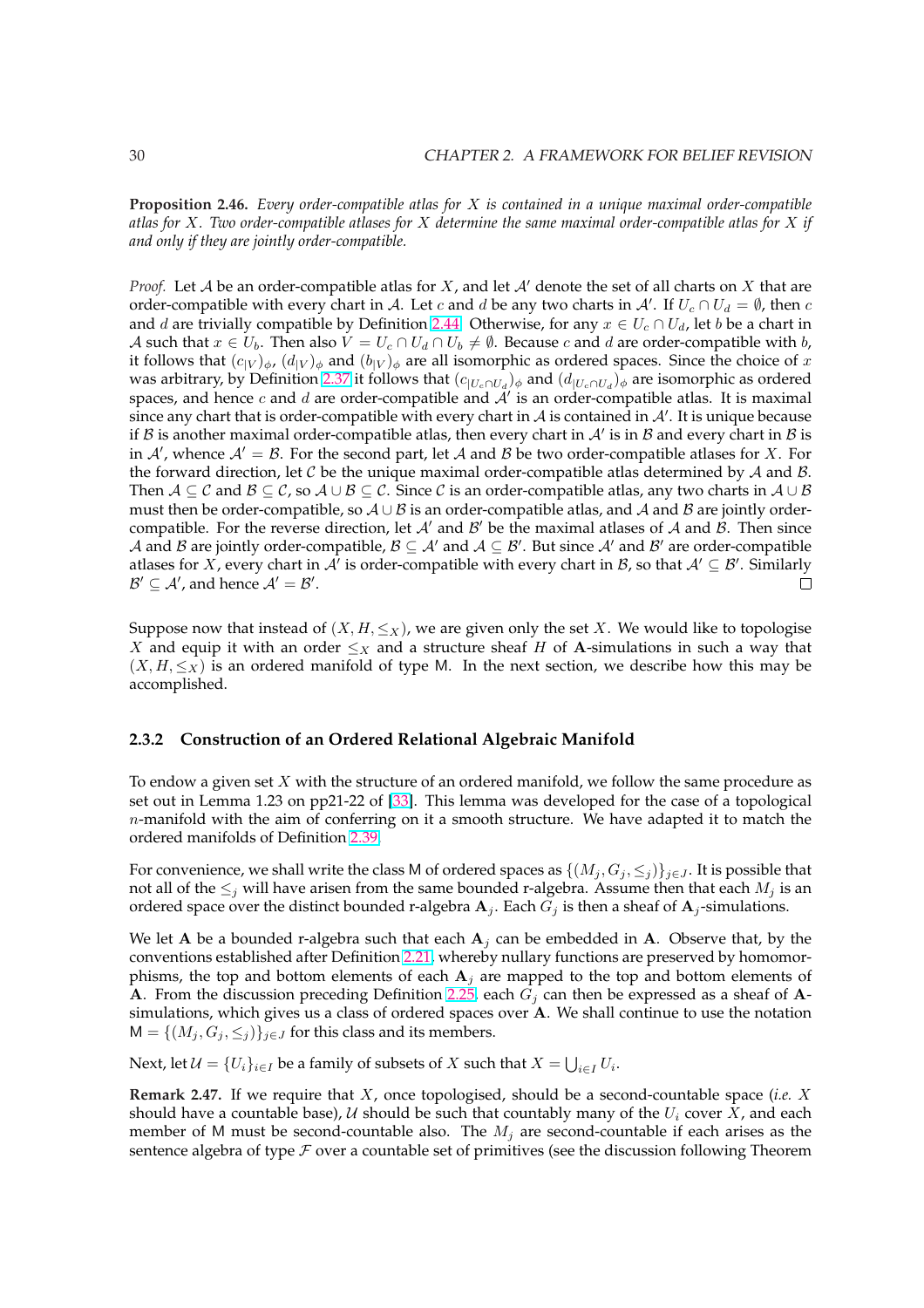2.35). If we require the  $T_2$  condition to be met, each  $M_j$  must be  $T_2$  and U must satisfy the additional condition that for any distinct  $x, y \in X$ , either there is  $U \in \mathcal{U}$  with  $x, y \in U$  or there are disjoint  $U, V \in \mathcal{U}$  with  $x \in U$  and  $y \in V$ . Both properties of  $\Omega X$  are then readily established, and we will not impose either of these requirements here.

Fix a collection  $\{\phi_i\}_{i\in I}$  of injective maps such that

- **M1:** for each  $i \in I$ ,  $\phi_i : U_i \longrightarrow M_{j_i}$ , where  $j_i \in J$ , and  $\phi_i(U_i) \in \Omega M_{j_i}$
- **M2:** for each  $i, k \in I$ ,  $\phi_i(U_i \cap U_k) \in \Omega M_{j_i}$  and  $\phi_k(U_i \cap U_k) \in \Omega M_{j_k}$ , where  $j_i, j_k \in J$
- **M3:** for each *i*, *k* ∈ *I*, if  $U_i \cap U_k \neq \emptyset$  then  $(V_i, (G_{j_i})_{|V_i}, (\leq_{j_i})_{|V_i})$  and  $(V_k, (G_{j_k})_{|V_k}, (\leq_{j_k})_{|V_k})$ , where  $V_i = \phi_i(U_i \cap U_k)$  and  $V_k = \phi_k(U_i \cap U_k)$ , are isomorphic as ordered spaces

Note that from **M3**, for each  $i, k \in I$ , if  $U_i \cap U_k \neq \emptyset$  then the transition maps

$$
\begin{array}{l}\n\phi_i \circ \phi_k^{-1} : \phi_k(U_i \cap U_k) \longrightarrow \phi_i(U_i \cap U_k) \\
\phi_k \circ \phi_i^{-1} : \phi_i(U_i \cap U_k) \longrightarrow \phi_k(U_i \cap U_k)\n\end{array}\n\quad \text{and} \quad
$$

are homeomorphisms.

Now let  $B$  be the family of sets given by

$$
\mathcal{B} = \bigcup_{i \in I} \{ \phi_i^{-1}(V \cap \phi_i(U_i)) \mid V \in \Omega M_{j_i}, j_i \in J \}
$$

**Lemma 2.48.** *The family* B *is a base for a topology on* X*.*

*Proof.* For any  $i \in I$ ,  $\phi_i(U_i) \in \Omega M_{j_i}$ , and hence  $U_i \in \mathcal{B}$ . It follows that  $\mathcal{U} \subseteq \mathcal{B}$ , and since  $X = \bigcup_{i \in I} U_i$ , we obtain  $X \subseteq \bigcup_{B \in \mathcal{B}} B$ . For any  $B \in \mathcal{B}$  we have  $B = \phi_i^{-1}(V \cap \phi_i(U_i))$  for some  $i \in I$ , where  $V \in \Omega M_{j_i}$ . Since  $\phi_i$  is injective and  $V \cap \phi_i(U_i) \subseteq \phi_i(U_i)$ , it follows that  $B \subseteq U_i$ . Consequently, for any  $B \in \mathcal{B}$  there is  $i \in I$  such that  $B \subseteq U_i$ , and hence  $\bigcup_{B \in \mathcal{B}} B \subseteq \bigcup_{i \in I} U_i = X$ . Taken together, we have  $X=\bigcup_{B\in\mathcal{B}} B$ . Next, consider  $B_1, B_2\in\mathcal{B}$  with  $B_1=\phi_i^{-1}(V_1\cap\phi_i(U_i))$  and  $B_2=\phi_k^{-1}(V_2\cap\phi_k(U_k))$  for  $i,k\in I$ ,  $\bar{V}_1\in \Omega M_{j_i}$ ,  $V_2\in \Omega M_{j_k}$  and  $j_i,j_k\in J$ . Suppose that  $x\in B_1\cap B_2$ . Then since  $U_i\cap U_k\neq \emptyset$ , by **M2** we have  $V_i = \phi_i(U_i \cap U_k) \in \Omega M_{j_i}$  and  $V_k = \phi_k(U_i \cap U_k) \in \Omega M_{j_k}$ . Then  $V_k \cap V_2 \in \Omega M_{j_k}$ , and by **M3**,  $V_3 = \phi_i \circ \phi_k^{-1}(V_k \cap V_2 \cap \phi_k(U_k)) \in \Omega M_{j_i}$ . Since  $V_3 \cap V_i \cap V_1 \in \Omega M_{j_i}$ , we then have  $B_3 = \phi_i^{-1}(V_3 \cap V_i \cap V_1 \cap \phi_i(U_i)) \in \mathcal{B}$  with  $x \in B_3$ . It follows readily that  $B_3 \subseteq B_1 \cap B_2$ , and hence by Theorem 5.3 in [56]  $\beta$  is a base for a topology on X.  $\Box$ 

From Theorem 7.9 in [56], we have the following result.

**Lemma 2.49.** *L[et](#page-92-0)* X and Y be topological spaces, and let  $f : X \longrightarrow Y$  be a bijective function. Then the *following are equivalent:*

- *i) The function* f *is a homeomorphism.*
- *ii) For any*  $G \subseteq X$ *,*  $f(G) \in \Omega Y$  *if and only if*  $G \in \Omega X$ *.*

*Proof.* i) $\Rightarrow$ ii). Because f is a homeomorphism, f is bijective and continuous and  $f^{-1}$  is also continuous. For  $G \subseteq X$ , assume that  $f(G) \in \Omega Y$ . Since f is continuous,  $f^{-1}(f(G)) \in \Omega X$ . Since f is bijective,  $f^{-1}(f(G)) = G$ , and hence  $G \in \Omega X$ . Similarly, if  $G \in \Omega X$ , then since  $f^{-1}$  is continuous,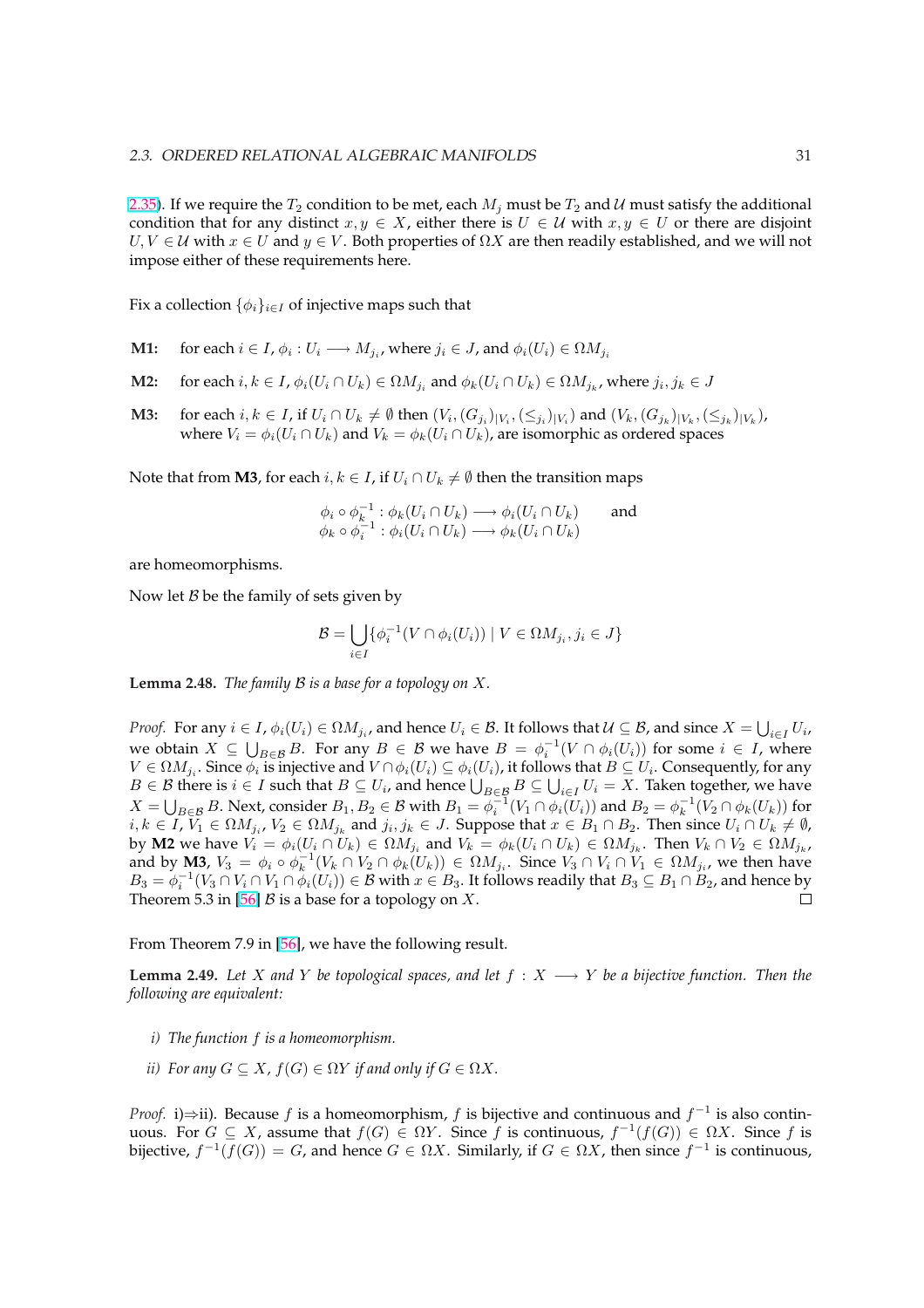$(f^{-1})^{-1}(G) \in \Omega Y$ . Since f is bijective,  $(f^{-1})^{-1}(G) = f(G)$ , and hence  $f(G) \in \Omega Y$ .

ii) $\Rightarrow$ i). For any  $G \subseteq X$ , suppose that  $f(G) \in \Omega Y$  if and only if  $G \in \Omega X$ . We are given that f is bijective. For any  $V \in \Omega Y$ , taking  $G = f^{-1}(V)$  we have  $f(G) = f(f^{-1}(V)) = V \in \Omega Y$ , and so  $G \in \Omega X$  by hypothesis. For any  $G \in \Omega X$  we have  $(f^{-1})^{-1}(G) = f(G) \in \Omega Y$  by hypothesis. Thus, f is bijective and continuous and  $f^{-1}$  is also continuou, and it follows that f is a homeomorphism.  $\Box$ 

Let  $\Omega X$  denote the topology on X that arises from the base  $\mathcal{B}$ .

**Lemma 2.50.** For each  $i \in I$ ,  $\phi_i$  is a homeomorphism.

*Proof.* Let  $V = \phi_i(U_i) \in \Omega M_{j_i}$ , and let  $(U_i, \Omega U_i)$  and  $(V, \Omega V)$  be topological spaces for which  $\Omega U_i$  and  $\Omega V$  are the relative topologies inherited from  $X$  and  $M_{j_i}.$  From the definition of  ${\cal B}$ , it follows that for  $G \subseteq U_i$ , if  $\phi_i(G) \in \Omega M_{j_i}$  then  $G = \phi_i^{-1}(\phi_i(G)) \in \Omega U_i$ . Conversely, if  $G \in \Omega U_i$  then there is  $\mathcal{G} \subseteq \mathcal{B}$  $G \subseteq U_i$ , if  $\varphi_i(G) \in \Omega M_{j_i}$  then  $G = \varphi_i^-(\varphi_i(G)) \in \Omega U_i$ . Conversely, if  $G \in \Omega U_i$  then there is  $g \subseteq B$  such that  $G = \bigcup_{U \in \mathcal{G}} U$ . But then  $\varphi_i(G) = \bigcup_{U \in \mathcal{G}} \varphi_i(U) \in \Omega M_{j_i}$  because for each  $U \in \mathcal{G}$ ,  $\varphi_i(U) \in$ By Lemma 2.49,  $\phi_i$  is then a homeomorphism from  $U_i$  to  $\phi_i(U_i)$ . П

For any  $U_i \in \mathcal{U}$ , we define  $\leq_{U_i} \subseteq U_i \times U_i$  such that for any  $x, y \in U_i$ ,

 $x \leq_{U_i} y$  if and only if  $\phi_i(x) \leq_i \phi_i(y)$ 

By **M3**, if  $U_i \cap U_j \neq \emptyset$  for  $i, j \in I$ , then

$$
\phi_i(x) \leq_i \phi_i(y)
$$
 if and only if  $\phi_j(x) \leq_j \phi_j(y)$ 

so that  $\leq_{U_i}$  and  $\leq_{U_j}$  are compatible on  $U_i \cap U_j$ . In this way, an order is conferred on X. We shall denote this order by  $\leq_X$ , as before. Because the order on each  $\phi_i(U_i)$  is derived by application of Definition 2.31, it follows that  $\leq_X$  is derived in this manner as well.

Because each member of M is an ordered space, from Definition 2.32, each member of M has the Alexandroff topology. Based on  $\leq_{X}$ , because each member of M carries the Alexandroff topology we can deduc[e tha](#page-30-0)t every basic open set in B is an up-set. Hence every open set in  $\Omega X$  is an up-set as well. From the definition of the  $\phi_i$  and of B, for any  $x \in X$ ,  $\uparrow x \in B$  as well. For any up-set  $U \subseteq X$  we may write  $U=\bigcup_{x\in U}\, \uparrow\! x$ , which, as an arbitrary union of open sets[, is a](#page-31-0)lso open in  $X.$  Hence  $X$  also has the Alexandroff topology. This gives us the following result.

**Lemma 2.51.** *The topology*  $\Omega X$  *is the Alexandroff topology on*  $X$ *.* 

We now need to provide a sheaf of A-simulations on X. By Definition 2.39, any sheaf H such that  $(U_i, H_{|U_i}, \leq_{X|U_i})$  is locally isomorphic to  $(\phi_i(U_i), (G_{j_i})_{|\phi_i(U_i)}, \leq_{j_i|\phi(U_i)})$ , where  $U_i \in \mathcal{U}$ , will do. To develop such a sheaf, we shall use our putative atlas  $\mathcal{A} = \{(U_i, \phi_i)\}_{i \in I}$ . Thus, let  $H$  be a presheaf of A-simulations on X.

For any  $U \in \Omega X$ , let  $I_U = \{i \in I \mid U_i \cap U \neq \emptyset\}$ , and let  $\mathcal{U}_U = \{U_i\}_{i \in I_U}$ [. For](#page-34-0) any  $U_i \in \mathcal{U}_U$ , we shall require that

$$
\begin{array}{lll} H_{|U_i \cap U} & = & (\phi_i^{-1})_*(G_{j_i})_{|\phi_i(U_i \cap U)} \\ \rho_{U_i \cap V}^{U_i \cap U} & = & (\rho_{j_i})_{\phi_i(U_i \cap V)}^{\phi_i(U_i \cap U)} \quad \text{where } V \in \Omega X \text{ and } V \subseteq U \end{array}
$$

A given section of  $H(U)$  is then described by local sections that are provided by sheaves that are accessed via the charts. That is,

$$
\forall s \in H(U). \forall U_i \in \mathcal{U}_U. \exists s_i \in H(U_i \cap U)[\rho_{U_i \cap U}^U(s) = s_i]
$$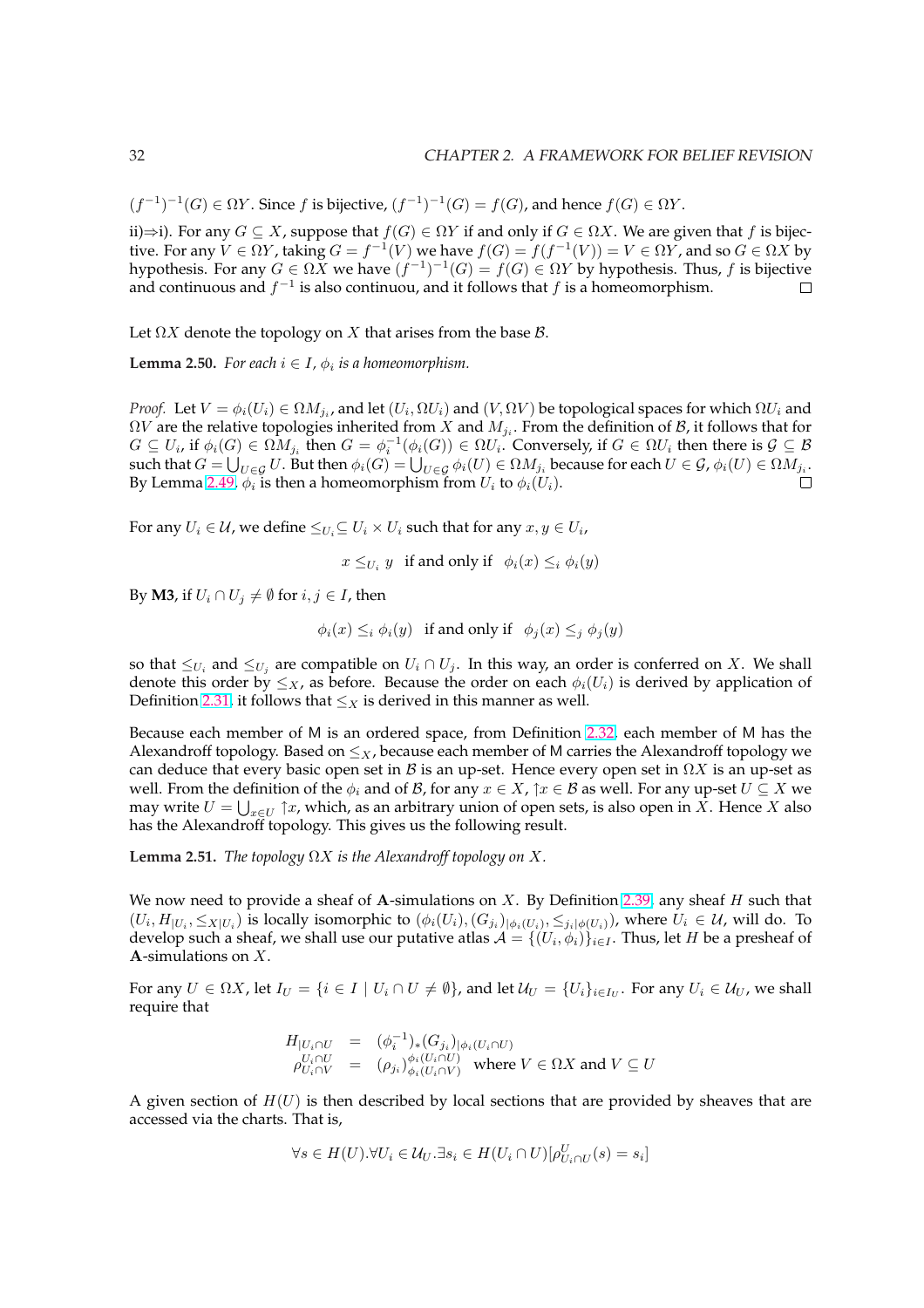In addition, if these local sections can be fitted together, they should give rise to a section in  $H(U)$ . That is, if  $\{s_i\}_{i\in I_U}$  is a family of sections such that for each  $i\in I_U$ ,  $s_i\in H(U_i\cap U)$ , then if

$$
\rho_{U_i \cap U_j \cap U}^{U_i \cap U} (s_i) = \rho_{U_i \cap U_j \cap U}^{U_j \cap U} (s_j)
$$

for any  $U_i, U_j \in U_U$  with  $U_i \cap U_j \cap U \neq \emptyset$ , then there is a section  $s \in H(U)$  such that for all  $i \in I_u$ ,

$$
\rho^U_{U_i \cap U}(s) = s_i
$$

Finally, we shall identify two sections of  $H(U)$  if they can be described by the same family of local sections. That is,

$$
\forall s, t \in H(U). [\forall i \in I_U. [\rho^U_{U_i \cap U}(s) = \rho^U_{U_i \cap U}(t)] \Leftrightarrow s = t]
$$

(where we have written the above condition as an equivalence because the reverse implication is always true).

It follows that, for the cover by members of  $U_U$ , H satisfies the glueing and monopresheaf conditions (Definition 2.2) on U. However, because the members of U are all open in  $\Omega X$ , any open cover of U can be expressed as an open cover by members of U. Since the choice of  $U \in \Omega X$  was arbitrary, it follows that  $H$  satisfies the monopresheaf and glueing conditions for any open set, and so is a sheaf of **A**-simulations on  $X$ .

Trivially, f[or an](#page-20-0)y  $U_i\in\mathcal U$ ,  $U_i$  is a cover of itself, so the requirement that  $H_{|U_i}=(\phi_i^{-1})_*(G_{j_i})_{|\phi_i(U_i)}$ means that  $(U_i, H_{|U_i}, \leq_i)$  is locally isomorphic to  $(\phi_i(U_i), (G_{j_i})_{|\phi_i(U_i)}, \leq_{j_i|\phi_i(U_i)})$ , and since the  $U_i$ provide an open cover of  $X$ ,  $H$  meets the requirements of Definition 2.39.

By Definition 2.32,  $(X, H, \leq_X)$  is then an ordered space over A, and by Definition 2.39, it is an ordered manifold of type M over A. We state this as the following result, thereby summarising the outcome of the procedure we have just described.

**[Th](#page-31-0)eorem 2.52.** *The triple*  $(X, H, \leq_X)$  *is an ordered manifold of type* M *over* **A**.

**Corollary 2.53.** *Each member of* A *is a chart on* X*, and the family* A *of charts is an order-compatible atlas for* X*.*

*Proof.* This result follows from Definitions 2.41, 2.44 and 2.45, property **M3** and the definition of H just given.  $\Box$ 

#### **Summary**

In this chapter, we constructed the framework that we will use to model belief revision as a local, relational operation. We presented the framework as a manifold that was constructed from a family of topological spaces, each equipped with a quasi-order. The manifold was constructed in such a way that it inherited a quasi-order from the topological spaces in the given family. Our approach to the construction of the manifold appealed to the sheaf-theoretic definition of a manifold given in [52] and consequently relied heavily on techniques and constructions from the field of sheaf theory.

Relational algebraic structures, or r-algebras, were the primary component of our framework. These structures combined the idea that a set could carry a specified algebraic structure as well as a bi[nary](#page-92-0) relation. We illustrated our idea by showing how lattices could be considered as r-algebras. Certainly, for simple structures like these, it was mostly straightforward to prescribe a binary relation. For more complex algebraic structures, however, the relation between the points would be less obvious.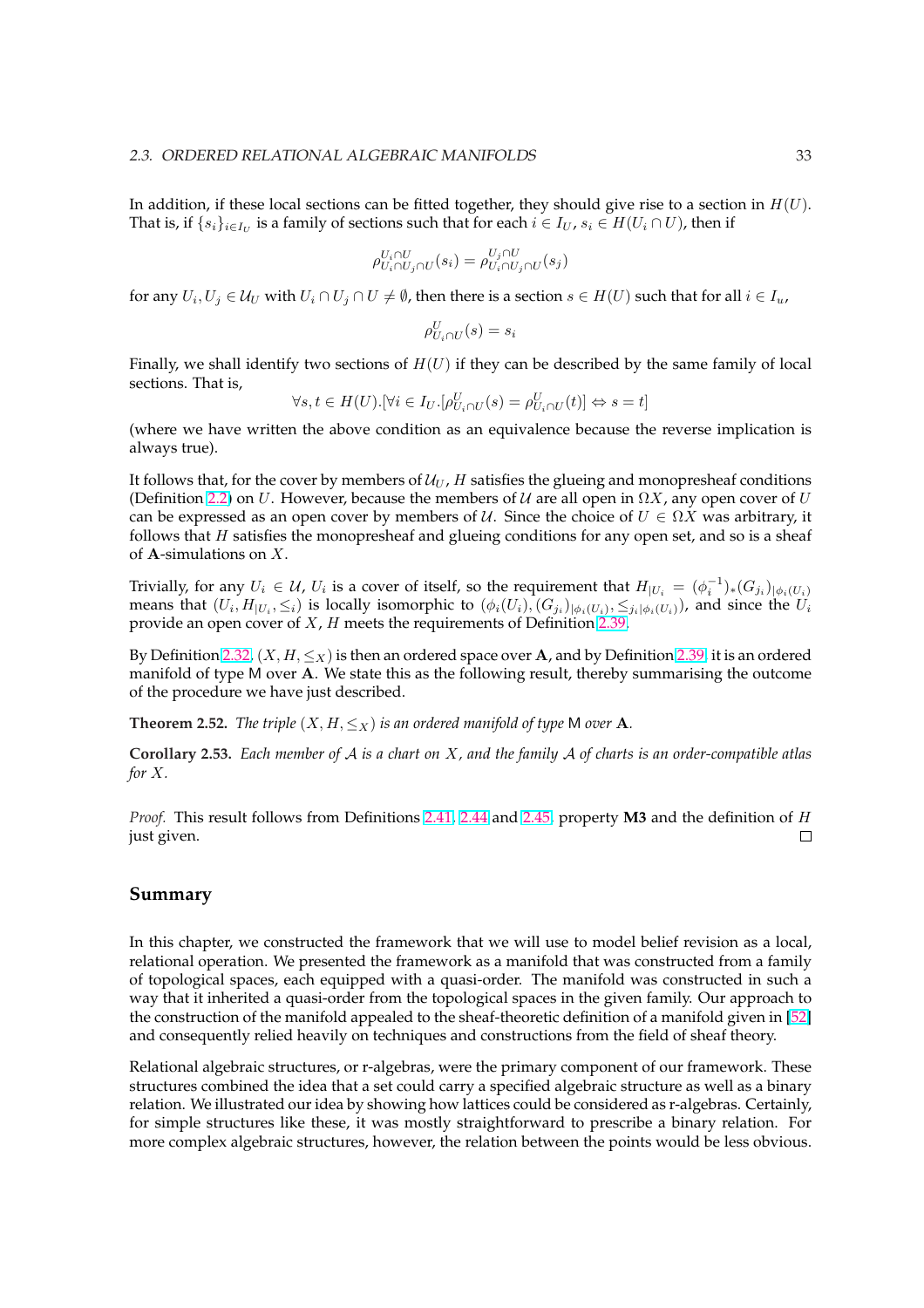R-algebras thus provided us with a convenient means of simultaneously transporting an algebraic and relational structure on a set.

A related notion was the idea that one r-algebra could simulate another. This idea allowed us to construct a topological space over a particular r-algebra, where the r-algebraic structure on the space was provided by a sheaf of these r-algebra simulations. We called these spaces r-algebraic spaces. We could certainly have equipped the given space with a sheaf of r-algebras to give it an r-algebraic structure. However, our purpose in using a sheaf of r-algebra simulations was to equip the space with the structure of a specified r-algebra.

By considering an r-algebra for which the relation was a partial order, we were then able to derive a quasi-order and a topology on a given set of points, and in so doing, to construct an r-algebraic space that was itself equipped with an order. We called these spaces ordered r-algebraic spaces, and it was from these spaces that we were able to construct the required manifold.

By using the carrier set of a sentence algebra over a given set of primitives, we could derive the quasi-order from a notion of valuation and satisfaction. In a typical logic, the notion of satisfaction is derived from the assignment of a designated value such as true to a given sentence by a particular valuation. In our case, we did not use such especially designated values, but appealed instead to the idea of "preservation of degrees of truth" as described in [16]. Consequently, in Definition 2.30 a sentence could be considered satisfied by a valuation in a particular context if the valuation preserved the value assigned to the sentence in the same context by a reference valuation.

From the notion of satisfaction, we developed the idea of the [me](#page-90-0)aning of a sentence, and fro[m thes](#page-29-0)e meanings we were able to derive an order for the sentences in our sentence algebra. With an order in place, we could then derive a topology for the sentence algebra. To this end, we selected the Alexandroff topology with the construction of the manifold in view, because with the Alexandroff topology all open sets are also up-sets, which in turn would allow the manifold to inherit an order more easily.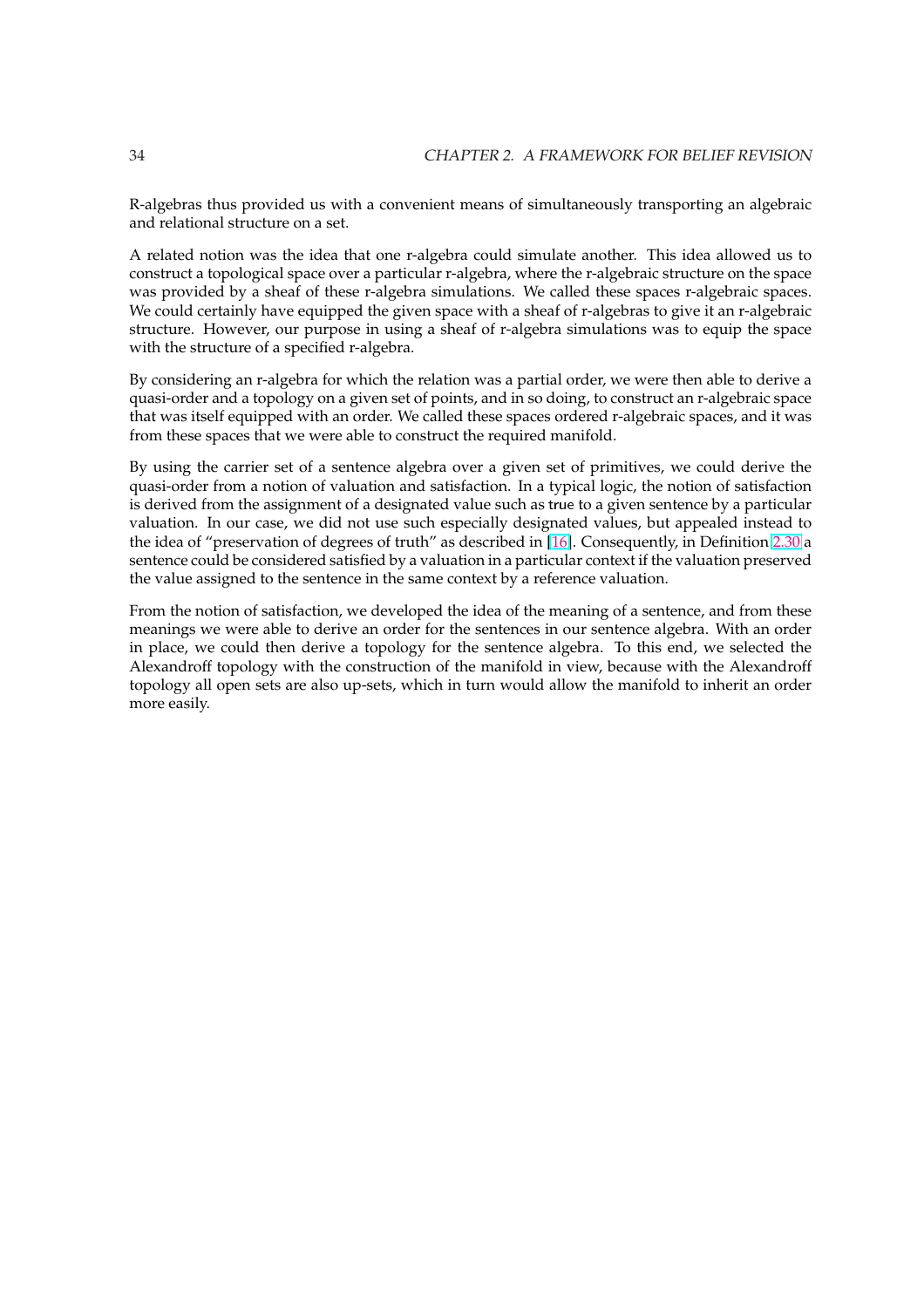# <span id="page-41-0"></span>**Chapter 3**

# **Disposition and Logic**

We now commence specialisation of the framework of Chapter 2. Our goal in this chapter is to develop a model of a subject as a collection of sentences equipped with a logic.

The family of sentences that we consider is developed as the algebra of sentences of a specified type over a countable set of primitives. To provide an order for these [sen](#page-19-0)tences, we appeal to the notion of disposition, or propositional attitude, as described in Section 1.1, which we are able to represent as a bounded r-algebra. By applying the work of Chapter 2 (in particular Section 2.2.2), we are able to induce an order on sentences with this bounded r-algebra. The induced order then represents a form of triage with respect to the given disposition.

We next develop a logic that interacts with the induced ord[er](#page-19-0) on t[he s](#page-8-0)entences via t[he ide](#page-28-0)a of "preservation of degrees of truth" as described in [16]. This idea allows us to formulate a logic in which the degrees of disposition assigned to the members of a set of sentences are, in a certain sense, preserved under logical consequence. Logical consequence imposes additional structure on the sentences, and from this structure we are then able to formulate conjunction, disjunction, negation and contradiction in terms of the fundamental operations of t[he](#page-90-0) algebra. We proceed as follows.

#### **Chapter Guide:**

- **Section 3.1: A Model of Disposition.** A disposition represents a propositional attitude towards a proposition or state of affairs in which that proposition is true. Intuitively, a given disposition can be held more strongly towards some propositions than others, which allows us to order propositions. In this section, we develop a model of a disposition as a bounded r-algebra of ty[pe](#page-42-0)  $\mathcal F$ , which allows us to order the sentences of a given algebra of type  $\mathcal F$ . This algebra, together with the order is then a bounded r-algebra, which we use as the foundation for our model of a subject.
- **Section 3.2: A Logic of Disposition.** In this section, we develop a logic for a subject. We begin by describing the properties of the logic that are required for us to develop a belief revision relation in the style of [36]. By appeal to the idea of "preservation of degrees of truth", we then develop a logic in such a way that the fundamental operations of the subject also serve as logica[l con](#page-50-0)nectives.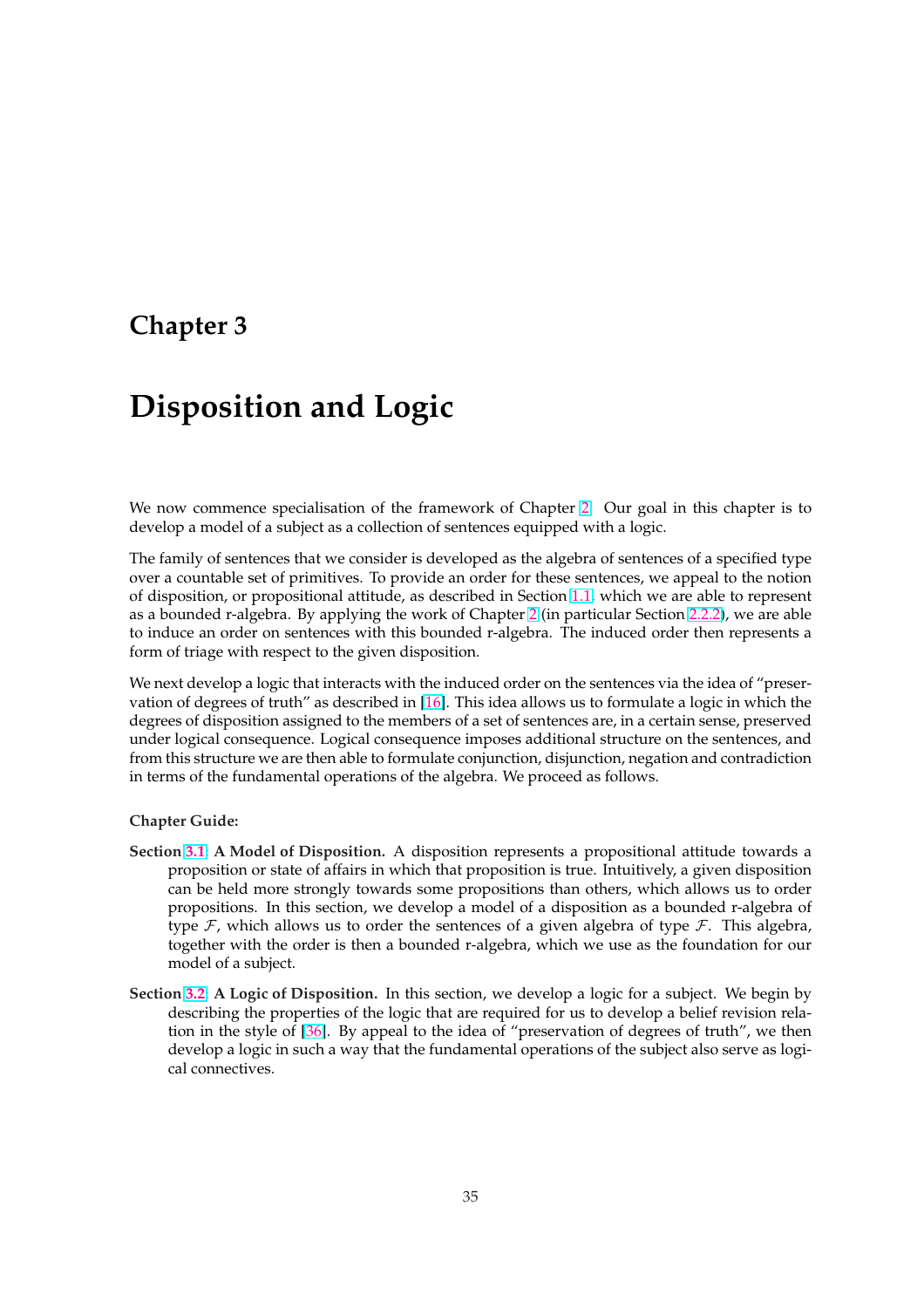## <span id="page-42-0"></span>**3.1 A Model of Disposition**

In Chapter 1, we illustrated a propositional attitude with an example where James was hopeful that there would be enough food for his guests. The example suggested a binary characterisation of the disposition "hopefulness", so that James either hoped or did not hope that there was enough food for everyone. We could not express how fervently he might have hoped that there was enough food, or whether [he](#page-7-0) was more or less hopeful that there was enough food than that his guests would enjoy the meal he had prepared.

With a set such as  $[0, 1] \subseteq \mathbb{R}$ , we can express such degrees of dispostion with infinite refinement. However, this is more than we need and masks the qualitative character of the problem. What we want is a set of possible degrees of disposition that retains the simple qualitative nature of the twovalued case yet allows us to express more refined degrees of disposition.

We begin our development of a disposition by specifying the set of sentences with which we shall associate degrees of disposition. With a view to the development in Section 3.2, we specify that  $\mathcal{F} = \{+,*,'\} = \{2,2,1\}$ , and we let  $\mathbf{X} = (X,+,*,')$  be the sentence algebra of type  $\mathcal{F}$  over a nonempty, countable set  $X_0$  of primitives. In **X** we take + and  $*$  to be associative and commutative, and we treat ' as a form of inverse so that for any  $x \in X$ ,  $x'' = x$ . To avoid ambiguity in any sentence, we assume that  $\prime$  binds more tightly than  $*$ , which binds more tightly than  $+$ .

Suppose we have a set  $D$ , whose members we wish to assign to the sentences in  $X$  to indicate the extent to which an agent holds a given disposition towards a particular sentence  $(x, say)$ . Such assignment presumes that we can know exactly the degree to which the agent holds the disposition towards x. It would make our model brittle, for any discrepancies between actual and assigned degrees of disposition would be amplified by computations we would need to perform based on the structure of x. We would also need to commit to a type for the members of  $D$  – for example, qualitative values such as hot or lukewarm – which is certain to attract controversy.

We can make our model more resilient and obviate the need to fix the type of the members of  $D$  by introducing an element of non-determinism (compare p62 in [8] for example). To a given sentence we now assign a subset of  $D$ , thereby assigning a degree of disposition based on a property that the degree should satisfy, rather than assigning the degree purely by value. We can then exploit an important duality between sets and members of sets. From [8] (see p12), the idea of this duality is that

- i) any particular thing is determined by its properties (Leibniz' 'Principle of the Identity of Indiscernables')
- ii) any property is determined by the set of all things having that property (the 'Extensionality Principle')

A subset  $U \subseteq D$  thus represents a property. Correspondingly, given  $d \in D$ , the properties of d are just those subsets of D that contain d. The subset U can also be seen as an observation about D, and d satisfies U if  $d \in U$ . By assigning the observation U rather than the degree d to a given sentence x, we indicate that, no matter what degree of disposition the agent may *actually* hold towards x, that degree will satisfy the observation  $U$ .

There are several advantages to this approach. First, a richer characterisation is possible because there are more properties than degrees of disposition. Second, because our model is formulated in terms of properties rather than actual degrees of disposition, by analogy with [22] degrees are not known by value but by observations that they satisfy. In a sense, the use of properties allows us to work with dispositions in a mostly point-free setting (compare [54] and [55], for example),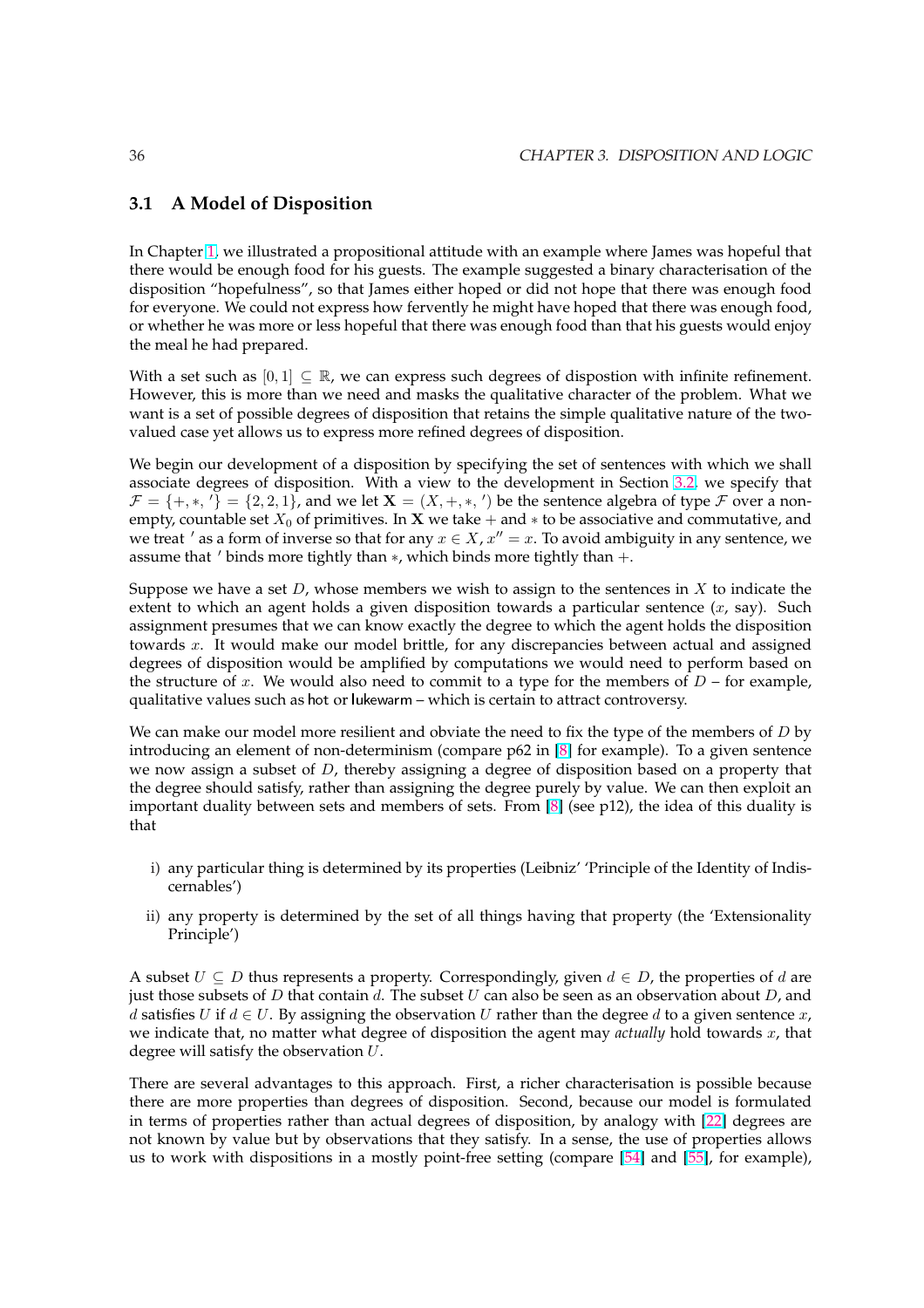<span id="page-43-0"></span>and obviates a commitment to a type for the members of  $D$ . Finally, degrees of disposition are not necessarily equipped with an algebraic structure, so it may not be possible, for example, to determine the degree of disposition assigned to the sentence  $x * y$  from the degrees of disposition assigned to the sentences  $x$  and  $y$ . In contrast, properties have an inherent logical nature that readily facilitates such combination and manipulation, and in this sense they behave more like truth values than do degrees of disposition.

Informally, to develop our model of a disposition, we begin with a set  $D$  of values about which we assume nothing and know very little apart from a given set  $\mathcal{D}_0$  of observations about the members of D. To ensure that we have enough observations to work with, we impose certain restrictions on  $\mathcal{D}_0$ . In addition, to ensure that we can relate an arbitrary observation about  $D$  to the given observations, we extend  $\mathcal{D}_0$  to derive a family  $\mathcal D$  of sets called a topped intersection structure on D. By appeal to the duality between sets and properties, we are then able to order the members of  $D$  in a way that has a pleasing interaction with the observations in D.

By applying a particular closure operator to  $D$ , we are able to extract certain sets of properties, or specifications, as the closed sets of the operator. We then us these "closed" specifications to develop a set of surrogates for degrees of disposition. Our exposition of these surrogates uses ideas set out in [9] and [15] as a starting point. Consequently, a surrogate is a combination of two specifications, and it is the interplay between these two specifications that characterises the degree of disposition represented by the surrogate. Finally, we show that, when ordered in a certain way, the set of surrogates is a complete lattice.

### **3.1.1 Degrees of Disposition, Observations, Order and Specifications**

Let  $D$  be a non-empty set. To avoid a lack of differentiation amongst the degrees of disposition, we assume without further comment that  $D$  has more than one point. A family of subsets of  $D$ represents a collection of observations about  $D$ , and to avoid certain kinds of pathological cases (compare Remark 2.40), this family must meet certain requirements.

**Definition 3.1.** Let X be a set. A non-empty family  $\mathcal{X} = \{U_i\}_{i\in I}$  of subsets of X is an admissible family of observations about  $X$  if

- i)  $X \in \mathcal{X}$
- ii) for any two distinct points in X there is a set in  $X$  that contains one but not the other
- iii) it contains at most countably many subsets of  $X$

The observation  $X$  is called the trivial observation.

Let  $\mathcal{D}_0$  be an admissible family of observations about D. We shall require the the existence of two special elements  $d_0$  and  $d_1$  in D, for which

 $d_0 \triangleq$  the trivial degree, which satisfies only the trivial observation D, and

 $d_1 \triangleq$  the universal degree, which satisfies every observation in  $\mathcal{D}_0$ 

In general, these elements may not be present in  $D$ , and to ensure their existence we artificially affix them to D if this is necessary. For the rest of our exposition, we therefore assume that  $d_0, d_1 \in D$ .

Given an arbitrary observation  $V \subseteq D$ , we would like to relate V to the observations in  $\mathcal{D}_0$ . For any  $d \in D$ , if d satisfies V then d also satisfies  $U \in \mathcal{D}_0$  if  $V \subseteq U$ . The closest observation to V is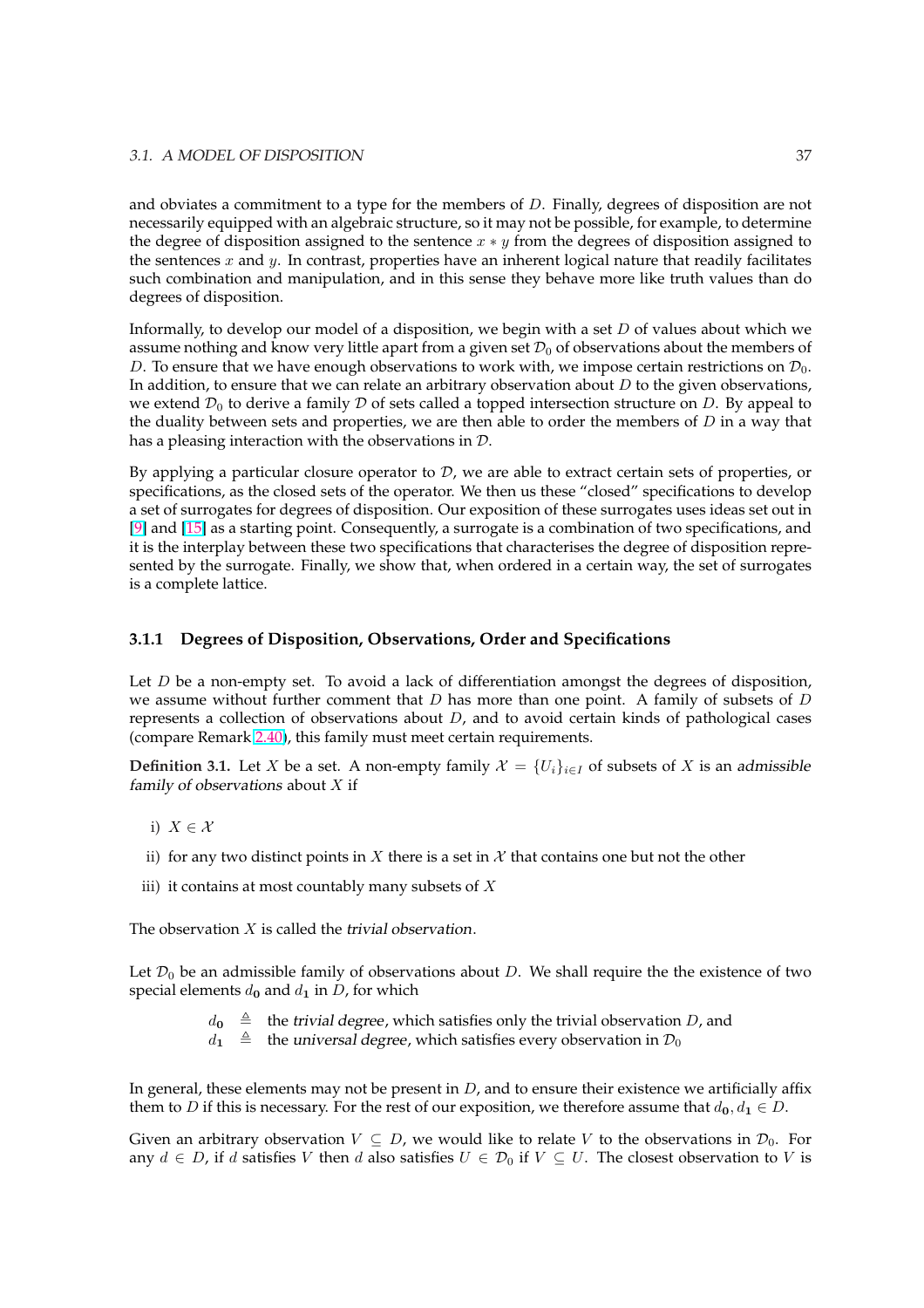<span id="page-44-0"></span>then just  $\bigcap \{U \in \mathcal{D}_0 \mid V \subseteq U\}$ , and to ensure that  $\mathcal{D}_0$  contains this observation, we close  $\mathcal{D}_0$  under non-empty intersections to form the topped intersection structure  $D$  on  $D$ . Observe that the empty intersection is included in D because by Definition 3.1(i),  $D \in \mathcal{D}$ , so in effect D is closed under arbitrary intersections.

From Definition 2.33 and Corollary 2.32 in [13] we have the following.

**Definition 3.2.** Let *X* be a set and let  $X$  be a family of [sub](#page-43-0)sets of  $X$ , ordered by inclusion. If, for every **Definition 3.2.** Let  $X$  be a set and let  $X$  be a family of subsets of  $X$ , ordered by inclusion. If, for every non-empty family  $\{X_i\}_{i\in I}\subseteq X$  we have  $\bigcap_{i\in I}X_i\in\mathcal{X}$ , then  $\mathcal X$  is called an *intersection stru* -structure) on X. If  $X \in \mathcal{X}$ , then X is call[ed](#page-89-0) topped  $\bigcap$ -structure on X.

It is straightforward to show that a topped  $\bigcap$ -structure  $\mathcal X$  on  $X$  is a complete lattice in which

$$
\bigwedge_{\substack{i \in I \\ i \in I}} X_i = \bigcap_{i \in I} X_i
$$
\n
$$
\bigvee_{i \in I} X_i = \bigcap \{ Y \in \mathcal{X} \mid \bigcup_{i \in I} X_i \subseteq Y \}
$$

for any non-empty family  $\{X_i\}_{i\in I} \subseteq \mathcal{X}$ , and in fact a proof of this claim is supplied in the form of Corollary 2.32 in [13]. From the second equality, we see that the join operator does not coincide with union.

Conveniently, the map that takes an arbitrary observation about D to its closest approximation in  $\mathcal D$ is the closure ope[rato](#page-89-0)r  $C_{\mathcal{D}}$  induced on D by D. Definition 3.3 and Proposition 3.4 are derived from specialisations of Definition 7.1 and Proposition 7.2 in [13] to the power set  $\mathcal{P}(X)$  of a set X. The proof of Proposition 3.4 is straightforward, and we omit it here.

**Definition 3.3.** Let X be a set. A map  $C : \mathcal{P}(X) \longrightarrow \mathcal{P}(X)$  is called a closure operator (on X) if, for any  $U, V \subseteq X$ ,

- **CL1:**  $U \subset C(U)$
- **CL2:**  $U \subset V \Rightarrow C(U) \subset C(V)$
- **CL3:**  $C(C(U)) = C(U)$

A set  $U \subseteq X$  is called *closed* if  $U = C(U)$ . Given a closure operator C, the set of all closed subsets of X under C is simply  $\{U \subseteq X \mid U = C(U)\}.$ 

**Proposition 3.4.** *Let X be a set and let C be a closure operator on*  $(\mathcal{P}(X), \subseteq)$ *.* 

- *i*) *The set of all closed subsets of X is*  $\mathcal{X} = \{C(U) | U \subseteq X\}$ *, and*  $X \in \mathcal{X}$ *.*
- *ii*) For any  $U \subseteq X$ ,  $C(U) = \bigcap \{V \in \mathcal{X} \mid U \subseteq V\}$

Topped  $\bigcap$ -structures and closure operators are closely connected, as shown by the following theorem, derived from Theorem 7.3 in [13]. As before, the proof of this result is straightforward, and we omit it here.

**Theorem 3.5.** *Let* <sup>X</sup> *be a set, and let* <sup>X</sup> *be a topped* <sup>T</sup> *-intersection structure on* X*. The map*

 $C_{\mathcal{X}} : \mathcal{P}(X) \longrightarrow \mathcal{P}(X) : U \mapsto$  $C_{\mathcal{X}} : \mathcal{P}(X) \longrightarrow \mathcal{P}(X) : U \mapsto$  $C_{\mathcal{X}} : \mathcal{P}(X) \longrightarrow \mathcal{P}(X) : U \mapsto$  $\sim$  $\{V \in \mathcal{X} \mid U \subseteq V\}$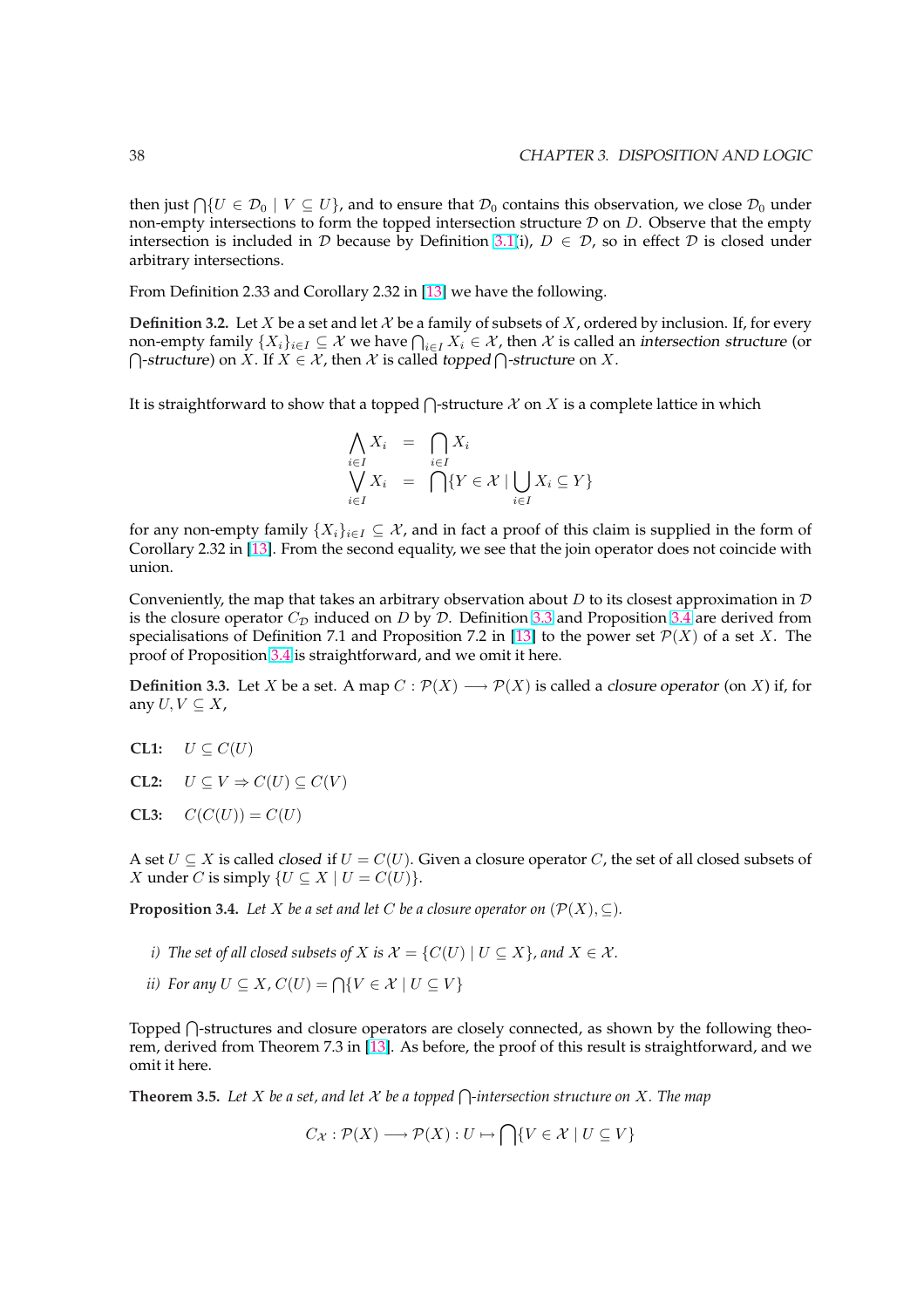*is a closure operator on* X. Let  $C : \mathcal{P}(X) \longrightarrow \mathcal{P}(X)$  *be a closure operator on* X. Then the family

$$
\mathcal{X}_C = \{ U \subseteq X \mid U = C(U) \}
$$

*of closed subsets of* <sup>X</sup> *under* <sup>C</sup> *is a topped* <sup>T</sup> *-structure on* X*. Furthermore,* (X<sup>C</sup> , ⊆) *is a complete lattice in which for any family*  $\{X_i\}_{i\in I} \subseteq \mathcal{X}_C$ ,

$$
\bigwedge_{i \in I} X_i = \bigcap_{i \in I} X_i
$$
\n
$$
\bigvee_{i \in I} X_i = C(\bigcup_{i \in I} X_i)
$$

We shall invoke the duality between sets and properties and treat the observations in the topped  $\bigcap$ -structure D as properties of the members of D. That is, we treat each  $U \in \mathcal{D}$  as a property  $\theta_U$ , and if  $\theta_U$  is true of  $d \in D$ , we write  $d \models \theta_U$ , so that  $U = \{d \in D \mid d \models \theta_U\}$ . This gives rise to a family  $\Theta_{\mathcal{D}} = {\theta_U}_{U \in \mathcal{D}}$  of properties. We let

$$
D_d = \{ U \in \mathcal{D} \mid d \in U \}
$$

denote the family of observations about a given  $d \in D$ . As expected, the corresponding set of properties is just

$$
\Theta_d = \{ \theta \in \Theta_{\mathcal{D}} \mid d \models \theta \} = \{ \theta_U \in \Theta_{\mathcal{D}} \mid U \in D_d \}
$$

We shall sometimes exploit the duality between sets and properties directly and write a property  $\theta$ as a subset of D.

To order the members of D, for any  $c, d \in D$  we shall take d to be stronger or more refined than c if every observation that is true of  $c$  is also true of  $d$ .

**Definition 3.6.** For each  $d \in D$ , let  $D_d = \{U \in \mathcal{D} \mid d \in U\}$ , and let  $h : D \longrightarrow \mathcal{P}(\mathcal{D}) : d \mapsto D_d$ . We define the binary relation  $\preceq$  on D such that for any  $c, d \in D$ ,

$$
c \preceq d
$$
 if and only if  $h(c) \subseteq h(d)$ 

It follows readily from Definition 3.6 that  $\preceq$  is a quasi-order on D. We can recover a partial order on *D*, which we will also denote by  $\leq$ , by taking  $c \approx d$  if and only if  $c \leq d$  and  $d \leq c$ . From Definition 3.1(ii) however, for no two distinct elements  $c, d \in D$  is it the case that  $c \approx d$ , because then  $h(c) = h(d)$ , which violates Definition 3.1(ii).

The following result is an easy consequence of Definition 3.6.

**[Pro](#page-43-0)position 3.7.** Let  $\mathcal{D}_0$  be an admissible set of observations about a set D, with  $d_0, d_1 \in D$ , and let  $D$  be *the corresponding topped*  $\bigcap$ [-str](#page-43-0)ucture. Let  $h : D \longrightarrow P(D)$  be such that  $h(d) = \{U \in D \mid d \in U\}$ . Then  $d_{d\in D} h(d) = \{D\}$  and  $\bigcup_{d \in D} h(d) = D$ .

*Proof.* From Definition 3.6, for any  $U \in \bigcap_{d \in D} h(d)$  we have

$$
U \in \bigcap_{d \in D} h(d) \iff \forall d \in D. [U \in h(d)] \iff \forall d \in D. [d \in U] \iff D \subseteq U
$$

and since  $D = \bigcup \mathcal{D}$ ,  $U \subseteq D$  so that  $U = D$  and hence  $\bigcap_{d \in D} h(d) = \{D\}$ . For the second part, we and since  $D = \bigcup D$ ,  $\bigcup_{d \in D} h(d) \subseteq D$  so that  $\bigcup_{d \in D} h(d) \subseteq D$ . Since  $D_0$  is an admissible set of observations about D, it follows that  $D = \bigcup_{i} D$ . Hence for any  $U \in \mathcal{D}$  there is  $d \in D$  with  $d \in U$ , so that  $U \in h(d)$ . It follows that that  $D = \bigcup D$ . Hence for any  $U \in D$  there is  $\emptyset$ <br> $D \subseteq \bigcup_{d \in D} h(d)$ , and hence that  $\bigcup_{d \in D} h(d) = D$ .  $\Box$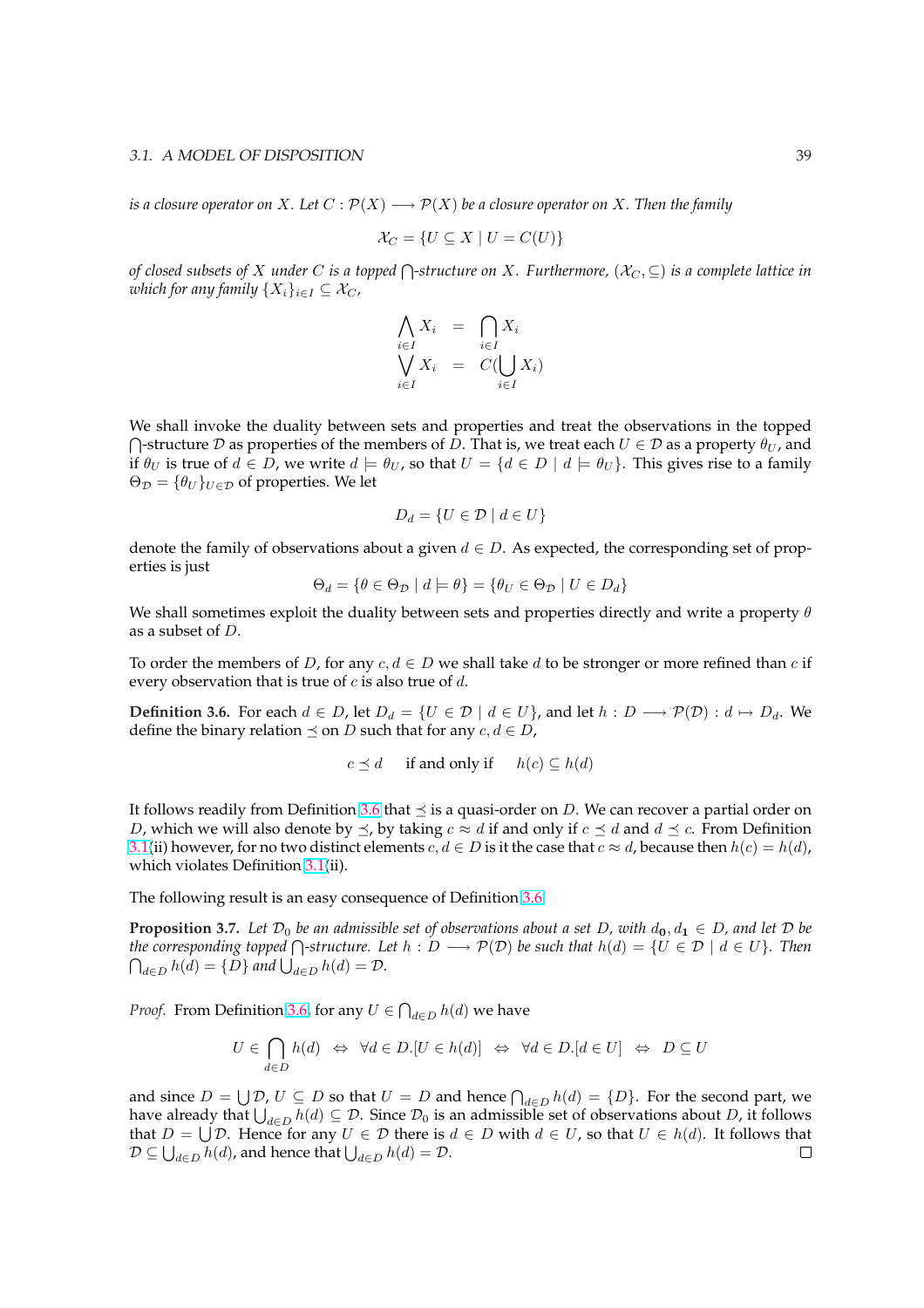<span id="page-46-0"></span>**Corollary 3.8.** Let  $\mathcal{D}_0$  be an admissible set of observations about a set D, with  $d_0, d_1 \in D$ , and let  $\mathcal D$  be the **coronary 3.8.** Let  $D_0$  be an aamissible set of observations about a set D, with  $a_0, a_1 \in D$ , and let D be the corresponding topped  $\bigcap$ -structure on D. Let  $D_d = \{U \in \mathcal{D} \mid d \in U\}$ , let  $h : D \longrightarrow \mathcal{P}(\mathcal{D}) : d \mapsto D_d$  an  $\prec$   $\subset$  *D*  $\times$  *D* be such that  $c \prec d$  if and only if  $h(c) \subset h(d)$ . Then, under  $\prec$ ,  $d_1$  and  $d_0$  are, respectively, the top *and bottom elements of* D*.*

*Proof.* For any  $d \in D$ ,  $h(d) \subseteq \mathcal{D}$ , and since  $h(d_1) = \mathcal{D}$  it follows that  $d \preceq d_1$ . Suppose that there is  $d \in D$  such that  $d \neq d_1$  and  $d_1 \preceq d$ . Then  $h(d_1) \subseteq h(d)$ , and it follows that  $h(d) = D$ . For every  $U \in \mathcal{D}_0$  we then have  $d, d_1 \in U$ , in which case  $\mathcal{D}_0$  is not an admissible set of observations about  $D$ and we reach a contradiction. Hence  $d_1$  is the top element of D. By Proposition 3.7, for any  $d \in D$ we have  $\{D\} \subseteq h(d)$ , and since  $h(d_0) = \{D\}$  it follows that  $d_0 \preceq d$ . Suppose that there is  $d \in D$  with  $d \neq d_0$  and  $d \leq d_0$ . Then  $h(d) \subseteq \{D\}$ , and hence  $h(d) = \{D\}$ . It follows that  $\mathcal{D}_0$  is not an admissible set of observations, and we again reach a contradiction. Hence  $d_0$  is the bottom element of D.  $\Box$ 

For  $c, d \in D$ , if  $c \preceq d$  we may think of d as representing a stronger property than c.

**Proposition 3.9.** *For any*  $c, d \in D$ , if  $c \preceq d$  *then*  $C_{\mathcal{D}}(\{d\}) \subseteq C_{\mathcal{D}}(\{c\})$ *.* 

*Proof.* For any  $c, d \in D$ ,

$$
c \preceq d \Rightarrow h(c) \subseteq h(d)
$$
\n
$$
\Rightarrow \{U \in \mathcal{D} \mid c \in U\} \subseteq \{U \in \mathcal{D} \mid d \in U\}
$$
\n
$$
\Rightarrow \bigcap \{U \in \mathcal{D} \mid d \in U\} \subseteq \bigcap \{U \in \mathcal{D} \mid c \in U\}
$$
\n
$$
\Rightarrow C_{\mathcal{D}}(\{d\}) \subseteq C_{\mathcal{D}}(\{c\})
$$
\n
$$
\Rightarrow (definition of L)
$$
\n
$$
\Rightarrow C_{\mathcal{D}}(\{d\}) \subseteq C_{\mathcal{D}}(\{c\})
$$
\n
$$
\Rightarrow (definition of C_{\mathcal{D}})
$$

which gives us the result, as required.

The members of  $\Theta_{\mathcal{D}}$  may be ordered in a way that reflects the order induced on D by D. To do so, we lift the existing order on D to a power order. From Definition 2.30 in [8] we have the following.

**Definition 3.10.** For any set X and any binary relation  $R \subseteq X \times X$ , we define for all  $U, V \subseteq X$ the lower power relation  $R^0$ , the upper power relation  $R^1$  and the full power relation  $R^+$ , where  $R^0, R^1, R^+ \subseteq \mathcal{P}(X) \times \mathcal{P}(X)$ , by

> $UR^{0}V$  if and only if  $\forall u \in U.\exists v \in V.[uRv]$  $UR^1V$  if and only if  $\forall v \in V \exists u \in U$ . [uRv]  $UR^+V$  if and only if  $UR^0V$  and  $UR^1V$

The lower and upper power orders  $\preceq^0$  and  $\preceq^1$  are not well-behaved with respect to the top and bottom elements of D. To illustrate, suppose that we have  $d_1 \in U \cap V$  for  $U, V \subseteq D$ . Then  $U \preceq^0 V$ and  $V \preceq^0 U$ . Similarly, if  $U, V \subseteq D$  with  $d_0 \in U \cap V$  then  $U \preceq^1 V$  and  $V \preceq^1 U$ . To prevent subsets of D from being trivially ordered in this way, we use the full power order  $\preceq^+$  and for any  $\phi, \psi \in \Theta_{\mathcal{D}}$ we therefore define

$$
\phi \sqsubseteq \psi
$$
 if and only if  $\{d \in D \mid d \models \phi\} \preceq^+ \{d \in D \mid d \models \psi\}$ 

To  $\Theta_{\mathcal{D}}$  we add the property  $\theta_0 = \{d_0\}$ , and we write  $\theta_1$  for  $\{d_1\}$ .

**Proposition 3.11.** *The elements*  $\theta_1$  *and*  $\theta_0$  *are, respectively the top and bottom elements of*  $\Theta_{\mathcal{D}}$ .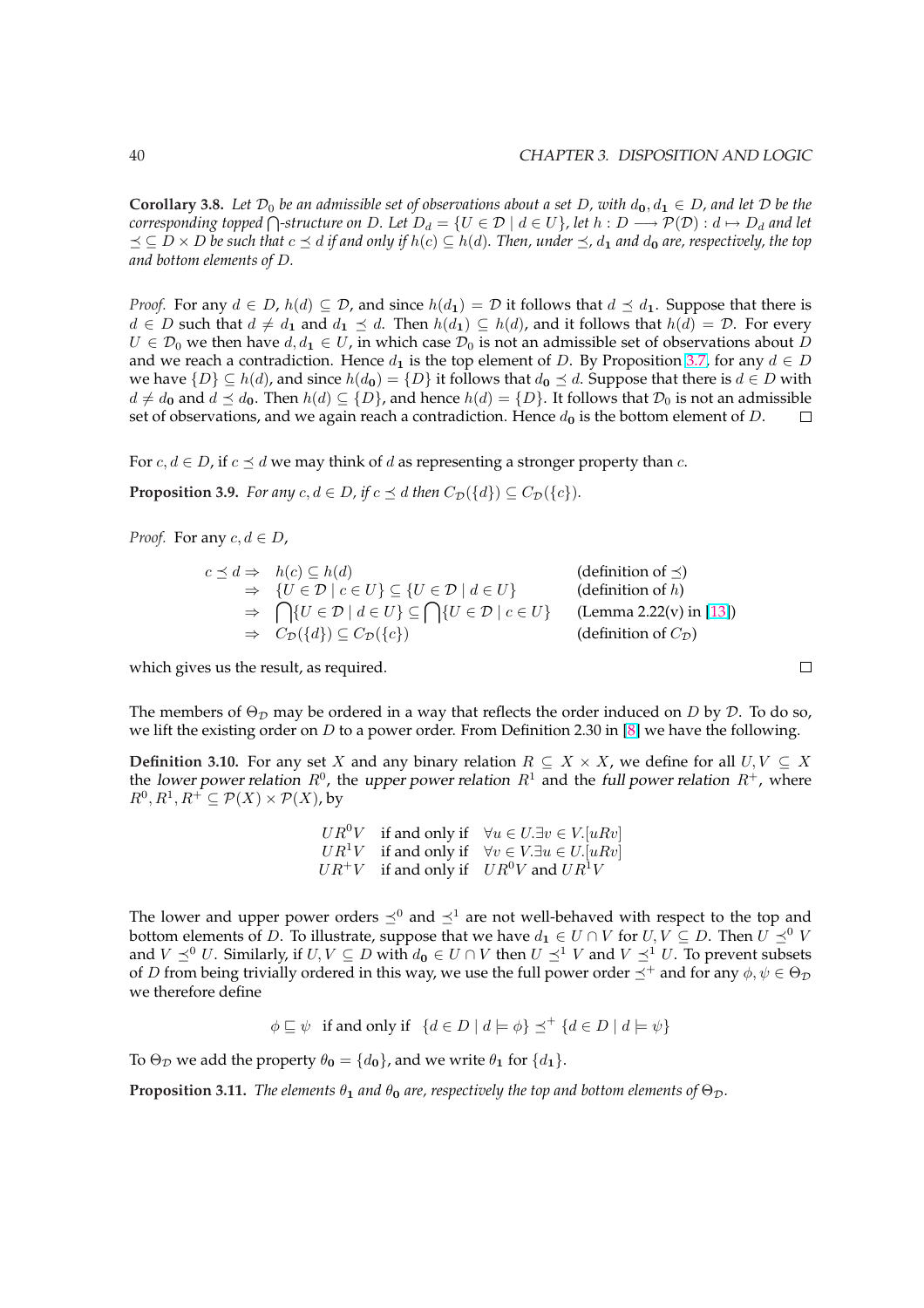*Proof.* For any  $\theta \in \Theta_{\mathcal{D}}$ , let  $U_{\theta} = \{d \in D \mid d \models \theta\}$ . Trivially, we have

$$
\forall c \in U_{\theta}.\exists d \in \{d_1\}.\big[c \preceq d\big] \text{ and } \forall d \in \{d_1\}.\exists c \in U_{\theta}.\big[c \preceq d\big]
$$

so that  $\theta \subseteq \theta_1$ . Suppose that there is  $\theta \in \Theta_{\mathcal{D}}$  with  $\theta \neq \theta_1$  and  $\theta_1 \subseteq \theta$ . Then  $\{d_1\} \preceq^+ U_{\theta}$ , in which case there is  $d \in D$  with  $d \neq d_1$  and  $d_1 \leq d$ , and we reach a contradiction. It follows that  $\theta_1$  is the top element of  $\Theta_{\mathcal{D}}$ . Similarly, we can show that  $\theta_0$  is the bottom element of  $\Theta_{\mathcal{D}}$ , which gives us the result as required. П.

A power order is a quasi-order even if the order from which it is derived is a partial order. For example, if  $(P, \leq)$  is a partially ordered set and  $x, y, z \in P$  with  $x \leq y \leq z$ , then  $\{x, z\} \leq^0 \{y, z\}$  and  $\{y, z\} \leq^0 \{x, z\}$  even though  $\{x, z\} \neq \{y, z\}$ . We recover a partial order, which we also denote by  $\sqsubseteq$ , by taking  $\theta \approx \gamma$  if and only if  $\theta \sqsubseteq \gamma$  and  $\gamma \sqsubseteq \theta$ .

We shall refer to a subset  $\Theta \subseteq \Theta_{\mathcal{D}}$  as a specification. From the definition of  $\sqsubseteq$ , for any  $\phi, \psi \in \Theta_{\mathcal{D}}$ , if  $\phi \sqsubseteq \psi$  then, based on Proposition 3.9, we may think of  $\psi$  as a stronger property than  $\phi$ . The specification  $\uparrow \phi$  may then be thought of as comprising those observations that are at least as strong as  $\phi$ . Correspondingly,  $(\uparrow \phi)^c = \Theta_{\mathcal{D}} \setminus \uparrow \phi$  may be thought of as those observations, none of which is stronger than  $\phi$ . Consequently, let  $\mathcal{S}_0 = \{ \uparrow \phi \mid \phi \in \Theta_{\mathcal{D}} \} \cup \{ (\uparrow \phi)^c \mid \phi \in \Theta_{\mathcal{D}} \}$  be a non-empty family of subsets of  $\Theta_{\mathcal{D}}$ . With the dev[elop](#page-46-0)ment of Section 3.2 in mind, we close  $\mathcal{S}_0$  under non-empty intersections and arbitrary unions to form the family  $S_{\mathcal{D}}$  of subsets of  $\Theta_{\mathcal{D}}$ . Observe that  $S_{\mathcal{D}}$  is a thersections and arbitrary unions to form the faintly  $\sigma_{\mathcal{D}}$  of subsets of  $\Theta_{\mathcal{D}}$ . Observe that  $\sigma_{\mathcal{D}}$  is a<br>topped  $\bigcap$ -structure  $\mathcal{S}_{\mathcal{D}}$  on  $\Theta_{\mathcal{D}}$ , and that  $\emptyset \in \mathcal{S}_{\mathcal{D}}$ . We denote by  $\Theta_{\mathcal{D}}$  by  $\mathcal{S}_{\mathcal{D}}$ .

**Remark 3.12.** The family  $S_{\mathcal{D}}$  was developed with the l[ogic](#page-50-0) of Section 3.2 in mind. In particular, arbitrary unions were needed so that the lattice of surrogate degrees of disposition that we will develop in Section 3.1.2 would be (finitely) distributive. In turn, this property was required so that condition **Dn2** of Definition 3.49 would be satisfied by our proposed disjunction (see especially Proposition 3.53). Intuitively, if the negation, conjunction and di[sjun](#page-50-0)ction connectives of the logic developed in Section 3.2 were required to satisfy different axioms, or if one or other connective were omitted,  $S_D$  could be formed differently. For example, if only conjunction were required, we could choose  $S_D$  to be the fa[mily o](#page-60-0)f closed subsets of  $\Theta_D$  that arises from the closure operator  $C_S : \mathcal{P}(\Theta_{\mathcal{D}}) \longrightarrow \mathcal{P}(\Theta_{\mathcal{D}}) : \Theta \mapsto \Theta^{lu}.$ 

We shall treat specifications conjunctively, so  $d \in D$  satisfies  $\Theta \subseteq \Theta_{\mathcal{D}}$  if for every  $\theta \in \Theta$ ,  $d \models \theta$ . The specification Θ thus gives rise to the set

$$
D_{\Theta} = \bigcap_{\theta \in \Theta} \{ d \in D \mid d \models \theta \} = \{ d \in D \mid \Theta \subseteq \Theta_d \}
$$

of degrees of disposition.

#### **3.1.2 Surrogate Degrees of Disposition**

From Proposition 3.4(ii), given an arbitrary specification  $\Theta \subseteq \Theta_{\mathcal{D}}$ , the smallest closed specification at our disposal is simply  $\sim$ 

$$
P_{\Theta} = \bigcap \{ U \in \mathcal{S}_{\mathcal{D}} \mid \Theta \subseteq U \} = C_{S}(\Theta)
$$

In contrast, a clos[ed s](#page-44-0)pecification  $U \in S_D$  such that  $U \subseteq \Theta^c$ , where  $\Theta^c = \Theta_D \setminus \Theta$ , contains properties that are excluded from Θ, and so may be thought of as being converse to Θ. The largest such closed specification that we can construct is then just

$$
Q_{\Theta} = \bigcup \{ U \in S_{\mathcal{D}} \mid U \subseteq \Theta^c \}
$$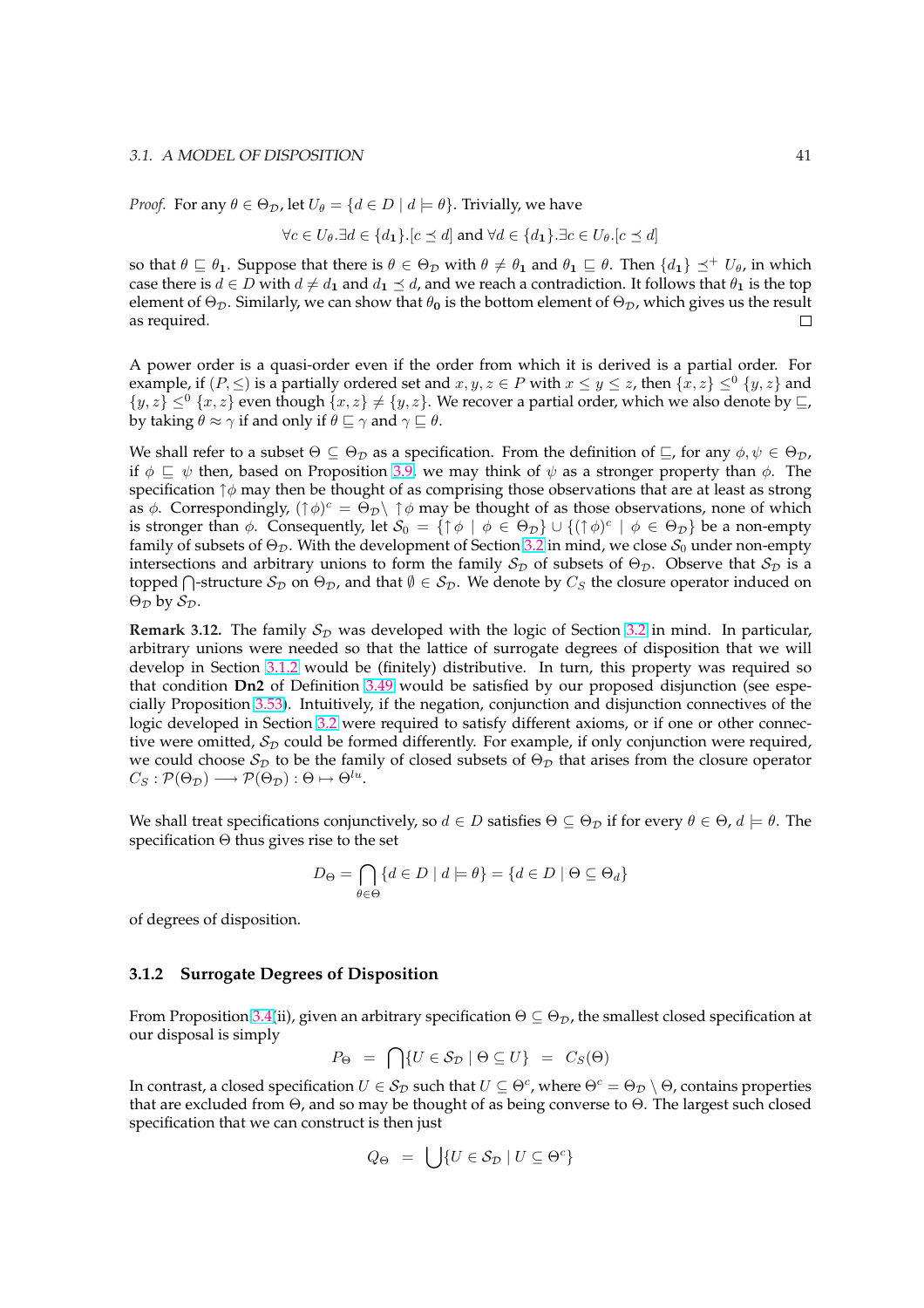The definition of  $P_{\Theta}$  and  $Q_{\Theta}$  is an adaption of an idea presented in [9] (compare the definition of the p- and q-sets on p338 in that work). We may think of  $P_{\Theta}$  as a closed specification for the degree of disposition held by an agent towards a given formula. Correspondingly, we may think of  $Q_{\Theta}$  as a closed specification for the degree of *counter-*disposition held by an agent towards the same formula.

In general, we expect that  $D_{P_{\Theta}} \cap D_{Q_{\Theta}} \neq \emptyset$ , so it is possible for  $P_{\Theta}$  [and](#page-89-0)  $Q_{\Theta}$  to embody an element of ambiguity. We shall use this ambiguity to characterise the surrogate degrees of disposition that we derive from  $S_{\mathcal{D}}$ . To derive these surrogates, we adapt an idea presented in [15] (compare Example 7.2 on p229 in [12] for an alternative formulation of what we present here).

**Definition 3.13.** A D-surrogate is a pair  $(U, V)$  where  $U, V \in S_{\mathcal{D}}$ . It is

- i) overdefi[ned](#page-89-0) if  $U \cap V \neq \emptyset$
- ii) consistent if  $U \cap V = \emptyset$
- iii) exact if it is consistent and furthermore  $U \cup V = \Theta_{\mathcal{D}}$

The set of all D-surrogates is denoted by  $\mathfrak{T}_D$ . For an arbitrary specification  $\Theta \subseteq \Theta_D$ , we define  $P_{\Theta}$ and  $Q_{\Theta}$  to be the subsets of  $\Theta_{\mathcal{D}}$  given by

$$
P_{\Theta} = \bigcap \{ U \in S_{\mathcal{D}} \mid \Theta \subseteq U \}
$$
  

$$
Q_{\Theta} = \bigcup \{ U \in S_{\mathcal{D}} \mid U \subseteq \Theta^c \}
$$

and the corresponding D-surrogate is  $(P_{\Theta}, Q_{\Theta})$ . For  $\Theta, \Upsilon \subseteq \Theta_{\mathcal{D}}$ , the D-surrogate of the pair  $(\Theta, \Upsilon)$  is given by  $(P_{\Theta}, Q_{\Upsilon})$ .

Given a D-surrogate  $t \in \mathfrak{T}_D$ , we will write  $t = (P_t, Q_t)$  when the specifications that gave rise to  $P_t$  and  $Q_t$  are not supplied and to emphasise the role of the  $P$ - and  $Q$ -sets in describing degrees of disposition and counter-disposition towards a given sentence  $x \in X$ .

Because  $P_t$  and  $Q_t$  are sets, D-surrogates can be ordered by inclusion  $\subseteq$ . In [15], two possible orders are suggested (compare also p11 in [11]):

- i) the knowledge order  $\leq_k$ , under which  $s \leq_k t$  if  $P_s \subseteq P_t$  and  $Q_s \subseteq Q_t$
- ii) the *truth* order  $\leq_t$ , under whi[ch](#page-89-0)  $s \leq_t t$  if  $P_s \subseteq P_t$  and  $Q_t \subseteq Q_s$

where  $s$  and  $t$  are  $D$ -surrogates. For our work, we will use the truth order, which we denote simply by  $\leq_T$ . Trivially,  $\leq_T$  is a partial order (this property is inherited via the componentwise application of the inclusion order). Under the truth order, there are four D-surrogates in ( $\mathfrak{T}_D, \leq_T$ ) that are of particular significance to us, *viz.*

- i)  $(\emptyset, \emptyset)$ , which indicates that the agent holds neither disposition nor counter-disposition towards a sentence  $x \in X$ . We shall view this value as representing an "indeterminate" degree of disposition, and we will use it to indicate that the agent holds an "unknown" degree of disposition towards x.
- ii)  $(\emptyset, \Theta_{\mathcal{D}})$ , which indicates that the agent does not hold the disposition at all towards x, and is the least element 0 in  $\mathfrak{T}_\mathcal{D}$ .
- iii)  $(\Theta_{\mathcal{D}}, \emptyset)$ , which indicates that the agent holds the disposition maximally towards x. This element is the greatest element 1 in  $\mathfrak{T}_D$ .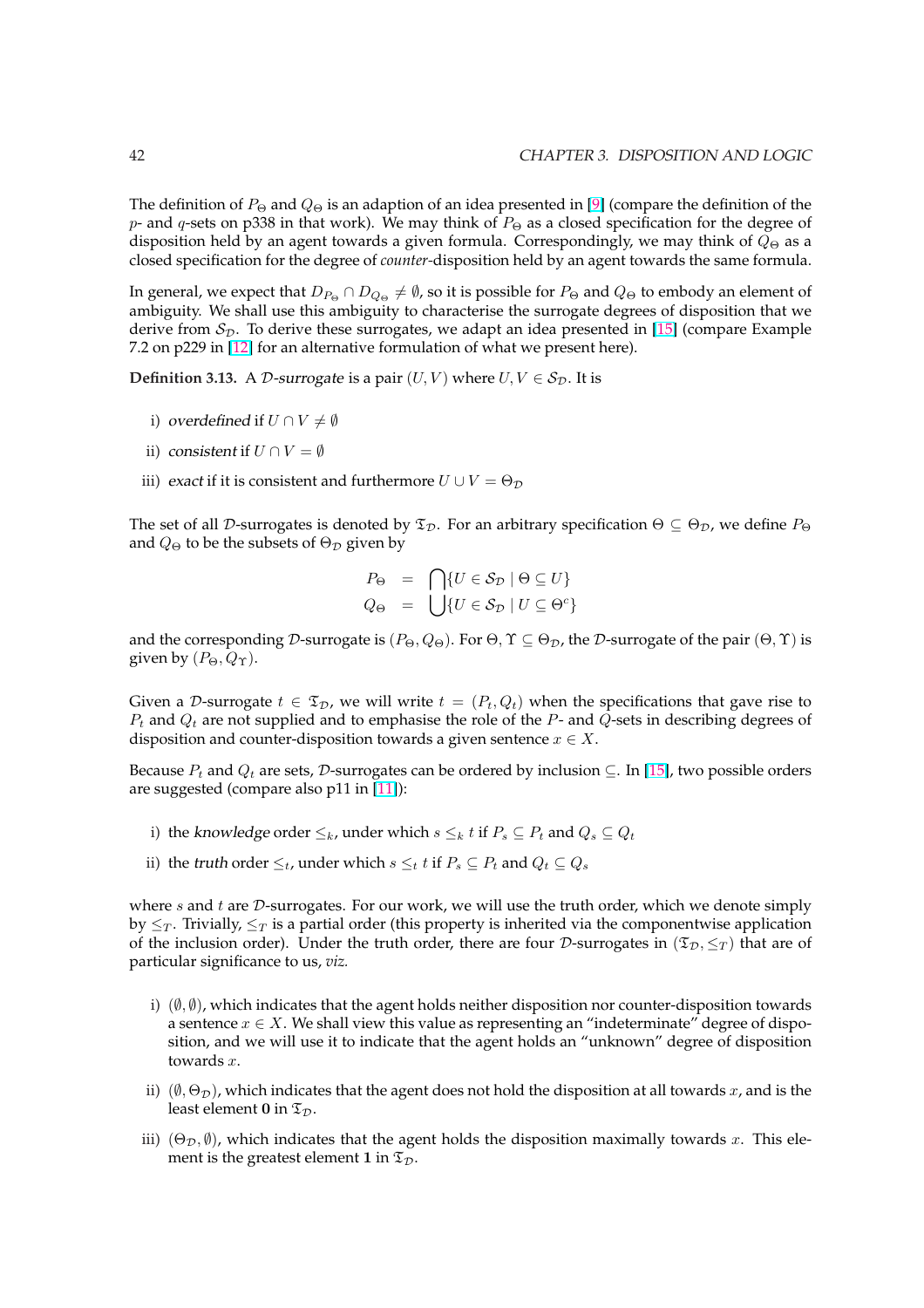<span id="page-49-0"></span>iv)  $(\Theta_{\mathcal{D}}, \Theta_{\mathcal{D}})$ , which indicates that the agent holds a fully contradictory disposition towards x.

**Definition 3.14.** Let  $D(\mathfrak{T}_D)$  be the set of D-surrogates in  $\mathfrak{T}_D$  defined by

$$
\mathsf{D}(\mathfrak{T}_{\mathcal{D}}) = \{ t \in \mathfrak{T}_{\mathcal{D}} \mid P_t = Q_t \}
$$

We call the set  $D(\mathfrak{T}_D)$  the diagonal of  $\mathfrak{T}_D$ .

A D-surrogate  $t \in D(\mathfrak{T}_D)$ , represents a state in which the agent is unsure of its degree of disposition towards a sentence  $x \in X$ . These D-surrogates do not convey any information about the degree of disposition of the agent towards  $x$  because we cannot tell whether the agent is more or less disposed than counter-disposed towards  $x$ , and so we may view them as being equivalent to the "unknown" degree of disposition represented by the D-surrogate  $(\emptyset, \emptyset)$ . The values of the diagonal range from  $(\emptyset, \emptyset)$  through increasing degrees of contradiction until we reach  $(\Theta_{\mathcal{D}}, \Theta_{\mathcal{D}})$ .

We define meet and join so as to respect the topped  $\bigcap$ -structure  $(\mathcal{S}_\mathcal{D}, \subseteq)$  on  $\Theta_\mathcal{D}.$ 

**Definition 3.15.** For any  $s, t \in \mathcal{I}_\mathcal{D}$ , we define meet ∧ and join ∨ such that

- i)  $(P_s, Q_s) \wedge (P_t, Q_t) = (P_s \cap P_t, Q_s \cup Q_t)$
- ii)  $(P_s, Q_s) \vee (P_t, Q_t) = (P_s \cup P_t, Q_s \cap Q_t)$

For a non-empty subset  $T$  of  $\mathfrak{T}_D$ , we then have

$$
\begin{array}{rcl}\n\bigwedge T & = & \inf T & = & \left(\bigcap_{t \in T} P_t, \bigcup_{t \in T} Q_t\right) \\
\bigvee T & = & \sup T & = & \left(\bigcup_{t \in T} P_t, \bigcap_{t \in T} Q_t, \right)\n\end{array}
$$

where for each  $t \in T$ ,  $(P_t, Q_t)$  is the corresponding  ${\cal D}$ -surrogate. Since  $\bigcap_{t \in T} P_t$  and  $\bigcup_{t \in T} Q_t$  are both where for each  $t \in T$ ,  $(r_t, Q_t)$  is the corresponding  $D$ -surrogate. Since  $\prod_{t \in T} r_t$  and  $\bigcup_{t \in T} Q_t$  are both closed sets in  $\Theta_{\mathcal{D}}$ , it follows that  $\bigwedge T \in \mathfrak{T}_{\mathcal{D}}$ , and similarly for  $\bigvee T$ . Furthermore, a top element  $(\Theta_{\mathcal{D}}, \emptyset)$ , by Theorem 2.31 in [13]  $\mathfrak{T}_{\mathcal{D}}$  is a complete lattice. We state this as the following result.

**Proposition 3.16.** *The partially ordered set* ( $\mathfrak{T}_\mathcal{D}, \leq_T$ ) *is a complete lattice.* 

As an easy consequence, we then have the following (compare Definition 4.4 in [13]).

**Proposition 3.17.** *The lattice* ( $\mathfrak{T}_{\mathcal{D}}, \leq_T$ ) *is distributive.* 

*Proof.* Applying Definition 3.15, for any  $r, s, t \in \mathfrak{T}_D$ ,

$$
r \wedge (s \vee t) = (P_r, Q_r) \wedge ((P_s, Q_s) \vee (P_t, Q_t))
$$
  
\n
$$
= (P_r, Q_r) \wedge (P_s \cup P_t, Q_s \cap Q_t)
$$
  
\n
$$
= (P_r \cap (P_s \cup P_t), Q_r \cup (Q_s \cap Q_t))
$$
  
\n
$$
= ((P_r \cap P_s) \cup (P_r \cap P_t), (Q_r \cup Q_s) \cap (Q_r \cup Q_t))
$$
  
\n
$$
= (P_r \cap P_s, Q_r \cup Q_s) \vee (P_r \cap P_t, Q_r \cup Q_t)
$$
  
\n
$$
= ((P_r, Q_r) \wedge (P_s, Q_s)) \vee ((P_r, Q_r) \wedge (P_t, Q_t))
$$
  
\n
$$
= (r \wedge s) \vee (r \wedge t)
$$
  
\n(see theory)

which gives us the result as required.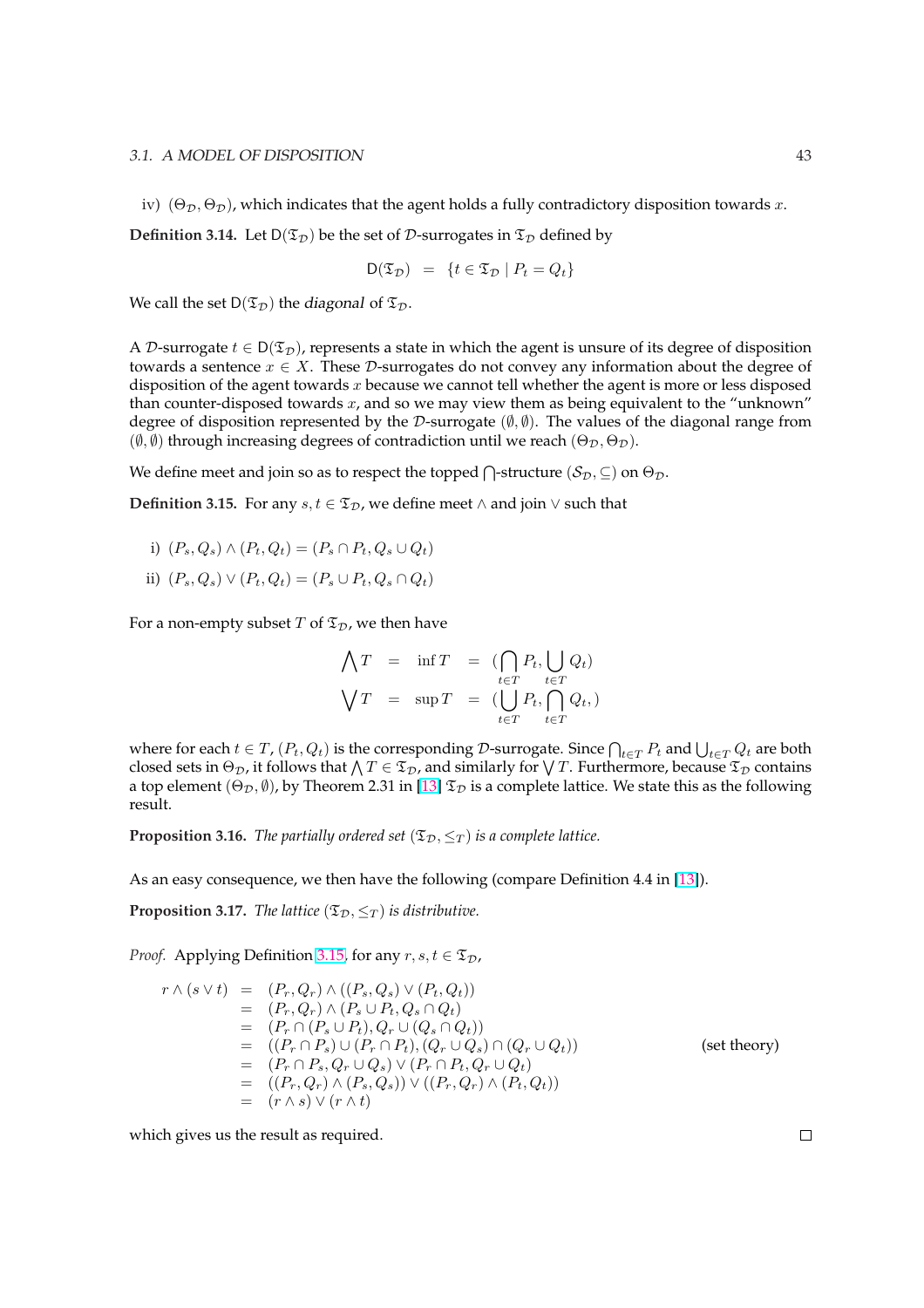<span id="page-50-0"></span>In a lattice-theoretic setting, different types of complementation are commonly used to derive a negation operation. For example, in a lattice with top and bottom elements  $0$  and  $1$ , an element  $y$  is called a complement of an element x if  $x \wedge y = 0$  and  $x \vee y = 1$  (compare Definition 4.13 in [13]). Given  $s = (P_s, Q_s) \in \mathfrak{T}_{\mathcal{D}}$ , from Definition 3.15 a complement  $t = (P_t, Q_t)$  of s would need to have the form  $(\Theta_D \setminus P_s, \Theta_D \setminus Q_s)$  to satisfy  $s \wedge t = \mathbf{0}$  and  $s \vee t = \mathbf{1}$ . These set-theoretic complements are, however, not guaranteed to be closed sets of  $\Theta_D$ , so we turn instead to a weaker notion of complement called involution (compare Definition 5.18 in [12]).

**Definition 3.18.** Let  $(X, \leq)$  be an [orde](#page-49-0)red set. An order-reversing map  $\prime : X \rightarrow X$  is called an involution if for any  $x, y \in X$ ,

i)  $x \leq y$  implies  $y' \leq x'$ ii)  $x'' = x$ 

For any  $x \in X$ , we shall overload terminology and also refer to  $x'$  as the *involution of*  $x$ .

We shall effect an involution on  $\mathfrak{T}_D$  by reversing the roles of the P and Q sets within a given Dsurrogate. That is, given  $t = (P_t, Q_t)$ , we define a unary operation  $'$  on  $\mathfrak{T}_\mathcal{D}$  such that  $t' = (Q_t, P_t)$ .

Proposition 3.19. The operation' is an involution.

*Proof.* For any two D-surrogates  $s = (P_s, Q_s)$  and  $t = (P_t, Q_t)$  in  $\mathfrak{T}_{\mathcal{D}}$ , if  $s \leq_T t$  then  $P_s \subseteq P_t$  and  $Q_t \subseteq Q_s$ , and we then have  $t' = (Q_t, P_t) \leq_T (Q_s, P_s) = s'$ . Furthermore,  $s' = (Q_s, P_s)$  and hence  $s'' = (Q_s, P_s)' = (P_s, Q_s) = s.$  $\Box$ 

Note that for  $t \in D(\mathfrak{T}_D)$ ,  $t' = t$ . Furthermore, for  $s, t \in \mathfrak{T}_D$ , if s is such that  $P_s \subseteq P_t \cap Q_t$  and  $P_t \cup Q_t \subseteq Q_s$ , then  $s \leq_T t$ ,  $t'$ . We shall need to account for this possibility in the derivation of a logic for  $X$  in Section 3.2 (see Definition 3.27 in particular).

Henceforth, for  $\mathfrak{T}_D$  we shall denote meet by  $*$  and join by + (and correspondingly, we denote  $\bigwedge$  by  $\alpha$  and  $\forall$  by  $\sum$ ), so that  $(\mathfrak{T}_\mathcal{D}, +, *, '')$  is an algebra of type  $\mathcal{F}$ . With the partial order  $\leq_T$ , we then have a bounded r-algebra  $(\mathfrak{T}_\mathcal{D}, +, *, \ ', \mathbf{0}, \mathbf{1}, \leq_T)$  of type  $\mathcal{F}.$ 

**Definition 3.20.** Let D be a non-empty set, let  $\mathcal{D}_0$  be an admissible set of observations about D and let  $d_0$  and  $d_1$  exist in D. A disposition is a triple  $\mathbf{D} = (D, \mathcal{D}_0, \mathbf{T})$ , where  $\mathbf{T} = (\mathfrak{T}_{\mathcal{D}}, +, *, ', 0, 1, \leq_T)$  is a bounded r-algebra such that

- i)  $\mathcal D$  is the topped  $\bigcap$ -structure on  $D$  formed by closing  $\mathcal D_0$  under non-empty intersections
- ii)  $\mathfrak{T}_\mathcal{D}$  is the corresponding set of D-surrogates
- iii)  $\leq_T$  is the truth-order, \* and + represent the meet and join operations with respect to  $\leq_T$ , and ' is a unary operation on  $\mathfrak{T}_\mathcal{D}$  such that for any  $t=(P_t,Q_t)\in\mathfrak{T}_\mathcal{D}$ ,  $t'=(Q_t,P_t).$

## **3.2 A Logic of Disposition**

Let us presuppose a disposition  $D = (D, \mathcal{D}_0, T)$ , where  $T = (\mathfrak{T}_D, +, *, ', 0, 1, \leq_T)$  as in Definition 3.20. Given the sentence algebra  $(X, F)$  of type F over  $X_0$ , we may use the reference assignment v to derive the order  $\leq_X$  and Alexandroff topology  $\Omega X$  on X from T as described in Section 2.2.2. By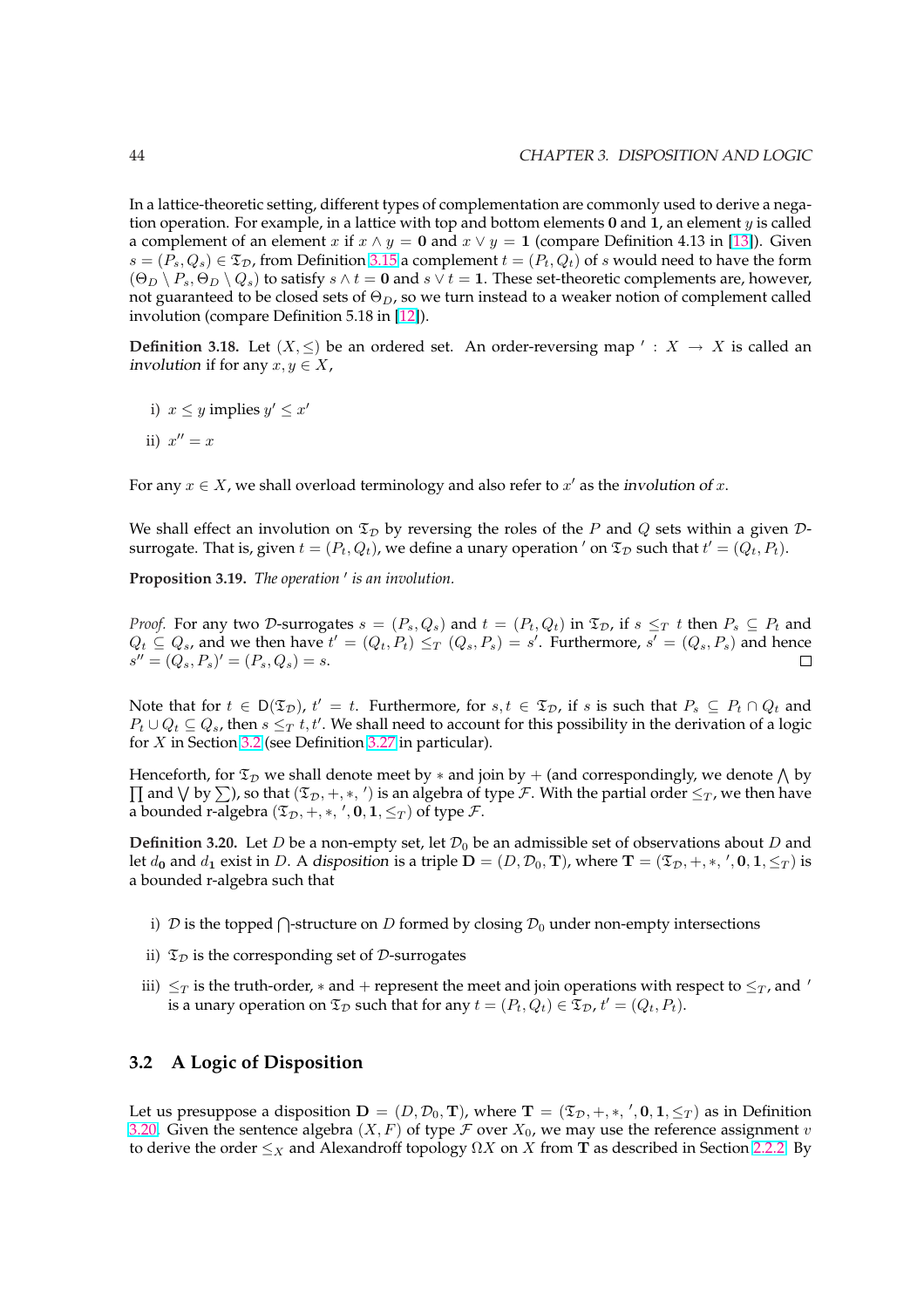<span id="page-51-0"></span>including a sheaf H of T-simulations, we then form the ordered r-algebraic space  $(X, H, \leq_X)$  of type  $F$  over **T**.

We shall use **T** to derive a logic for  $(X, F)$ . From [12], the principle constituent of a system of logic is the relation of consequence, which also distinguishes a logic from an algebra. We therefore commence our development with the notion of consequence. We shall use [12] as a guide, and many of the definitions and results presented here may be found there, although we have adapted the notation used to match our conventions.

#### **3.2.1 Logical Consequence**

From [12], a consequence function for a logic on a set A of sentences is a function  $C_n : \mathcal{P}(A) \to \mathcal{P}(A)$ that associates a set U of sentences with a set  $C_n(U)$ , the logical consequences of U, and induces an equivalence relation  $\simeq_{C_n}$  on A such that for any  $x, y \in A$  we have

 $x \simeq_{C_n} y$  if and only if  $C_n({x}) = C_n({y})$ 

which extends to arbitrary subsets  $S$  and  $T$  of  $A$  as

 $S \simeq_{C_n} T$  if and only if  $C_n(S) = C_n(T)$ 

When we combine  $C_n$  with an algebra of a specified type, we obtain a *prelogic*. If  $C_n$  satisfies certain additional conditions, we obtain a logic. Definition 3.21 is adapted from Definitions 3.2(ii), 3.3(i) and 3.7 in [12].

**Definition 3.21.** Let  $\mathcal F$  be a language of algebras.

- 1. A [pr](#page-89-0)elogic of type F is a pair  $(A, C_n)$  where A is an algebra of type F and  $C_n : \mathcal{P}(A) \to \mathcal{P}(A)$ is a set-to-set function. We denote the prelogic by  $\mathfrak{L}^-_A$  and call A the algebra of sentences of  $\mathfrak{L}^-_{A}$ ,  $C_n$  the consequence function of  $\mathfrak{L}_A^-$  and  $\simeq_{C_n}$  the logical equivalence on  $\mathfrak{L}_A^-$ , also denoted by  $\leftrightarrow$ . If  $C_n$  satisfies the conditions
	- **L1:** For any  $U \subseteq A$ ,  $U \subseteq C_n(U)$
	- **L2:** For any  $U \subseteq A$ ,  $C_n(C_n(U)) \subseteq C_n(U)$
	- **L3:** For any  $U, V \subseteq A, U \subseteq V \Rightarrow C_n(U) \subseteq C_n(V)$

then  $(A, C_n)$  is a logic of type *F*, denoted by  $\mathfrak{L}_A$ . For  $x \in A$ , x is a logical consequence of  $U \subseteq A$ if  $x \in C_n(U)$ , and we write  $U \vdash_{\mathfrak{L}_A} x$ . The set of theorems of  $\mathfrak{L}_A$  is given by  $Th(\mathfrak{L}_A) = C_n(\emptyset)$ .

- 2. Let  $\mathfrak{L}_A = (\mathbf{A}, C_A)$  and  $\mathfrak{L}_B = (\mathbf{B}, C_B)$  be two logics of type *F*, and let  $f : A \longrightarrow B$  be a homomorphism from A to B.
	- i) If f maps A into (onto) B, then f is a weak homomorphism of  $\mathfrak{L}_A$  into (onto)  $\mathfrak{L}_B$  if for any  $U \subseteq A$ ,  $C_A(U) \subseteq f^{\leftarrow}(C_B(f(U)))$ , and a strong homomorphism of  $\mathfrak{L}_A$  into (onto)  $\mathfrak{L}_B$  if  $C_A(U) = f^{\leftarrow}(C_B(f(U))).$
	- ii) If f is an epimorphism from A to B, then  $\mathfrak{L}_B$  is a weak (strong) homomorphic image of  $\mathfrak{L}_A$ if f is a weak (strong) homomorphism of  $\mathfrak{L}_A$  onto  $\mathfrak{L}_B$ .
	- iii) If f is an isomorphism from A to B, then f is an isomorphism of  $\mathfrak{L}_A$  to  $\mathfrak{L}_B$  if it is a strong homomorphism of  $\mathfrak{L}_A$  onto  $\mathfrak{L}_B$ .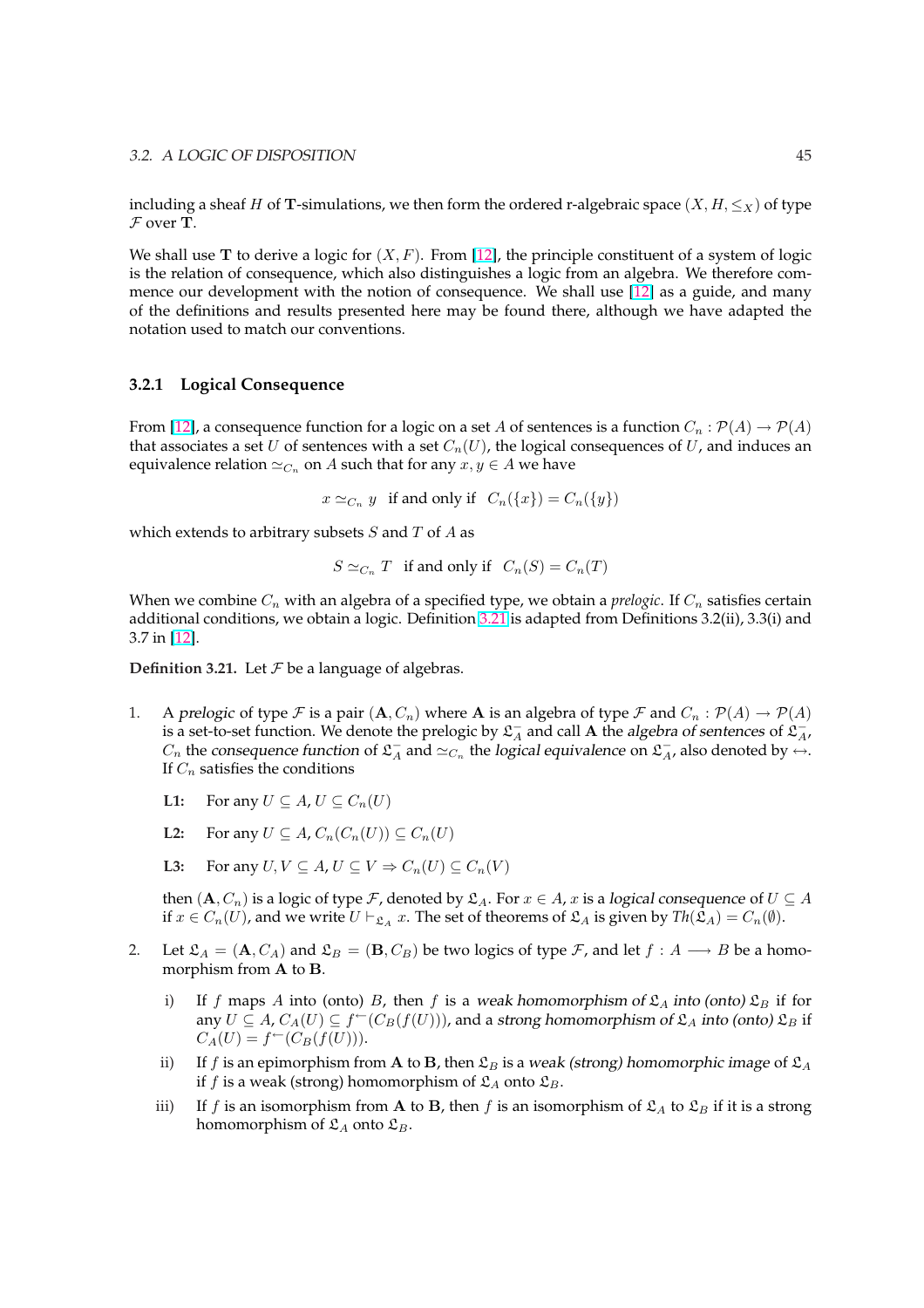<span id="page-52-0"></span>From Conditions **L1** and **L3**,  $C_n(U) \subseteq C_n(C_n(U))$ , and in conjunction with Condition **L2** we have  $C_n(U) = C_n(C_n(U))$ . Thus we recognise in Definition 3.21 the conditions of Definition 3.3, which allows us to use a closure operator on  $X$  as a consequence function.

Let  $C_n$  be a consequence function for the algebra  $(X, F)$  of sentences, so that  $\mathfrak{L}_X = (\mathbf{X}, C_n)$  is a logic of type F. We would like  $C_n$  to preserve the degree of [dispo](#page-51-0)sition in the sense that for [any](#page-44-0)  $U \subseteq X$ and  $x \in X$ ,

 $U \vdash_{\mathfrak{L}_X} x$  if and only if  $\forall u \in [X_0 \longrightarrow \mathfrak{T}_\mathcal{D}]. \forall t \in \mathfrak{T}_\mathcal{D}.\forall y \in U. [t \leq_T u(y)] \Rightarrow t \leq_T u(x)$ 

(compare the identity (5) in [16]). One means of accomplishing this preservation is to fix a topped T  $\bigcap$ -structure  $\mathcal{C}_T$  on  $\mathfrak{T}_D$  and then define  $\vdash_{\mathfrak{L}_X}$  to be such that

 $U \vdash_{\mathfrak{L}_X} x$  if and only if  $\forall u \in [X_0 \longrightarrow \mathfrak{T}_\mathcal{D}][u(x) \in C_T(u(U))]$ 

where  $C_T$  is the closure oper[ato](#page-90-0)r on  $\mathfrak{T}_D$  induced by  $\mathcal{C}_T$  (compare p204 in [12]; see also the statement (5.2) in [17]). Intuitively, for any  $U \subseteq X$  we could then set  $C_n(U) = \{x \in X \mid U \vdash_{\mathfrak{L}_X} x\}.$ 

For work we have yet to complete, we shall require that  $C_n$  should be an algebraic closure operator. Recall the notion of a directed set from Definition 2.13. Where this is app[lied](#page-89-0) to a non-empty family of sets, [we](#page-90-0) have a directed family of sets in which the directed joins are referred to as directed unions. Definitions 3.22, 3.23 and Theorem 3.24 are respectively based on Definitions 7.10, 7.12 and Theorem 7.14 in [13]. The proof of Theorem 3.24 is supplied in [13] and so we omit it here.

**Definition 3.22.** Let A be a non-empty family o[f sub](#page-23-0)sets of a non-empty set A. The family A is **Definition 3.22.** Let A be a non-empty family of subsets of a non-empty set A. The family A is closed under directed unions if  $\bigcup_{i \in I} A_i \in A$  for any directed family  $\{A_i\}_{i \in I}$  in A. It is an algebraic  $\bigcap$ -stru[ctur](#page-89-0)e if

- i)  $\bigcap_{i\in I}A_i\in\mathcal{A}$  for any non-empty family  $\{A_i\}_{i\in I}$  in  $\mathcal{A}$
- ii)  $\bigcup_{i\in I} A_i \in \mathcal{A}$  for any directed family  $\{A_i\}_{i\in I}$  in  $\mathcal{A}$

An algebraic  $\bigcap$ -structure A on a set A is thus an  $\bigcap$ -structure on A that is closed under directed An algebraic  $\vert$  -structure A on a set A is thus an  $\vert$  -structure on A inat is closed under directed<br>unions. Intuitively, a topped algebraic  $\bigcap$ -structure on A is an algebraic  $\bigcap$ -structure A on A with  $A \in \mathcal{A}$ .

**Definition 3.23.** A closure operator C on a set A is algebraic if, for all  $U \subseteq A$ ,

 $C(U) = \int |{C(V) | V \subseteq U}$  and V is finite

**Theorem 3.24.** Let  $C$  be a closure operator on a set  $A$ , and let  $\mathcal{A}_C$  be the associated topped  $\bigcap$ -structure. Then *the following are equivalent:*

- *i)* C *is an algebraic closure operator*
- *ii) for every directed family*  $\{A_i\}_{i\in I}$  *of subsets of*  $A$ *,*

$$
C(\bigcup_{i\in I} A_i) = \bigcup_{i\in I} C(A_i)
$$

*iii)* <sup>A</sup><sup>C</sup> *is an algebraic* <sup>T</sup> *-structure*

From Definition 2.20 in [13], we have the following.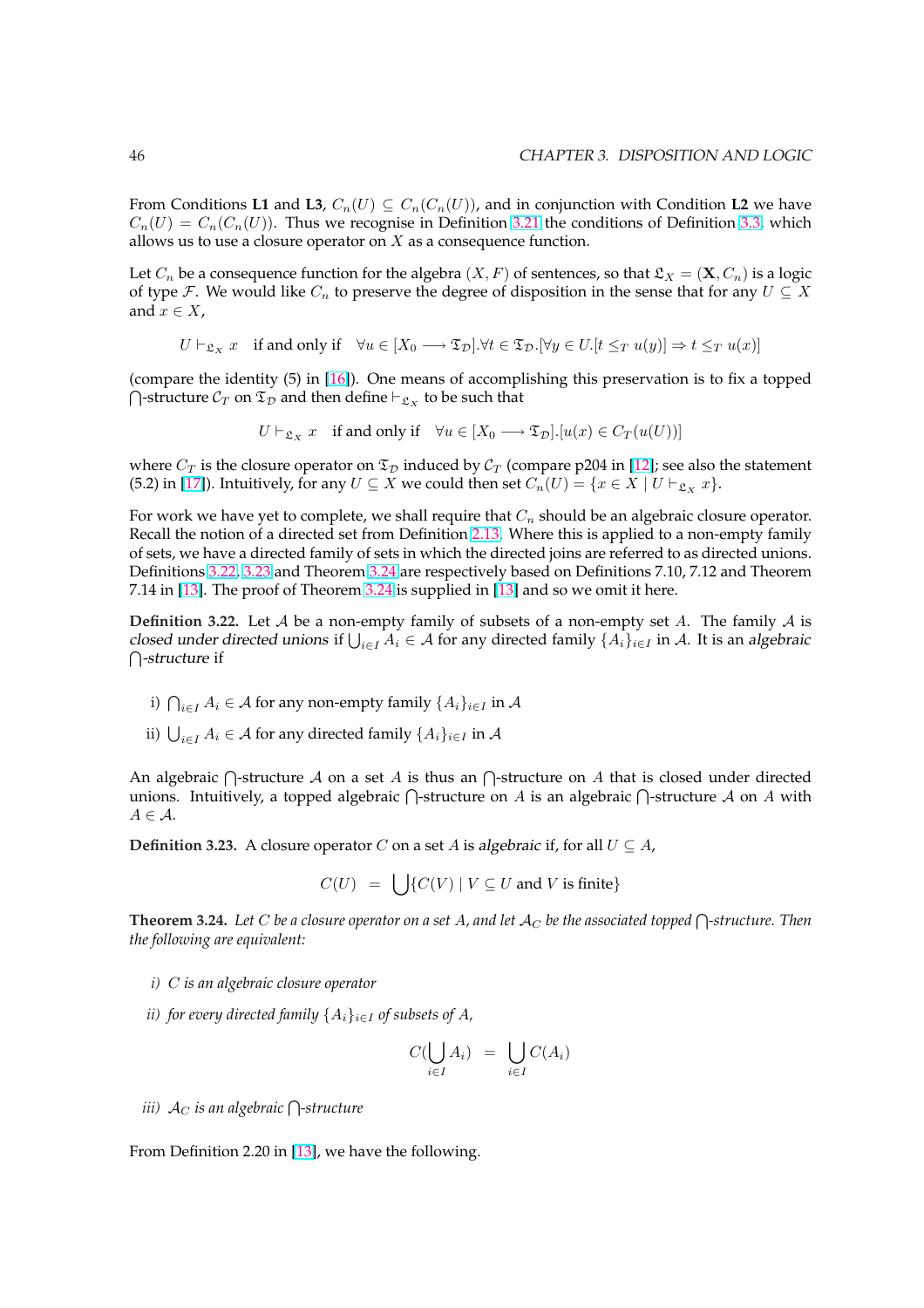<span id="page-53-0"></span>**Definition 3.25.** Let  $(A, \leq)$  be a lattice. A non-empty subset B of A is called a filter (of A) if

- i)  $x, y \in B$  implies  $x \land y \in B$
- ii)  $x \in B$ ,  $y \in A$  and  $x \leq y$  imply  $y \in B$

The set of all filters of A is denoted by  $\mathfrak{F}(A)$  and carries the usual inclusion order.

**Proposition 3.26.** Let  $(A, \leq)$  be a lattice. Then  $\mathfrak{F}(A)$  is a topped algebraic  $\bigcap$ -structure on  $A$ .

*Proof.* Let  ${B_i}_{i \in I}$  be a non-empty family of filters of A, and let  $B = \bigcap_{i \in I} B_i$ . Applying Definition 3.25, we then have

$$
x, y \in B \implies \forall i \in I. [x, y \in B_i] \implies \forall i \in I. [x \land y \in B_i] \implies x \land y \in \bigcap_{i \in I} B_i \implies x \land y \in B
$$

[Next](#page-52-0), suppose that  $x \in B$ ,  $y \in A$  and  $x \leq y$ . Applying Definition 3.25 once more, we then have

$$
x \in B \implies \forall i \in I. [x \in B_i] \implies \forall i \in I. [y \in B_i] \implies y \in \bigcap_{i \in I} B_i \implies y \in B
$$

so that  $B$  is also a filter. Now let  $\mathcal{B} = \{B_i\}_{i\in I}$  be a directed famil[y of fi](#page-52-0)lters of  $A$ , and let  $B=\bigcup_{i\in I}B_i$ . For any  $x, y \in B$ , there are  $B_i, B_j \in \mathcal{B}$  with  $x \in B_i$  and  $y \in B_j$ . Since  $\mathcal{B}$  is directed, there is  $B_k \in \mathcal{B}$ with  $B_i, B_j \subseteq B_k$ . It follows that  $x, y, x \wedge y \in B_k$  and hence  $x \wedge y \in B$  also. For any  $x \in B$ , there is  $B_i \in \mathcal{B}$  with  $x \in B_i$ , and for any  $y \in A$  with  $x \leq y$ ,  $y \in B_i$  also, and consequently  $y \in B$ . Hence  $B$ is also a filter. Trivially,  $A \in \mathfrak{F}(A)$ , and it follows from Definition 3.22 that  $\mathfrak{F}(A)$  is a topped algebraic  $\bigcap$ -structure on A.  $\Box$ 

We shall use the set  $\mathfrak{F}(\mathfrak{T}_D)$  of filters of  $\mathfrak{T}_D$  to define a closure ope[rator](#page-52-0) on  $\mathfrak{T}_D$  as follows.

**Definition 3.27.** Let  $C_F : \mathcal{P}(\mathfrak{T}_\mathcal{D}) \longrightarrow \mathcal{P}(\mathfrak{T}_\mathcal{D}) : U \mapsto \bigcap \{ V \in \mathfrak{F}(\mathfrak{T}_\mathcal{D}) \mid U \subseteq V \}$ . We define the map  $C_T : \mathcal{P}(\mathfrak{T}_D) \longrightarrow \mathcal{P}(\mathfrak{T}_D)$  to be such that for any  $U \subseteq \mathfrak{T}_D$ ,

$$
C_T(U) = \begin{cases} \mathfrak{T}_D & \text{if for some } t \in \mathfrak{T}_D, t \text{ and } t' \text{ are both in } C_F(U) \\ C_F(U) & \text{otherwise} \end{cases}
$$

**Proposition 3.28.** *The map*  $C_T$  *is an algebraic closure operator on*  $\mathfrak{T}_D$ *.* 

*Proof.* We show first that  $C_T$  satisfies Conditions **CL1–CL3** of Definition 3.3.

- (**CL1**). For any  $U \subseteq \mathfrak{T}_D$ , if  $t, t' \in C_F(U)$  for some  $t \in \mathfrak{T}_D$  then  $C_T(U) = \mathfrak{T}_D$  and  $U \subseteq C_T(U)$ . Otherwise,  $C_T(U) = C_F(U)$  $C_T(U) = C_F(U)$  $C_T(U) = C_F(U)$  and by Proposition 3.26,  $U \subseteq C_F(U)$ .
- (**CL2**). For any  $U, V \subseteq \mathfrak{T}_D$  with  $U \subseteq V$ , if  $t, t' \in C_F(V)$  for some  $t \in \mathfrak{T}_D$ , then  $C_T(V) = \mathfrak{T}_D$  and trivially  $C_T(U) \subseteq C_T(V)$ . If  $t, t' \in C_F(U)$  for some  $t \in \mathfrak{T}_{\mathcal{D}}$ , then since  $C_F(U) \subseteq C_F(V)$ by Proposition 3.26, it follows that  $C_T(U) = C_T(V) = \mathfrak{T}_D$  and again  $C_T(U) \subseteq C_T(V)$ . Otherwise, by Proposition 3.26 we have  $C_T(U) = C_F(U) \subseteq C_F(V) = C_T(V)$ .
- (**CL3**). For any  $U \subseteq \mathfrak{T}_\mathcal{D}$ , if  $t, t' \in C_F(U)$  for some  $t \in \mathfrak{T}_\mathcal{D}$ ,  $C_T(C_T(U)) = C_T(\mathfrak{T}_\mathcal{D}) = \mathfrak{T}_\mathcal{D} = C_T(U)$ . If not,  $C_T(C_T(U)) = C_T(C_F(U)) = C_F(C_F(U)) = C_F(U) = C_T(U)$ , by Proposition 3.26.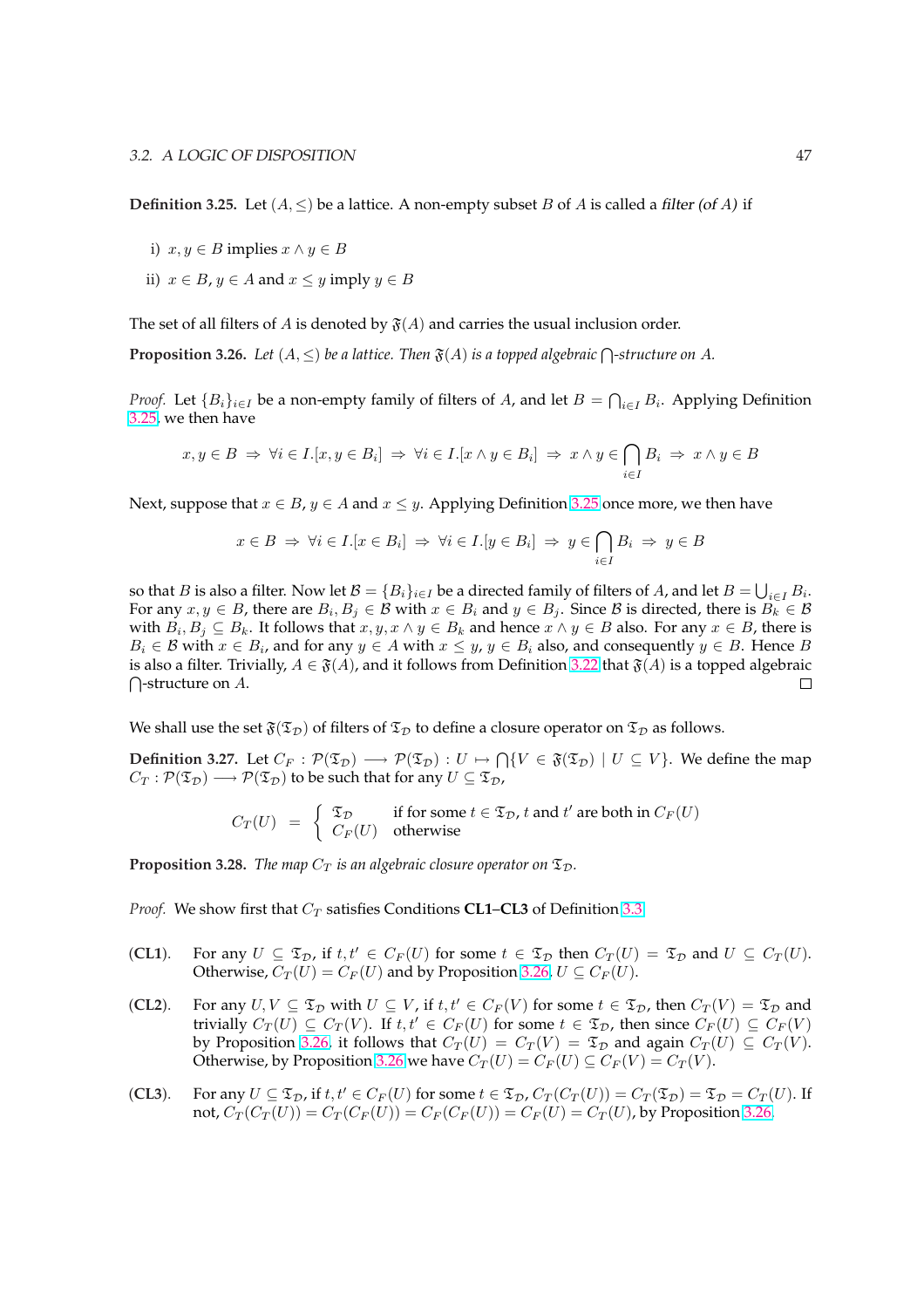$\Box$ 

<span id="page-54-0"></span>Hence  $C_T$  is a closure operator on  $\mathfrak{T}_D$ . Let  $\mathcal{T} = \{T_i\}_{i \in I}$  be a directed family of subsets of  $\mathfrak{T}_D$ . For any  $i \in I$ , either  $C_T(T_i) = \mathfrak{T}_D$  or  $C_T(T_i) = C_F(T_i)$ , and hence either  $\bigcup_{i \in I} C_T(T_i) = \mathfrak{T}_D$  or or any  $i \in I$ , either  $C_T(T_i) = \lambda_D$  or  $C_T(T_i) = C_F(T_i)$ , and neither  $\bigcup_{i \in I} C_T(T_i) = \lambda_D$  or  $i \in I$   $C_T(T_i) = \bigcup_{i \in I} C_F(T_i)$ . By Proposition 3.26 and Theorem 3.24,  $\bigcup_{i \in I} C_F(T_i) = C_F(\bigcup_{i \in I} T_i)$ ,  $\bigcup_{i \in I} C_T(i_i) = \bigcup_{i \in I} C_F(i_i)$ . By Proposition 3.26 and Theorem 3.24,  $\bigcup_{i \in I} C_F(i)$  which is a closed set, and it follows that  $\bigcup_{i \in I} C_T(T_i)$  is also a closed set. Trivially,

$$
\forall i \in I. [T_i \subseteq \bigcup_{i \in I} T_i] \Rightarrow \forall i \in I. [C_T(T_i) \subseteq C_T(\bigcup_{i \in I} T_i)] \Rightarrow \bigcup_{i \in I} C_T(T_i) \subseteq C_T(\bigcup_{i \in I} T_i) \text{ and also}
$$
  

$$
\forall i \in I. [T_i \subseteq C_T(T_i)] \Rightarrow \bigcup_{i \in I} T_i \subseteq \bigcup_{i \in I} C_T(T_i) \Rightarrow C_T(\bigcup_{i \in I} T_i) \subseteq C_T(\bigcup_{i \in I} C_T(T_i))
$$

and because  $C_T(\bigcup_{i\in I} C_T(T_i))=\bigcup_{i\in I} C_T(T_i)$ , we then have  $C_T(\bigcup$  $\mathcal{L}_{i\in I}$   $T_i$ ) =  $\bigcup_{i\in I} C_T(T_i)$ . By Theorem 3.24,  $C_T$  is then an algebraic closure operator on  $\mathfrak{T}_D$ .  $\Box$ 

From Definition 3.21,  $(\mathbf{T}, C_T)$  is a logic. The next result is then a useful consequence of Definition [3.27.](#page-52-0)

**Proposition 3.29.** *For any*  $U \subseteq \mathfrak{T}_\mathcal{D}$ ,  $C_T(U) = \mathfrak{T}_\mathcal{D}$  if and only if  $\prod U \leftrightarrow \mathbf{0}$ .

*[Proof](#page-53-0).* ( $\Rightarrow$ ). From Definition 3.27, for any  $U \subseteq \mathfrak{T}_D$ ,  $C_F(U) = \uparrow (\prod U) = C_F(\{\prod U\})$  since  $\mathfrak{T}_D$  is a complete lattice. If  $C_T(U) = \mathfrak{T}_D$ , we must then have  $t, t' \in \uparrow(\prod U)$  for some  $t \in \mathfrak{T}_D$ . It follows that Complete fattice:  $\Pi C_T(U) = \mathfrak{D}$ , we must then have  $C_T(\{\Pi U\}) = \mathfrak{T}_D = C_T(\{0\})$ , and hence  $\Pi U \leftrightarrow 0$ .

( $\Leftarrow$ ). If  $\Pi U \leftrightarrow 0$ , then  $C_T(\{\Pi U\}) = \mathfrak{T}_D$ , and so  $t, t' \in C_F(\{\Pi U\})$  for some  $t \in \mathfrak{T}_D$ . It follows that  $t, t' \in C_F (U)$  $t, t' \in C_F (U)$  $t, t' \in C_F (U)$  also, and hence  $C_T (U) = \mathfrak{T}_D$ .  $\Box$ 

Let  $\mathbb{V} = [X_0 \longrightarrow \mathfrak{T}_\mathcal{D}]$ . We now define our putative consequence function  $C_n$  as follows.

**Definition 3.30.** We define the set-to-set function  $C_n : \mathcal{P}(X) \longrightarrow \mathcal{P}(X)$  to be such that for any  $U \subseteq X$ ,

$$
C_n(U) = \{ x \in X \mid \forall u \in \mathbb{V}.[u(x) \in C_T(u(U))]\}
$$

The next result is a useful consequence of Definitions 3.27 and 3.30.

**Lemma 3.31.** *For any*  $U \subseteq X$  *and any*  $u \in V$ ,  $C_T(u(C_n(U))) \subseteq C_T(u(U))$ *.* 

*Proof.* Let *U* be a subset of *X*. For any  $u \in V$  we have

$$
x \in C_n(U) \Rightarrow u(x) \in C_T(u(U))
$$
\n
$$
\Rightarrow u(C_n(U)) \subseteq C_T(u(U))
$$
\n
$$
\Rightarrow C_T(u(C_n(U))) \subseteq C_T(v(U))
$$
\n
$$
\Rightarrow C_T(u(C_n(U))) \subseteq C_T(v(U)) = C_T(u(U))
$$
\n(since  $C_T$  is a closure operator)

which gives us the result, as required.

**Proposition 3.32.** *The set-to-set function*  $C_n$  *is an algebraic closure operator on*  $X$ *.* 

*Proof.* We show first that  $C_n$  satisfies Conditions **CL1–CL3** of Definition 3.3.

(**CL1**). For any  $x \in U$  and any  $u \in V$ ,  $u(x) \in u(U)$ , and hence  $u(x) \in C_T(u(U))$ . It follows that for any  $U \subseteq X$ ,  $U \subseteq C_n(U)$ .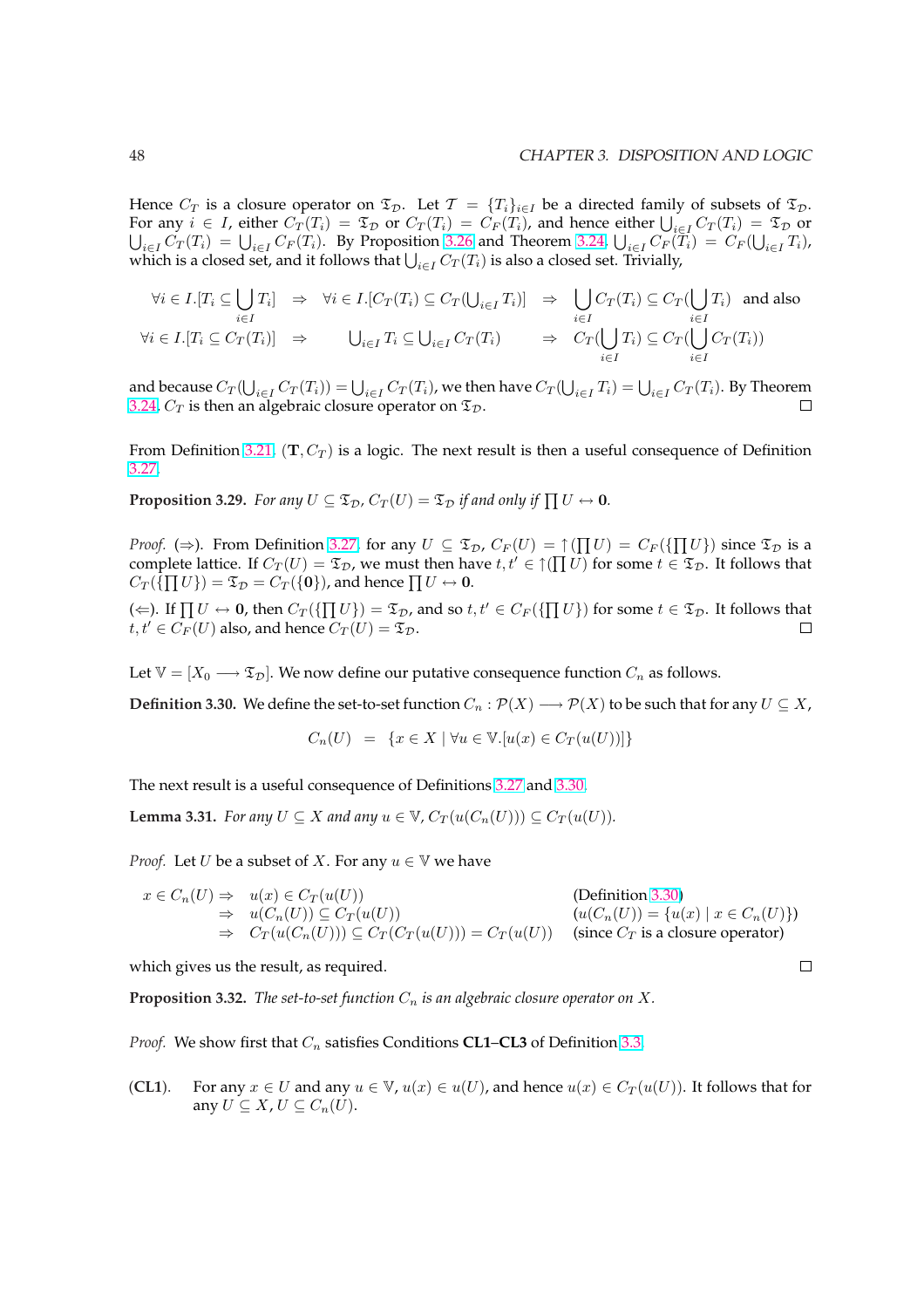(**CL2**). For  $U, V \subseteq X$ , suppose that  $U \subseteq V$ . Then

$$
x \in C_n(U) \Rightarrow \forall u \in \mathbb{V}.[u(x) \in C_T(u(U))]
$$
  
\n
$$
\Rightarrow \forall u \in \mathbb{V}.[u(x) \in C_T(u(V))]
$$
  
\n
$$
\Rightarrow x \in C_n(V)
$$
 (property of  $C_T$ )

so that  $C_n(U) \subseteq C_n(V)$ .

$$
(CL3). \tBy CL1, C_n(U) \subseteq C_n(C_n(U)). \tFor any  $x \in X$ ,
$$

$$
x \in C_n(C_n(U)) \Rightarrow \forall u \in \mathbb{V}.[u(x) \in C_T(u(C_n(U)))]
$$
  
\n
$$
\Rightarrow \forall u \in \mathbb{V}.[u(x) \in C_T(u(U))]
$$
  
\n
$$
\Rightarrow x \in C_n(U)
$$
 (Lemma 3.31)

Thus 
$$
C_n(C_n(U)) \subseteq C_n(U)
$$
, so that  $C_n(U) = C_n(C_n(U))$ .

Hence  $C_n$  is a closure operator on X. Now let  $\mathcal{X} = \{X_i\}_{i \in I}$  be a directed family of subsets of X. For any  $x \in X$ ,

$$
x \in C_n(\bigcup_{i \in I} C_n(X_i))
$$
  
\n
$$
\Rightarrow \forall u \in \mathbb{V}.[u(x) \in C_T(u(\bigcup_{i \in I} C_n(X_i)))]
$$
  
\n
$$
\Rightarrow \forall u \in \mathbb{V}.[u(x) \in C_T(\bigcup_{i \in I} u(C_n(X_i)))]
$$
  
\n
$$
\Rightarrow \forall u \in \mathbb{V}.[u(x) \in \bigcup_{i \in I} C_T(u(C_n(X_i)))]
$$
 (since  $\{u(C_n(X_i))\}_{i \in I}$  is directed and  $C_T$  is algebraic)  
\n
$$
\Rightarrow \forall u \in \mathbb{V}.[u(x) \in \bigcup_{i \in I} C_T(u(X_i))]
$$
 (Lemma 3.31)  
\n
$$
\Rightarrow x \in \bigcup_{i \in I} C_n(X_i)
$$
 (Definition 3.30)

and hence  $C_n(\bigcup_{i\in I}C_n(X_i))\subseteq \bigcup_{i\in I}C_n(X_i)$ . By **CL1** o[f Defi](#page-54-0)nition 3.3,  $\bigcup_{i\in I}C_n(X_i)\subseteq C_n(\bigcup_{i\in I}C_n(X_i))$ , and it follows [that](#page-54-0)  $C_n(\bigcup_{i\in I}C_n(X_i))\subseteq \bigcup_{i\in I}C_n(X_i)$ . By CLI of Definition 5.5,  $\bigcup_{i\in I}C_n(X_i)\subseteq C_n(\bigcup_{i\in I}C_n)$ <br>and it follows that  $C_n(\bigcup_{i\in I}C_n(X_i))=\bigcup_{i\in I}C_n(X_i)$ , so that  $\bigcup_{i\in I}C_n(X_i)$  is a closed set. Trivially,

$$
\forall i \in I. [X_i \subseteq \bigcup_{i \in I} X_i] \Rightarrow \forall i \in I. [C_n(X_i) \subseteq C_n(\bigcup_{i \in I} X_i)] \Rightarrow \bigcup_{i \in I} C_n(X_i) \subseteq C_n(\bigcup_{i \in I} X_i) \text{ and also}
$$
  

$$
\forall i \in I. [X_i \subseteq C_n(X_i)] \Rightarrow \bigcup_{i \in I} X_i \subseteq \bigcup_{i \in I} C_n(X_i) \Rightarrow C_n(\bigcup_{i \in I} X_i) \subseteq C_n(\bigcup_{i \in I} C_n(X_i))
$$

so that  $C_n(\bigcup_{i\in I} X_i) \subseteq C_n(\bigcup_{i\in I} C_n(X_i)) = \bigcup_{i\in I} C_n(X_i)$ , and hence  $C_n(\bigcup_{i\in I} X_i) = \bigcup_{i\in I} C_n(X_i)$ . By Theorem 3.24,  $C_n$  is then an algebraic closure operator on  $X$ .

Because  $C_n$  is a closure operator on X, we may use it as the consequence function of our logic  $\mathfrak{L}_X$ . **Proposit[ion 3.](#page-52-0)33.** *For any*  $U \subseteq X$ *,*  $C_n(U) = X$  *if and only if for every*  $u \in V$ *,*  $C_T(u(U)) = \mathfrak{T}_\mathcal{D}$ *.* 

*Proof.* ( $\Rightarrow$ ). Let  $U \subseteq X$  be such that  $C_n(U) = X$ . Then for any  $x \in X$ ,  $x, x' \in C_n(U)$ . But then

$$
x, x' \in C_n(U) \Rightarrow \forall u \in \mathbb{V}.[u(x), u(x') \in C_T(u(U))]
$$
 (Definition 3.30)  
\n
$$
\Rightarrow \forall u \in \mathbb{V}. \exists t \in \mathfrak{T}_\mathcal{D}.[t, t' \in C_T(u(U))]
$$
 (use  $t = u(x)$ )  
\n
$$
\Rightarrow \forall u \in \mathbb{V}.[C_T(u(U)) = \mathfrak{T}_\mathcal{D}]
$$
 (Definition 3.27)

(  $\Leftarrow$  ). This follows directly from the definitions of  $C_T$  and  $C_n$ .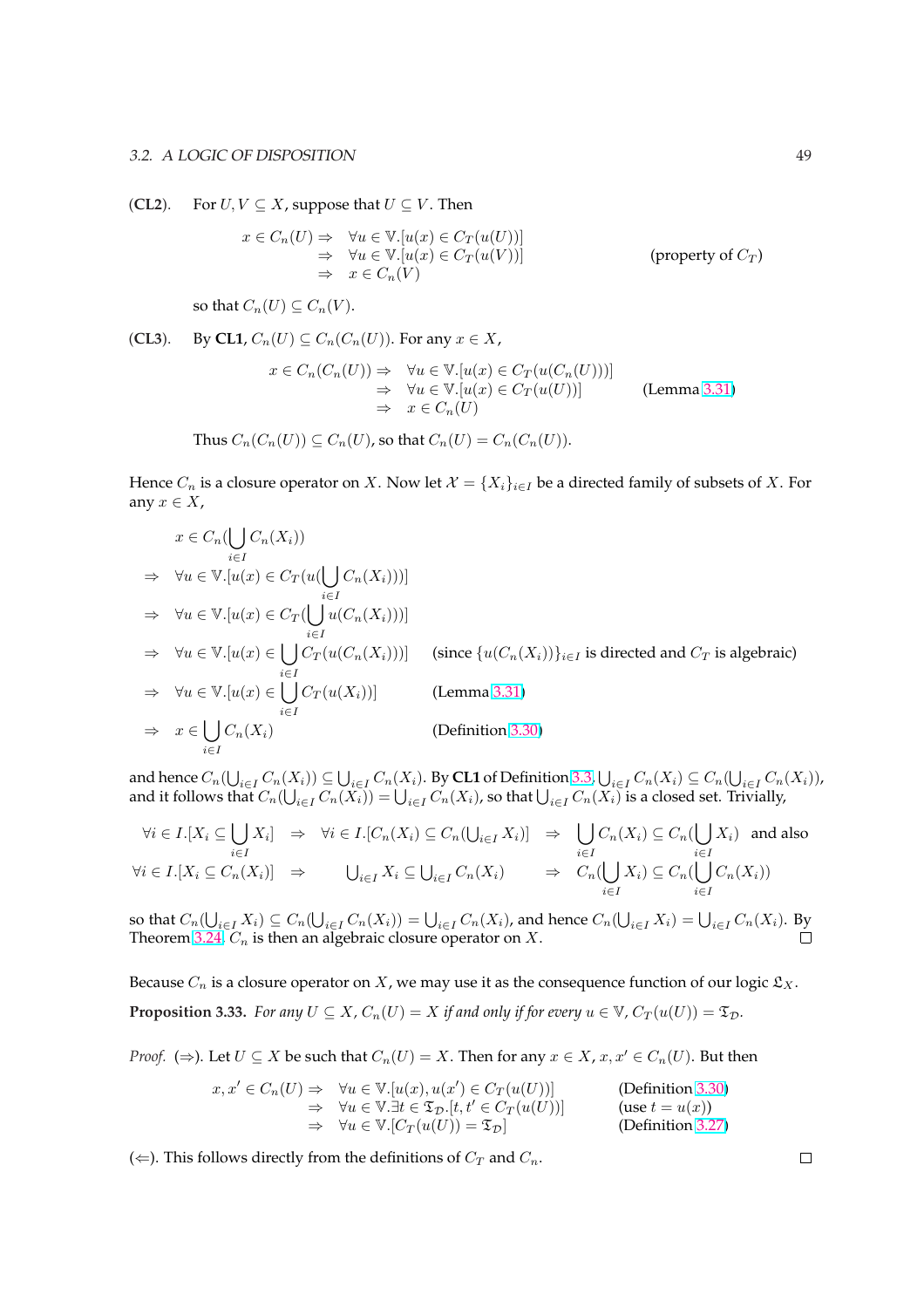<span id="page-56-0"></span>From Definition 2.4(iv) in [12], given a logic  $\mathfrak{L}_A = (\mathbf{A}, C_n)$ , two sentences  $x, y \in A$  are logically equivalent, written  $x \leftrightarrow y$ , if each is a logical consequence of the other. From Definition 3.21, we then have the following result (compare also Example 3.9(iv) in [12]).

**Proposition 3.34.** *Let*  $\mathfrak{L}_A = (\mathbf{A}, C_n)$  $\mathfrak{L}_A = (\mathbf{A}, C_n)$  $\mathfrak{L}_A = (\mathbf{A}, C_n)$  *be a logic. For any*  $x, y \in A$ *,* 

 $x \leftrightarrow y$  *if [and](#page-89-0) only if*  $x \in C_n({y})$  *and*  $y \in C_n({x})$ 

*Proof.* Let  $x, y \in A$ . If  $x \leftrightarrow y$  then  $C_n({x}) = C_n({y})$ . By Condition L1 of Definition 3.21 we have  $x \in C_n({x})$  and  $y \in C_n({y})$ , so  $x \in C_n({y})$  and also  $y \in C_n({x})$ . For the reverse direction,

 $x \in C_n({y}) \Rightarrow C_n({x}) \subseteq C_n(C_n({y})) \subseteq C_n({y})$ 

by Condition **L2** of Definition 3.21. Similarly, interchanging x and y gives  $C_n({y}) \subseteq C_n({x})$  $C_n({y}) \subseteq C_n({x})$  $C_n({y}) \subseteq C_n({x})$ , from which it follows that  $C_n({x}) = C_n({y})$ , and hence that  $x \leftrightarrow y$ . П

Within  $\mathfrak{L}_X = (\mathbf{X}, C_n)$ , the consequence function  $C_n$  can thus be thought of as imposing a logical structure on the given set X [of se](#page-51-0)ntences. With respect to this structure, if for any  $x, y \in X$  we have  $x \leftrightarrow y$ , then x does not convey any more information than y, and so we may think of x and y as representing the same sentence in  $X$ . Consequently, we may partition  $X$  by logical equivalence, taking  $x \approx y$  if and only if  $x \leftrightarrow y$ , and henceforth we assume that X contains only sentences that are logically distinct.

At this point we can do little with  $\mathfrak{L}_X$  since we have yet to specify any logical operations that we can carry out within it. In the sub-sections to follow, we remedy this omission, beginning with negation and concluding with conjunction and disjunction. As part of our treatment of negation we consider the related aspect of contradiction and we discuss how one sentence might be compatible with a given set of sentences.

#### **3.2.2 Negation and Contradiction**

Contradiction plays an important role in the defining the idea of negation within a logic. From [12], it is characteristic of contradiction in logics such as classical and intuitionistic logic that any proposition follows from a contradiction.

We first observe the following result.

**Proposition 3.35.** Within  $X = (X, +, *, ',')$ , the operation  $\prime$  is an involution on X.

*Proof.* For any  $x, y \in X$ ,

 $x \leq_0 y \Rightarrow \forall U \in \Omega X \mid x, y \in U. \forall u \in W_{x,U} \cup W_{y,U}.[u(x) \leq_T u(y)]]$  (from Definition 2.31)  $\Rightarrow \forall U \in \Omega X \mid x, y \in U. \forall u \in W_{x,U} \cup W_{y,U}$ .  $[u(y') \leq_T u(x')]$  (property of involution)  $\Rightarrow$  y'  $\leq_0 x'$ 

From Definition 2.31,

$$
x \leq_X y \quad \Rightarrow \quad \exists x_1, x_2, \dots, x_n \in X. [x \leq_0 x_1 \leq_0 x_2 \leq_0 \dots \leq_0 x_n \leq_0 y] \n\Rightarrow \quad \exists x_1, x_2, \dots, x_n \in X. [y' \leq_0 x'_n \leq_0 x'_{n-1} \leq_0 \dots \leq_0 x'_1 \leq_0 x'] \n\Rightarrow \quad y' \leq_X x'
$$

Because ' was defined such that  $x'' = x$ , by Definition 3.18 ' is then an involution.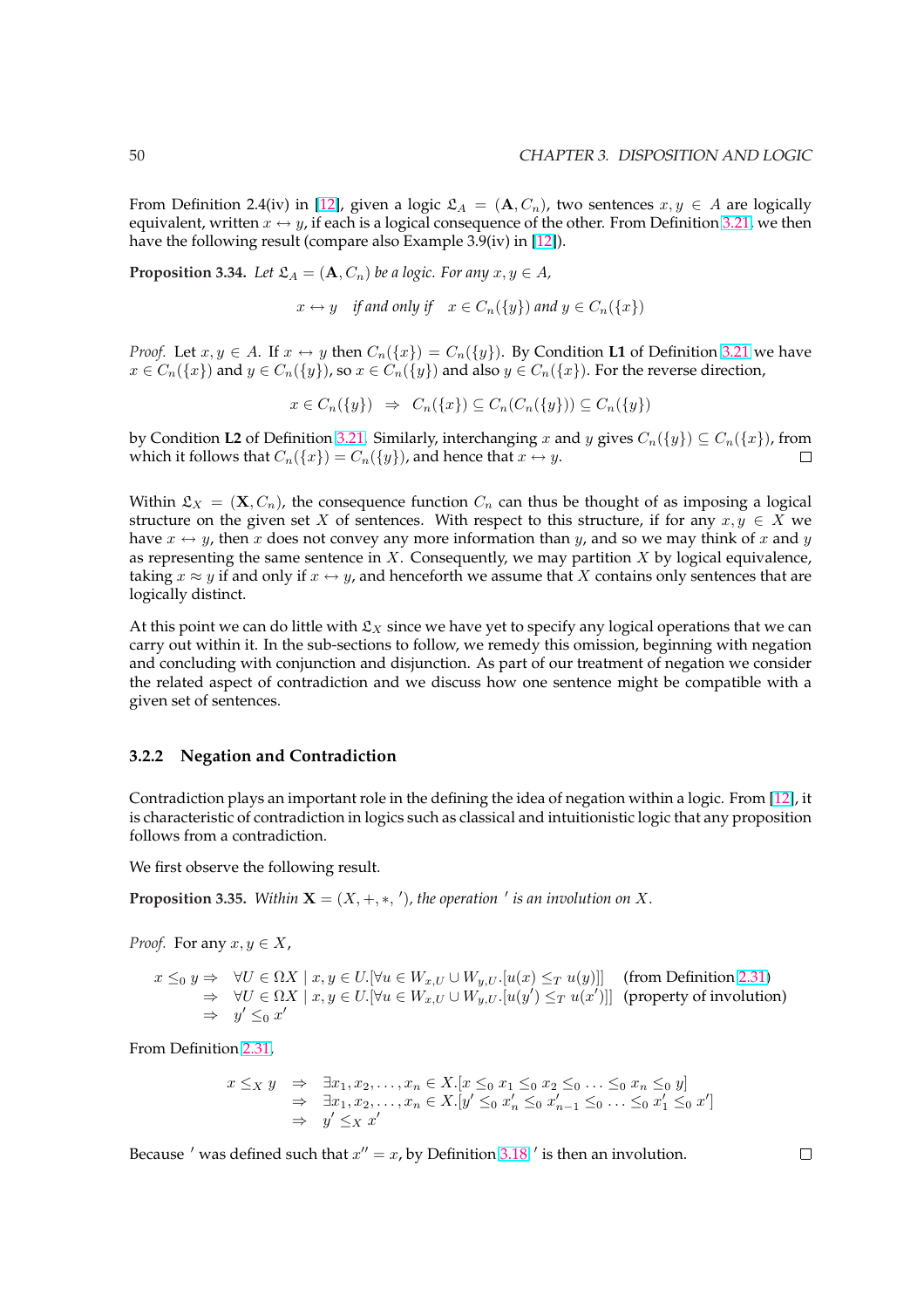<span id="page-57-0"></span>From p115 in [12], we have the following.

**Definition 3.36.** Let  $\mathfrak{L}_A = (\mathbf{A}, C_n)$  be a logic of type *F*. An element  $\mathbf{0}_A \in A$  is a contradiction if  $C_n({\bf{0}}_A) = A$ . An element  ${\bf 1}_A \in A$  is called theoremhood if for any  $x \in A$ ,  ${\bf 1}_A \in C_n({x}).$ 

To cater for theoremhood and contradiction in  $\mathfrak{L}_X = (\mathbf{X}, C_n)$ , we extend the set  $X_0$  of primitives to contain the elements  $\mathbf{0}_X$  and  $\mathbf{1}_X$ . For any  $w \in V$  we define  $w(\mathbf{0}_X) = \mathbf{0}$  and  $w(\mathbf{1}_X) = \mathbf{1}$ .

**Lemma 3.37.** *For any*  $x \in X$ ,  $\mathbf{0}_X \leq_X x \leq_X \mathbf{1}_X$ .

*Proof.* This follows directly from Definition 2.31 by observing that  $T = (\mathfrak{T}_\mathcal{D}, +, *, ', 0, 1, \leq_T)$  is a  $\Box$ bounded r-algebra.

Observe that from Lemma 3.37,  $\mathbf{0}'_X = \mathbf{1}_X$  $\mathbf{0}'_X = \mathbf{1}_X$  $\mathbf{0}'_X = \mathbf{1}_X$  and  $\mathbf{1}'_X = \mathbf{0}_X$ .

**Proposition 3.38.** Within  $\mathfrak{L}_X = (\mathbf{X}, C_n)$ ,  $\mathbf{0}_X$  *is a contradiction and*  $\mathbf{1}_X$  *is theoremhood.* 

*Proof.* For any  $u \in V$ ,  $u(\mathbf{0}_X) = \mathbf{0}$ , and hence  $C_T({u(\mathbf{0}_X)}) = \mathcal{I}_D$ . By Proposition 3.33,  $C_n({\mathbf{0}_X}) = X$ and hence  $0_X$  is a contradiction in  $\mathfrak{L}_X$ . Similarly, for any  $x \in X$  we have

$$
\forall u \in \mathbb{V}.[\mathbf{1} \in C_T(\{u(x)\})]
$$
\n
$$
\Rightarrow \forall u \in \mathbb{V}.[u(\mathbf{1}_X) \in C_T(\{u(x)\})]
$$
\n
$$
\Rightarrow \mathbf{1}_X \in C_n(\{x\})
$$
\n(Definition 3.30)\n(Definition 3.30)

and hence  $\mathbf{1}_X$  is theoremhood in  $\mathfrak{L}_X$ .

For any  $x \in X$ , if  $C_n({x}) = X$  then  $x \leftrightarrow 0_X$  (compare Definition [3.2](#page-54-0)1 and Proposition 3.34), and we may replace any occurrence of x in a sentence or set of sentences by  $\mathbf{0}_X$ . We will use this observation without further comment.

Proposition 3.39 may be compared with Theorem 3.9 in [12].

**Proposition 3.39.** *For*  $\mathfrak{L}_X = (\mathbf{X}, C_n)$ *, let* 

$$
C_X = \{C_n(U) \mid U \subseteq X\},\text{ the closed sets of } X
$$
  

$$
T_X = \bigcap_{x \in X} C_n(\{x\})
$$

*Then,*

- *i) Every closed set in* X *is non-empty.*
- *ii*)  $T_X = \bigcap$  $U \in \mathcal{C}_X$ <sup>U</sup>
- *iii*)  $Th(\mathfrak{L}_X) = T_X$
- *iv*)  $C_n({\mathbf{1}_X}) = C_n(\emptyset)$

*Proof.* (i). By **CL2** of Definition 3.3, for any  $U \subseteq X$  and any  $x \in U$ ,  $C_n({x}) \subseteq C_n(U)$ . By Proposition 3.38 and Definition 3.36, for any  $x \in X$ ,  $\mathbf{1}_X \in C_n({x})$ , and it follows then that  $C_n(U) \neq \emptyset$ .

(ii). Trivially,  $\{C_n({x})\}_{x\in X}\subseteq \mathcal{C}_X$ , so  $\bigcap_{U\in\mathcal{C}_X}U\subseteq\bigcap_{x\in X}C_n({x})=T_X$  by Lemma 2.22(v) in [13]. By (ii), frivially,  $\{C_n(\{x\})\}_{x\in X} \subseteq C_X$ , so  $\mid \mid_{U \in C_X} U \subseteq \mid \mid_{x \in X} C_n(\{x\}) = I_X$  $\mid \mid_{U \in C_X} U \subseteq \mid \mid_{x \in X} C_n(\{x\}) = I_X$  $\mid \mid_{U \in C_X} U \subseteq \mid \mid_{x \in X} C_n(\{x\}) = I_X$  by Lemma 2.22(v) in (i), for any  $U \in C_X$ , there is  $x \in U$  and hence  $T_X \subseteq C_n(\{x\}) \subseteq C_n(U)$ . It follows that  $T_X \subseteq \bigcap$  $U \in \mathcal{C}_X}$ <sup>U</sup>,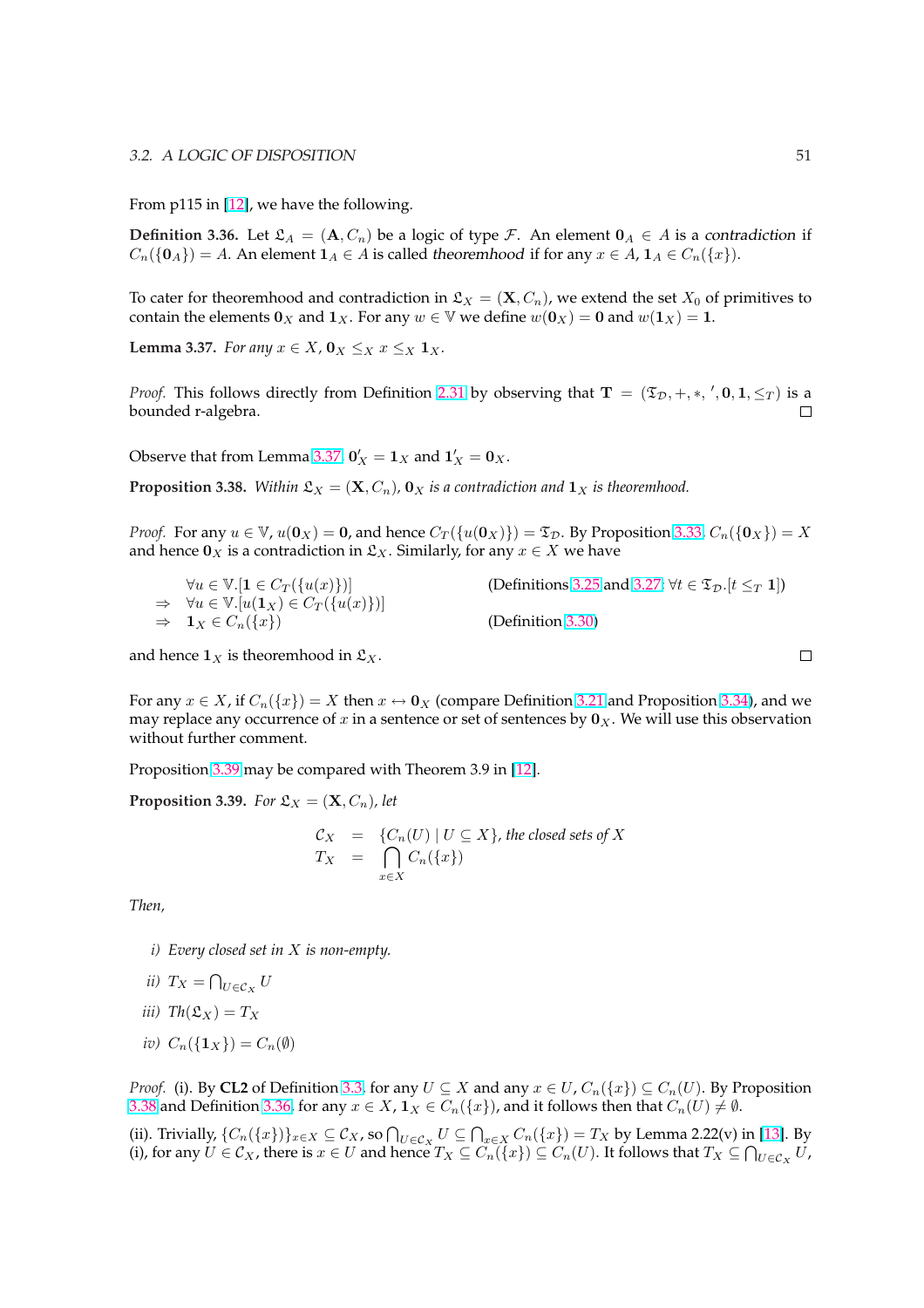<span id="page-58-0"></span>and hence  $T_X = \bigcap$  $U \in \mathcal{C}_X U$ .

(iii). From Proposition 3.4, for any  $U \subseteq X$ ,  $C_n(U) = \bigcap \{V \in \mathcal{C}_X \mid U \subseteq V\}$ . In particular,

$$
Th(\mathfrak{L}_X) = C_n(\emptyset) = \bigcap \{ V \in \mathcal{C}_X \mid \emptyset \subseteq V \} = \bigcap_{U \in \mathcal{C}_X} U = T_X
$$

(iv[\)](#page-44-0). Trivially,  $C_n({1_X}) = {1_X}$  and by (i), for any  $U \in C_X$ ,  ${1_X} \subseteq U$ . It now follows that  $C_n(\emptyset) = T_X = \{1_X\} = C_n(\{1_X\}).$  $\Box$ 

In particular, Proposition 3.39(iv) means that  $\mathfrak{L}_X$  has a non-empty set of theorems.

We would like to use the *n*-ary fundamental operations of  $(X, F)$ , where  $n \geq 1$ , as logical operations. From Definition 3.11 in [12], we have the following.

**Definition 3.40.** Let  $\mathfrak{L}_A = (\mathbf{A}, C_n)$  $\mathfrak{L}_A = (\mathbf{A}, C_n)$  $\mathfrak{L}_A = (\mathbf{A}, C_n)$  be a logic of type  $\mathcal{F}$ , and for  $n \geq 1$  let  $f \in \mathcal{F}$  be an *n*-ary function symbol. The fundamental operation  $f^\mathbf{A}$  of  $\mathbf{A}$  is called a *logical operation* or *connective* in  $\mathfrak{L}_A$  if it preserves logical equivalen[ce. T](#page-89-0)hat is, for any  $a_1, a_2, \ldots, a_n, b_1, b_2, \ldots, b_n \in A$ , if for all  $1 \leq i \leq n$  we have that  $a_i$  is logically equivalent to  $b_i$ , then  $f^{\bf A}(a_1,a_2,\ldots,a_n)$  is logically equivalent to  $f^{\bf A}(b_1,b_2,\ldots,b_n)$ .

Let  $\mathfrak{L}_A = (\mathbf{A}, C_n)$  be a logic with a unary operation  $\nu$ . For any  $x \in A$ , we would like  $\nu(x)$  to be the negation of x. Intuitively, for this to be the case,  $\nu$  must satisfy certain properties. Negation is related to contradiction by the law of contradiction, which from p115 in [12] may be stated as

**N1:** For any  $x \in A$ ,  $C_n({x, \nu(x)} = A$ 

Axiom **N1** is too weak for ν to preserve logical equivalence, as re[quir](#page-89-0)ed by Definition 3.40. To **N1** we therefore add the following axioms, from p116 in [12]:

**N3.1:** For any  $x, y \in A$  and  $X \subseteq A$ ,  $x \in C_n(X \cup \{y\})$  implies  $\nu(y) \in C_n(X \cup \{\nu(x)\})$ 

**N3.2:** For any  $x, y \in A$  and  $X \subseteq A$ ,  $\nu(x) \in C_n(X \cup \{y\})$  implies  $\nu(y) \in C_n(X \cup \{x\})$ 

**N3.3:** For any  $x, y \in A$  and  $X \subseteq A$ ,  $x \in C_n(X \cup \{\nu(y)\})$  implies  $y \in C_n(X \cup \{\nu(x)\})$ 

The versions of these axioms in which the set variable X is suppressed (effectively by setting X to  $\emptyset$ ) are denoted by  $N3.1^0$ ,  $N3.2^0$  and  $N3.3^0$ . Only Axiom N3.1 is needed for  $\nu$  to be a logical operation, as shown by the following result, based on Theorem 4.6 in [12]. In the proof of Theorem 3.41, we have suppressed the set variable from the notation, so that  $\nu$  satisfies  $\mathbf{N3.1}^0$  rather than **N3.1**. This suppression is permissible because we are proving that  $\nu$  is a logical rather than a *strongly* logical operation (compare Definition 3.11 in [12]).

**Theorem 3.41.** Let  $\mathfrak{L}_A = (\mathbf{A}, C_n)$  be a logic with a unary operati[on](#page-89-0)  $\nu$  that satisfies Axiom **N3.1***. Then*  $\nu$  is a *logical operation.*

*Proof.* For  $x, y \in A$  we have

$$
x \leftrightarrow y \Rightarrow x \in C_n({y}) \text{ and } y \in C_n({x})
$$
  
\n
$$
\Rightarrow \nu(y) \in C_n({\nu(x)}) \text{ and } \nu(x) \in C_n({\nu(y)}) \text{ (Axiom N3.1 with } X = \emptyset)
$$
  
\n
$$
\Rightarrow \nu(x) \leftrightarrow \nu(y) \text{ (Proposition 3.34)}
$$

and so by Definition 3.40,  $\nu$  is a logical operation.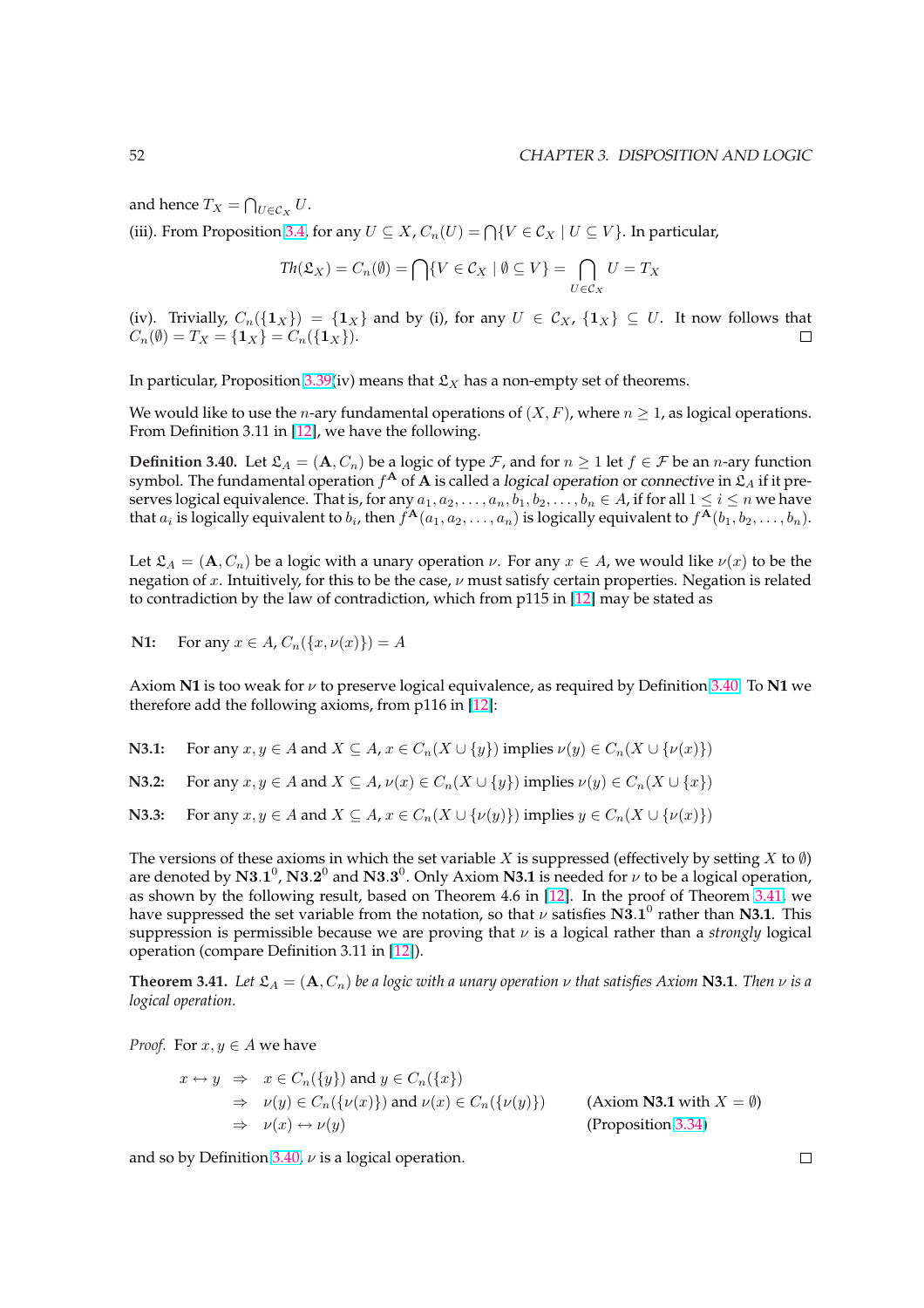<span id="page-59-0"></span>Proposition 3.42 and Lemma 3.43 show that  $\prime$  may indeed serve as a negation within  $(X, +, *, ',')$ . **Proposition 3.42.** Within  $(X, +, *, ',')$ , the operation  $\prime$  satisfies Axiom **N1**.

*Proof.* This follows directly from Definitions 3.27 and 3.30.

As in the proof of Theorem 3.41, we suppress the set variable in the proof of the next result. **Lemma 3.43.** Within  $(X, +, *, ',')$ , the operation  $\prime$  [sat](#page-53-0)isfie[s Axio](#page-54-0)ms  $N3.1^0$ ,  $N3.2^0$  and  $N3.3^0$ .

*Proof.* For any  $x, y \in X$ ,

 $x \in C_n({y})$  $\Rightarrow \forall u \in \mathbb{V}.[u(x) \in C_T(\{u(y)\})]$  $\Rightarrow \forall u \in \mathbb{V}.[u(y) \leq_T u(x)]$  (since  $u(y) \leftrightarrow 0$  or  $C_T(\{u(y)\}) = C_F(\{u(y)\}) = \uparrow u(y)$ )  $\Rightarrow \forall u \in \mathbb{V}.[u(x') \leq_T u(y')$ )]  $(u(x') = (u(x))'$ ; property of ')  $\Rightarrow \forall u \in \mathbb{V}.[u(y') \in C_T(\{u(x')\})]$ (since  $u(x') \leftrightarrow 0$  or  $C_T(\{u(x')\}) = C_F(\{u(x')\}) = \uparrow u(x')$ )  $\Rightarrow y' \in C_n(\overline{x}')$ (definition of  $C_n$ )

and hence ' satisfies N3.1<sup>0</sup>. Similarly, by substituting x' for x, we can show that ' satisfies N3.2<sup>0</sup>, and by substituting y' for y, we can show that ' satisfies  $N3.3^0$ .  $\Box$ 

We may therefore extend our logic to include the involution ', so that  $\mathfrak{L}_X = ((X, ', \mathbf{0}_X, \mathbf{1}_X), C_n)$ , where  $\mathbf{0}_X$  represents contradiction and  $\mathbf{1}_X$  represents theoremhood in  $\mathfrak{L}_X$ .

The next result shows that for  $\mathfrak{L}_X$ , for any  $U \subseteq X$  it is the case that  $C_n(U) = X$  if and only if either  $\mathbf{0}_X \in U$  or there is  $x \in U$  with  $x \leftrightarrow \mathbf{0}_X$ .

**Proposition 3.44.** *For any*  $U \subseteq X$ ,

$$
\exists x \in U. [x \leftrightarrow \mathbf{0}_X] \text{ if and only if } C_n(U) = X
$$

*Proof.* ( $\Rightarrow$ ). Let  $U \subseteq X$  be such that there is  $x \in U$  with  $x \leftrightarrow 0_X$ . Then since  $C_n({x}) \subseteq C_n(U)$  and  $C_n({x}) = C_n({0_X}) = X$ , it follows that  $C_n(U) = X$ .

( $\Leftarrow$ ). Let  $U \subseteq X$  be such that  $C_n(U) \neq X$ . Then, in particular, for no  $x \in U$  is it the case that  $C_n({x}) = X$ , and hence there does not exist  $x \in U$  with  $x \leftrightarrow \mathbf{0}_X$ .  $\Box$ 

From  $C_n$ , we have the notion that a sentence x is compatible with a given set  $U \subseteq X$  of sentences. Definition 3.45 may be compared with Definition 3.12 in [36].

**Definition 3.45.** Let  $x \in X$  be a sentence. A set  $U \subseteq X$  is x-compatible if  $x' \notin C_n(U)$ . It is a maximal x-compatible set if it is x-compatible and for any other  $V \subseteq X$  with  $U \subset V$ ,  $x' \in C_n(V)$ .

Proposition 3.46 is based on Theorem 4.8 in  $[12]$  and makes the role of x-compatibility clearer. The proof is given in [12], so we will not restate it here.

**Proposition 3.46.** Let  $\mathfrak{L}_X = ((X, ', \mathbf{0}_X, \mathbf{1}_X), C_n)$  be a logic in which  $\mathbf{0}_X$  is a contradiction,  $\mathbf{1}_X$  is theorem*hood and* <sup>0</sup> *satisfies Axiom* **N1***. Then* L<sup>X</sup> *satisfies*

**N4:** *For any*  $x \in X$  *and*  $U \subseteq X$ ,  $\mathbf{0}_X \in C_n(U \cup \{x\})$  *if and only if*  $x' \in C_n(U)$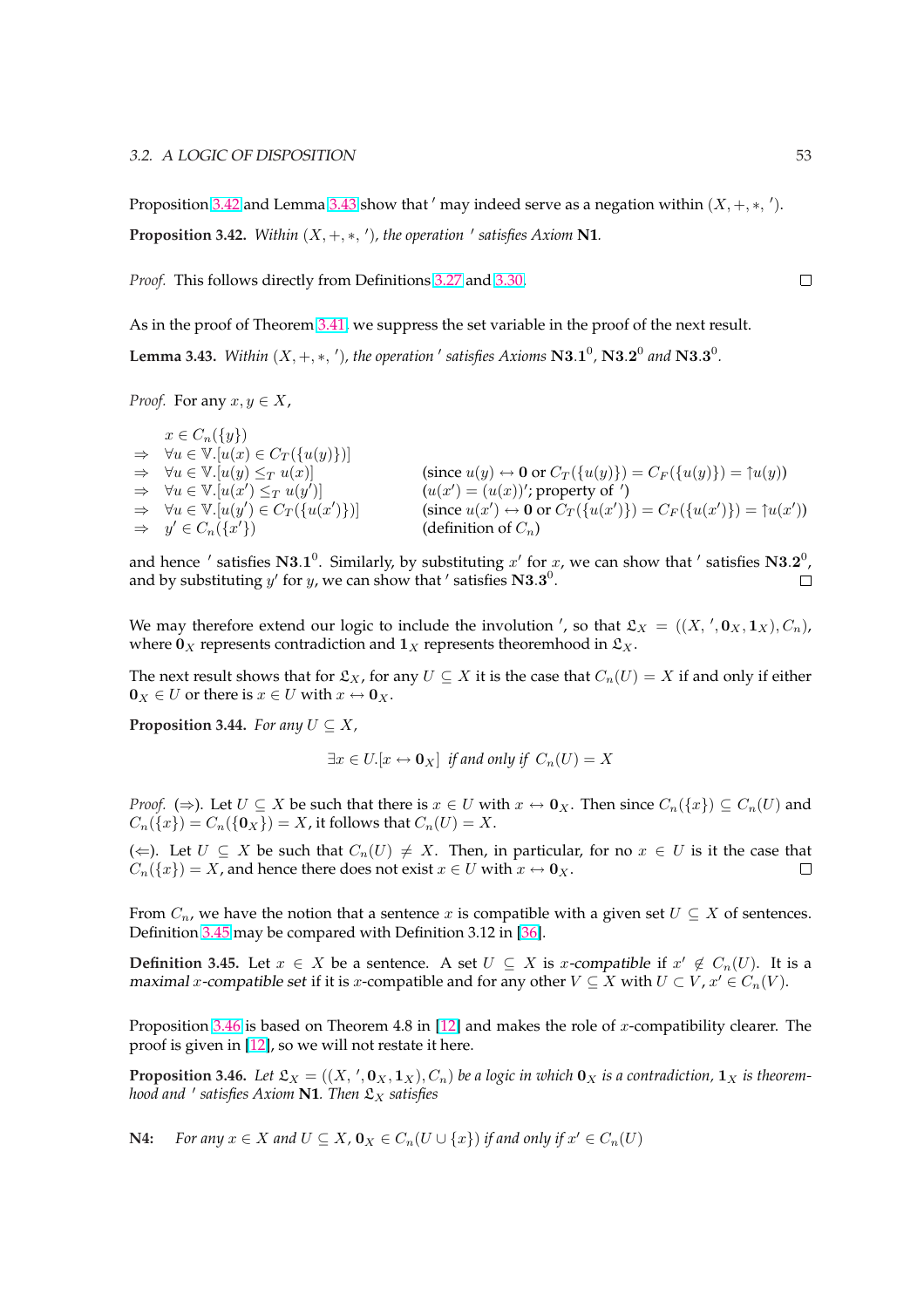<span id="page-60-0"></span>*if and only if ' satisfies Axioms* **N3.1** *and* **N3.2***.* 

Now suppose that  $V_0 \subseteq U$  is an x-compatible set of sentences, for  $x \in X$ . We need  $V \subseteq U$  such that  $V_0 \subseteq V$  and V is a maximal x-compatible set. To show that such an element exists, we appeal to Zorn's Lemma in the form of the following statement (see Definition 10.2 in [13]):

Let P be <sup>a</sup> non-empty ordered set in which every non-empty chain has an upper bound. Then P has <sup>a</sup> maximal element.

This statement may specialised to families of sets as follows:

Let  ${\mathcal A}$  be a non-empty family of sets such that  $\bigcup_{i\in I} A_i\in {\mathcal A}$  whenever  $\{A_i\}_{i\in I}$  is a nonempty chain in  $(A, \subseteq)$ . Then A has a maximal element.

Let  $V = \{V \subseteq U \mid V_0 \subseteq V \text{ and } V \text{ is } x\text{-compatible}\}.$  Then  $V_0 \in V$  so  $V \neq \emptyset$ . Let  $V_c = \{V_i\}_{i \in I}$  be a non-Let  $V = \{V \subseteq U \mid V_0 \subseteq V \text{ and } V \text{ is } x\text{-comparable}\}$ . Then  $V_0 \in V$  so  $V \neq \emptyset$ . Let  $V_c = \{V_i\}_{i \in I}$  be a non-<br>empty chain in V, and let  $V_c = \bigcup_{i \in I} V_i$ . Since  $V_c$  is directed,  $C_n(V_c) = C_n(\bigcup_{i \in I} V_i) = \bigcup_{i \in I} C_n(V_i)$ because  $C_n$  is algebraic. Since each  $V_i$  is x-compatible, so is  $V_c$  and hence  $V_c \in \mathcal{V}$ . Since  $\mathcal{V}_c$  was arbitrary, it follows that any non-empty chain in  $V$  has an upper bound in  $V$  and by Zorn's Lemma,  $V$  then contains a maximal element. This establishes the following result (compare Lemma 3.13 in [36]).

**Proposition 3.47.** *For the logic*  $\mathfrak{L}_X = (\mathbf{X}, C_n)$ *, let*  $U \subseteq X$  *be a set of sentences, let*  $x \in X$  *be a sentence and let* V ⊆ U *be an* x*-compatible set of sentences. Then* V *is contained in a maximal* x*-compatible subset of* U*.*

**[Rem](#page-91-0)ark 3.48.** In Definition 3.12 and Lemma 3.13 of [36], the authors describe x-compatibility in terms of fallbacks, and hence in terms of deductively closed sets. Definition 3.45 and Proposition 3.47 are effectively expressed in terms of belief bases.

In the next section, we set out the formal requirement[s fo](#page-91-0)r conjunction and disjunction as we have just done for negation.

#### **3.2.3 Conjunction and Disjunction**

As a notational convention, let  $\mathcal{P}_f(Y)$  denote the family of finite subsets of a set Y. Definition 3.49 is adapted from the axioms presented on p118 in [12].

**Definition 3.49.** Let  $\mathfrak{L}_A = (\mathbf{A}, C_n)$  be a logic of type F. We take conjunction  $\pi$  and disjunction  $\sigma$  in  $\mathfrak{L}_A$  to be functions such that for each non-empty subset  $U \in \mathcal{P}_f(A)$ ,  $\pi(U)$  and  $\sigma(U)$  are sentences in A. For any  $S, T \in \mathcal{P}(A)$  and any non-empty  $U \in \mathcal{P}_f(A)$ ,  $\pi$  and  $\sigma$  have the properties

**Cn1:** For any  $x \in A$ ,  $x \in U$  implies that  $x \in C_n(S \cup {\{\pi(U)\}})$ 

**Cn2:** If for all  $x \in U$  we have  $x \in C_n(S \cup T)$ , then also  $\pi(U) \in C_n(S \cup T)$ 

**Dn1:** For any  $x \in A$ ,  $x \in U$  implies that  $\sigma(U) \in C_n(S \cup \{x\})$ 

**Dn2:** For any  $y \in A$ , if y is such that for all  $x \in U$ ,  $y \in C_n(S \cup \{x\})$ , then  $y \in C_n(S \cup \{\sigma(U)\})$ 

An operation that satisfies **Cn1** and **Cn2** is called a normal conjunction (on A). Similarly, an operation that satisfies **Dn1** and **Dn2** is called a normal disjunction (on A).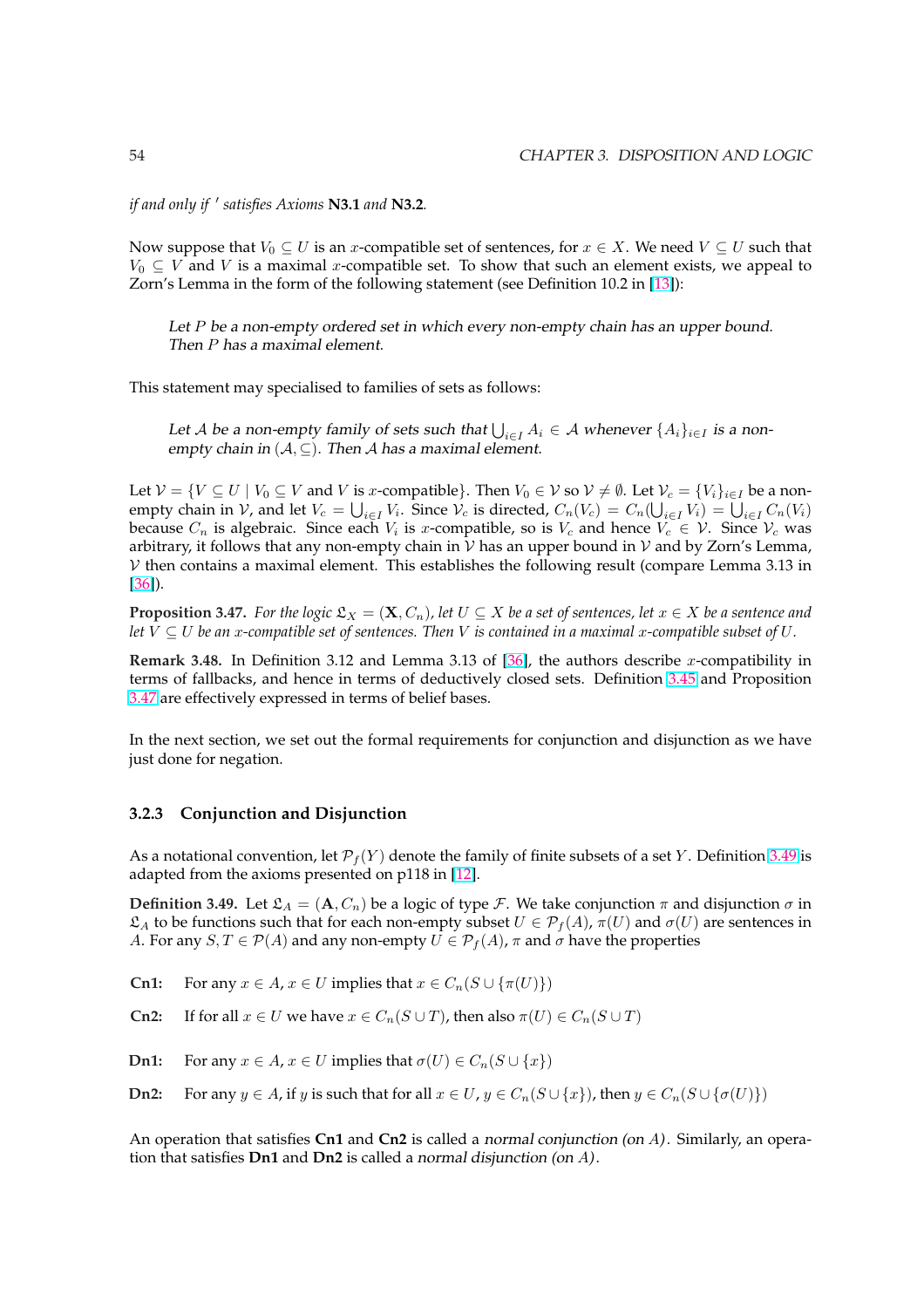<span id="page-61-0"></span>As defined,  $\pi$  and  $\sigma$  operate on finite sets. We would like to replace them with the binary operations  $*$  and  $+$  in the algebra **X** of sentences of our logic  $\mathfrak{L}_X$ . To do this, we first need the following results. Lemma 3.50 is adapted from Theorem 3.7 in [12], while Lemma 3.51 and Corollary 3.52 are adapted from Corollaries 4.10 and 4.11 in [12]. The proofs of Lemmas 3.50 and 3.51 follow by definitionchasing, and Corollary 3.52 then follows by application of Lemmas 3.50 and 3.51, so we will omit the proofs here.

**Lemma 3.50.** *Let*  $\mathfrak{L}_A = (\mathbf{A}, C_n)$  *be a [log](#page-89-0)ic. The[n for](#page-89-0) any*  $S, T \subseteq A$ *,* 

$$
C_n(S \cup T) = C_n(S \cup C_n(T)) = C_n(C_n(S) \cup C_n(T))
$$

**Lemma 3.51.** *Let*  $\mathfrak{L}_A = (\mathbf{A}, C_n)$  *be a logic with normal conjunction*  $\pi$  *and normal disjunction*  $\sigma$ *. Then for all*  $S, T \in \mathcal{P}(A)$  *and non-empty*  $U \in \mathcal{P}_f(A)$ *,* 

- *i)*  $C_n({\{\pi(U)\}}) = C_n(U)$
- *ii*)  $C_n(S \cup {\{\sigma(U)\}} ) = \bigcap_{x \in U} C_n(S \cup {x})$

**Corollary 3.52.** *Let*  $\mathfrak{L}_A = (\mathbf{A}, C_n)$  *be a logic with normal conjunction*  $\pi$  *and normal disjunction*  $\sigma$ *. Then for all non-empty*  $S, T \in \mathcal{P}_f(A)$ ,

- *i)*  $\pi(S \cup T)$  *and*  $\pi({\{\pi(S), \pi(T)\}})$  *are logically equivalent.*
- *ii)*  $\sigma(S \cup T)$  *and*  $\sigma({\{\sigma(S), \sigma(T)\}})$  *are logically equivalent.*

For any non-empty finite subset  $U = \{x_i\}_{i \in I}$  of X, let us define

$$
\prod U \triangleq x_1 * x_2 * \dots * x_n
$$
  

$$
\sum U \triangleq x_1 + x_2 + \dots + x_n
$$

**Proposition 3.53.** Within the logic  $\mathfrak{L}_X$  =  $(\mathbf{X},C_n)$ , the operations  $\prod$  and  $\sum$  are respectively a normal *conjunction and a normal disjunction on* X*.*

*Proof.* Let  $U = \{x_i\}_{i \in I}$  be a non-empty finite subset of X. For any  $x \in U$  we have

| $\forall u \in \mathbb{V}.[u(\prod U) \leq_T u(x)]$                   | (since $u(\prod U) = u(x_1) * u(x_2) *  * u(x_n)$ ) |
|-----------------------------------------------------------------------|-----------------------------------------------------|
| $\Rightarrow \forall u \in \mathbb{V}.[u(x) \in C_T(\{u(\prod U)\})]$ | (property of $C_T$ )                                |
| $\Rightarrow x \in C_n(\{\prod U\})$                                  | (Definition 3.30)                                   |
| $\Rightarrow x \in C_n(S \cup \{\prod U\})$                           | (property CL2 of Definition 3.3)                    |

and hence  $\prod$  satisfies **Cn1**. Similarly, for any  $S, T \subseteq X$ ,

$$
\forall x \in U. [x \in C_n(S \cup T)]
$$
  
\n
$$
\Rightarrow \forall u \in \mathbb{V}. [u(x_1),...,u(x_n) \in C_T(\{u(S \cup T)\})]
$$
  
\n
$$
\Rightarrow \forall u \in \mathbb{V}. [u(x_1) * ... * u(x_n) \in C_T(\{u(S \cup T)\})]
$$
  
\n
$$
\Rightarrow \forall u \in \mathbb{V}. [u(\prod U) \in C_T(\{u(S \cup T)\})]
$$
  
\n
$$
\Rightarrow \prod U \in C_n(S \cup T)
$$
  
\n(Definition 3.30)

and hence  $\prod$  satisfies **Cn2**. For any  $S \subseteq X$  and  $x \in U$ ,

$$
\forall u \in \mathbb{V}.[u(x) \leq_T u(\sum U)] \qquad \qquad (\text{since } u(\sum U) = u(x_1) + \ldots + u(x_n))
$$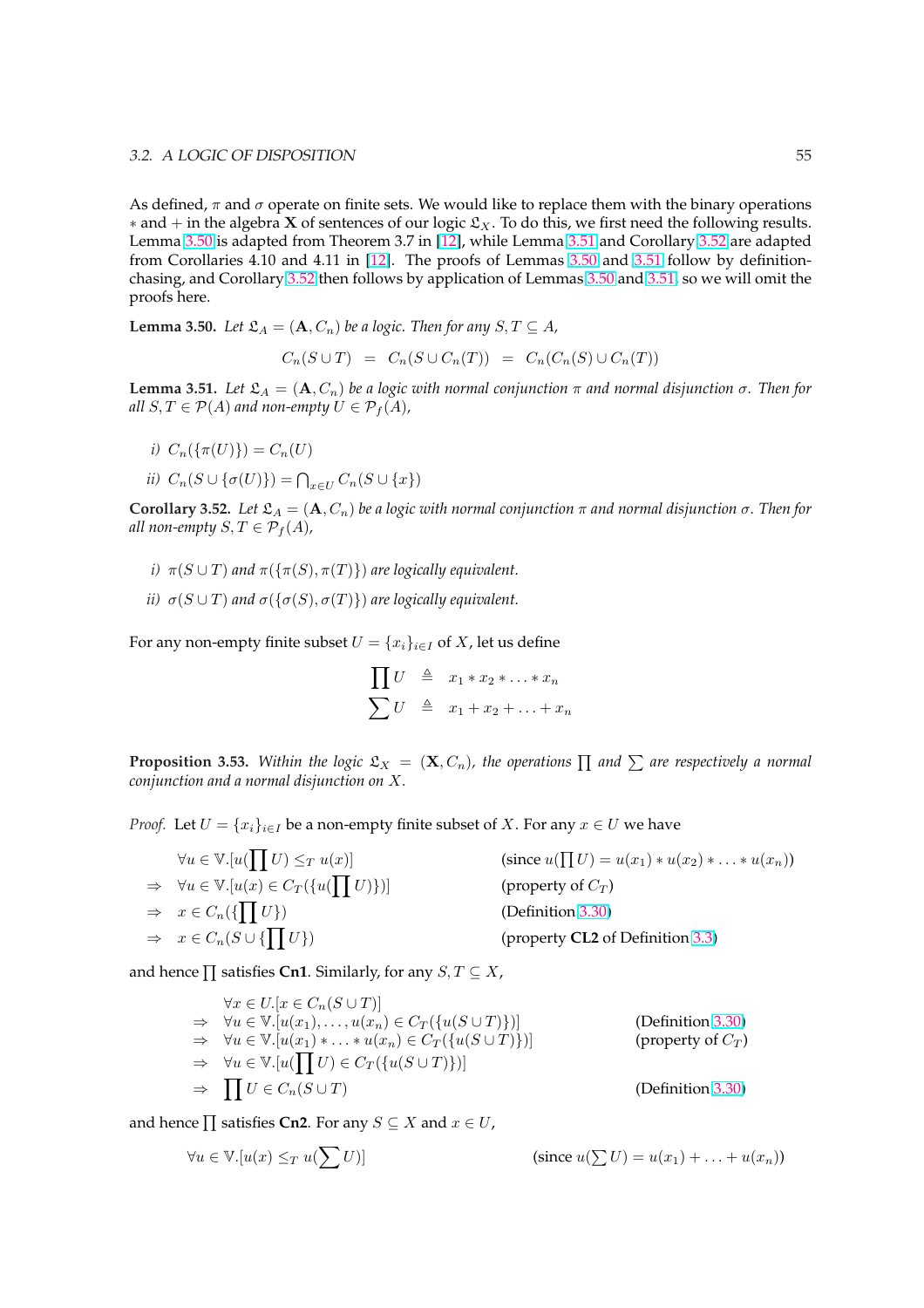⇒ 
$$
\forall u \in \mathbb{V}.[u(\sum U) \in C_T(\{u(x)\})]
$$
 (property of  $C_T$ )  
\n⇒  $\sum U \in C_n(\{x\})$  (Definition 3.30)  
\n⇒  $\sum U \in C_n(S \cup \{x\})$  (property CL2 of Definition 3.3)

and hence  $\sum$  satisfies **Dn1**. Finally, for any  $y \in X$ ,

$$
y \in \bigcap_{x \in U} C_n(S \cup \{x\}) \Rightarrow \forall x \in U. \forall u \in \mathbb{V}. [u(y) \in C_T(u(S \cup \{x\}))]
$$
 (Definition 3.30)  

$$
\Rightarrow \forall u \in \mathbb{V}. [u(y) \in \bigcap_{x \in U} C_T(u(S \cup \{x\}))]
$$

For any  $x \in U$  and  $u \in V$ ,  $u(S \cup \{x\}) = u(S) \cup \{u(x)\}\$ . From Definition 3.27 we th[en ha](#page-54-0)ve that For any  $x \in U$  and  $u \in V$ ,  $u(S \cup \{x\}) = u(S) \cup \{u(x)\}$ . From Definition 3.27 we then have that  $C_F(u(S \cup \{x\})) = C_F(u(S) \cup \{u(x)\})$ . Denoting  $\sum$  and  $\prod$  in T respectively by  $\bigvee$  and  $\bigwedge$ , and writing  $t_S = \bigwedge u(S)$ ,  $t_x = u(x)$  and  $t_y = u(y)$ , we then have that  $C_F(u(S \cup \{x\})) = \uparrow (t_S * t_x)$ . If now  $C_T(u(S \cup \{x\})) = \mathfrak{T}_D$ , then  $(tS * t_x) \leftrightarrow 0$  by Proposition 3.29, and so  $t_y \in \uparrow (t_S * t_x)$ . Otherwise,  $C_T(u(S \cup \{x\})) = \uparrow (t_S * t_x)$  and again  $t_y \in \uparrow (t_S * t_x)$ . Hence,

$$
\forall u \in \mathbb{V}.[u(y) \in \bigcap_{x \in U} C_T(u(S \cup \{x\})))]
$$
\n
$$
\Rightarrow \forall u \in \mathbb{V}.[t_y \in \bigcap_{x \in U} \upharpoonright (t_S * t_x)]
$$
\n
$$
\Rightarrow \forall u \in \mathbb{V}. \forall x \in U.[(t_S * t_x) \leq_T t_y] \qquad \text{(property of up set)}
$$
\n
$$
\Rightarrow \forall u \in \mathbb{V}.[\bigvee_{x \in U} (t_S * t_x) \leq_T t_y] \qquad \text{(property of least upper bound)}
$$
\n
$$
\Rightarrow \forall u \in \mathbb{V}.[t_S \land (\bigvee_{x \in U} t_x) \leq_T t_y] \qquad \text{(since } \mathfrak{T}_D \text{ is distributive, Proposition 3.17)}
$$
\n
$$
\Rightarrow \forall u \in \mathbb{V}.[t_y \in \upharpoonright (t_S \land (\bigvee_{x \in U} t_x))]
$$
\n
$$
\Rightarrow \forall u \in \mathbb{V}.[u(y) \in C_T(u(S \cup \{\sum U\}))] \qquad \text{(Definition 3.27)}
$$
\n
$$
\Rightarrow y \in C_n(S \cup \{\sum U\})) \qquad \text{(Definition 3.30)}
$$

and hence  $\sum$  satisfies **Dn2**. Taken together, it follows from Defi[nition](#page-53-0) 3.49 that  $\prod$  and  $\sum$  are respectively normal conjunction and normal disjunction on  $X$ .  $\Box$ 

**Proposition 3.54.** *The operations*  $*$  *and*  $+$  *are logical connectives in t[he log](#page-54-0)ic*  $\mathfrak{L}_X = (\mathbf{X}, C_n)$ *.* 

*Proof.* For any  $x, y \in X$  we have  $x * y = \prod\{x, y\}$ , and so  $C_n(\lbrace x * y \rbrace) = C_n(\lbrace \prod\{x, y\} \rbrace)$ . Suppose that  $x \leftrightarrow a$  and  $y \leftrightarrow b$ , for  $a, b \in X$ . Then

$$
C_n({x \ast y}) = C_n({\prod\{x,y\}})
$$
 (since  $x \ast y = \prod\{x,y\}$ )  
\n
$$
= C_n(C_n({x \atop x})) \cup C_n({y \atop x}))
$$
 (by Lemma 3.51)  
\n
$$
= C_n(C_n({x \atop x})) \cup C_n({y \atop x}))
$$
 (by Lemma 3.50)  
\n
$$
= C_n(C_n({a \atop a,b})) \cup C_n({b \atop x})
$$
 (since  $x \leftrightarrow a$  and  $y \leftrightarrow b$ )  
\n
$$
= C_n({a,b})
$$
 (by Lemma 3.50)  
\n
$$
= C_n({a \ast b})
$$
 (by Lemma 3.51)  
\n
$$
= C_n({a \ast b})
$$

from which it follows that  $*$  is a logical connective in  $\mathfrak{L}_X$ . [S](#page-61-0)imilarly, for any  $S \subseteq X$ ,

$$
C_n(S \cup \{x + y\}) = C_n(S \cup \{\sum\{x, y\}\})
$$
 (since  $x + y = \sum\{x, y\})$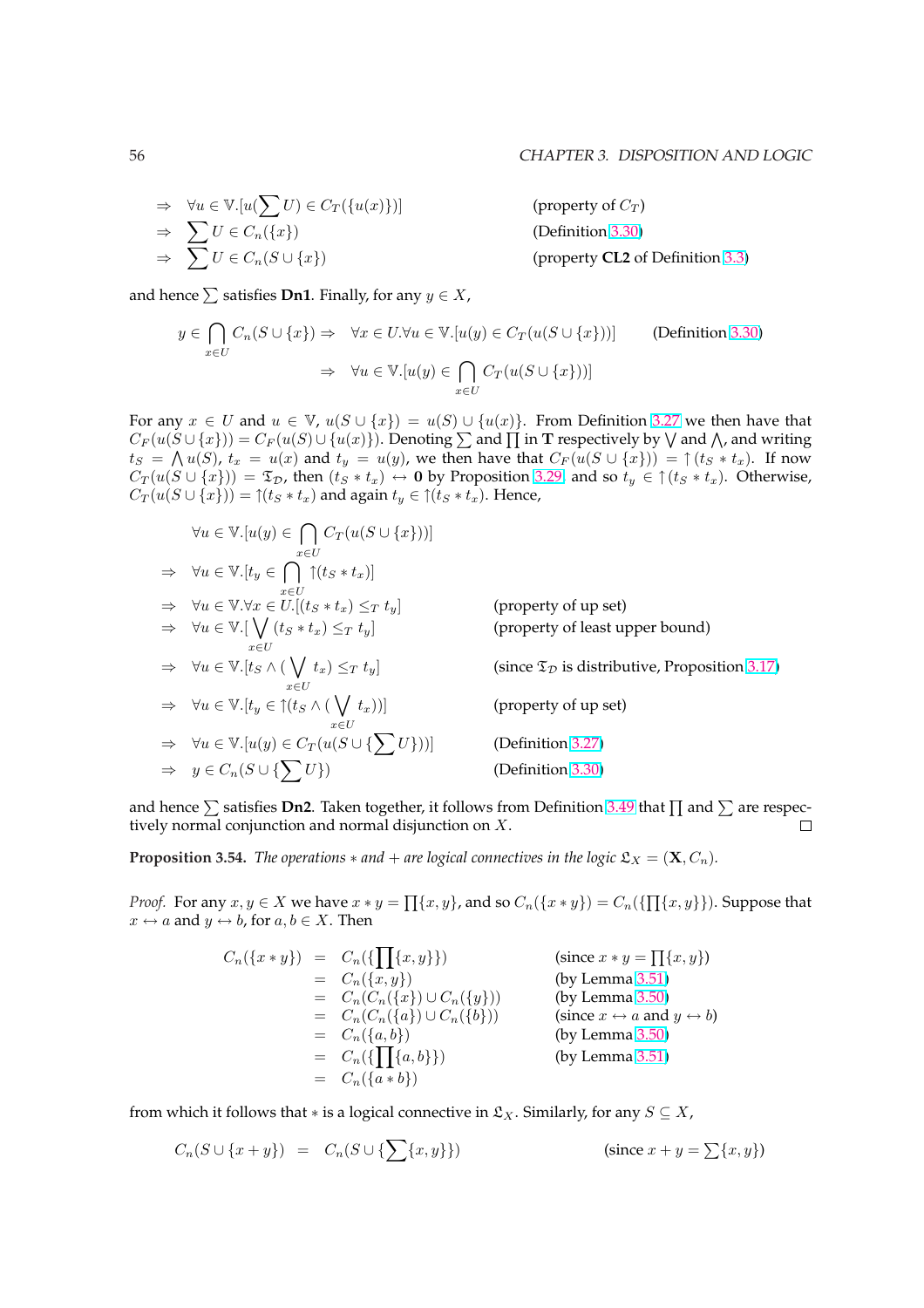$$
= C_n(S \cup \{x\}) \cap C_n(S \cup \{y\})
$$
 (by Lemma 3.51)  
\n
$$
= C_n(S \cup C_n(\{x\})) \cap C_n(S \cup C_n(\{y\}))
$$
 (by Lemma 3.50)  
\n
$$
= C_n(S \cup C_n(\{a\})) \cap C_n(S \cup C_n(\{b\}))
$$
 (since *x* ↔ *a* and *y* ↔ *b*)  
\n
$$
= C_n(S \cup \{a\}) \cap C_n(S \cup \{b\})
$$
 (by Lemma 3.50)  
\n
$$
= C_n(S \cup \{\sum\{a,b\}\})
$$
 (by Lemma 3.51)  
\n
$$
= C_n(S \cup \{a+b\})
$$
 (by Lemma 3.51)

and hence + is a logical connective in  $\mathfrak{L}_X$ .

We now have a logic  $\mathfrak{L}_X = ((X, +, *, ', \mathbf{0}_X, \mathbf{1}_X), C_n).$ 

Recall from Section 3.2.1 that for  $x, y \in X$ , we write  $x \approx y$  to mean  $x \leftrightarrow y$ . Proposition 3.55 may be compared to Theorem 4.15(iv) in [12].

**Proposition 3.55.** Within the logic  $\mathfrak{L}_X = ((X, +, *, ', \mathbf{0}_X, \mathbf{1}_X), C_n)$ ,  $x * (y + z) \approx (x * y) + (x * z)$  for any  $x, y, z \in X$ .

*Proof.* For any  $x, y, z \in X$ ,

$$
C_n({x*(y+z)}) = C_n({\prod\{x,y+z\}})
$$
  
= C\_n({x,y+z}) (Lemma 3.51(i))  
= C\_n({x,y}) \cap C\_n({x,z}) (Lemma 3.51(ii))  
= C\_n({x\*y}) \cap C\_n({x\*z}) (Lemma 3.51(ii) with S = {x})  
= C\_n({x\*y}) (1.51(i))  
= C\_n({x\*y}) + (x\*z)} (Lemma 3.51(i))

so that  $x * (y + z)$  and  $(x * y) + (x * z)$  are logically equivalent, and hen[ce](#page-61-0)  $x * (y + z) \approx (x * y) + (x * z)$ as required.  $\Box$ 

Thus, given a sentence in conjunctive normal form (*i.e.* as a conjunction of disjuncts), we can expand the conjunctions as prescribed by the distributive law for lattices (see Definition 4.4(i) in [13]) and equivalently rewrite the sentence in disjunctive normal form (*i.e.* as a disjunction of conjuncts).

Proposition 3.56 captures the familiar absorption laws for lattices (see Theorem 2.9 in [13]; compare also Theorem  $4.15(iv)$  in [12]).

**Proposition 3.56.** Within the logic  $\mathfrak{L}_X = ((X, +, *, ', \mathbf{0}_X, \mathbf{1}_X), C_n)$ ,

- *i*)  $x \approx x * (x + y)$
- *ii*)  $x \approx x + x * y$

*for any*  $x, y \in X$ .

*Proof.* Since  $\mathfrak{T}_D$  is a lattice, we may apply the absorption laws of Theorem 2.9 in [13]. Thus for any valuation w over  $\{x, y\}$ ,

$$
w(x * (x + y)) = w(x) * w(x + y) = w(x) * (w(x) + w(y)) = w(x)
$$

from which we can derive (i), and similarly

$$
w(x + x * y) = w(x) + w(x) * w(y) = w(x)
$$

from which we can derive (ii).

 $\Box$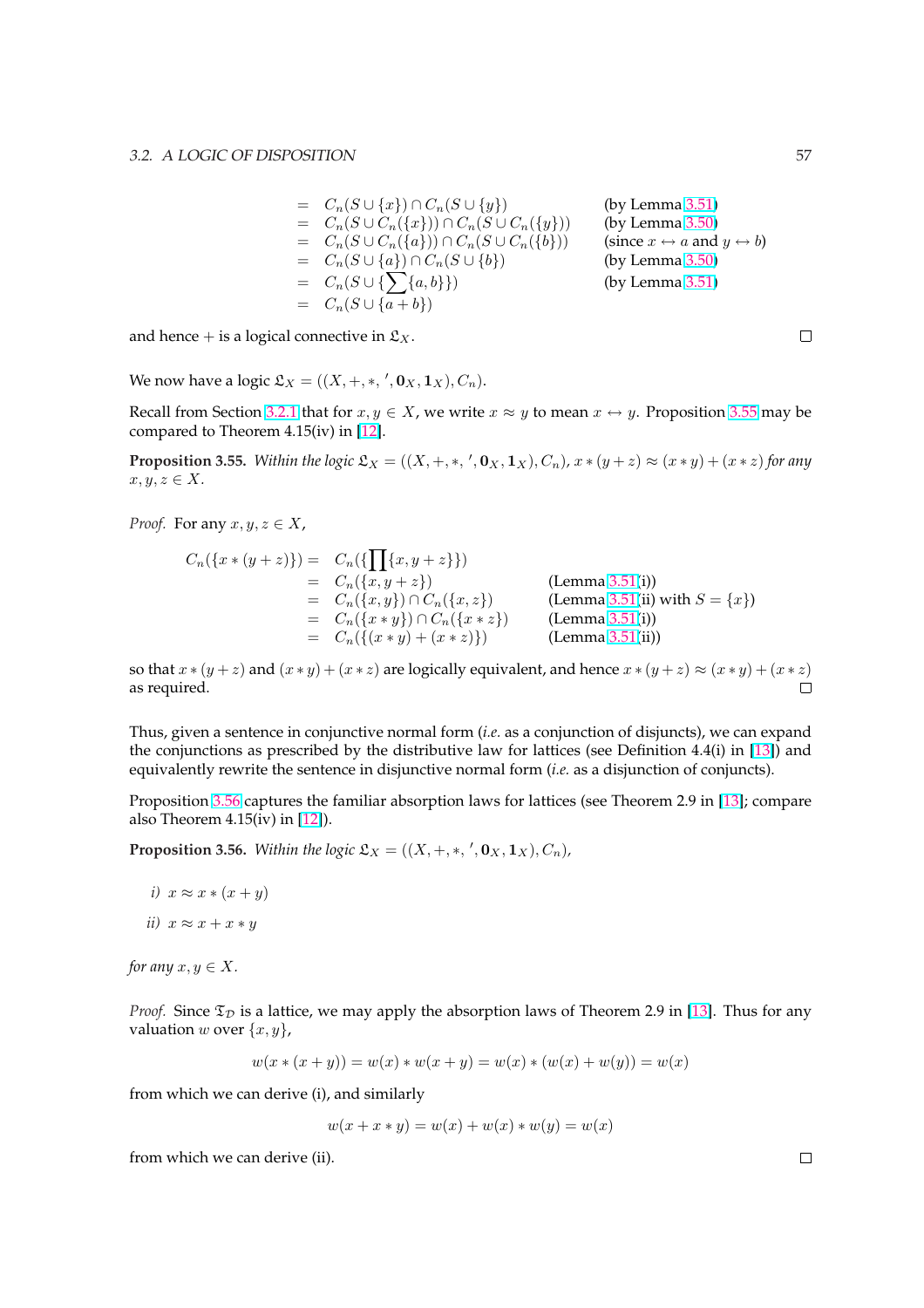A set  $U \subseteq X$  is taken to be consistent if  $C_n(U) \neq X$  (compare Definition 3.9(ii) and p115 in [12], and also Sections 1.2.1 and 1.2.3). Equivalently, from Proposition 3.44, Proposition 3.42 and Corollary 3.57 below, U is consistent if for any  $x \in U$ , it is not the case that  $x' \in U$  as well.

**Corollary 3.57.** Within the logic  $\mathfrak{L}_X = ((X, +, *, ', \mathbf{0}_X, \mathbf{1}_X), C_n)$ , for any  $x \in X$ ,  $x * x' \leftrightarrow \mathbf{0}_X$ .

*Proof.* By Definitions 3.27 and 3.30 and Lemma 3.51 we have

$$
C_n({x * x'} = C_n({x,x'}) = X = C_n({0_X})
$$

and hence  $x * x' \leftrightarrow \mathbf{0}_X$  $x * x' \leftrightarrow \mathbf{0}_X$ .

Theorem 3.58 captures the familiar de Morgan Laws, as applied to  $\mathfrak{L}_X$ .

**Theorem 3.58.** For the logic  $\mathfrak{L}_X = ((X, +, *, ', \mathbf{0}_X, \mathbf{1}_X), C_n)$ , let  $x, y \in X$  be any two sentences. Then,

*i*)  $(x + y)' \approx x' * y'$ *ii*)  $x' + y' \approx (x * y)'$ 

*Proof.* Both results follow readily from the properties of  $+$ ,  $*$  and '. For any  $x, y \in X$ ,

| $\forall u \in \mathbb{V}.[u(x) \leq_T u(x+y)$ and $u(y) \leq_T u(x+y)$                       | (property of $+$ in T)         |
|-----------------------------------------------------------------------------------------------|--------------------------------|
| $\Rightarrow$ $\forall u \in \mathbb{V}.[u((x+y)') \leq_T u(x')$ and $u((x+y)') \leq_T u(y')$ | (property of $'$ in <b>T</b> ) |
| $\Rightarrow \forall u \in \mathbb{V}.[u((x+y)') \leq_T u(x'*y')]$                            | (property of $*$ in T)         |
| $\Rightarrow \forall u \in \mathbb{V}.[u(x'*y') \in C_T(\{u((x+y)')\})]$                      | (property of $C_T$ )           |
| $\Rightarrow x' * y' \in C_n(\{(x+y)'\})$                                                     | (Definition 3.30)              |

We also have

$$
\forall u \in \mathbb{V}.[u(x'*y') \leq_T u(x') \text{ and } u(x'*y') \leq_T u(y')]
$$
\n
$$
\Rightarrow \forall u \in \mathbb{V}.[u(x) \leq_T u((x'*y')') \text{ and } u(y) \leq_T u((x'*y')')]
$$
\n
$$
\Rightarrow \forall u \in \mathbb{V}.[u(x+y) \leq_T u((x'*y')')]
$$
\n
$$
\Rightarrow \forall u \in \mathbb{V}.[u(x'*y') \leq_T u((x+y)')]
$$
\n
$$
\Rightarrow \forall u \in \mathbb{V}.[u(x'*y') \leq_T u((x+y)')]
$$
\n
$$
\Rightarrow \forall u \in \mathbb{V}.[u((x+y') \in C_T(\{(u(x'*y')\})])]
$$
\n
$$
\Rightarrow (x+y)' \in C_n(\{x'*y'\})
$$
\n
$$
\Rightarrow (Definition 3.30)
$$
\n
$$
\Rightarrow (Definition 3.30)
$$

By Proposition 3.34, we then have that  $(x + y)' \approx x' * y'$ . Similarly,

 $\overline{a}$ 

$$
\forall u \in \mathbb{V}. [u(x * y) \leq_T u(x) \text{ and } u(x * y) \leq_T u(y)]
$$
  
\n
$$
\Rightarrow \forall u \in \mathbb{V}. [u(x') \leq_T u((x * y)') \text{ and } u(y') \leq_T u((x * y)')]
$$
  
\n
$$
\Rightarrow \forall u \in \mathbb{V}. [u(x' + y') \leq_T u((x * y)')]
$$
  
\n
$$
\Rightarrow \forall u \in \mathbb{V}. [u((x * y)) \in C_T(\{u(x' + y')\})]
$$
  
\n
$$
\Rightarrow (x * y)' \in C_n(\{x' + y'\})
$$

and

$$
\forall u \in \mathbb{V}. [u(x') \leq_T u(x' + y') \text{ and } u(y') \leq_T u(x' + y')] \n\Rightarrow \forall u \in \mathbb{V}. [u((x' + y')') \leq_T u(x) \text{ and } u((x' + y')') \leq_T u(y)] \n\Rightarrow \forall u \in \mathbb{V}. [u((x' + y')') \leq_T u(x * y)] \n\Rightarrow \forall u \in \mathbb{V}. [u((x * y)) \leq_T u(x' + y')]\n\Rightarrow \forall u \in \mathbb{V}. [u(x' + y') \in C_T(\{u((x * y)')\})] \n\Rightarrow x' + y' \in C_n(\{(x * y)'\})
$$

and hence  $x' + y' \approx (x * y)'$ .

 $\Box$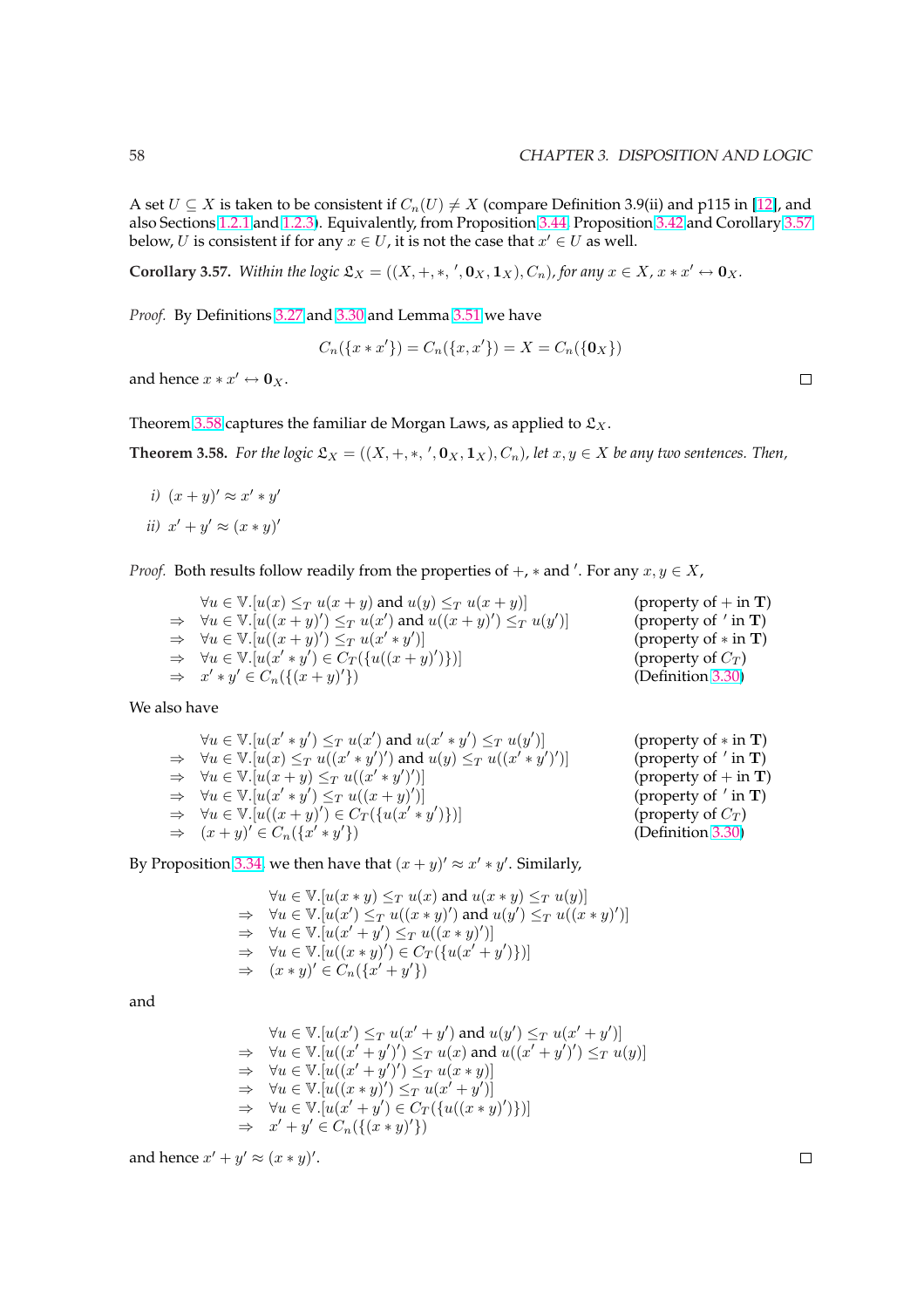<span id="page-65-0"></span>It is natural to enquire how  $C_n$  might interact with the order  $\leq_X$ .

**Proposition 3.59.** *For any*  $x, y \in X$ , if  $y \in C_n({x})$  *then*  $x \leq_X y$ *.* 

*Proof.* For any  $x, y \in X$  we have

$$
y \in C_n(\{x\}) \Rightarrow \forall u \in [X_0 \longrightarrow \mathfrak{T}_\mathcal{D}].[u(y) \in C_T(\{u(x)\})]
$$
  
 
$$
\Rightarrow \forall u \in W_{x,X_0} \cup W_{y,X_0}.[u(y) \in C_T(\{u(x)\})]
$$

For any  $U \subseteq X_0$  with  $L_x, L_y \subseteq U$ ,  $u \in [U \longrightarrow \mathfrak{T}_D]$  may be derived from  $u_0 \in [X_0 \longrightarrow \mathfrak{T}_D]$  by restriction from  $X_0$  to U. It follows that for any  $u \in W_{x,U} \cup W_{y,U}$ ,  $u(y) \in C_T({u(x)}),$  and by П Definition 2.31,  $x \leq_X y$ .

We define the notion of a logical filter as follows (compare Definition 3.25 in Section 3.2.1, and also Definition [3.2 a](#page-30-0)nd Lemma 3.3 in [36]).

**Definition 3.60.** Within the logic  $\mathfrak{L}_X = ((X, +, *, ', 0_X, 1_X), C_n)$ , a non-empty subset U of X is called a logical filter (of  $X$ ) if

- i)  $x, y \in U$  implies  $x * y \in U$
- ii)  $x \in U$ ,  $y \in X$  and  $y \in C_n({x})$  imply  $y \in U$

The set of all logical filters of X is denoted by  $\mathfrak{F}_L(X)$  and carries the usual inclusion order.

By Proposition 3.59, within a logical filter, up-closure with respect to  $\leq_X$  is therefore constrained by logical consequence. We shall refer to this restricted form of up-closure as "logical up-closure (with respect to  $\leq_X)$ ".

**Proposition 3.61.** For the logic  $\mathfrak{L}_X = ((X, +, *, ', \mathbf{0}_X, \mathbf{1}_X), C_n)$ , let  $\mathcal{C}_X = \{C_n(U) \mid U \subseteq X\}$  denote the *closed sets of X under*  $C_n$ *. Then*  $C_X = \mathfrak{F}_L(X)$ *.* 

*Proof.* Let  $U \subseteq X$  be a set of sentences. By **Cn2** of Definition 3.49, for any  $x, y \in C_n(U)$ ,  $x * y \in C_n(U)$ as well. From property **CL1** of Definition 3.3, for any  $x \in C_n(U)$ ,  $C_n({x}) \subseteq C_n(U)$ . From Definition 3.60,  $C_n(U)$  is a logical filter and it follows that  $C_X \subseteq \mathfrak{F}_L(X)$ . Now let U be a logical filter, and assume that  $x \in C_n(U)$ . Since  $C_n$  is algebraic, from Definition 3.23 we have

$$
C_n(U) = \bigcup \{ C_n(V) \mid V \subseteq U \text{ and } V \text{ is finite} \}
$$

and so there is finite  $V \subseteq U$  with  $x \in C_n(V)$ . B[y De](#page-52-0)finition 3.60,  $\prod V \in U$  as well, and so  $\Omega$  (CIV))  $\subseteq V$  as well, and so  $C_n(\{\prod V\}) \subseteq U$ . By Cn1 of Definition 3.49, we have  $V \subseteq C_n(\{\prod V\})$ , and from CL2 and CL3 of Definition 3.3, it follows that

$$
C_n(V) \subseteq C_n(C_n(\{\prod V\})) = C_n(\{\prod V\}) \subseteq U
$$

and hence  $x \in U$  $x \in U$  also, so that  $C_n(U) \subseteq U$ . By **CL1** of Definition 3.3,  $U \subseteq C_n(U)$ , so that  $U = C_n(U)$ and hence  $U \in \mathcal{C}_X$ . Consequently,  $\mathfrak{F}_L(X) \subseteq \mathcal{C}_X$ , from which we obtain  $\mathcal{C}_X = \mathfrak{F}_L(X)$ , as required.  $\Box$ 

Every closed set [with](#page-44-0)in  $\mathfrak{L}_X$  therefore exhibits logical up-closure with respect to  $\leq_X$ .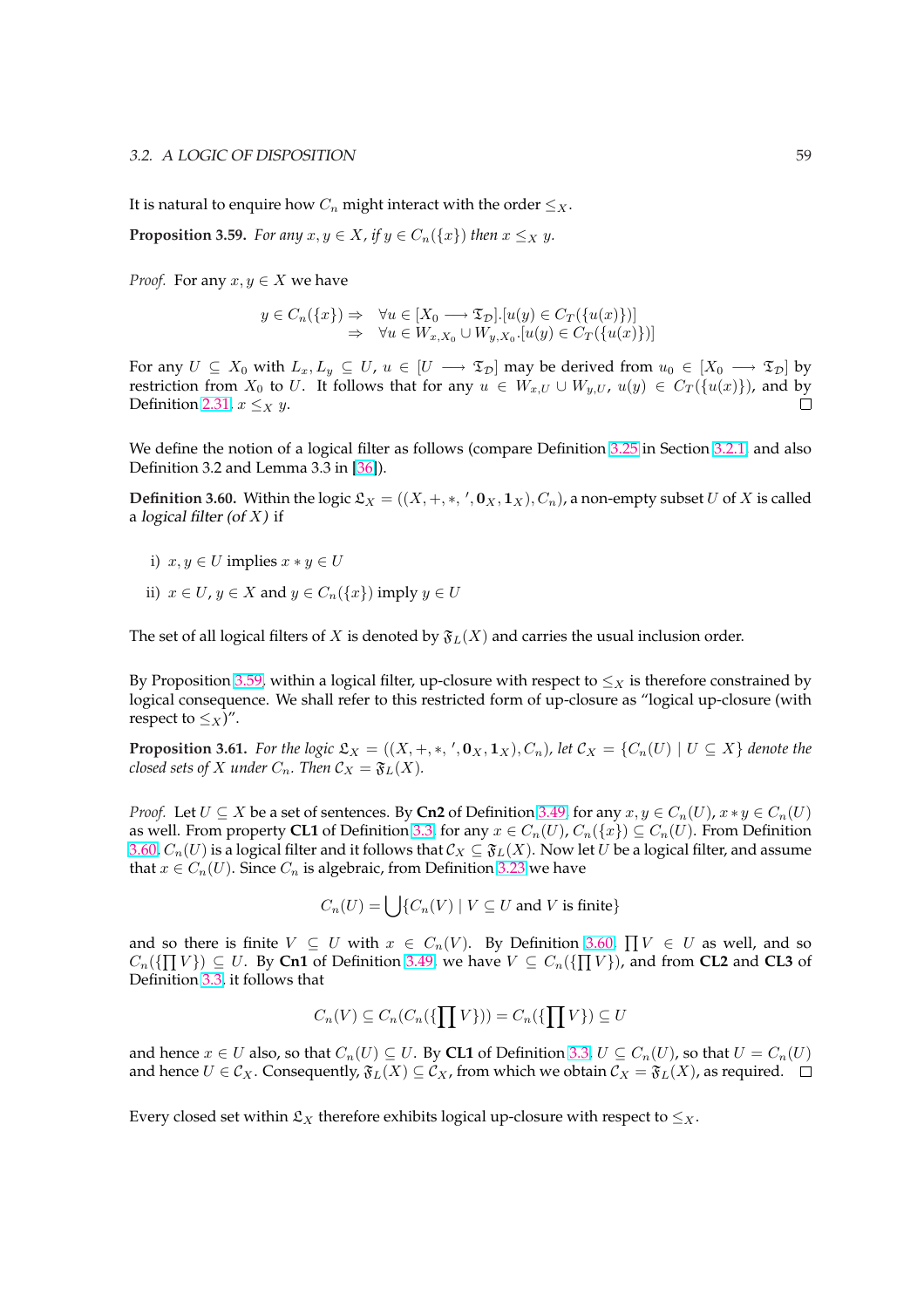Finally, let  $X'_0 = X_0 \setminus \{0_X, 1_X\}$ . With  $\mathfrak{L}_X = ((X, +, *, ', 0_X, 1_X), C_n)$  in place, we impose logical independence on  $X_0$  by requiring that

$$
\forall x \in X'_0. \neg \exists U \subseteq X'_0 \setminus \{x\}.[U \neq \emptyset \text{ and } (x \in C_n(U) \text{ or } x' \in C_n(U))]
$$

The set  $X'_0$  is then consistent.

From Definition 2.28,  $(X, +, *, ', \leq_X)$  is an ordered r-algebra of type  $\mathcal F$  because  $\leq_X$  is a quasi-order. Lemma 3.37 then establishes that the elements of X are bounded above and below by  $1_X$  and  $0_X$ . Taken together, by Definition 2.28  $\mathbf{X} = (X, +, *, ', \mathbf{0}_X, \mathbf{1}_X, \leq_X)$  is then a bounded r-algebra of type F. We shall take **X**, together with the logic  $\mathfrak{L}_X$  as our model of a subject. As indicated in Section 1.3, subjects play a c[entra](#page-28-0)l role in the formulation of of a  $B$ -structure, and so are an important component of the [work w](#page-57-0)e shall undertake in Chapter 4.

**[D](#page-28-0)efinition 3.62.** Let  $D = (D, \mathcal{D}_0, T)$  be a disposition, where  $T = (\mathfrak{T}_D, +, *, ', 0, 1, \leq_T)$ .

- 1. A subject of type F is a pair  $S = ((X, H, \leq_X), \mathfrak{L}_X)$  $S = ((X, H, \leq_X), \mathfrak{L}_X)$  $S = ((X, H, \leq_X), \mathfrak{L}_X)$  in which
	- i)  $(X, H, \leq_X)$  is an ordered r-algebraic space of type F over **T**,
	- ii)  $\leq$  is derived by Definition 2.31,
	- iii) *H* is a sheaf of  $\mathfrak{T}_D$ -valuations over *X*,
	- iv)  $(X, +, *, ')$  is the algebra of sentences of type  $\mathcal F$  over a non-empty, countable set  $X_0$  of primitives,
	- v)  $\mathbf{X} = (X, +, *, ', \mathbf{0}_X, \mathbf{1}_X, \leq_X)$  is a bounded r-algebra of type  $\mathcal{F}$ ,
	- vi)  $\mathfrak{L}_X = (\mathbf{X}, C_n)$  is a logic of type  $\mathcal{F}$ , where  $*$  is a normal conjunction on  $X$ , + is a normal disjunction on X,  $'$  is a negation on X and  $\mathbf{0}_X$  and  $\mathbf{1}_X$  are respectively contradiction and theoremhood in  $\mathfrak{L}_X$ , and
	- vii)  $C_T$  is the algebraic closure operator on  $\mathfrak{T}_D$  derived from Definition 3.27, and  $C_n$  is the algebraic closure operator on  $X$  derived from  $C_T$  through Definition 3.30.

We refer to  $X$  as the content of the subject  $S$ .

2. A morphism  $((X, H_X, \leq_X), \mathfrak{L}_X) \longrightarrow ((Y, H_Y, \leq_Y), \mathfrak{L}_Y)$  of subjects is give[n by](#page-53-0) a morphism of ordered r-algebraic spaces from  $(X, H_X, \leq_X)$  to  $(Y, H_Y, \leq_Y)$  together wi[th a](#page-54-0) weak homomorphism from  $\mathfrak{L}_X$  to  $\mathfrak{L}_Y$ .

With regard to  $\mathfrak{L}_X$ , any set of sentences in X we will call a theory, and in particular we will refer to the closed sets of X as X-theories. Given  $U \subseteq X$ , the set  $C_n(U)$  may then be thought of as the set of "dispositional consequences" of U, and under  $C_n$  the closed sets of X coincide with the theories of the underlying logic on **X**. A theory U is consistent if  $C_n(U) \neq X$ . If  $V \subseteq U$ , we will sometimes refer to  $V$  as a sub-theory of  $U$ .

#### **Summary**

In this chapter we began to specialise the framework that we constructed in Chapter 2 by developing a model of a subject as a family of sentences equipped with an order and a logic.

We began by furnishing a family of sentences in the form of a sentence algebra of a specified type over a non-empty, countable set of primitives. The type of the algebra was chosen [w](#page-19-0)ith the logic in mind, because we intended to use the fundamental operations as connectives in the logic.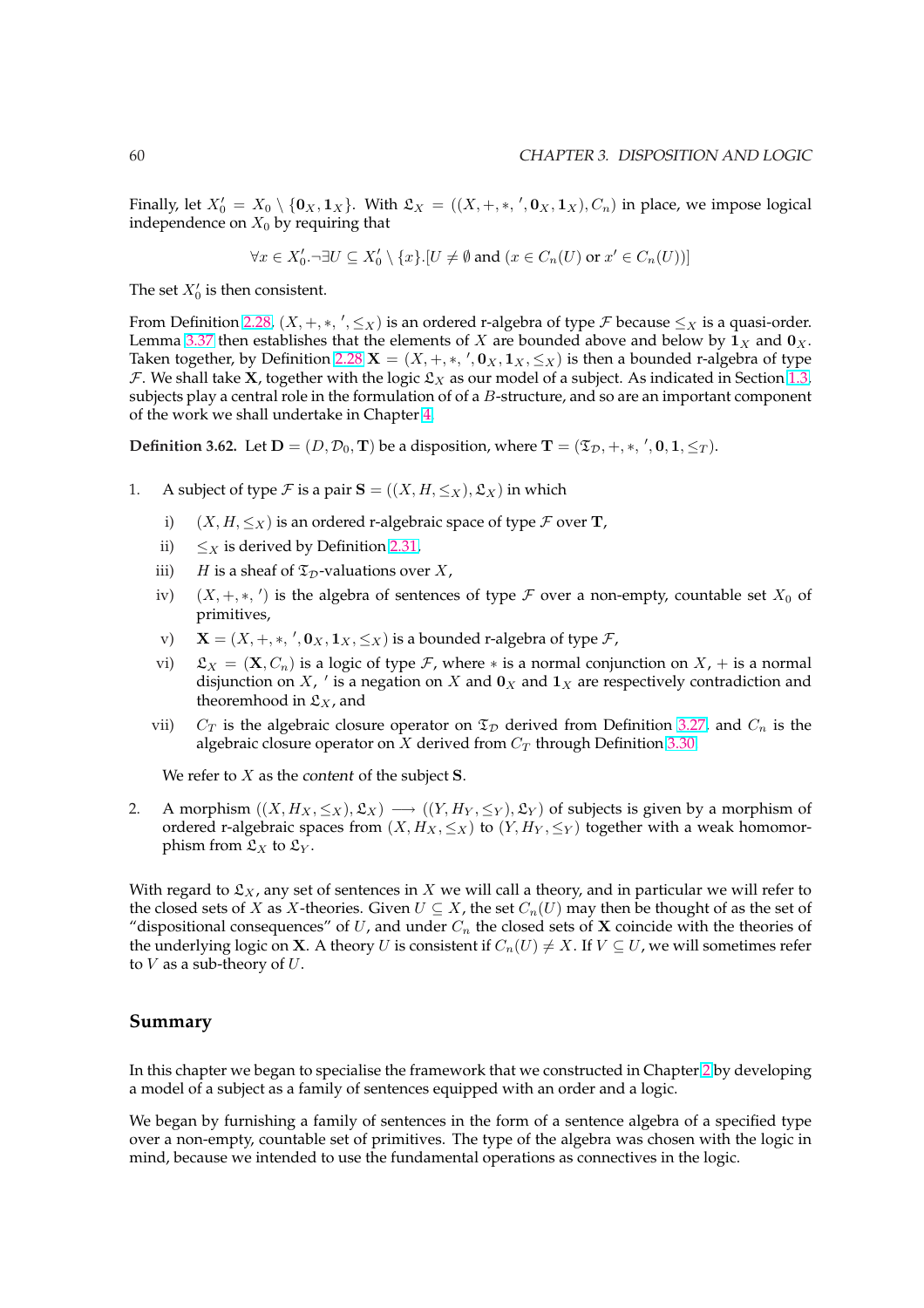#### 3.2. A LOGIC OF DISPOSITION 61

To develop the required order, we appealed to the idea of a disposition. To compare information by a given disposition, it would be necessary to assign the disposition to the given information in the form of comparable "degrees". Had we done that directly, we would have encountered two difficulties. First, our model would have broken down as soon as the agent was discovered to hold a degree of disposition different from what we had assigned. Second, we would have required knowledge of the type used to represent the degrees of disposition. We overcame both problems by assigning these degrees of disposition non-deterministically, an idea which we drew from [8].

We therefore assigned degrees of disposition to information based on properties that a degree should satisfy, rather than based on its value. By using sets of properties or specifications rather than values, we could also retain the qualitative character of the problem. In this rega[rd](#page-89-0), our approach differed from models such as the transferable belief model of [46], which attempts to quantify the degree of belief of an agent explicitly, or the *ceteris paribus* networks of [7] where, although no quantification is made explicit, the qualitative preference orderings used to order the beliefs of an agent appeal directly to the values in an ordered set of preferences.

An important feature proposed in Section 1.3 was th[at t](#page-92-0)he a[gen](#page-89-0)t should be able to hold an "indeterminate" disposition towards a given piece of information, since it may know nothing about what that information might mean. To implement this feature, we drew on the work of several authors. In particular, from [22] and [23], we used the idea of an order derived from a set of observations about a given set of values. From [15], we [drew](#page-16-0) on the idea of a bi-partite truth value to develop the surrogate degrees of disposition we would ultimately assign to each piece of information.

In the derivation of [thes](#page-90-0)e surr[oga](#page-90-0)tes, our intention was to allow the two components of a given surrogate to overlap – the greater the o[verl](#page-90-0)ap, the greater the indeterminacy represented by the surrogate. Consequently, we used an idea described in [9] to develop  $P$ - and  $Q$ -specifications of degrees of disposition. The P-specification described degrees of disposition that could be held towards an item of information, while the Q-specification described degrees of disposition that could be thought of as being converse to those described by  $P$ . The interplay between these sets of degrees of disposition let us capture an element of ambivalen[ce](#page-89-0) on the part of the agent towards the selected item of information.

For technical reasons, we ordered specifications by inclusion (rather than using a power order). More specifically, we chose the truth order of  $[15]$  because it reflected what we were after – as we moved up the order on surrogates, the  $P$ -specification would strengthen while the  $Q$ -specification weakened. Thus, the contrast between the pro- and contra-disposition represented by the surrogate would increase, strengthening the characterisation of the prescribed degrees of disposition. In contrast, under the knowledge order, the two degrees  $(\emptyset, \Theta_{\mathcal{D}})$  and  $(\Theta_{\mathcal{D}}, \emptyset)$  would no longer represent surrogates in which the disposition was held minimally (resp. maximally). Rather, the top and bottom elements would be  $(\Theta_{\mathcal{D}}, \Theta_{\mathcal{D}})$  and  $(\emptyset, \emptyset)$ , which we needed to represent an indeterminate disposition.

From the order on surrogates, we could derive an order on sentences as described in Definition 2.31. To develop a logic, we appealed to the idea of "preservation of degrees of truth" described in [16]. From this idea we were able to develop a consequence function that preserved the degrees of disposition assigned to the members of a set of sentences, as set out in Definitions 3.27 and 3.30. Furthermore, the notion of consequence also had a well-defined relationship to the order  $\leq_X$  on X, [as sh](#page-30-0)own by Propositions 3.59 and 3.61. We were then able to use the operations of our algebra as lo[gica](#page-90-0)l connectives, in the process formulating notions of conjunction, disjunction and negation.

Finally, from [36], an important requirement in the development of their belief revisio[n rela](#page-53-0)tio[n was](#page-54-0) that, given a sentence x, [any](#page-65-0) x-co[mpat](#page-65-0)ible set of sentences should be contained in a maximal  $x$ compatible set of sentences. We were able to meet this requirement by ensuring that our consequence function was algebraic.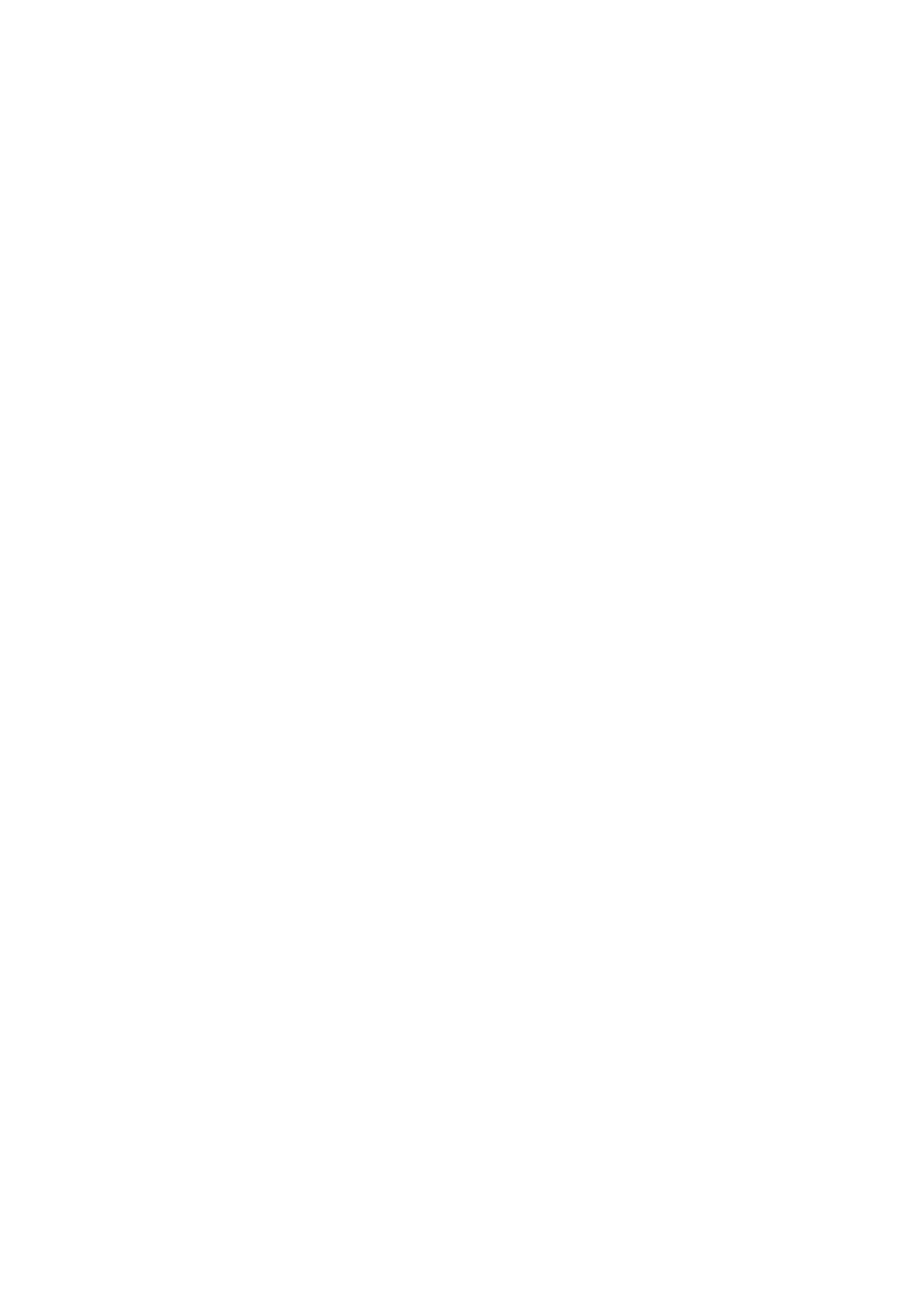# <span id="page-69-0"></span>**Chapter 4**

# **Belief Revision by Disposition**

In Section 1.3, we proposed to replace the epistemic entrenchments used in [36] with a more general quasi-order. These epistemic entrenchments played a central role in the development of the belief revision relations of [36]. Our motivation for replacing them with a quasi-order was to extend the model of [36] to obtain a more general version of relational belief revision where sentences are ordered by [how](#page-16-0) strongly they exhibit a given property. Accordingly, theories [are](#page-91-0) then revised by how strongly the sentences exhibit the property.

We develo[ped](#page-91-0) the qu[asi-](#page-91-0)order from a propositional attitude or disposition in Chapter 3, and based on a given disposition we were also able to construct a logic on a family of sentences. We now continue this development by formally exhibiting a belief revision relation that is derived from a disposition, and hence uses a more general quasi-order. We then describe how a  $B$ -structure may be constructed from the components we have developed in Chapters 2 and 3, and conclude by pro[vid](#page-41-0)ing a worked example to show how the theory we have developed may be applied to related areas of research. We proceed as follows.

#### **Chapter Guide:**

- **Section 4.1: Belief Revision.** In this section, we develop a belief revision relation for a family of sentences that is ordered by a disposition. The proposed relation is formulated in terms of belief bases rather than belief sets. We then show how a B-structure may be constructed from the components set out in Chapters 2 and 3. This B-structure is relational in that the underlying su[bjec](#page-70-0)ts are equipped with a relational belief revision operation. We conclude with a brief discussion of how belief revision may be conducted with a relational B-structure.
- **Section 4.2: Towards an Application of [Ou](#page-19-0)r [Wo](#page-41-0)rk.** In [44], the author presents a "phenomenal, dispositional account of belief". This model provides an innovative approach to belief in which the beliefs held by an agent are portrayed in terms of what are called dispositional stereotypes. The approach successfully accounts for those cases where an agent can neither be described as be[liev](#page-75-0)ing or not believing something. In this sect[ion](#page-91-0), we describe this approach, focussing in particular on dispositional stereotypes. We then show how the theory we have developed for our work may be applied to the approach.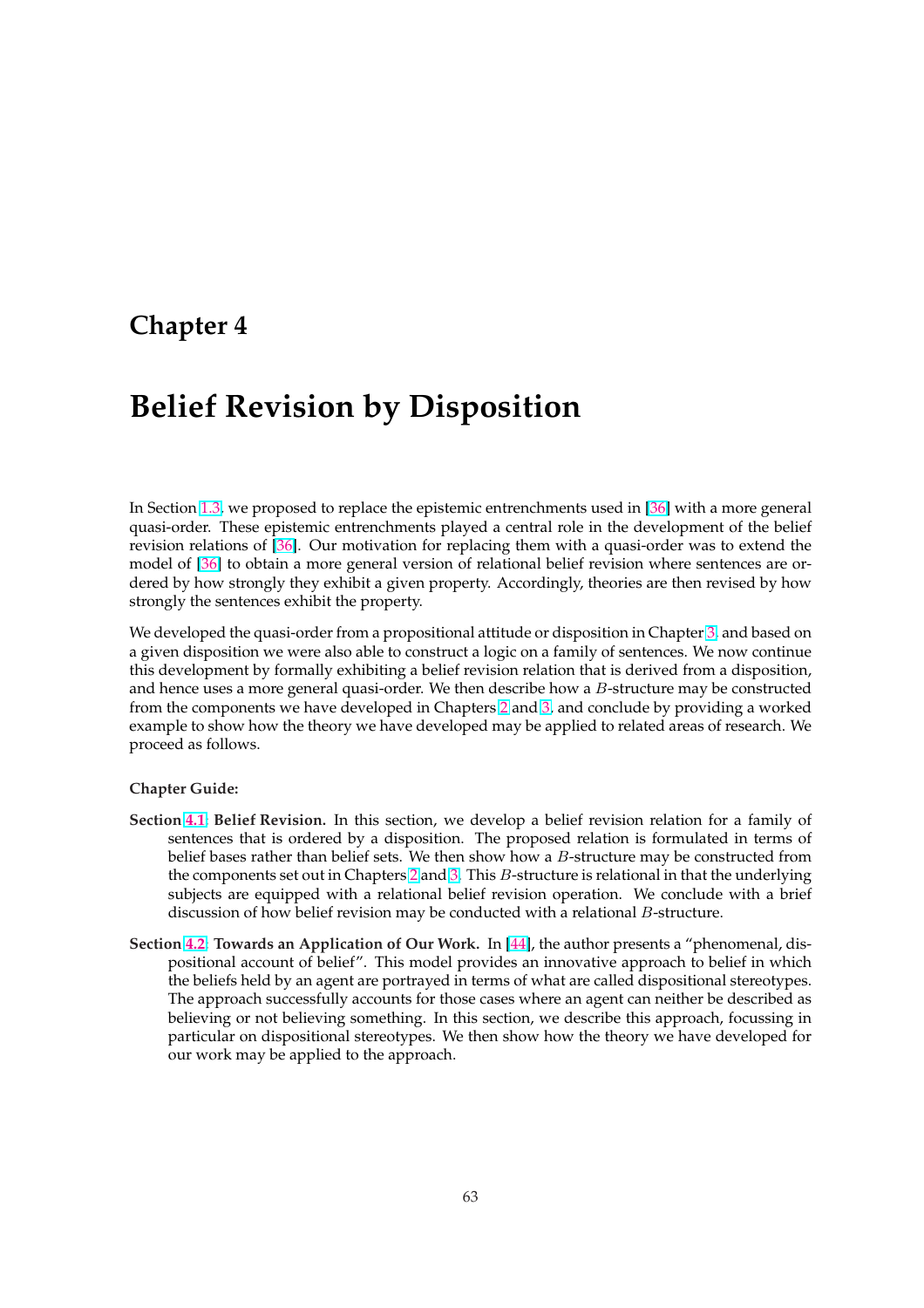### <span id="page-70-0"></span>**4.1 Belief Revision**

We would now like to develop a belief revision relation by using the dispositions that we derived in Chapter 3. Our exposition in this sub-section mostly follows that of [36], and through it we are able to demonstrate how the theory that we have developed can be applied to the work of [36].

#### **4.1.1 [A B](#page-41-0)elief Revision Relation in the Style of Lindström a[nd](#page-91-0) Rabinowicz**

Let  $\mathbf{S} = ((X, H, \leq_X), \mathfrak{L}_X)$  be a subject of type  $\mathcal{F} = \{+, *, ''\} = \{2, 2, 1\}$ , for which  $\leq_X$  is derived from a disposition  $\mathbf{D} = (D, \mathcal{D}_0, \mathbf{T})$  and  $\mathfrak{L}_X = (\mathbf{X}, C_n)$ , where  $C_n$  is given by Definition 3.30. For  $C_n$ , let  $\mathcal{C}_X$  denote the family of closed sets of X. We take the "beliefs" of an agent to be represented by the set  $G \subseteq X$  of sentences. In keeping with our convention, G is considered a theory. We shall assume that this theory is consistent so that  $C_n(G) \neq X$ , that G is not necessarily an X-theory, and that the surrogate degree of disposition towards each member of  $G$  can be determined w[ith th](#page-54-0)e reference assignment  $v$  of the agent.

For belief revision, we shall restrict our consideration to sentences that are finite in the following sense.

**Definition 4.1.** Let F be a language of algebras, and let  $X = (X, F)$  be the sentence algebra of type F over a non-empty, countable set  $X_0$  of primitives. For any  $x \in X$ , we say that x is a finite sentence if  $L_x$  is finite, and for any  $y \in L_x$ , y appears in x only finitely many times.

Given a new finite sentence  $y$ , the agent will seek to revise G to include  $y$ . The outcome of this revision depends on whether the agent can accommodate y amongst the sentences in  $G$ , given the logic  $\mathfrak{L}_X$  and its reference commitment v. If it cannot, we expect that it will abandon some of its existing sentences to accommodate the new information, effectively reverting to a sub-theory of G. We would like this retiring of sentences to be done so that the least number of sentences is given up to accommodate y. Intuitively, we seek a sub-theory  $K \subseteq G$  that is maximally compatible with y, as described in Definition 3.45. Fortunately, by Proposition 3.47, such a sub-theory of G does exist.

We propose a belief revision relation as follows.

**Definition 4.2.** For any  $G, H \in \mathcal{C}_X$  let  $G_0, H_0 \subseteq X$  be such that  $G = C_n(G_0)$  and  $H = C_n(H_0)$ . For any  $y \in X$ , let  $R_y \subseteq C_X \times C_X$  be a binary relation on  $C_X$  [such](#page-60-0) that for any  $G, H \in C_X$ ,  $GR_yH$  if

i)  $\vdash_{\mathfrak{L}_X} y'$  and  $H_0 = \{\mathbf{0}_X\}$ , or

ii)  $G_0$  contains a possibly empty, maximal y-compatible sub-theory K and  $H_0 = K \cup \{y\}$ 

If  $GR<sub>v</sub>H$ , we say that H is a revision of G with y relative to v.

This definition may be compared to Definition 4.1 in [36]. The relation  $R_y$  between the belief sets G and H is determined by properties of the underlying belief bases  $G_0$  and  $H_0$ , and we may think of  $R_y$ as inducing a binary relation  $R_y^0$  on  $\mathcal{P}(X)$ , where  $G_0R_y^0H_0$  if and only if  $GR_yH$ . We may then regard  $R_y$  as an implicit and  $R_y^0$  as an explicit belief revision relation (compare Remark 1.9).

We claim that the relation  $R_y$  of Definition 4.2 is in fac[t a](#page-91-0) belief revision relation. That is,  $R_y$  satisfies the seven LR postulates **R1**–**R7** listed in Section 1.2.3. For easy reference, we restate these axioms here, reformulated to use the notation we have established thus far. In the list [set o](#page-13-0)ut below,  $G$  and *H* are *X*-theories and  $y, z \in X$ .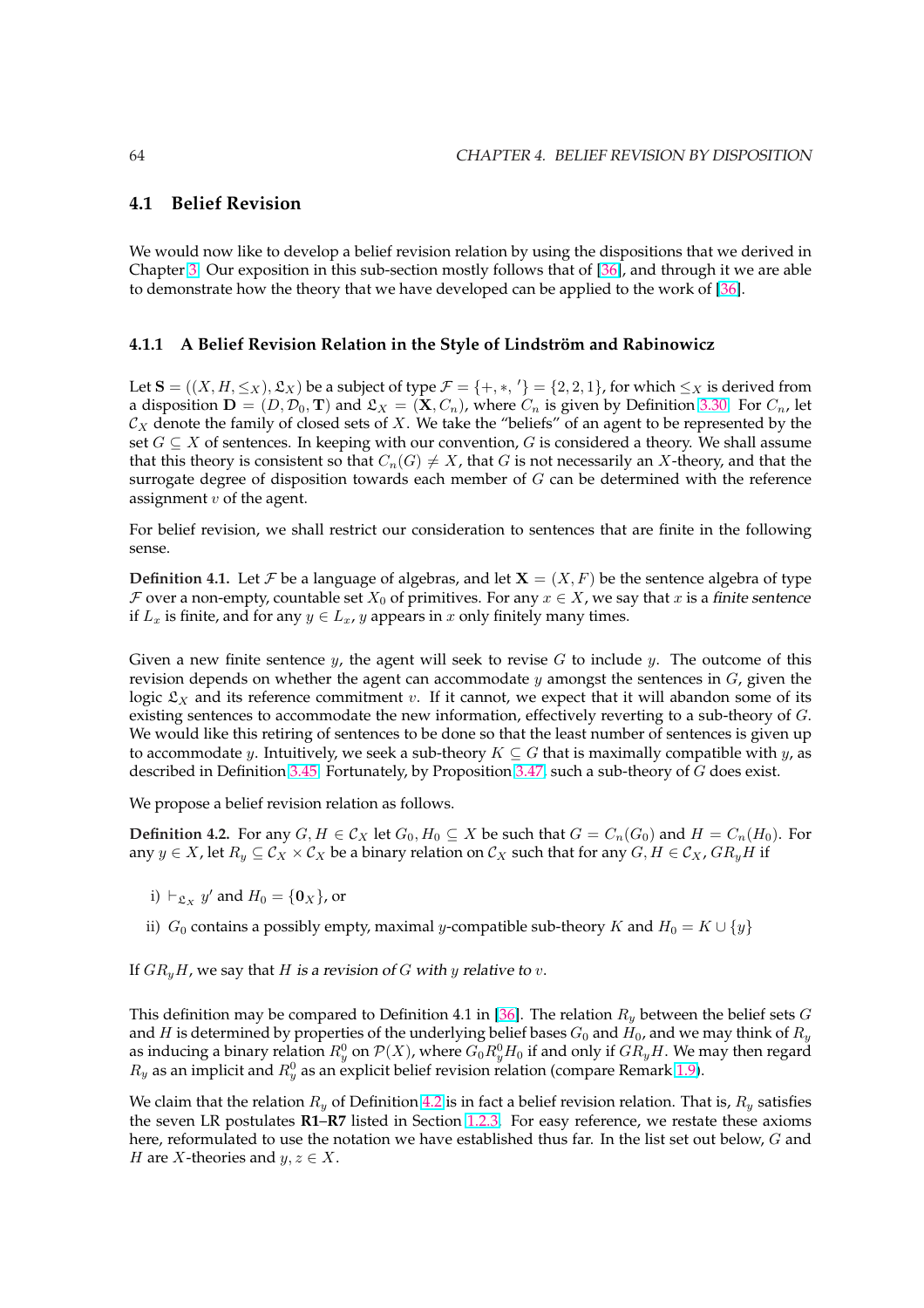- **R1:** There exists  $H \in \mathcal{C}_X$  such that  $H \in R_y(G)$
- **R2:** If  $H \in R_u(G)$ , then  $y \in H$
- **R3:** If  $y' \notin G$  and  $H \in R_y(G)$ , then  $H = C_n(G \cup \{y\})$
- **R4:** If  $\forall$   $g_X$  y' and  $H \in R_y(G)$ , then  $\mathbf{0}_X \notin H$
- **R5:** If  $\vdash_{\mathfrak{L}_X} y \leftrightarrow z$ , then  $H \in R_y(G)$  if and only if  $H \in R_z(G)$
- **R6:** If  $H \in R_y(G)$  and  $z' \notin H$ , then  $C_n(H \cup \{z\}) \in R_{y \ast z}(G)$
- **R7:** If  $H \in R_y(G)$  and for all  $L \in C_X$  we have that if  $L \in R_{y+z}(G)$  then  $y' \notin L$ , then there exists  $L \in \mathcal{C}_X$  such that  $L \in R_{y+z}(G)$  and H is given by  $C_n(L \cup \{y\})$

It follows readily from Definition 4.2 that R<sup>y</sup> satisfies Axioms **R1** and **R2**, so we state these two claims without proof.

**Lemma 4.3.** *The relation* R<sup>y</sup> *satisfies Axiom* **R1***.*

**Lemma 4.4.** *The relation* R<sup>y</sup> *satisfi[es A](#page-70-0)xiom* **R2***.*

**Lemma 4.5.** *The relation* R<sup>y</sup> *satisfies Axiom* **R3***.*

*Proof.* Let  $G_0, H_0 \subseteq X$  be such that  $G = C_n(G_0)$  and  $H = C_n(H_0)$ , and assume that  $y' \notin G$  and  $H \in R_y(G)$ . Since  $y' \notin G$ , we do not have  $\vdash_{\mathfrak{L}_X} y'$  and hence Definition 4.2(i) does not apply. Furthermore, because  $y' \notin G$  it follows that  $y' \notin G_0$  and by Definition 3.45  $G_0$  is a maximal ycompatible sub-theory of itself, so that  $H_0 = G_0 \cup \{y\}$ . Applying Lemma 3.50, we then obtain

$$
H = C_n(H_0) = C_n(G_0 \cup \{y\}) = C_n(C_n(G_0) \cup \{y\}) = C_n(G \cup \{y\})
$$

as required.

**Lemma 4.6.** *The relation* R<sup>y</sup> *satisfies Axiom* **R4***.*

*Proof.* Let  $G_0, H_0 \subseteq X$  be such that  $G = C_n(G_0)$  and  $H = C_n(H_0)$ , and assume that  $\forall_{\mathfrak{L}_X}$  y' and  $H \in R_y(G)$ . Because  $\forall_{\mathfrak{L}_X} y'$ , Definition 4.2(i) does not apply and we may write  $H_0 = K \cup \{y\}$  where K is a maximal y-compatible sub-theory of  $G_0$ . From Proposition 3.44, because  $y' \notin C_n(K)$ ,  $\mathbf{0}_X \notin K$ . Hence  $\mathbf{0}_X \notin K \cup \{y\}$ , and by Proposition 3.44 we have  $\mathbf{0}_X \notin C_n(K \cup \{y\}) = H$ .  $\Box$ 

**Lemma 4.7.** *The relation* R<sup>y</sup> *satisfies Axi[om](#page-70-0)* **R5***.*

*Proof.* Let  $G_0, H_0 \subseteq X$  be such that  $G = C_n(G_0)$  $G = C_n(G_0)$  $G = C_n(G_0)$  and  $H = C_n(H_0)$ , and assume that  $\vdash_{\mathfrak{L}_X} y \leftrightarrow z$ . If  $H_{0,y} = \{0_X\}$ , then we must have  $\vdash_{\mathfrak{L}_X} y'$ . By Definition 3.40 and Lemma 3.43, if  $\vdash_{\mathfrak{L}_X} y \leftrightarrow z$  then  $\vdash_{\frak{L}_X}y'\leftrightarrow z'$ , and from  $\vdash_{\frak{L}_X}y'$  we therefore have  $\vdash_{\frak{L}_X}z'.$  But then  $H_{0,z}=\{\mathbf{0}_X\}$  as well. It follows that if  $H = X = C_n(H_{0,y}) \in R_y(G)$  then also  $X \in R_z(G)$ . Otherwise, let K be a maximal y-compatible sub-theory of  $G_0$ , so that  $H_{0,y} = K \cup \{y\}$ . Then

| $z' \in C_n(K) \Rightarrow C_n({z'} \cap \mathcal{C}_n(K))$ |                                            | (property CL2 of Definition 3.3)                             |
|-------------------------------------------------------------|--------------------------------------------|--------------------------------------------------------------|
|                                                             | $\Rightarrow C_n({y'}\}) \subseteq C_n(K)$ | $(\text{since }\vdash_{\mathfrak{L}_X} y \leftrightarrow z)$ |
|                                                             | $\Rightarrow y' \in C_n(K)$                | (property CL1 of Definition 3.3)                             |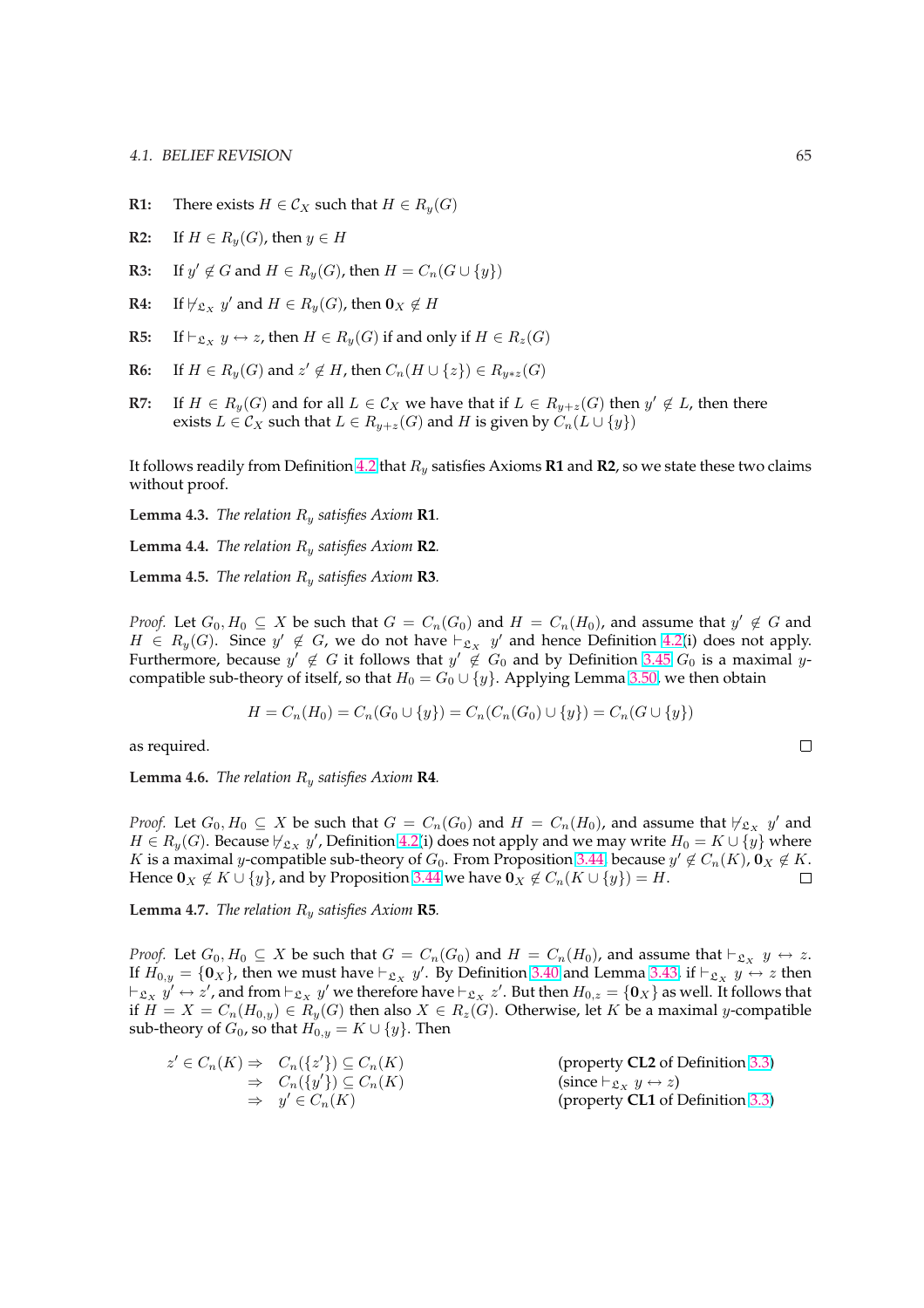and hence K could not have been a y-compatible sub-theory of  $G_0$ , and we reach a contradiction. Thus, K is z-compatible. Next suppose that there is  $K' \subseteq G_0$  such that  $K'$  is z-compatible and  $K \subset K'$ . Then

$$
K \subset K' \text{ and } z' \notin C_n(K') \Rightarrow C_n(\lbrace z' \rbrace) \not\subseteq C_n(K')
$$
  
\n
$$
\Rightarrow C_n(\lbrace y' \rbrace) \not\subseteq C_n(K')
$$
  
\n
$$
\Rightarrow y' \notin C_n(K')
$$
  
\n(since  $\vdash_{\mathfrak{L}_X} y \leftrightarrow z$ )

and hence K could not have been a maximal y-compatible set and again we reach a contradiction. Thus K is a maximal z-compatible sub-theory of  $G_0$ , and  $H_{0,z} = K \cup \{z\}$ . Applying Lemma 3.50, we then obtain

$$
C_n(K \cup \{y\}) = C_n(K \cup C_n(\{y\})) = C_n(K \cup C_n(\{z\})) = C_n(K \cup \{z\})
$$

and it follows that if  $H = C_n(K \cup \{y\}) \in R_y(G)$  then also  $H \in R_z(G)$ . By similar analysis[, we](#page-61-0) can show that if  $H \in R_z(G)$  then also  $H \in R_y(G)$ , which then establishes the result.  $\Box$ 

**Lemma 4.8.** *The relation* R<sup>y</sup> *satisfies Axiom* **R6***.*

*Proof.* Let  $G_0, H_0 \subseteq X$  be such that  $G = C_n(G_0)$  and  $H = C_n(H_0)$ , and assume that  $GR_uH$  and  $z' \notin H$ . Since  $z' \notin H$ , we have  $H \neq X$  and hence  $\forall_{\mathfrak{L}_X} y'$ , so that Definition 4.2(i) does not apply to  $R_y$ . There is therefore a maximal y-compatible sub-theory K of  $G_0$  with  $H = C_n(H_0) = C_n(K \cup \{y\})$ . By hypothesis,  $z' \notin H$ . Suppose that K is not  $(y * z)$ -compatible. Then  $(y * z)' \approx y' + z' \in C_n(K)$  and hence also  $y'+z'\in C_n(K\cup\{y\})$ , from which we have  $C_n(K\cup\{y\}\cup\{y'+z'\})=C_n(K\cup\{y\}).$  Now,

$$
C_n(K \cup \{y\} \cup \{y' + z'\})
$$
  
=  $C_n(K \cup \{y\} \cup \{y'\}) \cap C_n(K \cup \{y\} \cup \{z'\})$  (Lemma 3.51(ii))  
=  $X \cap C_n(K \cup \{y\} \cup \{z'\})$  (Definitions 3.30 and 3.27)  
=  $C_n(K \cup \{y\} \cup \{z'\})$ 

and hence  $C_n(K \cup \{y\}) = C_n(K \cup \{y\} \cup \{z'\})$  in which case  $z' \in C_n(K \cup \{y\}) = H$ , contrary to our hypothesis. Thus K is  $(y * z)$ -compatible. Next, suppose that K is not a m[axim](#page-54-0)al  $(y * z)$ -compatible sub-theory of  $G_0$ . Then there is  $K' \subseteq G_0$  with  $K \subset K'$  and  $(y * z)' \approx y' + z' \notin C_n(K')$ . By **Dn1** of Definition 3.49,  $y' \notin C_n(K')$  either, and hence K could not have been a maximal y-compatible sub-theory of G, and we reach a contradiction. It follows that K is also a maximal  $(y * z)$ -compatible sub-theory of  $G_0$  and hence that  $GR_{y*z}H'$  with  $H'_0 = K \cup \{y*z\}$ . As before, by Lemma 3.51(i) and Lemma 3.50,  $H' = C_n(K \cup \{y, z\}) = C_n(H \cup \{z\}).$  $\Box$ 

**Lemma 4.9.** *[The re](#page-60-0)lation* R<sup>y</sup> *satisfies Axiom* **R7***.*

*Proof.* [Let](#page-61-0)  $G_0, H_0 \subseteq X$  be such that  $G = C_n(G_0)$  and  $H = C_n(H_0)$ , and assume that  $GR_yH$  and that for any X-theory L, if  $GR_{y+z}L$  then  $y' \notin L$ . Now,

| $\exists L \subseteq \mathcal{C}_X.[GR_{y+z}L]$ | (by Axiom $R1$ )     |
|-------------------------------------------------|----------------------|
| $\Rightarrow y' \notin L$                       | (by hypothesis)      |
| $\Rightarrow$ $\forall x \; y'$                 | (by Definition 3.36) |

and hence Definition 4.2(i) does not apply to  $R_y$ . Thus, we have  $GR_yH$  with  $H = C_n(K \cup \{y\})$  and K is a maximal y-compatible sub-theory of  $G_0$ . By Condition **Dn1** of Definition 3.49, since  $y \in H$ ,  $y + z \in H$  also, and because  $H \neq X$ , by Propositions 3.44 and 3.57,  $(y + z)' \notin H$  so that K is  $(y + z)$ -compatible. Suppose that K is not a maximal  $(y + z)$ -compatible s[ub-th](#page-57-0)eory of  $G<sub>0</sub>$ . Then there is  $K' \subseteq G_0$  suc[h tha](#page-70-0)t  $K \subset K'$  and  $K'$  is a maximal  $(y + z)$ -compatible sub-theory of  $G_0$ . Taking  $L_0 = K' \cup \{y + z\}$  and  $L = C_n(L_0)$ , we then have  $GR_{y+z}L$ . But since K was a ma[ximal](#page-60-0) y-compatible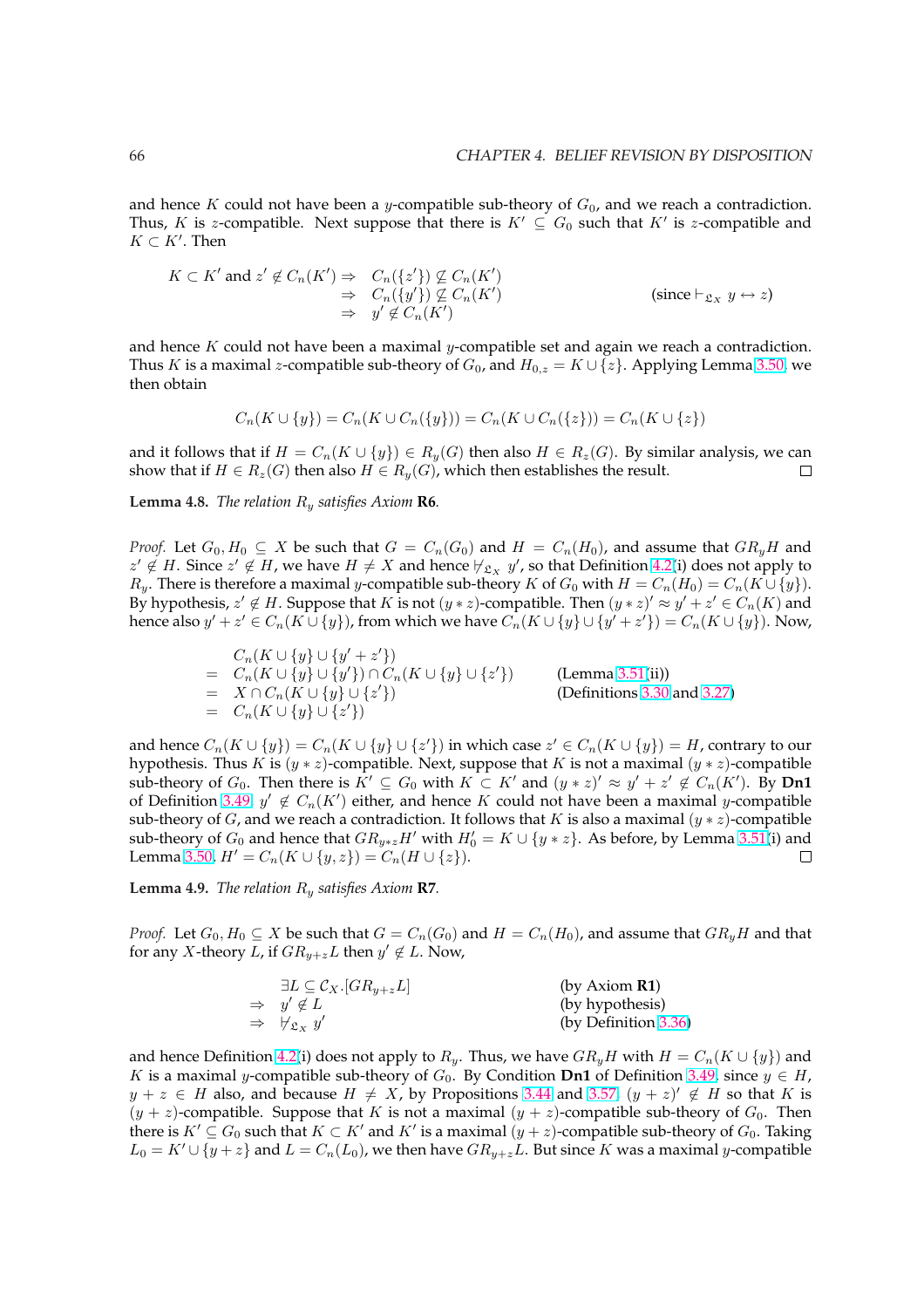<span id="page-73-0"></span>sub-theory of  $G_0$ ,  $y' \in C_n(K') \subseteq L$ , contrary to our hypothesis, and so K is also a maximal  $(y + z)$ compatible sub-theory of  $G_0$ . Thus, taking  $\hat{L}_0 = K \cup \{y + z\}$  and  $L = C_n(L_0)$ , we then have  $GR_{y+z}L$ and  $H = C_n(K \cup \{y\})$ . By applying Proposition 3.56, we find that

$$
H = C_n(K \cup \{y\})
$$
  
\n
$$
= C_n(K \cup \{y * (y + z)\})
$$
  
\n
$$
= C_n(K \cup \{y, y + z\})
$$
  
\n
$$
= C_n(L_0 \cup \{y\})
$$
  
\n
$$
= C_n(C_n(L_0) \cup \{y\})
$$
  
\n
$$
= C_n(L \cup \{y\})
$$
  
\n(Lemma 3.50)  
\n
$$
= C_n(L \cup \{y\})
$$

which gives us the result, as required.

The preceding lemmas show that the relation  $R_y$  as set out in Definition 4.2 satisfies the axioms that define a belief revision relation, and hence  $R_y$  is in fact a belief revision relation.

**Theorem 4.10.** *The relation*  $R_y$  *of Definition* 4.2 *is a belief revision relation.* 

We have now presented a scheme under which a belief revision relation can be derived for a family of sentences that has been ordered by a given disposition D. In the next section, we are able to build a *B*-structure and show how relational bel[ief r](#page-70-0)evision may be carried out in it.

## **4.1.2 Relational** B**-Structures**

We let  $\mathfrak{S} = {\{S_j\}_{j \in J}}$  be a countable family of subjects of type  $\mathcal{F} = {+,*,'} = {2,2,1}.$  Recalling Definition 3.62, for each  $j \in J$ ,  $\mathbf{S}_j = ((X_j, H_j, \leq_j), \mathfrak{L}_j)$  in which

- i)  $(X_j, H_j, \leq_j)$  is an ordered r-algebraic space of type  $\mathcal F$  over  $\mathbf T_j = (\mathfrak T_j, +, *, ', \mathbf 0_{T_j}, \mathbf 1_{T_j}, \leq_{T_j})$ ,
- ii)  $\leq_i$  i[s deri](#page-66-0)ved from  $\mathbf{T}_i$  by Definition 2.31,
- iii)  $H_j$  is a sheaf of  $\mathbf{T}_j$ -valuations over  $X_j$ ,
- iv)  $(X_j, +, *, ')$  is the algebra of sentences of type  $\mathcal F$  over a non-empty, countable set  $X_{0,j}$  of primitives and  $X_i$  is the content of subject  $S_i$  $S_i$ ,
- v)  $X_j = (X_j, +, *, ', 0_j, 1_j, \leq_j)$  is a bounded r-algebra of type  $\mathcal{F}$ ,
- vi)  $\mathfrak{L}_j = (\mathbf{X}_j, C_j)$  is a logic of type *F*, where  $*$  is a normal conjunction on  $X_j$ , + is a normal disjunction on  $X_j$ ,  $\cdot$  is a negation on  $X_j$  and  $\mathbf{0}_j$  and  $\mathbf{1}_j$  are respectively contradiction and theoremhood in  $\mathfrak{L}_i$ , and
- vii)  $C_i$  is derived via Definitions 3.27 and 3.30

Each  $T_j$  originates from a disposition  $D_j = (D_j, \mathcal{D}_{0,j}, T_j)$ . To allow more than one disposition to be applied to the content  $X_i$  of a subject  $S_i$ ,  $\mathfrak S$  may contain copies of  $S_i$  for which the order is induced by a different disposition. Corres[pondi](#page-53-0)ngl[y, the](#page-54-0) same disposition may be applied to more than one member of G. Consequently, it is possible that for  $\mathbf{S}_j, \mathbf{S}_k \in \mathfrak{S}$  we have  $X_j = X_k$  but  $\leq_j \neq \leq_k$ , and it is also possible that although  $X_j \neq X_k$ ,  $\mathbf{D}_j$  and  $\mathbf{D}_k$  are the same disposition.

To simplify our work, for distinct  $i, j \in J$ , we shall treat  $X_{0,i}$  and  $X_{0,j}$  as being disjoint. Consequently, for any  $\mathbf{S}_j, \mathbf{S}_k \in \mathfrak{S}$  for which  $X_j = X_k$ , we nonetheless treat  $X_j$  and  $X_k$  as distinct sets of

 $\Box$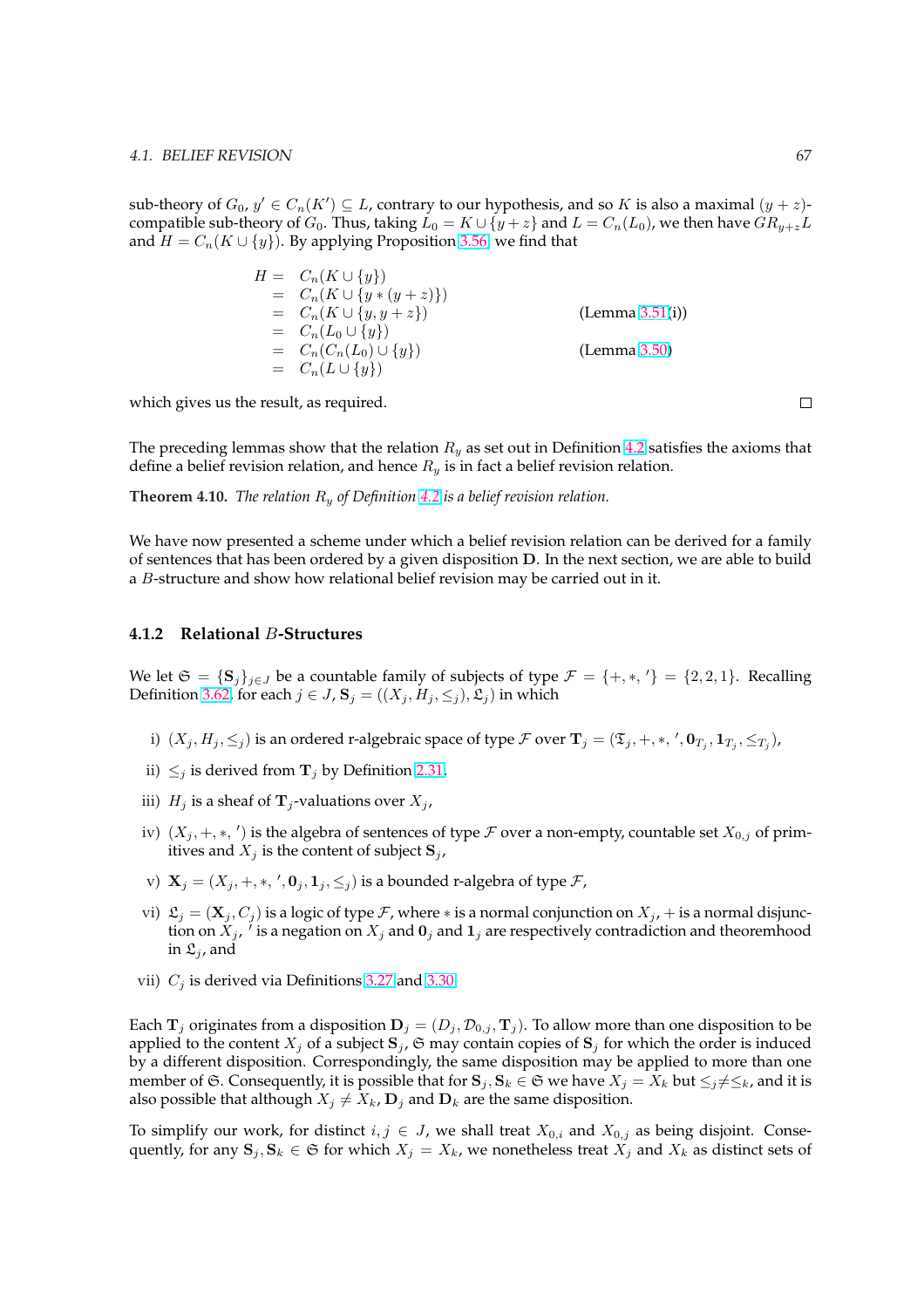sentences. We let  $X_0=\bigcup_{j\in J}X_{0,j}$ , and for each  $\mathbf{S}_j$  we assume that an agent holds the beliefs in  $T_j$ , corresponding to the belief base  $\Gamma_i$ .

As described in Section 2.3.2, we combine the  $T_j$  by forming a coalesced sum of the  $\mathfrak{T}_j$ , identifying the top and bottom elements in the process, and in this way we obtain a new bounded r-algebra  $\mathbf{T} = (\mathfrak{T}, +, *, ', \mathbf{0}_T, \mathbf{1}_T, \leq_T)$ . For each  $j \in J$ ,  $H_j$  is now a sheaf of T-simulations. Taking  $U_0$  to be a countable set, for each  $j \in J$ , we let  $U_j \subseteq U_0$  and  $\phi_j : U_j \longrightarrow X_j$  be such that  $\phi_j$  maps  $U_j$  bijectively to  $X_j$ , and we let  $\mathcal{U} = \{U_j\}_{j\in J}$  $\mathcal{U} = \{U_j\}_{j\in J}$  $\mathcal{U} = \{U_j\}_{j\in J}$  and  $X=\bigcup_{j\in J}U_j$ . Taking  $\mathsf{M}=\{(X_j,H_j,\le_j)\}_{j\in J}$ , we construct an ordered manifold  $X = (X, H_X, \leq_X)$  of type M as set out in Section 2.3.2. Borrowing notation from Section 2.3.2, for each  $j \in J$ , if  $x \in U_j$  we take  $\phi_j(x)$  to be a sentence that expresses or represents x in  $\mathbf{S}_j$ , and we let  $V_j = \phi_j^{-1}(\Gamma_j)$  and  $V_j^+ = \phi_j^{-1}(T_j)$ .

By combining each  $U_j$  with the corresponding  $V_j^+$ , we may then f[orm](#page-36-0)  $\mathcal{B} = \{(U_j, V_j^+)\}_{j \in J}$  as a  $B$ structu[re on](#page-36-0)  $X_0$  (compare Definition 1.8). For any  $j \in J$ , the subject  $S_j$  is accessible via the corresponding coordinate chart  $(U_j, \phi_j)$ , and in this sense  $S_j$  participates in B. Consequently, we name B a relational B-structure (of type M) because each subject that participates in B is equipped with a relational belief revision operation.

Let y be a finite sentence of type  $\mathcal F$ , [form](#page-12-0)ed from the primitives in  $X_0$ , and let  $L_y$  be the smallest language of y (compare Lemma 1.4, Definition 1.5 and Remark 1.6). To revise B with y, we shall apply the "Option B Revision" procedure (compare Section 1.2.2) as follows:

1. *We form a new subject by combining those subjects that are affected by the new information* y*.*

Let  $J_y = \{j \in J \mid L_y \cap X_{0,j} \neq \emptyset\}$  $J_y = \{j \in J \mid L_y \cap X_{0,j} \neq \emptyset\}$  $J_y = \{j \in J \mid L_y \cap X_{0,j} \neq \emptyset\}$  $J_y = \{j \in J \mid L_y \cap X_{0,j} \neq \emptyset\}$  $J_y = \{j \in J \mid L_y \cap X_{0,j} \neq \emptyset\}$ , and let  $X_{0,y} = \bigcup_{j \in J_y} X_{0,j}$ [.](#page-12-0) Let  $(X_y, +, *, ')$  be the algebra of sentences of type F over  $X_{0,y}$ . Via Definition 2.31 [we can](#page-11-0) derive an order  $\leq_y$  on  $X_y$  to form the bounded r-algebra  $\mathbf{X}_y = (X_y, +, *, ', \leq_y)$  of type  $\mathcal{F}$ . The Alexandroff topology  $\Omega X_y$  on X and the sheaf  $H_y$  of T-simulations over  $X_y$  may then be derived as set out in Section 2.2.2 to give us the ordered space  $(X_y, H_y, \leq_y)$ . From the work of Section 3.2 we can construct a logic  $\mathfrak{L}_{X_y} = (\mathbf{X}_y, C_y)$ , where  $C_y$  is developed a[s desc](#page-30-0)ribed in Definitions 3.27 and 3.30. Taken together, we then have the subject  $\mathbf{S}_y = ((X_y, H_y, \leq_y), \mathfrak{L}_{X_y}).$ 

2. *We determine the beliefs about the subject*  $S_y$ *.* 

For each  $j \in J_y$ ,  $X_{0,j} \subseteq X_{0,y}$  $X_{0,j} \subseteq X_{0,y}$ . Consequently, for any  $j \in J_y$  the algebra  $(X_j, +, *, ')$  can be embedded in  $(X_y, +, *, ',')$ . Letting  $f_j : X_j \longrightarrow X_y$  represent the embedding, the beliefs about  $S_y$ are given by  $T'_y=C_y(\Gamma'_y)$ , where  $\Gamma'_y=\bigcup_{j\in J_y}f_j(\Gamma_j).$  We then revise  $T'_y$  with the new information y as described in Section 4.1.1 (compare Definition 4.1.1) to obtain the new belief base  $\Gamma_y$  and beliefs  $T_u$ .

3. *We reconstitute the manifold* X*.*

We remove from M all of [the o](#page-70-0)rdered spaces that c[orresp](#page-70-0)ond to subjects affected by  $y$ , and we add the ordered space of the new subject  $S_y$  to form the class

$$
\mathsf{M}' = \mathsf{M} \setminus \{(X_j, H_j, \leq_j)\}_{j \in J_y} \cup \{(X_y, H_y, \leq_y)\}
$$

of ordered spaces. We then form a new manifold  $X'$  of type M' and a new relational B-structure  $\mathcal{B}'$  as before.

If instead we wished only to know whether  $y$  followed from the beliefs in  $B$ , we follow the same procedure to construct the new subject  ${\bf S}_y$  and the corresponding belief base  $\Gamma'_y$  (steps 1 and 2 above). Following Definition 1.12,  $v_{\cal B}: X_y\longrightarrow \{\bot,$  true, false,  $\top\}$  is such that if  $\Gamma'_y$  is consistent, then

i) if 
$$
\Gamma'_y \vdash_{\mathfrak{L}_y} y
$$
, then  $v_{\mathcal{B}}(y) =$  true,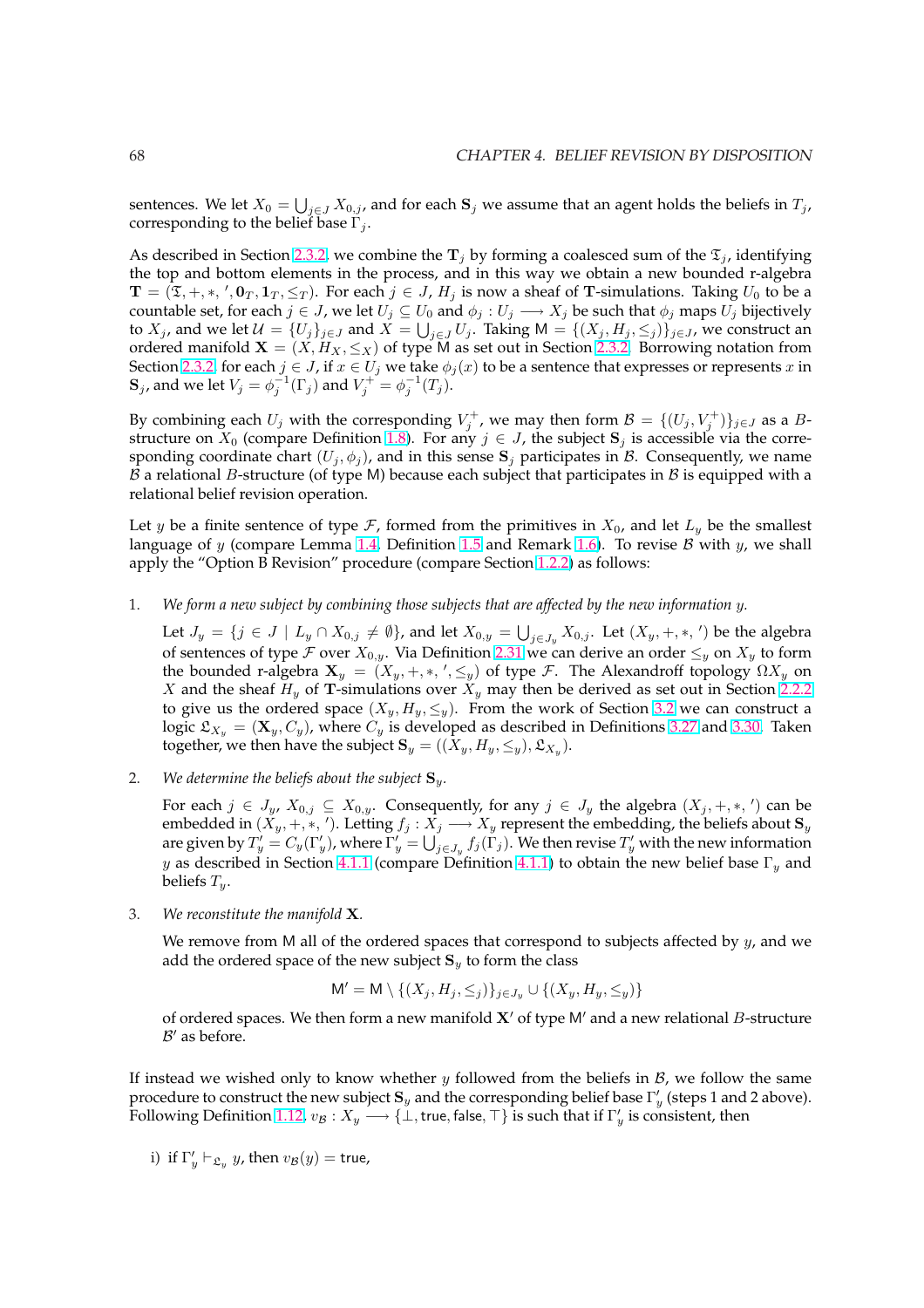- ii) if  $\Gamma'_y \vdash_{\mathfrak{L}_y} y'$ , then  $v_{\mathcal{B}}(y) =$  false, and
- iii)  $v_{\mathcal{B}}(y) = \perp$  otherwise

and if  $\Gamma'_y$  is inconsistent, then  $v_{\mathcal{B}}(y) = \top$ .

# **4.2 Towards an Application of Our Work**

In [44], the author presents a "phenomenal, dispositional account of belief" in which the beliefs held by an agent are characterised by what are called dispositional stereotypes. An interesting feature of the approach is that, without having to use a measure of uncertainty such as a probability, it can successfully account for cases where an agent can neither be described as believing nor disbelieving so[met](#page-91-0)hing. In this section, we describe this approach, focussing in particular on these dispositional stereotypes. To demonstrate the applicability of our framework to other research, we then show how the tools we have developed may be applied to this aspect of the approach.

# **4.2.1 A Dispositional Account of Belief**

As described in Section 1.1, we may see belief as referring to the representation held by an agent of the truth value of a proposition [24]. These representations have the character of discrete entities, either fully present or wholly absent in the "mind" of the agent [44]. This view, however, disagrees with the view that belief comes in degrees of uncertainty, which in turn does not handle cases where an agent lies somewhere betwe[en b](#page-8-0)elieving and disbelieving a proposition. To overcome these difficulties, [44] provides a phenomenal[, di](#page-90-0)spositional account of belief in which conscious experience plays a central role and belief is treated as being disposed to exp[erie](#page-91-0)nce and do certain things.

The key element of the account is the notion of dispositional stereotype. Stereotypes are sets of [pro](#page-91-0)perties normally associated with an object. The accuracy of a stereotype depends on how well it describes the objects to which it is normally applied. Intuitively, certain properties may be associated with an object more frequently than others, and we then have the notion that these properties are more central to a description of the object while others are more peripheral. These central properties allow us to agree, for example, on what a typical object of a given type would be.

A dispositional stereotype is then just a stereotype that consists of what are called dispositional properties. As described in [44], a dispositional property is a conditional statement whereby an object enters a state in which the property is manifested if a particular trigger condition is met. To illustrate, the dispositional stereotype of being hot-tempered might include dispositional properties such as responding angrily (the manifestation) to minor provocations (the trigger condition), quickly expressing frustration or r[esp](#page-91-0)onding with aggression when one's will is thwarted.

The approach of [44] is then to assign a dispositional stereotype to belief in a given proposition. An agent that presents all of the properties in the stereotype for believing a proposition  $\phi$  can then be taken to believe that  $\phi$  is the case, while an agent that presents none of these properties can not. Informally, the more properties in the stereotype that are presented by the agent, and the more central these properties a[re to](#page-91-0) the stereotype, the more appropriate it is to describe the agent as believing that  $\phi$ . In this way, the approach can account for a variety of "in-between" cases where an agent neither believes nor disbelieves that  $\phi$ .

To substantiate, the author describes two case studies where an agent m appears to believe that  $\phi$  in certain situations, and that  $\neg \phi$  in other situations. It is then not clear what m believes about  $\phi$ . In the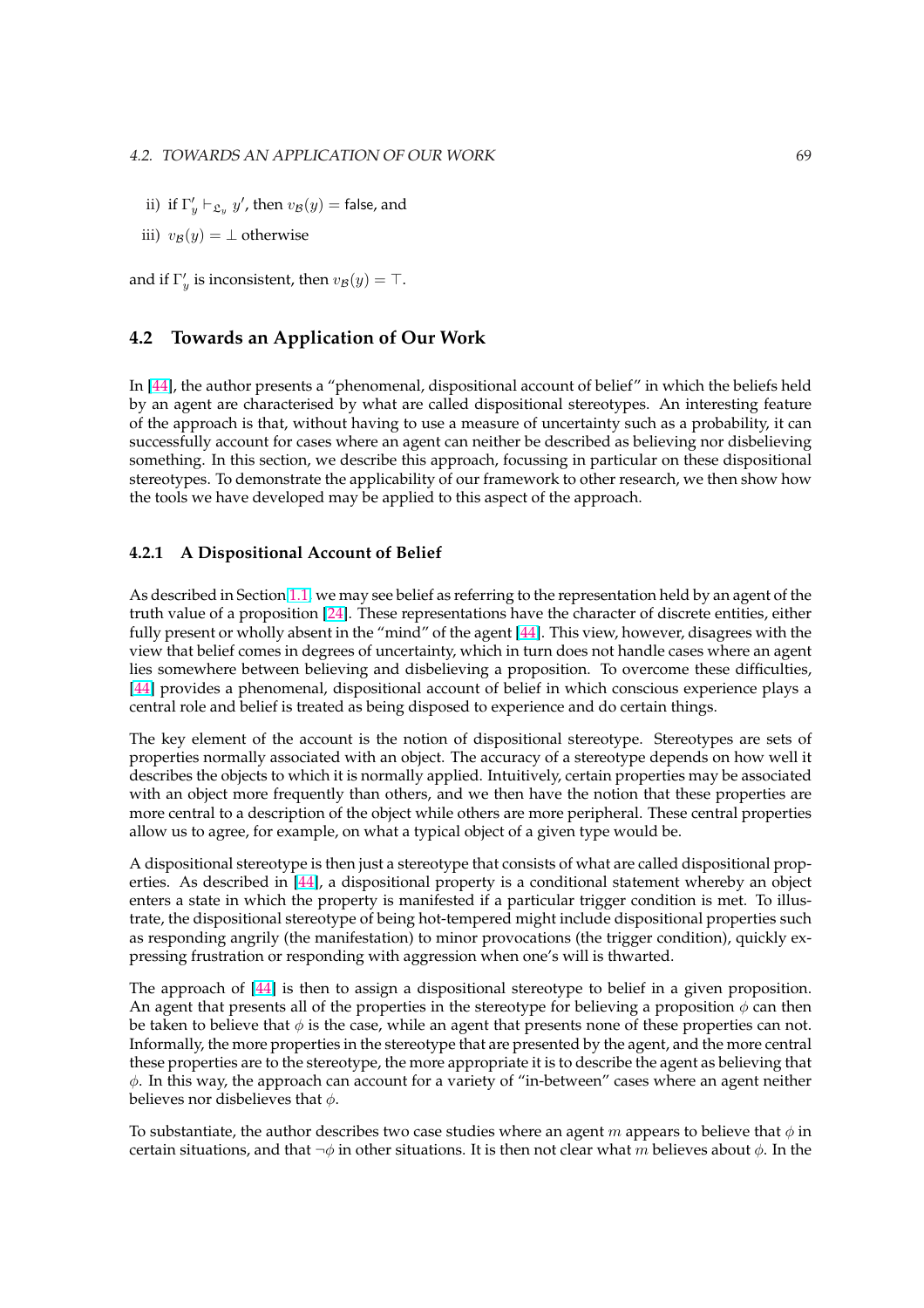<span id="page-76-0"></span>author's view, degrees of belief do not adequately describe these "in-between" cases because it is not that m has little confidence that  $\phi$  is true, but rather that in some situations m is confident that  $\phi$  is true, whereas in other situations m is confident that  $\phi$  is false (compare p13 in [44]). The advantage of the approach is that, from the stereotype presented in a given situation, a more definite answer as to what *m* believes about  $\phi$  can be given.

The dispositions of [44] are different from the propositional attitudes we descri[bed](#page-91-0) in Chapter 1 and sought to model in Chapter 3. We referred to these attitudes as dispositions in keeping with the sense of the term "propositional attitude" as used in [45]. There are, however, some similarities between our work and that of [44], and to avoid confusion we shall refer to the dispositional stereotypes of [44] as stereotypes, [rese](#page-91-0)rving the term "disposition" for the structure set out in Definition 3.20[. O](#page-7-0)ver the next two sub-sections, [w](#page-41-0)e shall examine how the stereotypes of [44] may be modelled by the dispositions of Chapter 3.

# **4.2.2 Dispositions and Stereotypes**

We start with a stereotype  $S_0$ , represented by a finite set of properties. We take  $S_0$  to represent a characteristic  $\beta$ , so that  $\beta$  is true of an entity x if x presents all of the properties in  $S_0$ . Usually, x will not present all of these properties, so it is only appropriate to some extent to say that  $\beta$  is true of x.

We would like to characterise this extent, and to this end, let  $D$  be a finite sample population whose members exhibit the properties in  $S_0$ . We take  $S_0$  and D to be such that for any  $\theta \in S_0$ , there is  $d \in D$  such that d presents  $\theta$ , for any  $d \in D$  there is  $\theta \in S_0$  such that d presents  $\theta$ , and for any two distinct members of  $D$  there is a property in  $S_0$  that is presented by one and not the other. We also assume a property  $\theta \in S_0$  such that every  $d \in D$  presents  $\theta$ . For each  $\theta \in S_0$  we have  $U_{\theta} = \{d \in D \mid d \text{ presents } \theta\}$ , and the family  $\mathcal{D}_0 = \{U_{\theta}\}_{\theta \in S_0}$  of subsets of D is then an admissible family of observations about  $D$  (Definition 3.1).

Given  $X \subseteq D$ , we may ask which property of  $S_0$  best describes the members of X. We could approximate X "from below" and form a new property as  $X' = \bigcup \{ U \in \mathcal{D}_0 \mid U \subseteq X \}$ , but this could leave some members of X unaccounted for and [inste](#page-43-0)ad we take  $X' = \bigcap \{U \in \mathcal{D}_0 \mid X \subseteq U\}$ . To ensure that Some members of  $X$  unaccounted for and instead we take  $X = \prod_{i} (U \in D_0 \mid X \subseteq U)$ . To ensure that  $X'$  is itself a property of  $S_0$ , we form the topped  $\bigcap$ -structure  $\mathcal D$  on  $D$  by closing  $\mathcal D_0$  under non-empty intersections (compare the discussion following Definition 3.1). We write  $\Theta_{\mathcal{D}}$  for the corresponding set of properties and take this set to represent our supplemented stereotype which we now denote by  $S$ .

Given  $h : D \longrightarrow \mathcal{P}(\mathcal{D}) : d \mapsto \{U \in \mathcal{D} \mid d \in U\}$  we may orde[r the](#page-43-0) members of D as

$$
c \preceq d
$$
 if and only if  $h(c) \subseteq h(d)$ 

for any  $c, d \in D$ , as with Definition 3.6. This order just means that d is a better match for S than c since it presents more properties of S than c does. By Proposition 3.9, d then satisfies a stronger property than c and relative to S, d improves c. Equivalently, if  $c \preceq d$  then S describes d more accurately than it does c, and in view of [44] it is therefore more appropriate to say that  $\beta$  is true of d than that it is true of c. As in Section 3.1.1, we [may](#page-45-0) artificially include top and bottom elements  $d_1$  and  $d_0$  in D if these are not already present. In particular, the element  $d_1$  e[xhib](#page-46-0)its all of the properties in  $S$ , so it is fully appropriate to say that  $\beta$  is true of  $d_1$ .

For any  $\phi, \psi \in \Theta_{\mathcal{D}}$ , the [inclus](#page-43-0)ion order on the properties in  $\Theta_{\mathcal{D}}$  gives us

$$
\phi \sqsubseteq_i \psi
$$
 if and only if  $U_{\phi} \subseteq U_{\psi}$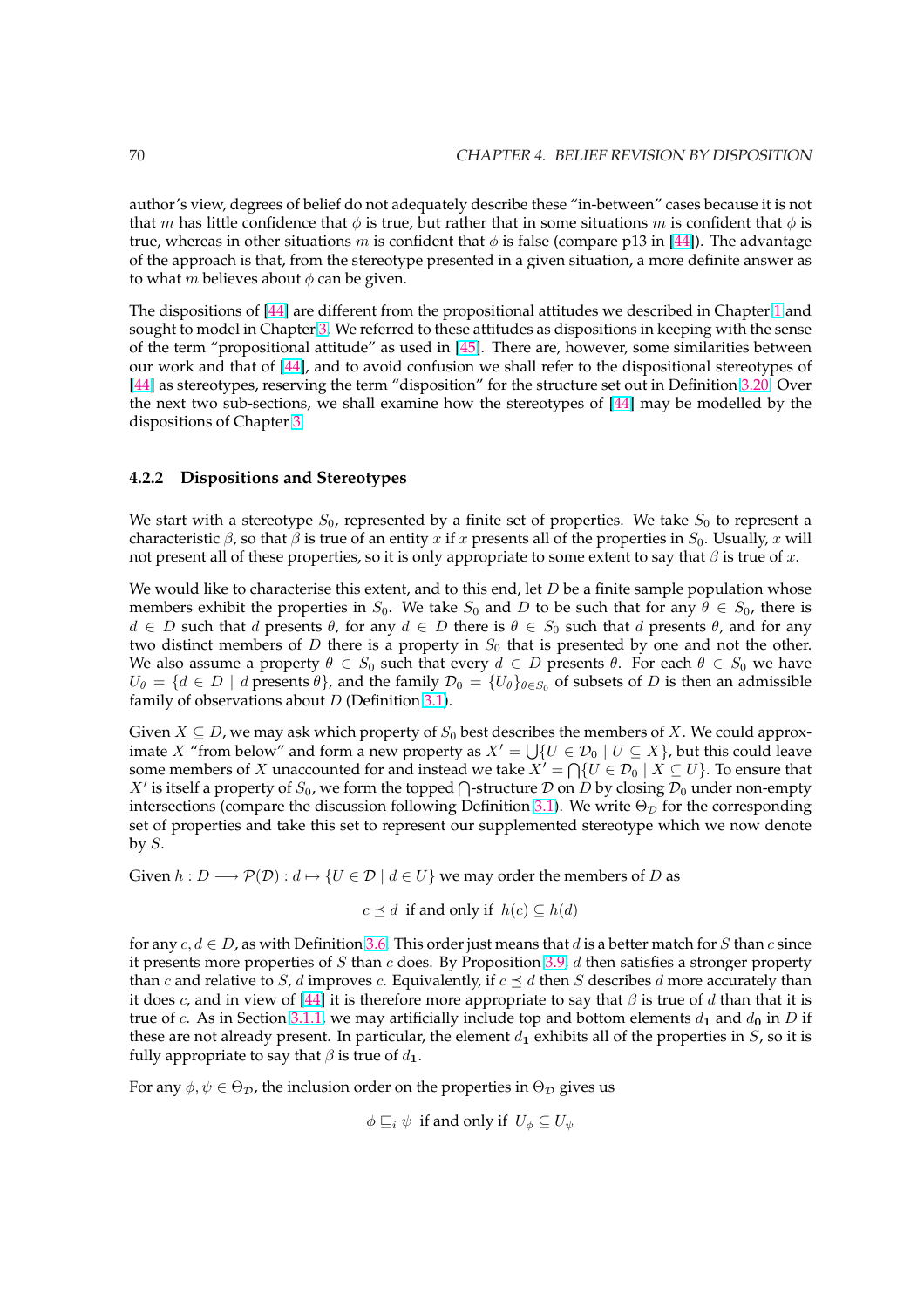Under this order, properties that are higher up are more central to the stereotype, since they describe more members of D. Similarly, for any  $\phi, \psi \in \Theta_{\mathcal{D}}$  the refinement order on  $\Theta_{\mathcal{D}}$  gives us

$$
\phi \sqsubseteq_r \psi
$$
 if and only if  $U_{\phi} \preceq^+ U_{\psi}$ 

We regard  $\sqsubseteq_r$  as a form of refinement, since if  $\phi \sqsubseteq_r \psi$  then any  $c \in U_\phi$  is improved by at least one  $d \in U_{\psi}$  and every  $d \in U_{\psi}$  improves at least one  $c \in U_{\phi}$ . Given our interpretation of  $\preceq$ , we may also think of  $\psi$  as a better characterisation of S than  $\phi$ , and in this way, the order  $\sqsubseteq_r$  provides us with additional insight into the nature of S. As in Section 3.1.1, to  $\Theta_{\mathcal{D}}$  we add the property  $\theta_0 = \{d_0\}$  $(\theta_1 = \{d_1\})$  is already present).

A subset  $\Theta$  of  $\Theta_{\mathcal{D}}$  determines a partial stereotype of S. In particular, under  $\Box_r$ , the partial stereotype  $\uparrow \theta$  represents a set of properties, all of which characte[rise](#page-43-0) S at least as well as  $\theta$ . Correspondingly,  $(\uparrow \theta)^c$  contains those properties, none of which characterise S as well as  $\theta$ . As in Section 3.1.1, we may then form a family of partial stereotypes by closing  $S_0 = \{ \uparrow \theta \mid \theta \in \Theta_{\mathcal{D}} \} \cup \{ (\uparrow \theta)^c \mid \theta \in \Theta_{\mathcal{D}} \}$ may then form a family of partial stefeotypes by closing  $\sigma_0 = \{ |\sigma| | \sigma \in \Theta_{\mathcal{D}} \} \cup \{ (|\sigma)^2 | \sigma \in \Theta_{\mathcal{D}} \}$ <br>under non-empty intersections and arbitrary unions to form a topped  $\bigcap$ -structure on  $\Theta_{\mathcal{D}}$ . We may then form the set  $\mathfrak{T}_D$  of D-surrogates as set out in Definition 3.13.

Suppose that we now encounter an entity  $x \notin D$  that presents the properties in the partial s[tereot](#page-43-0)ype  $\Theta \subseteq \Theta_{\mathcal{D}}$ . This partial stereotype gives rise to a D-surrogate  $t = (P_{\Theta}, Q_{\Theta}) \in \mathfrak{T}_{\mathcal{D}}$ . Based on the discussion preceding Definition 3.13,  $P_{\Theta}$  is just the smallest [close](#page-48-0)d stereotype to contain  $\Theta$ , whereas  $Q_{\Theta}$  may be considered as a closed counter-stereotype because it was formed by considering those properties not presented by  $x$ . As before, in general it is possible to find members of  $D$  that satisfy both  $P_{\Theta}$  and  $Q_{\Theta}$ , so  $(P_{\Theta}, Q_{\Theta})$  can embody an element of ambivalence with regard to S.

We may take the position of t in [the o](#page-48-0)rder on  $\mathfrak{T}_D$  as an indication of how appropriate it is to say that  $\beta$  is true of x. Depending on the situation, x may present a different set of properties. This gives rise to a family  $\{\Theta_i\}_{i\in I}$  of subsets of  $\Theta_\mathcal{D}$ , where in situation  $i$ ,  $x$  presents the properties in  $\Theta_i$ . Each partial stereotype  $\Theta_i$  gives rise to a D-surrogate  $t_i$ , and in turn we may take  $t_i$  as an indication of how appropriate it is to say that  $\beta$  is true of x in situation i.

Finally, suppose that we have a stereotype  $\overline{S}$  that represents the characteristic  $\neg \beta$ , and that in situation  $i$ ,  $x$  presents  $\overline{S}$  to the extent represented by the  $\cal D$ -surrogate  $\bar t_i.$  We can then form the pair  $(t_i,\bar t_i)$ to represent the extent to which  $\beta$  and  $\neg \beta$  are true of x in situation i. If we apply the truth order of Section 3.1.2 to these pairs, we then have

$$
(t,\overline{t}) \leq (t',\overline{t}') \quad \text{if} \quad t \leq t' \text{ and } \overline{t}' \leq \overline{t}
$$

The pair (0, 1) indicates that  $\neg \beta$  is wholly true of x, and correspondingly (1,0) indicates that  $\beta$  is wholly [true o](#page-47-0)f x. The remaining pairs correspond to "in-between" cases where neither  $\beta$  nor  $\neg \beta$  is completely true of  $x$ .

We can add more subtlety to our approach by viewing the properties in  $S$  as a (propositional) language from which other complex stereotypical properties can be constructed. The set of properties actually presented by an entity  $x$  is then just a theory of this language. The properties in the theory may be presented by x at most to some degree, and based on the work of Section 2.2.2 we can then explore to what extent this theory is representative of the stereotype and also to what extent  $\beta$  is true of x. We may also consider what happens when x presents a new stereotypical property. In the next section, we explore these aspects in more detail.

# **4.2.3 Dispositional Order, Revision and Stereotypes**

We begin once more with a stereotype  $S_0$ , represented by a finite set of properties. We take  $S_0$  to represent a characteristic  $β$ , so that  $β$  is true of an entity x if x presents all of the properties in  $S_0$ . Let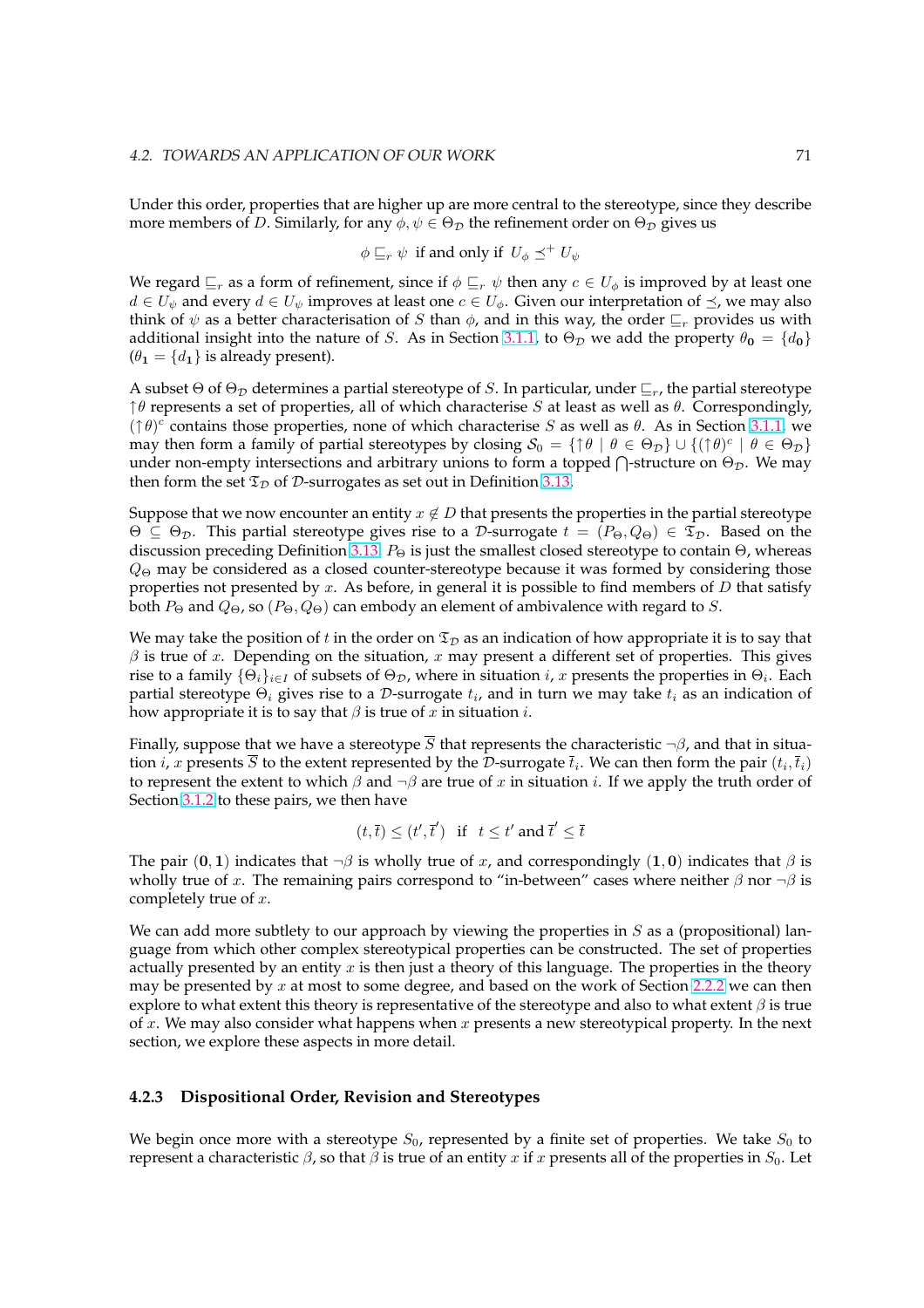<span id="page-78-0"></span> $\mathcal{F} = \{+,*,'\} = \{2,2,1\}$  be a language of algebras, and let  $S = (S, +, *, ')$  be the sentence algebra of type  $\mathcal F$  over  $S_0$ . The carrier set  $S$  of  $S$  contains more complex stereotypical properties that can be attributed to  $\beta$ , and subsets of S represent partial stereotypes that an entity could present. Given an entity that presents the properties in  $X \subseteq S$ , we would once more like to determine the extent to which  $\beta$  is true of the entity.

To this end, suppose we are given a bounded r-algebra  $T = (\mathfrak{T}, +, *, ', \mathbf{0}_T, \mathbf{1}_T, \leq_T)$  of type  $\mathcal{F}$ . We would like the values in  $\mathfrak T$  to indicate the extent to which a property  $s \in S$  is exhibited by an entity x. To this end, a T-assignment over  $S_0$  will allow us to compute a value in  $\mathfrak T$  for s. Suppose then that x exhibits the properties in  $S_0$  to the extents represented by the reference assignment v. From Proposition 2.29, the  $\bar{T}$ -assignments form the bounded r-algebra  $([S_0 \longrightarrow \mathfrak{T}], +, *, \cdot, v_{\bf 0}, v_{\bf 1}, \leq_{S_0}).$  In particular,  $v_1$  assigns  $1_T$  to any member of  $S_0$ , so if  $v = v_1$  then  $\beta$  is completely true of x. Correspondingly, if  $v = v_0$  then x does not exhibit  $\beta$  at all. For any other reference assignment,  $\beta$  is only partly true of  $x$ .

We may thi[nk of](#page-29-0)  $v_1$  as an idealised state in which  $\beta$  is completely true of x (the corresponding element was called "THE TRUTH" in Chapter 4 of [8]). Consequently, as we move up along  $\leq_{S_0}$ ,  $x$  approaches this idealised state, and  $\beta$  is increasingly true of x. The members of  $[*S*<sub>0</sub> \longrightarrow \mathfrak{T}]$  become more like  $v_1$ , which gives us a notion of "similitude" that colloquially we may think of as " $S_0$ -likeness". In this sense, assignments provide an indication of the extent to which x presents  $S_0$  and hence to which  $\beta$ is true of  $x$ .

We can use this idea to develop an order on the members of  $S$ . From Section 2.2.2, recall that in the setting of valuations and assignments, the sets  $W_{s,U}$  and  $W_{X,U}$  of models of  $s \in S$  and  $X \subseteq S$  given the context  $U$  have the form

$$
W_{s,U} = \{ w \in [U \longrightarrow \mathfrak{T}] \mid w \models_v s \} \text{ for any } U \subseteq S_0 \text{ with } L_s \subseteq U
$$
  

$$
W_{X,U} = \{ w \in [U \longrightarrow \mathfrak{T}] \mid w \models_v X \} \text{ for any } U \subseteq S_0 \text{ with } L_X \subseteq U
$$

where  $L_s$  and  $L_X$  are the languages of s and X (see Definitions 2.33 and 2.30).

**Definition 4.11.** For  $t, u \in S$  and  $X, Y \subseteq S$ , we define the order of T-similitude  $\leq_s \subseteq S \times S$  to be such that

$$
t\leq_s u\;\;\text{if and only if}\;\;\forall U\subseteq S_0\;\vert\;L_t,L_u\subseteq U.[W_{t,U}\leq_{S_0}^+W_{u,U}]
$$

Correspondingly, we define  $\leq^{\uparrow}_s \subseteq \mathcal{P}(S) \times \mathcal{P}(S)$  such that

$$
X\leq_s^\uparrow Y\ \text{ if and only if }\ \forall U\subseteq S_0\mid L_X,L_Y\subseteq U.[W_{X,U}\leq_{S_0}^+W_{Y,U}]
$$

Naturally, if T is understood, we shall refer to the order of T-similitude as just the order of similitude.

Normally, we would immediately lift  $\leq_s$  to a power order in the standard way to derive a relation between subsets of  $X$ . For example,

$$
X \leq_s^0 Y \quad \text{if and only if} \quad \forall t \in X. \exists u \in Y. [t \leq_s u]
$$

However, the resulting comparison is incorrect because for  $t \in X$  and  $u \in Y$ , the models of t and u used in the comparison are not necessarily models of  $X$  and  $Y$  as well. Consequently, in Definition 4.11 we compare  $X$  and  $Y$  by their models rather than by their members.

**Remark 4.12.** In the power relation approach to verisimilitude presented in Chapter 4 of [8] (in particular, pp134–138), a propositional language  $\mathcal{L}$ , freely generated from a countable set of propositional variables, is considered. Each propositional variable is taken to represent an atomic fact. A theory of the language is taken to be a set of propositions, not necessarily deductively closed. A valuation is, as expected, an assignment of true (1) or false (0) to the propositional variable[s,](#page-89-0) and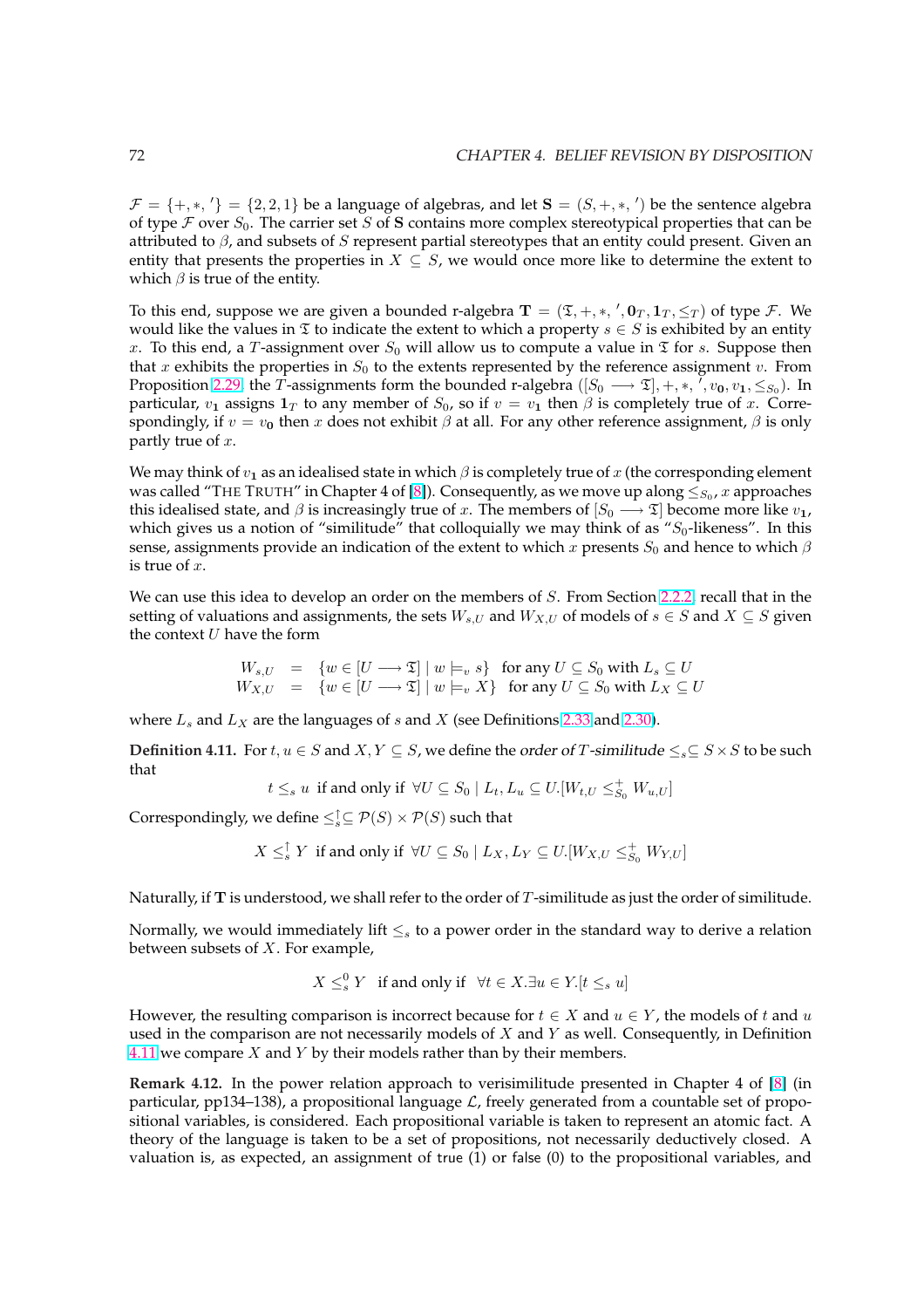valuations are treated as possible worlds. By taking  $0 \leq 1$ , valuations (and hence possible worlds) can be ordered by taking  $u \le v$  if and only if for any propositional variable p,  $u(p) \le v(p)$  (compare Proposition 2.29). A proposition  $\phi$  is true at a possible world w if the valuation that represents w is a model for  $\phi$  (compare Definition 2.30). The meaning  $M(\phi)$  of  $\phi$  is then simply the set of all possible worlds at which  $\phi$  is true, and by extension, the meaning  $M(T)$  of a theory T is simply the set of all possible worlds at which every member of T is true. For any two theories  $T_1$  and  $T_2$ , the authors define a ver[isimi](#page-29-0)lar order  $\leftarrow$  by applying the full power order on valuations so that

$$
T_1 \leftarrow T_2 \quad \text{if and only if} \quad \forall w_1 \in M(T_1) . \exists w_2 \in M(T_2) . [w_1 \le w_2] \quad \text{and} \quad \forall w_2 \in M(T_2) . \exists w_1 \in M(T_1) . [w_1 \le w_2]
$$

(see Definition 4.8 in [8]). The approach we have adopted here is not simply a version of verisimilitude that suggests the use of a many-valued logic because in that case also, propositions would be assigned a truth value from a designated set. In our case, the value assigned to a member of  $X$  is not restricted to a designated set because the satisfaction reflected by the statement  $w \models_{v} x$  is determined by whether w preser[ves](#page-89-0) the value in  $\mathfrak{T}_D$  assigned to x by the designated reference assignment v, in the sense of Definition 2.30.

From Definition 4.11, the set  $W_{u,U}$  is closer to the idealised state than  $W_{t,U}$  if there is a universal increase along  $\leq_{S_0}$  in the transition from  $W_{t,U}$  to  $W_{u,U}$ , which we have represented as the full power order  $\leq^+_{S_0}$ . Consequen[tly, w](#page-29-0)e consider u to represent  $S_0$  more strongly than t, even though possibly  $v(u) \leq_T v(t)$ . Similarly, for  $X, Y \subseteq S$ , we understand Y to have a higher degree of similitude or " $S_0$ -likeness" than [X](#page-78-0) if  $W_{X,U} \leq_{S_0}^+ W_{Y,U}$ .

With the order of entrenchment set out in Definition 2.31, sentences in  $S$  are effectively compared by the degree to which they are presented by the entity  $x$ . The comparisons that we make under  $\leq_e$  are more directly relative to x than under  $\leq_s$  because assignments now serve as "intermediaries" between the sentences in S and  $\leq_e$ , whereas with  $\leq_s$ , assignments determine the order directly. For this reason, under  $\leq_e$  we have no ready means of d[eterm](#page-30-0)ining the extent to which  $\beta$  is true of x. However, unlike  $\leq_s$ ,  $\leq_e$  imposes an order on S that directly reflects how strongly each sentence is presented by x.

Observe that the methods of comparison that we have described here are less direct than the comparisons of Section 4.2.2. There we could state explicitly to what extent  $\beta$  was true of x, whereas here we can do so only by comparing (sets of) sentences. The comparisons made here, however, allow more flexibility because we can account for more complex properties and sets of properties, and hence more complex stereotypes than in Section 4.2.2.

From T, we ca[n once](#page-76-0) again derive a logic for S as set out in Section 3.2. As described in Section 3.2.3, this logic will reflect  $\leq_e$  rather than  $\leq_s$  (see Propositions 3.59 and 3.61). Given a family  $\{S_{0,i}\}_{i\in I}$ of stereotypes, where each  $S_{0,i}$  correspon[ds to](#page-76-0) a characteristic  $\beta_i$ , by treating each  $\mathbf{S}_i$  as a subject of type  $\mathcal F$  we can construct a relational B-structure as in Section 4.1.2 to form a unified representation of the stereotypical behaviour of the entity  $x$ . In this way, we can r[easo](#page-50-0)n in a single setting abo[ut the](#page-60-0) different stereotypes presented by  $x$ .

Suppose that for each stereotype  $S_{0,i}$ ,  $x$  exhibits the properties  $V_i$ , of which the stereotypical "consequences" are  $C_i(V_i)$ , where  $C_i$  is the consequence function of [the lo](#page-73-0)gic derived for  $S_{0,i}$ . If x begins to present a new property  $y$ , any existing contradictory properties should be retired, and in effect a "belief revision" should be conducted on the properties that are presented by  $x$ . This revision can be carried out as described in Section 4.1.2.

Finally, given our initial stereotype  $S_0$ , suppose we have a stereotype  $\overline{S}_0$  that represents the characteristic  $\neg \beta$ . If we take the reference assignment of x as determining the extent to which  $\beta$  is true of x, then we can form the pair  $(v, \overline{v})$ , w[here](#page-73-0) v and  $\overline{v}$  are the reference assignments for  $S_0$  and  $\overline{S}_0$  (compare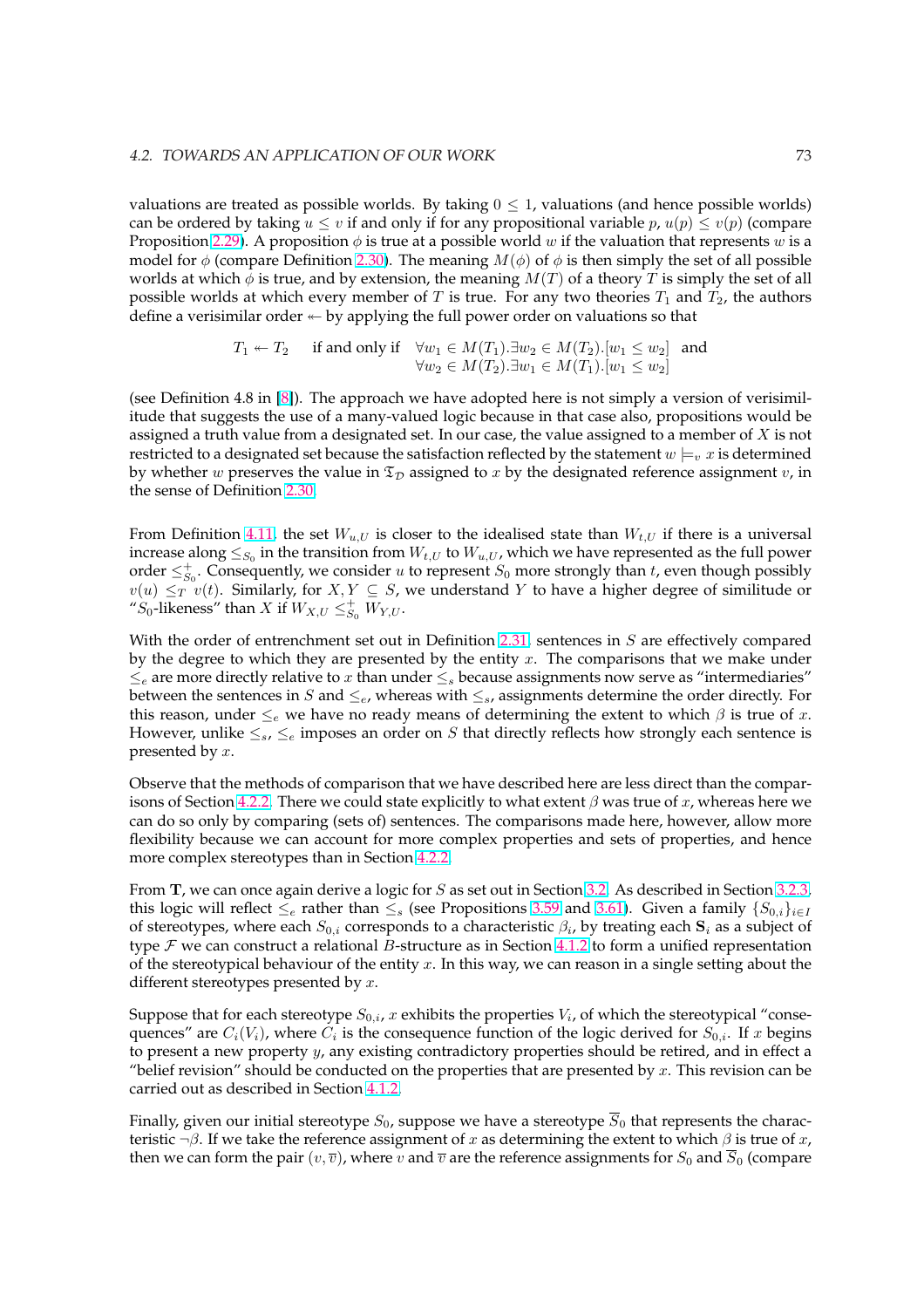Section 4.2.2). If we apply the truth order of Section 3.1.2 to these pairs, we then have

$$
(v, \overline{v}) \leq (v', \overline{v}') \text{ if } v \leq_{S_0} v' \text{ and } \overline{v}' \leq_{S_0} \overline{v}
$$

Under [this o](#page-76-0)rder, the least element  $(v_0, \overline{v}_1)$  would [indica](#page-47-0)te that  $\neg \beta$  was wholly true of x, while the greatest element  $(v_1, \overline{v_0})$  would indicate that  $\beta$  was wholly true of x. The remaining values may be taken to represent "in-between" cases where it cannot be said that  $\beta$  or  $\neg \beta$  is true of the x.

# **Summary**

In this chapter we set out to develop a belief revision relation in the style of [36] and derived from the dispositions that we modelled in Chapter 3. The belief revision relation that we developed was formulated in terms of belief bases rather than belief sets, because we wished to avoid the computational complexity that accompanies the use of belief sets. Although the relation was set out as a relation between belief sets, it was determined by the properties of the under[lyin](#page-91-0)g belief bases and in fact also induced a relation between belief [bas](#page-41-0)es.

We then constructed a  $B$ -structure as a manifold derived from a family of subjects of a specified type. The *B*-structure that we developed was relational in that each underlying subject was equipped with a relational belief revision operation. To show how belief revision could be conducted with a relational B-structure, we adapted the option B revision scheme of [11] to describe a belief revision operation that was local and relational. In this way, we fulfilled the goal of our dissertation as stated in the abstract and elaborated on in Section 1.3, *viz.* we were able to model belief revision as a local, non-deterministic operation.

Finally, to illustrate the applicability of our work to other research, [we](#page-89-0) recounted the phenomenal, dispositional account of belief presented in [\[44\]](#page-16-0). We then provided a worked example in which we showed how the theory we have developed could be applied to this account. To some extent we were able to extend the work of [44] by showing how multiple dispositional stereotypes could be handled and also by showing how stereotypes presented by an entity could be revised if the entity began to exhibit a new stereotypical propert[y.](#page-91-0)

It is certainly possible to provide [a m](#page-91-0)ore comprehensive worked example than what we presented, because our purpose was just to illustrate how our work might be applied and to present additional ideas that could be developed further in a future study. Indeed, we have not commented much on how the sheaf theoretic aspects of our model could be applied. In this regard, the papers [49] and [50] provide examples of the benefits of a sheaf-theoretic approach. It is hoped that the short exposition we have provided will serve to generate other ideas, and we shall leave such a development as a possible topic for future research.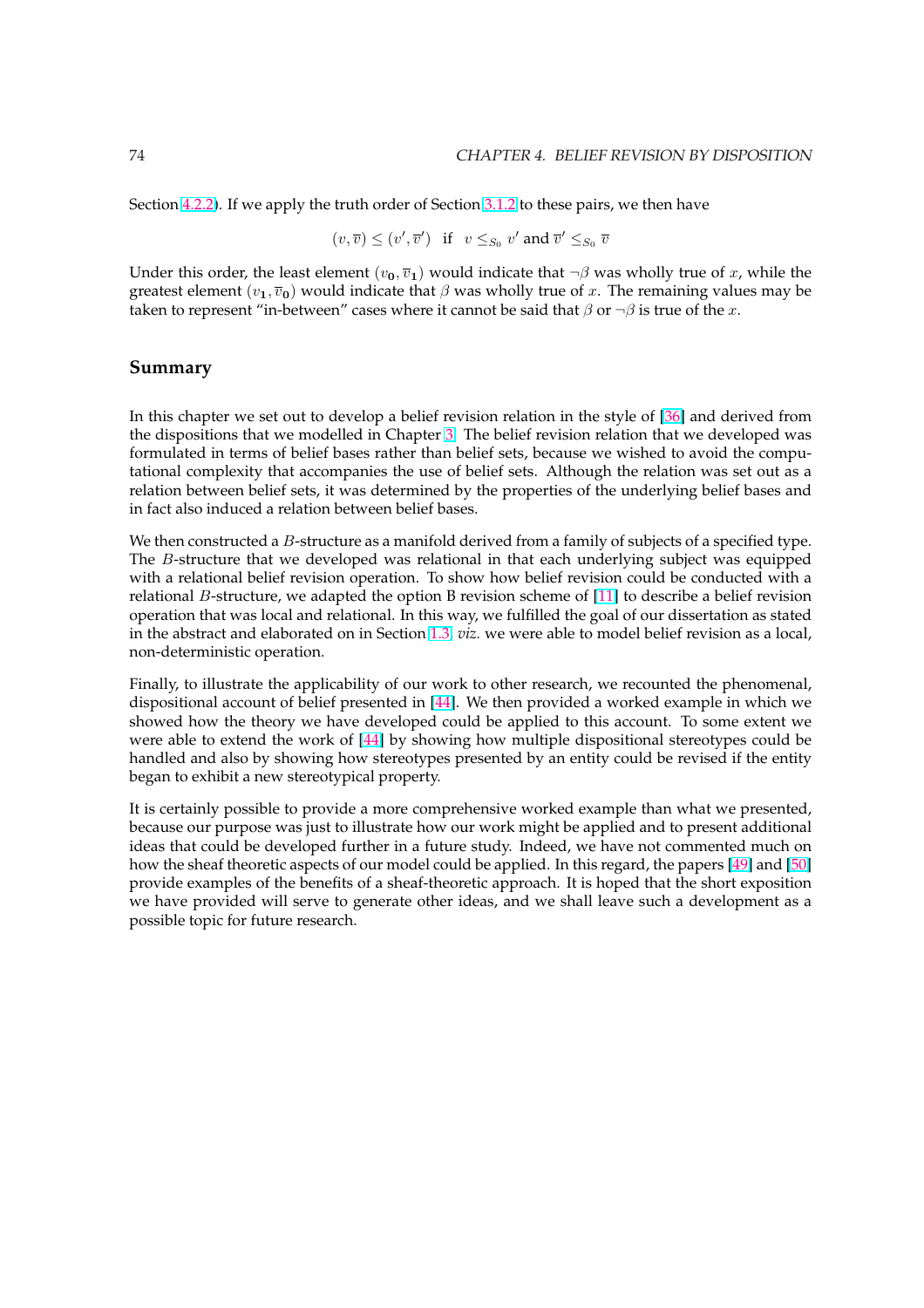# **Chapter 5**

# **Conclusions**

We have now concluded the exposition of our subject matter, a model of belief revision. The central hypothesis of our work has been the idea that

Mathematical structures with which to study and translate between global and local behaviour can be applied to model the process of belief revision as <sup>a</sup> local, non-deterministic operator.

and through the steps that we set out in Section 1.3 and the framework that we developed over the course of Chapters 2, 3 and 4, we have provided an affirmative response in support of this hypothesis.

In view of the work we have presented, one may immediately ask why we chose to study belief revision in the manner that we did. In fact, we [may](#page-16-0) pose the more general question as to why we should study belie[f r](#page-19-0)[ev](#page-41-0)isio[n](#page-69-0) at all.

*Why should we study belief revision?*

Perhaps a simple answer to this question is just "because everything changes". The cornerstones of our world view gradually erode or are reinforced as we adapt and even re-invent ourselves in the process of coping with and managing change. Some of our beliefs are more transitory, such as whether the trains are running on time on a given afternoon, and so are easily relinquished when we find matters contrary to what we thought was the case. Other beliefs are acquired at great cost, and to relinquish them seems somehow to introduce an uncertainty that threatens to unravel the fragile sense of order we have cultivated for ourselves.

Our greater reluctance to relinquish some beliefs than others suggests that our beliefs are not held with equal strength, and in this sense, belief revision can be seen as the guarding of our established beliefs against unnecessary change – the more entrenched a belief, the harder it is to dislodge or replace it. Certainly, however, belief revision is necessary, for we can hardly expect to hold our stock of beliefs constant in the face of all the changes taking place around us – if we were to do so, at some point we would come to hold at least one belief that was contrary to what could be known about our world.

If we agree that belief revision is necessary, perhaps the next question is how the required revision might be effected. To understand this question, we might ask related questions about what sort of changes to our beliefs would constitute a revision, how we would handle information from a possibly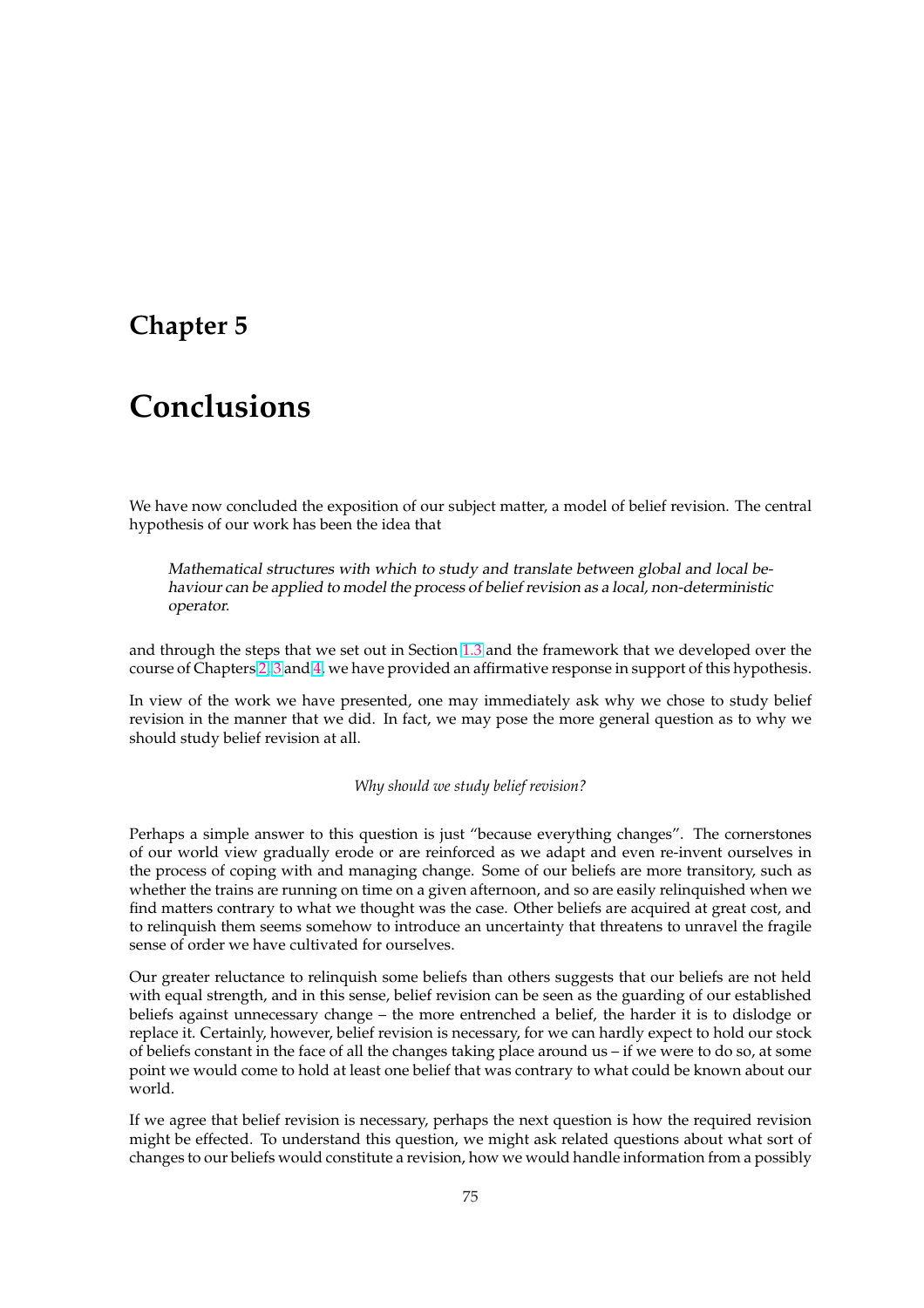unreliable source, or what the role of memory is in the process of revision. Just as the study of logic seeks to make precise the idea of valid inference (compare [12], p1), so the study of belief revision seeks to make precise what constitutes a valid belief revision, and to provide a formal setting in which to explore these kinds of questions.

Arguably, the inevitability of belief revision establishes its sig[nifi](#page-89-0)cance as well as the importance of its study. Certainly, this importance is attested to by the large body of literature devoted to the subject, some of which we surveyed in Chapter 1. A wide variety of approaches to the problem is represented in this body of literature, which leads us back to the question of why we chose the path that we did.

# *Our Cho[ice](#page-7-0) of Approach to Belief Revision.*

As described in Section 1.2, the AGM postulates have become the dominating paradigm for reasoning about belief revision. The postulates regulate the action of a belief revision operation, and an operation that satisfies them is then restricted to be a function that maps a deductively closed set to another deductively closed set, where the deductive closure is determined with respect to a given logical language.

Over the course of Section 1.2.1, we described some of the problems induced by the requirement of deductive closure. More specifically, apart from computational complexity, under deductive closure an agent would have to know all the consequences of its beliefs, and all of its beliefs would need to be accounted for during a revision, without regard to the relevance of the beliefs to the new information. Consequently, we chose to [work](#page-10-0) with belief bases rather than belief sets, dispensing with the need for deductive closure.

The choice to work with belief bases introduced the possibility of having a collection of beliefs that was locally consistent but globally inconsistent. To cast a belief revision operation in this setting, we would need to handle this possibility. In this regard, the approaches of [25] and [11] stood apart from other approaches not only in their innovation but also because they addressed the problem of relevance. We chose to adopt the approach of [11] because of its technical simplicity.

The model of  $[11]$  is based on an artifice called a B-structure. A B-structure [divi](#page-90-0)des a [giv](#page-89-0)en language into sub-languages, each of which determines a subject area. Each sub-language is then paired with a theory held by an agent about the correspon[din](#page-89-0)g subject. The logic is determined by the complete language, rather than being tailored to each subject. Arguably, it may not be appropriate for all the subjects to ha[ve th](#page-89-0)e same logic, and in our opinion the innovative model of [11] could be extended by instead adopting a "bottom-up" approach and considering each subject to be autonomous, equipped with its own language, logic and revision operation.

Under certain circumstances, a belief revision operation could have more t[han](#page-89-0) one outcome. Consequently, we chose to model belief revision as a relation rather than as a function. To develop a belief revision relation for a subject, we followed the development presented in [36]. We questioned the use of epistemic entrenchments in their approach, however, and chose to extend their work by using the more general notion of a disposition in place of an epistemic entrenchment.

With the belief revision relation in place, we next chose to combine the c[ollec](#page-91-0)tion of autonomous subjects by applying the definition, provided in [52], of a manifold in terms of sheaf theory. We could therefore construct a B-structure whose elements were in effect indexed by the given atlas of the underlying manifold, and for which relational belief revision could be conducted both locally within a particular subject and more globally across a combination of subjects. By modelling the process of belief revision as a local, non-determini[stic](#page-92-0) operation, we were then able to fulfil the goal our of dissertation.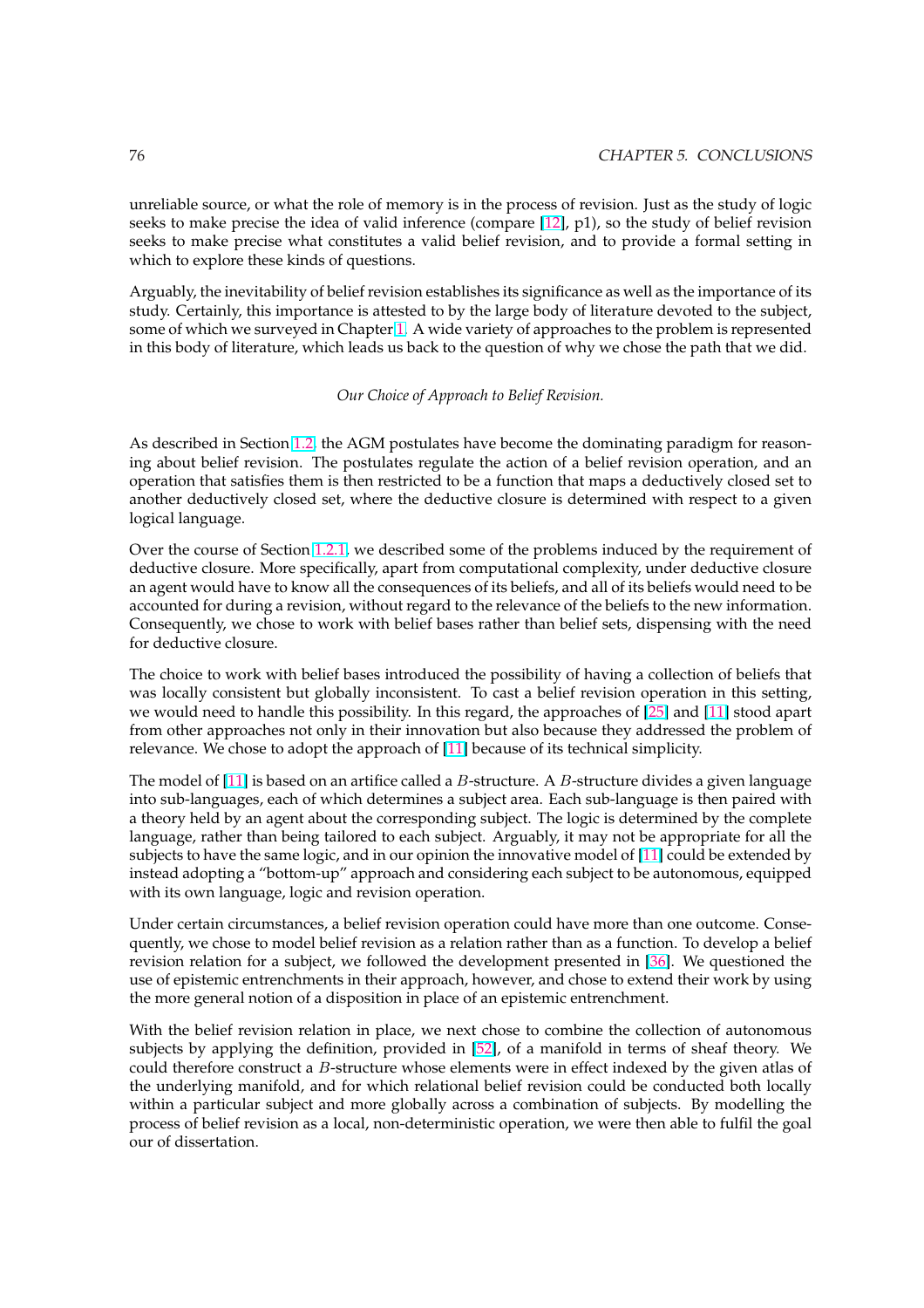Belief revision is a field of study with a vast compass that embraces many complex topics. Consequently, many aspects of the problem lay without the ambit of our work. In particular, one problem that we did not discuss was iterated belief revision, where the beliefs of an agent are revised by some sequence  $\varphi_1, \ldots, \varphi_n$  of formulae of a given language. Such revision is straightforward when for any  $2 \leq i \leq n$ ,  $\varphi_i$  is consistent with the beliefs that are held after revising with  $\varphi_1,\ldots,\varphi_{i-1}$ . Problems arise when instead  $\varphi_i$  is not consistent with these beliefs, for there is at present no clear-cut answer as to how any of the preceding revisions should be "undone" to accommodate  $\varphi_i.$ 

We believe that it was to the advantage of our work that we omitted topics such as iterated revision, since their inclusion would have broadened the scope of our exposition to the point where we would have been unable to cover our topic in any adequate depth, rendering our work ineffective. For a detailed critique of approaches to problems in belief revision, the interested reader is respectfully referred to [18] ([19]).

#### *Summary of Contributions and Extensions.*

## 1. *The choice to model belief revision in terms of propositional attitudes.*

This decision marked a departure from the convention of working directly with beliefs, as was done in [1], [11] and [36] for example, and through it we were able to extend the work of [36]. From [45],

"Contemporary discussions of belief are often embedded in more general discussions of the propositional attitudes; and treatments of the propositional attitudes often take belief as the first and f[orem](#page-89-0)ost e[xam](#page-91-0)ple."

As described in [45], hope, fear, doubt, desire and intention are all examples of propositional attitudes. Using hope as an illustration, an agent m could hope that  $y$  was the case more strongly than it did x. Intuitively, a set X of sentences could then be ordered by how strongly m hoped that each  $x \in X$  was the case. This similarity to an epistemic entrenchment suggested that hopes could be revised in much [the](#page-92-0) same way as beliefs. Consequently, we chose to formulate our model of belief revision in terms of propositional attitudes in an attempt to generalise and extend the work of [36].

# 2. *In our development of a* B*-structure, we chose to use countably rather than finitely many primitives in the construction of each subject.*

If, for a given subject, we had started with a sentence algebra over a non-empty, finite set of primitives, whenever the agent encountered information about the subject that involved new, unknown atoms, it would need to expand this set of primitives and hence also the content of the subject. To stabilise the set of primitives and corresponding subject content, we elected to use countably many primitives instead.

Initially, an agent might know about a finite subset of these primitives only. The remaining primitives would then serve as placeholders for new information that the agent could subsequently learn about. This decision allowed us to extend the work of [11] by including the possibility that an agent might not know about a particular primitive and hence not understand a particular sentence in the content of the subject. We catered for this situation by defaulting any unknown primitives to an indeterminate degree of disposition. In this sense, the agent then implicitly held a degree of disposition towards every primitive and consequently every sente[nce](#page-89-0) of the subject content.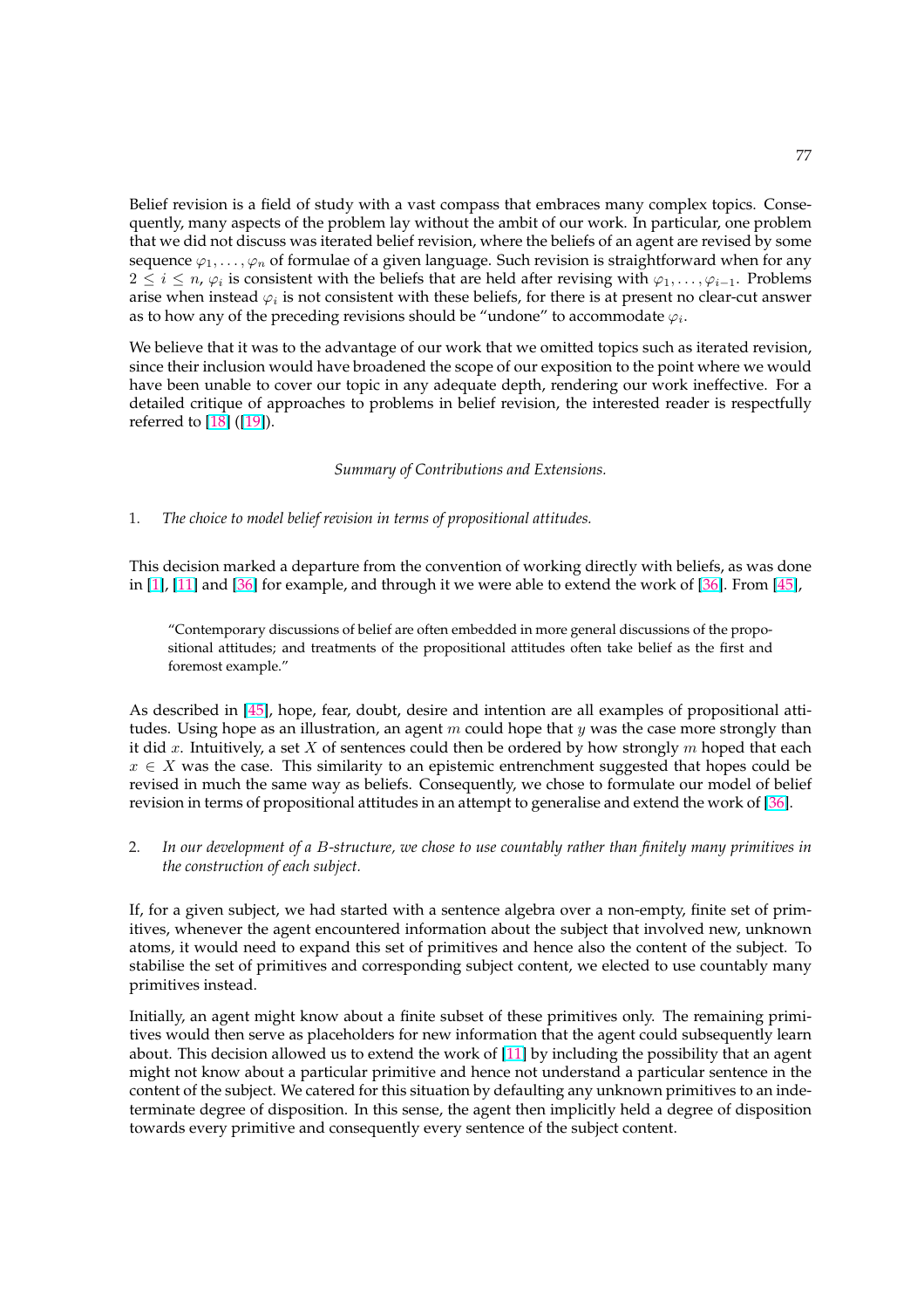The use of countably many primitives exposed us to the risk of having to cater for sentences that contained infinite conjunctions, which the logic of Chapter 3 would not have handled. We excluded these cases by restricting new information to finite sentences in the sense of Definition 4.1. Mechanisms to handle infinite conjunctions lay beyond the scope of our work, and the interested reader is respectfully referred to works such as [5] and [4].

#### 3. *We chose to induce an order on a set of sentences by means of an external component.*

A guiding factor in this choice was t[he](#page-89-0) conc[ern](#page-89-0) that if we imposed the order directly on a given set of sentences, the order might not be invariant under certain transformations. Our work had a predominantly topological setting, and for topological spaces the structure-preserving transformations are homeomorphisms. To illustrate, let  $(A, \leq)$  be an ordered set with  $A = \{a, b, c, d\}$  and  $\leq = \{(a, b), (a, c), (b, d), (c, d)\}.$  Given the topological spaces

$$
A^{\dagger} = (A, \{\emptyset, A, \{b, c, d\}, \{b, d\}, \{c, d\}, \{d\}\})
$$
 and  

$$
A^{\dagger} = (A, \{\emptyset, A, \{a, b, c\}, \{b, a\}, \{c, a\}, \{a\}\})
$$

the map  $f : A^{\dagger} \longrightarrow A^{\dagger}$  with  $f = \{(a, d), (b, c), (c, b), (d, a)\}\$  is then an example of a homeomorphism that does not preserve the order on A.

Our primary reason for this choice, however, was the flexibility that we could gain as a result. Our aim was to model the idea that for two sentences x and y,  $x \leq y$  if we held a stronger degree of a given disposition towards  $y$  than towards  $x$ . We developed the idea of a bounded r-algebra of type  $\mathcal F$  to induce the required order on a given sentence algebra of type  $\mathcal F$ . We could then add as much detail to each bounded r-algebra as was necessary to model a particular order, and because the bounded r-algebras were self-contained, the level of detail in each could vary independently of the other bounded r-algebras.

This independence would also allow us to use different underlying data types for each disposition. For example, we could model one disposition by starting with an enumerated type such as {strongly agree, agree, neutral, disagree, strongly disagree} and deriving surrogate values from that as described in Section 3.1.2, whereas for another disposition we might start with a set of real numbers such as a closed interval and then derive the surrogate values once more. It is not immediately clear that we would have this kind of flexibility at our disposal had we imposed the order on the beliefs directly.

#### 4. *We used a structure called a manifold to combine the subjects into a single, unified structure.*

Two notions at work in a B-structure are unification and autonomy. A sense of autonomy comes about via the decomposition of a theory into subjects that are largely independent, while unification comes about because all of the subjects stem from the same ambient language. Because we began with a family of independently developed subjects, autonomy was present by default. We therefore required a means of accomplishing unification. To this end, we appealed to the definition of a manifold in terms of sheaf theory, as provided in [52], to accomplish the required combination of the autonomous subjects.

#### 5. *The idea, in Definition 2.12, of a local isomorphi[sm o](#page-92-0)f presheaves.*

In this definition, we sought to do for presheaves what local homeomorphisms do for topological spaces. Whereas in Definition 2.37 an equal emphasis is placed on the topology and the sheaf, in Definition 2.12 the emph[asis i](#page-23-0)s more on the presheaf than on the topology. Our intention was to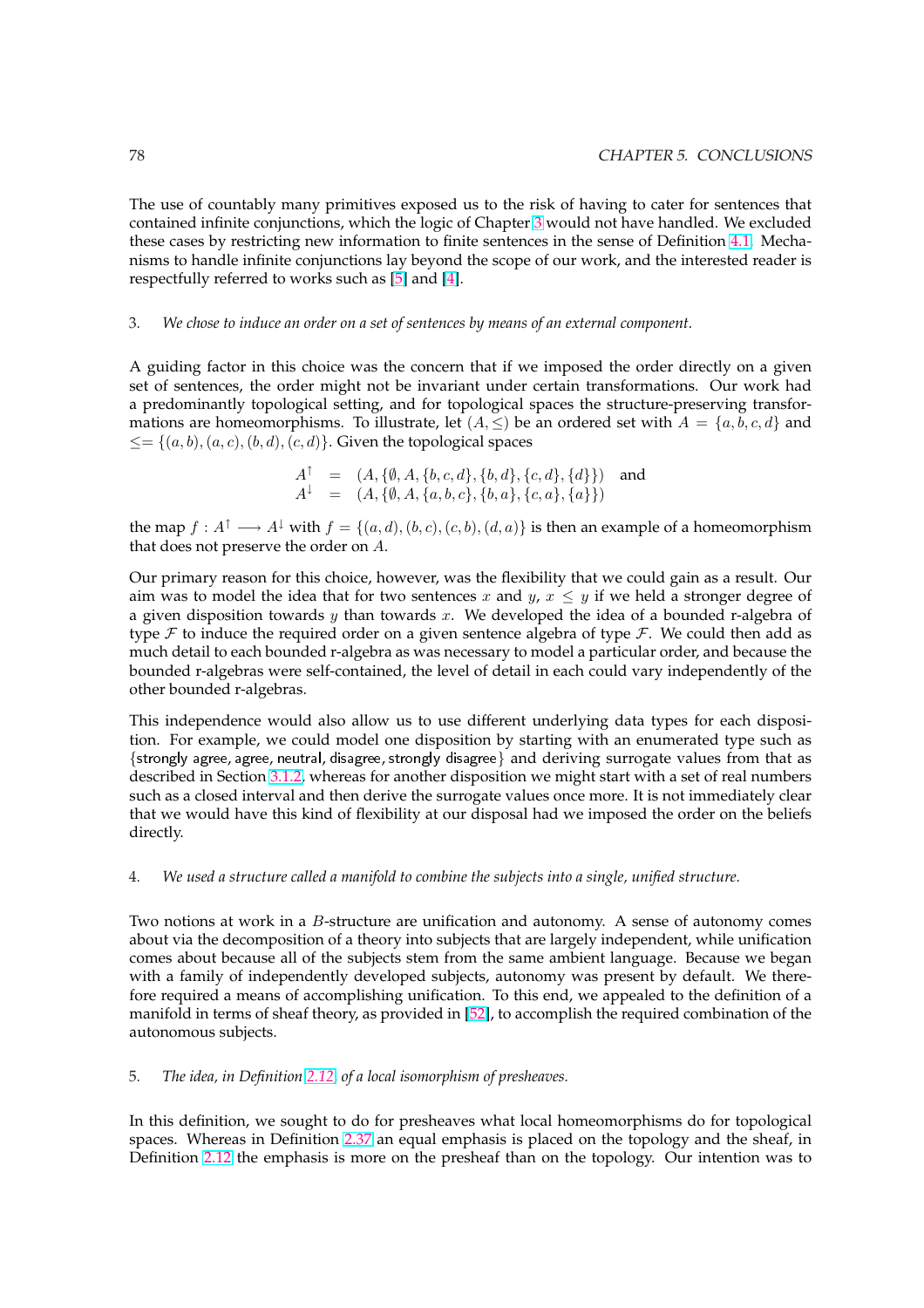allow the exploration of one presheaf in terms of another just as one explores a manifold in terms of other, more well-known spaces.

#### 6. *The idea, in Definition 2.23, of a relational algebraic structure.*

These structures were the primary component of our framework, and combined the idea that a set could carry an algebraic as well as a relational structure. A well-known example is a lattice, where an algebraic structure in [the fo](#page-26-0)rm of meet and join operations has a well-defined interaction with a partial order on a set. For more abstract algebraic types such as those of Chapter 2, the interaction between the algebraic and relational structure on the carrier set would not generally be as welldefined as for lattices. For the work we had to complete, we needed a means of transporting both kinds of structure in a single entity.

# 7. *The idea, in Definition 2.24, of an r-algebra simulation.*

An r-algebra simulation captures the idea that one r-algebra can simulate the structure of another. The idea is adapted from Definition 4.1.1 in [52], which used the notion of an R-algebra to allow a commutative ring  $S$  with [iden](#page-26-0)tity to simulate another such ring  $R$ . A sheaf of r-algebra simulations gives us a simple means of equipping a topological space with the structure of a given r-algebra.

In our case, the simulations were accomplis[hed](#page-92-0) with homomorphisms. However, other forms of simulation are available as well. For example, from [2] we have the idea of a bounded morphism. For any two r-algebras **A** and **B** of type *F*, we might then define  $f : A \rightarrow B$  to be a bounded morphism from A to B if f is a homomorphism from  $(A, F)$  to  $(B, F)$ , and if  $f(a)R_By$  then there is  $b \in A$  with  $aR_Ab$  and  $f(b) = y$ .

# 8. *The order of entrenchment (Definition 2.31) and the order of similitude (Definition 4.11).*

The order of similitude is an adaptation of the work on pp134–138 in Chapter 4 of [8]. We applied the idea of verisimilitude via power relations to the idea of dispositions, so that the reference assignment of an agent might approach the i[dealis](#page-30-0)ed state of holding the maximum d[egree](#page-78-0) of disposition towards all the primitives of a given language.

For both orders, we used the idea from [8] that the meaning of a particular senten[ce](#page-89-0) can be determined from its models. In [8], these models were simply those valuations that assigned the sentence the value true. By treating valuations as states of affairs, the meaning of a sentence was then simply those states of affairs in which the sentence was true. In contrast, we described in Definition 2.30 a notion of satisfaction based on the idea [of](#page-89-0) preservation of degrees of truth as set out in [16]. With this idea, a reference valua[tio](#page-89-0)n  $v$  gave rise to a set  $T_v$  of designated degrees of disposition towards a sentence x, and a valuation w was a model of x if  $w(x) \in T_v$ .

For the order of similitude, we ordered sentences by considering their meanings directly, [usi](#page-90-0)[ng va](#page-29-0)luations as indicators of the strength of a particular sentence with respect to the given disposition. In contrast, for the order of entrenchment the valuations served as intermediaries between sentences and the order, and we ordered sentences according to the values assigned to them by a common set of states of affairs. This gave rise to an order that was similar in character to that of [36].

The (surrogate) degree of disposition assigned to a sentence was computed by means of the reference valuation. For any sentence in the given sentence algebra, the degree of disposition could then be computed based on the values assigned to the primitives of the language. We [con](#page-91-0)sider this an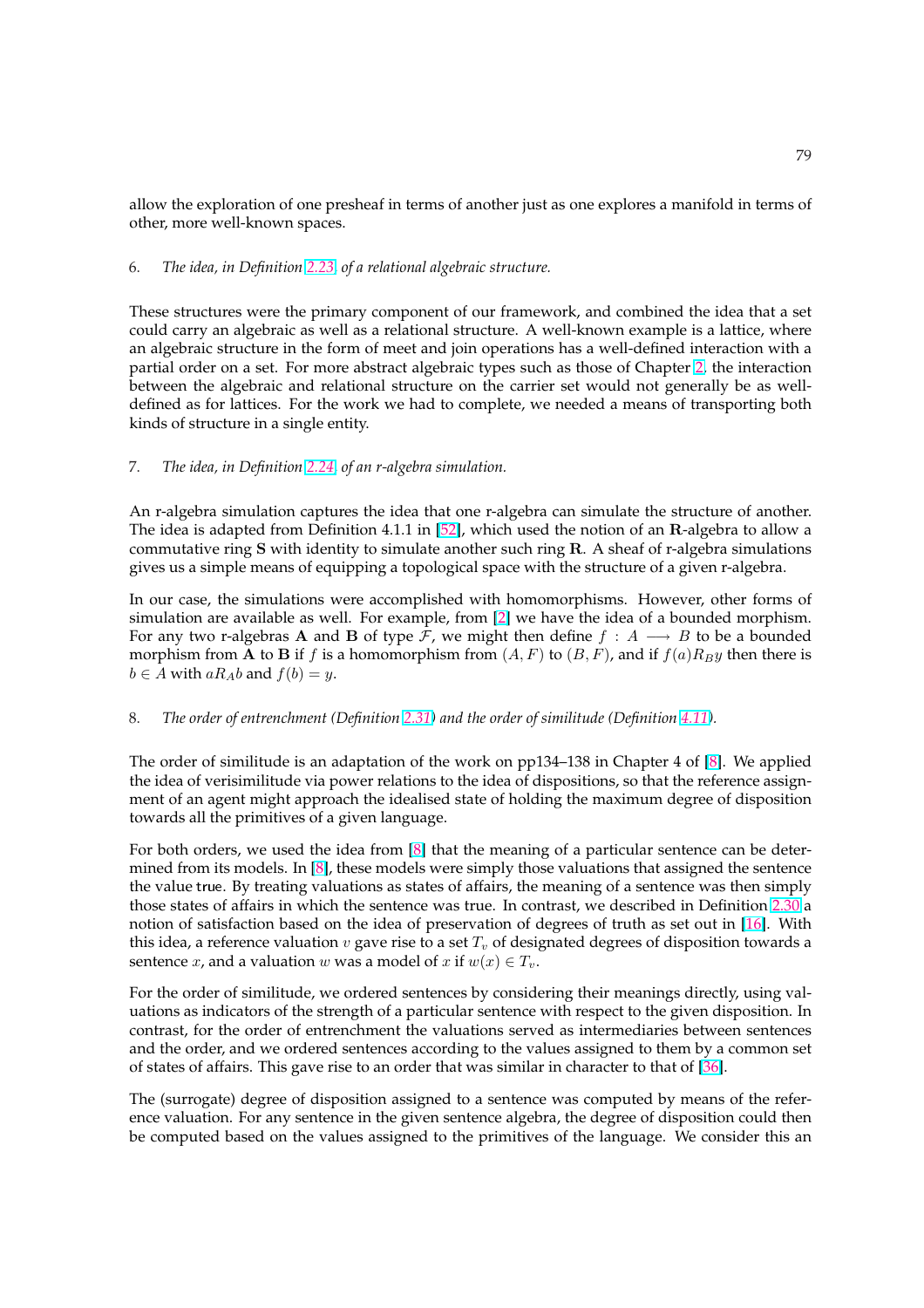advantage over the use of epistemic entrenchments, where the assignments are assumed and "preexisting", rather than computed. Furthermore, for any new sentence we could determine the location of the sentence in the order, whereas this was not generally possible for epistemic entrenchments until such a value had been decided on.

# 9. *The ordered manifolds of type* M *over an r-algebra (Definition 2.39) and the construction procedure of Section 2.3.2.*

These manifolds were an adaptation to the case of r-algebra simulations of the manifolds described by Definition 4.3.6 in [52]. They provided a means whereby an [orde](#page-34-0)red space over a given r-algebra could be co[nstruc](#page-36-0)ted from a family of ordered spaces over the given r-algebra.

To construct such a manifold, we adapted the approach set out in Lemma 1.23 on pp21-22 of [33]. The approach of  $[33]$  [was](#page-92-0) simpler than in our case because it was based on a topological *n*-manifold for which the (optional) structure was conferred without recourse to sheaf theory. We extended this approach to allow a particular structure to be conferred on the manifold by a structure sheaf, and in the process, we could construct a manifold of the kind described by Definition 4.3.6 in [52]. [The](#page-91-0) properties and lo[cal](#page-91-0) structure of the manifold could then be explored and described in terms of the family of constituent spaces by using an atlas of charts, similarly to [33].

## 10. *The model of disposition of Chapter 3.*

This model is one of the main contributions of our work. To our knowledge, a model such as ours has not been developed, at least not with the same goal in mind. Our model of a disposition as a partially ordered set of surrogate val[ue](#page-41-0)s was derived purely from a family of observations about a set of values whose exact nature it was not necessary to know. Our hope is that if not the structure, then at least the technique of derivation will be useful in future research in the field of belief revision or other fields of study such as program semantics.

In developing the model, we were able to extend the work of [22] and [23] in that we first used the given observations to (implicitly) order the points in our set of degrees of disposition, then lifted the order to a power order so we could order the observations.

The relation  $\leq$  of Definition 3.6 may equivalently be written as

$$
c \preceq d
$$
 if and only if  $\forall U \in \mathcal{D}.[c \in U \Rightarrow d \in U]$ 

This form of the definition is based on that presented in [22] and [23]. In both of those works however, the antecedent and consequ[ent](#page-45-0) on the right are interchanged so that

$$
c \preceq d
$$
 if and only if  $\forall U \in \mathcal{D}.[d \in U \Rightarrow c \in U]$ 

The interchange is motivated by the notion of topolo[gica](#page-90-0)l con[verg](#page-90-0)ence, and  $c$  may be understood as providing approximate information about d by virtue of the observations that c and d both satisfy. The point  $d$  then serves as an idealised limit to the approximate information provided by  $c$ . In contrast, it was the notion of refinement that interested us, and in Definition 3.6 the point d was a refinement of  $c$  because  $d$  satisfied more observations than did  $c$  and so represented a stronger property than  $c$ , as shown by Proposition  $3.9$ .

The idea of associating a point with a set of properties is not new. For ex[amp](#page-45-0)le, in [41] this kind of association is represented as a relation of type  $X \times \mathcal{P}(X)$  on a set X. These relations are called binary multi-relations and hav[e fou](#page-46-0)nd application particularly in the field of program semantics.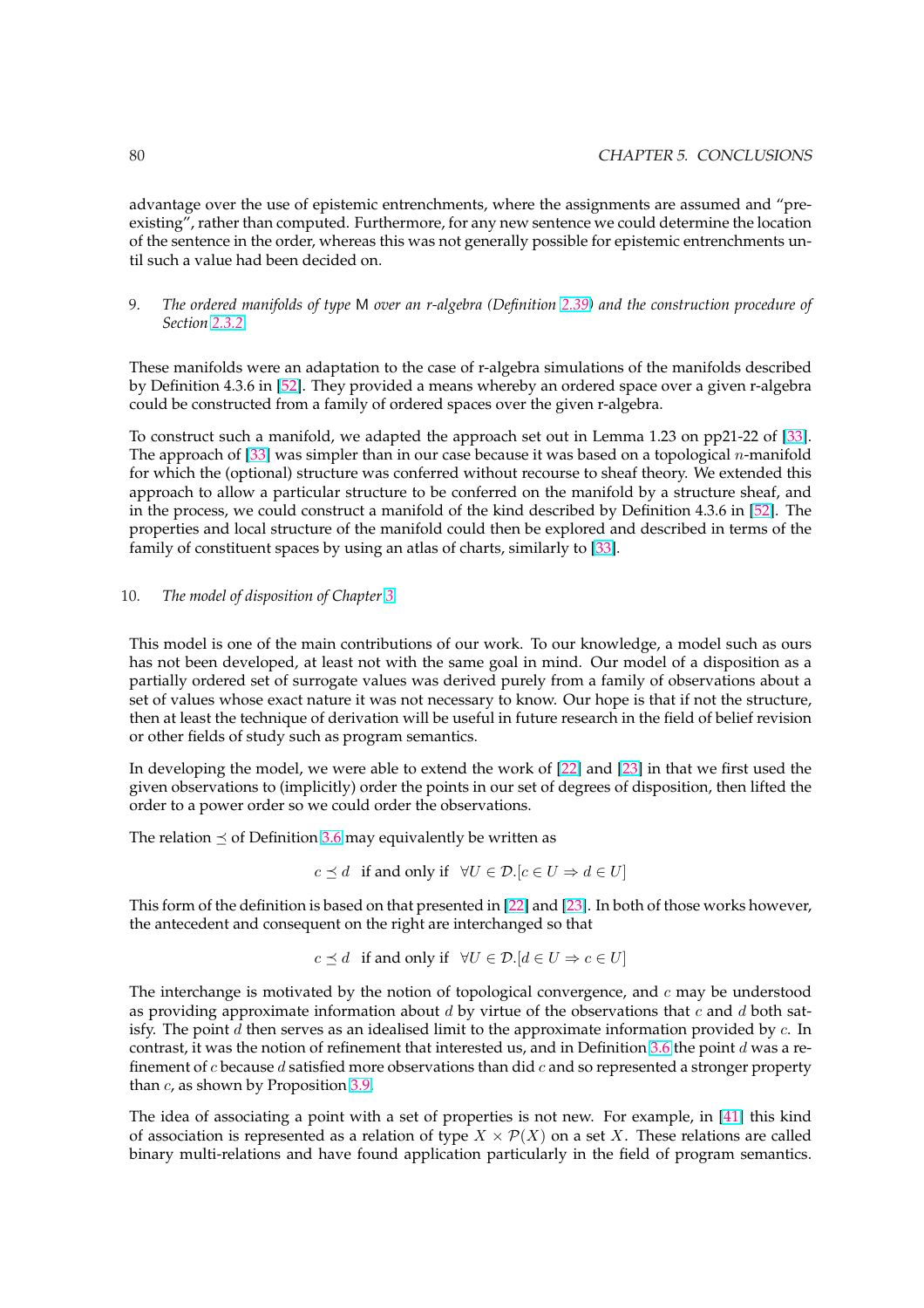The idea is that a given input state is mapped by a binary multi-relation to a set of properties that the output from a particular program can be expected to satisfy. The binary multi-relation is then used to represent the program and captures in an accessible form angelic or demonic non-deterministic terminating behaviour of the program.

In our case, we have turned this picture around by instead using properties to determine points, thereby focussing on properties of points rather than points themselves. The idea of using observations to structure the points of a set is reminiscent of the work presented in [54], where the "opens" of a frame are used for this purpose. Scope did not permit us to explore the development of relational belief revision within settings such as those of [54]. It is our belief, however, that such exploration would be valuable research because techniques from locale theory and formal (point-free) topology could then be applied to the problem of belief revision.

In deriving our set of surrogates, we based our [wor](#page-92-0)k on [15]. There were, however, some important differences. In [15], a topology was assumed, and truth values were composed from the open and closed sets of the topology. A truth value was thus constructed from two properties  $U$  and  $V$ , which respectively were thought of as sets of worlds at which a formula of interest held and did not hold. We extended this idea by composing a surrogate from t[wo](#page-90-0) sets of properties. We could therefore uncouple surro[gate](#page-90-0) values from direct association with the underlying degrees of disposition.

To form a surrogate, we chose to use the closed sets of a closure operator (compare the discussion following Proposition 3.11). As with [15], the resulting lattice of surrogates was finitely distributive. In our case, however, we could define negation as an involution (Definition 3.18 and Proposition 3.19), whereas in [15], negation corresponded to the weaker notion of proto-complementation (see Definition 5.14 in [12]).

From our developme[nt of a](#page-46-0) model of [disp](#page-90-0)osition, there arise several avenues fo[r such](#page-50-0) future research. [It wo](#page-50-0)uld be of inte[res](#page-90-0)t to explore how r-algebra simulations might be applied to other fields of study. For example, one [ver](#page-89-0)y simple application to the study of program semantics might be as follows. Let A be a bounded r-algebra of type F, where  $(A, \leq_A)$  represents a partially ordered family of properties, and let  $(S, \Omega S)$  be the state space for a given program. For each  $U \in \Omega S$ , we let  $[U \longrightarrow A]$ be the family of functions such that if  $f(u) = \theta$  for  $f \in [U \rightarrow A]$ , then when the program is started in state  $u$ , the outcome satisfies the property  $\theta$ .

From Proposition 2.29, the sheaf H on S is such that for each  $U \in \Omega S$ ,  $H(U) = [U \longrightarrow A]$ , is a sheaf of A-simulations. We can then represent the actual behaviour of the program by a family  $\{s_i\}_{i\in I} \subseteq H(S)$  of global sections. With restriction maps, the program behaviour can be analysed by considering more local behaviour over an open set of interest. We may also think of  $\{s_i\}_{i\in I}$  as representing a rel[ation](#page-29-0)  $R \subseteq S \times A$  where for  $x \in S$ ,  $R(s) = \{s_i(x)\}_{i \in I}$ . We are then able to represent a form of non-determinism, from which we can proceed to explore other aspects such as the nonterminating behaviour of a program.

In turn, a manifold would provide a means of combining the state spaces and behaviour of several programs into a unified structure. The behaviour of each program can be examined by means of the accompanying atlas, and where two programs share input states, the transition maps enforce a coherency on the behaviour of the programs on these shared inputs. If each program is treated as a method of a class in an object-orientated setting, we can then reason about the behaviour of the class. Similarly, if each program is treated as an independent agent, we may reason about the behaviour of a family of co-working agents.

We could use the P- and Q-specifications of a surrogate to specify, respectively, "liveness" (something good always happens) and "safety" (something bad does not happen) properties (see for example [47] and also [3]). An overdefined truth value assigned to an input state is then more desirable, since for output states that satisfy  $P$  and  $Q$  something good always happens and something bad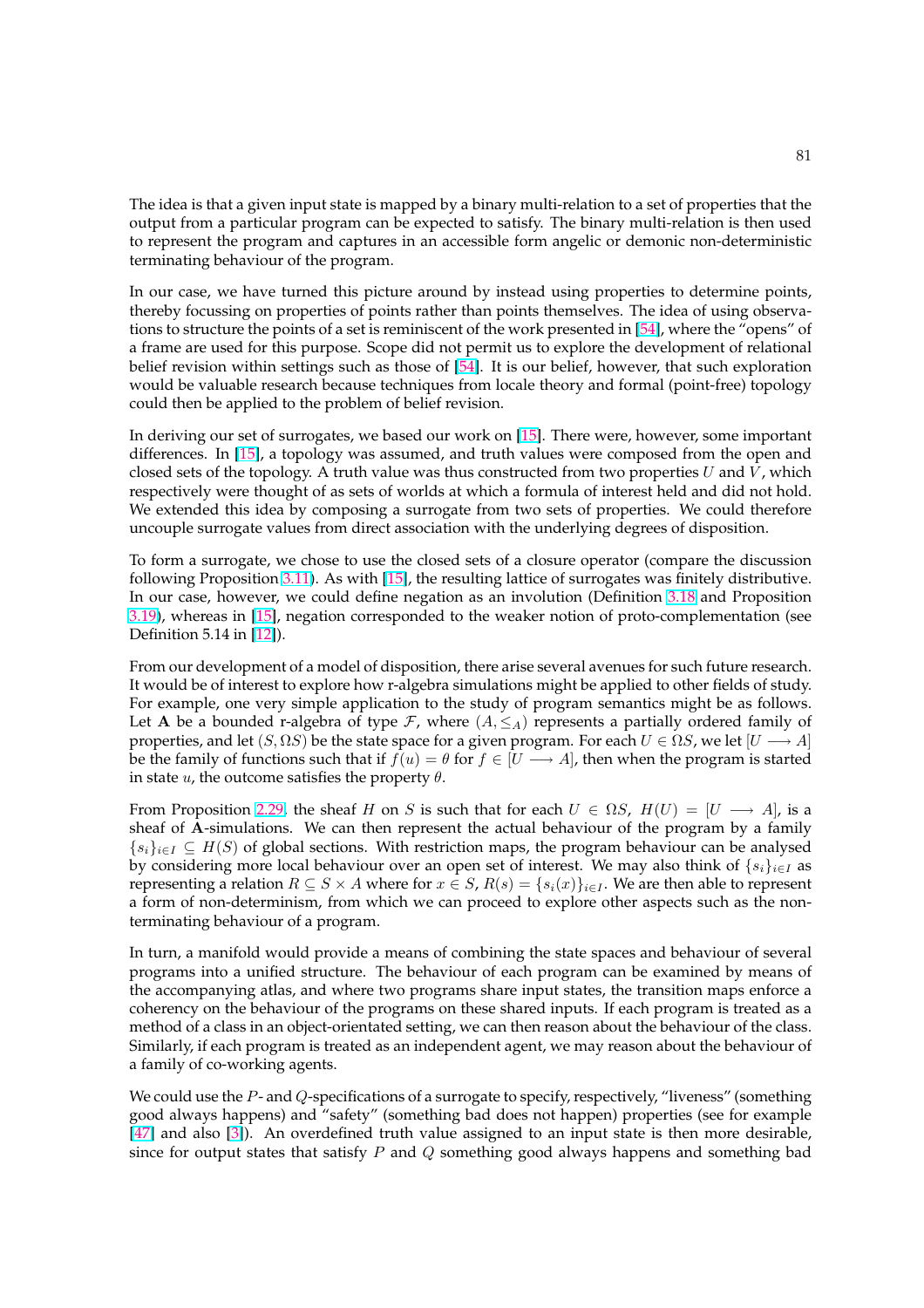does not happen. Consistent and exact truth values are less desirable, because for output states that satisfy  $\overline{P}$ , we cannot guarantee that something bad does not happen. It may also be of interest to explore how these surrogates could be used in conjunction with other analysis tools such as predicate transformers.

In closing our work, we recall again the quote from [29] (page XX):

"Abstract algebra cannot develop to its fullest extent without the infusion of topological ideas, and conversely, if we do not recognise the algebraic aspects of the fundamental structures of analysis our view of them will be one-sided."

Although we did not need to explore the kind of duality suggested by this quotation, we have nonetheless been fortunate to have explored a problem in belief revision from logical, algebraic and topological vantage points. The logical view would always be a given, because belief revision is so intrinsically linked to the idea of logical consistency. Ideas from universal algebra were applied most notably in the exposition of the Chapter 2 and to a lesser extent in the development of the dispositions of Chapter 3. It was ultimately the application of topological ideas, however, that allowed us to develop our proposed framework.

It is our hope that the framework we h[av](#page-19-0)e constructed will be of benefit to further study of belief revision, and th[at](#page-41-0) it may find application in other areas of study as well.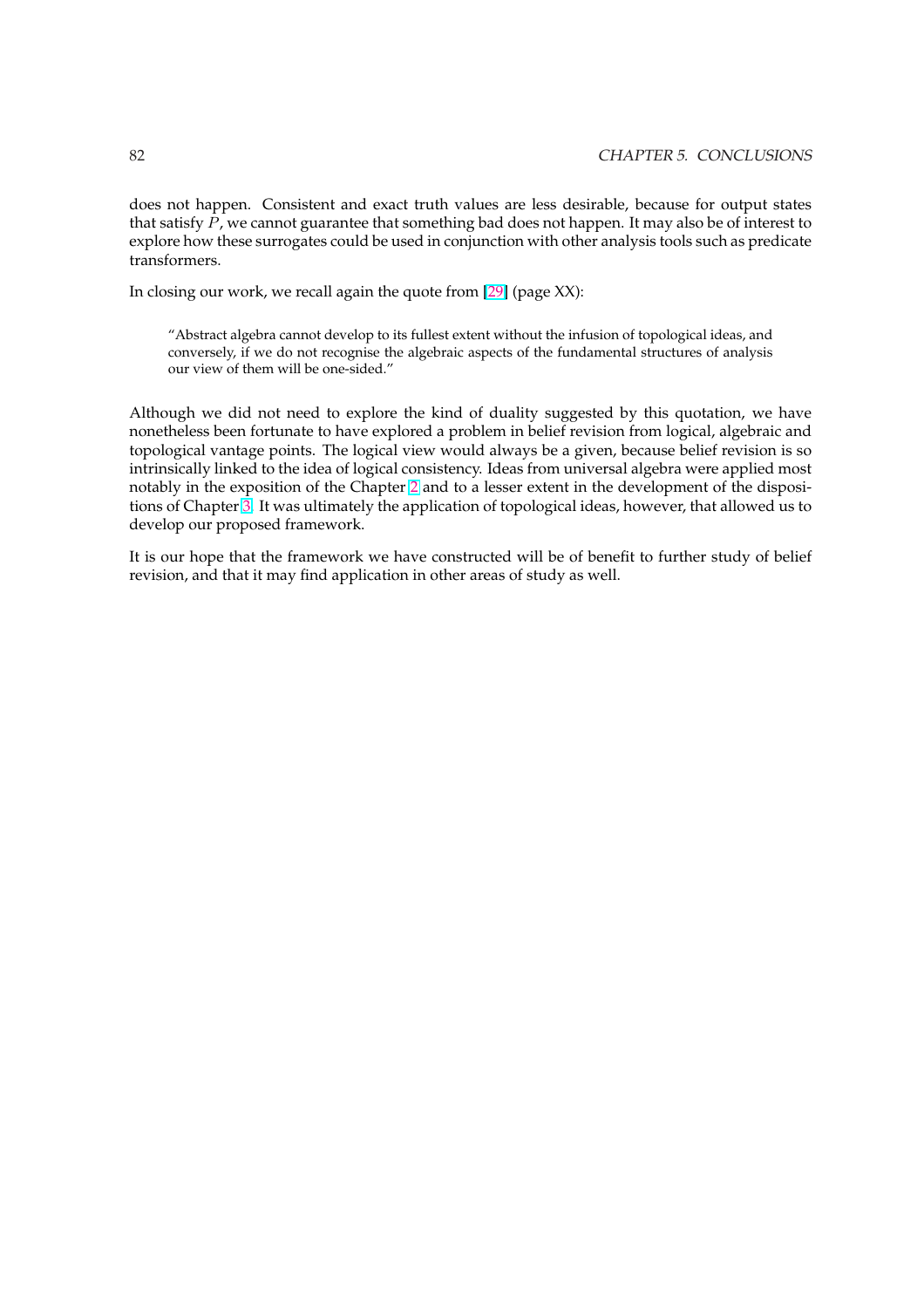# <span id="page-89-0"></span>**Bibliography**

- [1] Carlos E. Alchourrón, Peter Gärdenfors, and David Makinson. On the Logic of Theory Change: Partial Meet Contraction and Revision Functions. *Journal of Symbolic Logic*, 50:510–530, 1985.
- [2] Patrick Blackburn, Maarten de Rijke, and Yde Venema. *Modal Logic*. Cambridge University Press, Cambridge, UK, 1st edition, 2001.
- [3] Marcello Bonsangue. *Topological Dualities in Semantics*. PhD thesis, Institute for Programming Research and Algorithmics, Vrije Universiteit Amsterdam, 1996.
- [4] Marcello M. Bonsangue and Joost N. Kok. Towards an Infinitary Logic of Domains: Abramsky Logic for Transition Systems. *Information and Computation*, 155:170–201, 1999.
- [5] Marcello M. Bonsangue and Joost N. Kok. Infinite Intersection Types. *Information and Computation*, 186(2):285–318, 2003.
- [6] Craig Boutilier. A Unified Model of Qualitative Belief Change: A Dynamical Systems Perspective. *Artificial Intelligence*, 98(1–2):281–316, 1998.
- [7] Craig Boutilier, Ronen I. Brafman, Carmel Domschlak, Holger H. Hoos, and David Poole. CPnets: A Tool for Representing and Reasoning with Conditional Ceteris Paribus Preference Statements. *Journal of Artificial Intelligence Research*, 21:135–191, 2003.
- [8] Chris Brink and Ingrid Rewitzky. *A Paradigm for Program Semantics: Power Structures and Duality*. Number 17 in Studies in Logic, Language and Information. CSLI Publications, Stanford University, USA, 1st edition, 2001.
- [9] Lawrence M. Brown. Quotients of Textures and of Ditopological Texture Spaces. In J. Dydak, G. Gruenhage, J. Heath, et al., editors, *Topology Proceedings*, volume 29(2), pages 337–368. Nipissing University, Ontario, Canada, 2005.
- [10] Stanley Burris and H. P. Sankappanavar. *A Course in Universal Algebra: The Millenium Edition*. Springer Verlag, 2000.
- [11] Samir Chopra and Rohit Parikh. Relevance Sensitive Belief Structures. *Annals of Mathematics and Artificial Intelligence*, 28(1–4):259–285, 2000.
- [12] John P. Cleave. *A Study of Logics*. Oxford University Press, New York, 1st edition, 1991.
- [13] B.A. Davey and H.A. Priestley. *Introduction to Lattices and Order*. Cambridge University Press, Cambridge, UK, 2nd edition, 2002.
- [14] Renée Elio. What to Believe when Inferences are Contradicted: The Impact of Knowledge Type and Inference Rule. In Michael G. Shafto and Pat Langley, editors, *Proceedings of the Nineteenth Annual Conference of the Cognitive Science Society, Stanford University Aug 7-10 1997*, pages 211– 216. Lawrence Erlbaum Associates, New Jersey, USA, 1997.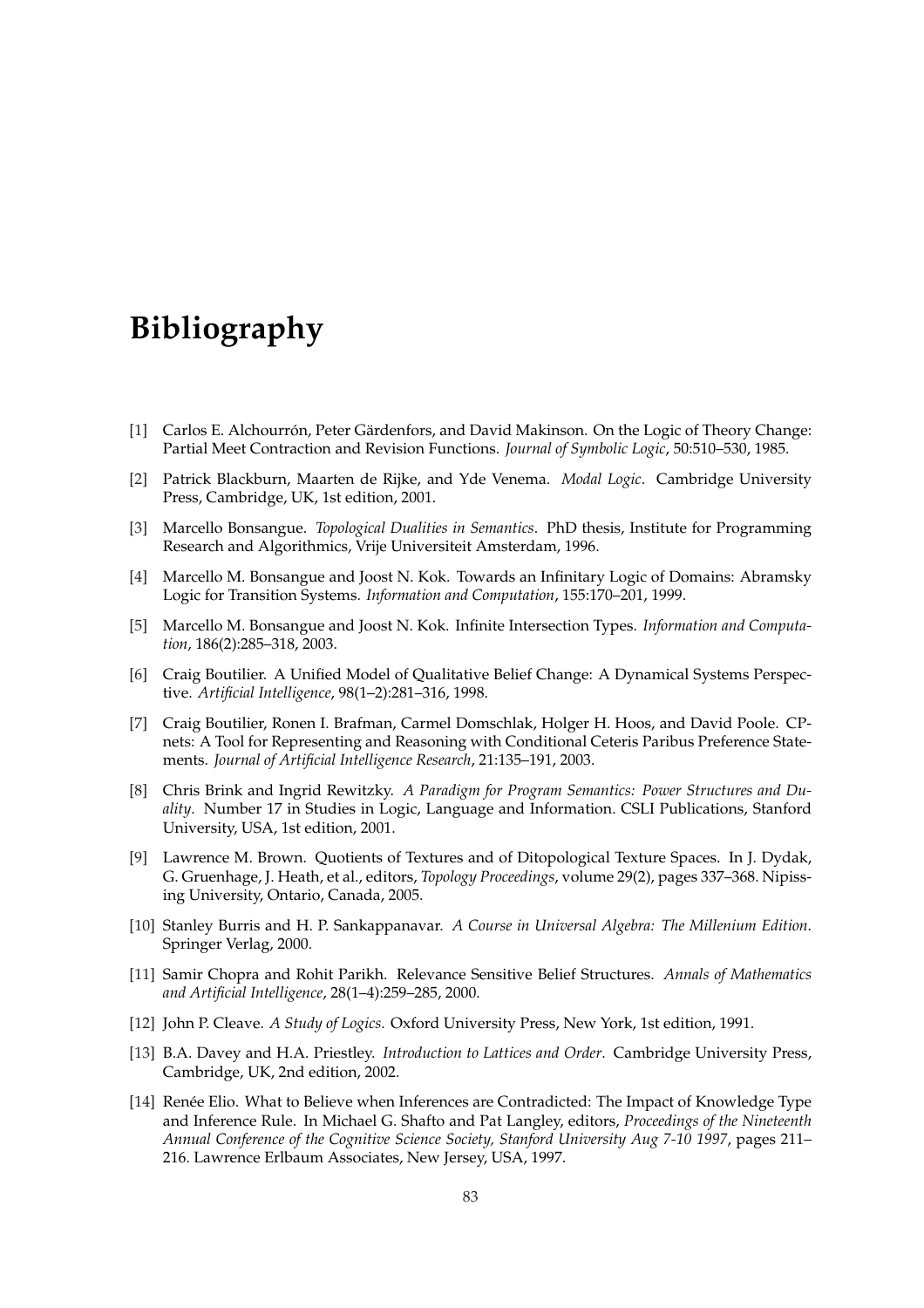- <span id="page-90-0"></span>[15] Melvin Fitting. Logic Programming on a Topological Bilattice. *Fundamenta Informaticae*, XI:209– 218, 1988.
- [16] Josep Maria Font. An Abstract Algebraic Logic View of Some Multiple-Valued Logics. In Melvin Fitting and Ewa Orlowska, editors, *Beyond Two: Theory and Applications of Multiple-Valued Logic*, Studies in Fuzziness and Soft Computing, pages 25–57. Physica-Verlag, Heidelberg, Germany, 2003.
- [17] Josep Maria Font, Ramon Jansana, and Don Pigozzi. A Survey of Abstract Algebraic Logic. *Studia Logica, Special Issue on Algebraic Logic, Part II*, 74:13–97, 2003.
- [18] Nir Friedman and Joseph Y. Halpern. Belief Revision: A Critique. In Luigia Carlucci Aiello, Jon Doyle, and Stuart Shapiro, editors, *KR'96: Principles of Knowledge Representation and Reasoning*, pages 421–431. Morgan Kaufmann, San Francisco, California, 1996.
- [19] Nir Friedman and Joseph Y. Halpern. Belief Revision: A Critique. *Journal of Logic, Language and Information*, 8(4):401–420, 1999.
- [20] Peter Gärdenfors and David Makinson. Revisions of Knowledge Systems using Epistemic Entrenchment. In Moshe Y. Vardi, editor, *Proceedings of the Second Conference on Theoretical Aspects of Reasoning about Knowledge*, pages 83–95, California, USA, March 1988. Morgan-Kaufmann.
- [21] Edmund L. Gettier. Is justified true belief knowledge? *Analysis*, 23:121–123, 1963.
- [22] Jonathan Gratus and Timothy Porter. A Geometry of Information, I: Nerves, Posets and Differential Forms. In Ralph Kopperman, Michael B. Smyth, Dieter Spreen, and Julian Webster, editors, *Spatial Representation: Discrete vs. Continuous Computational Models*, number 04351 in Dagstuhl Seminar Proceedings, Dagstuhl, Germany, 2005. Internationales Begegnungs- und Forschungszentrum für Informatik (IBFI), Schloss Dagstuhl, Germany.
- [23] Jonathan Gratus and Timothy Porter. A Geometry of Information, II: Sorkin Models, and Biextensional Collapses. In Ralph Kopperman, Michael B. Smyth, Dieter Spreen, and Julian Webster, editors, *Spatial Representation: Discrete vs. Continuous Computational Models*, number 04351 in Dagstuhl Seminar Proceedings. Internationales Begegnungs- und Forschungszentrum für Informatik (IBFI), Dagstuhl, Germany, 2005.
- [24] Thomas D. Griffin and Stellan Ohlsson. Beliefs versus Knowledge: A Necessary Distinction for explaining, predicting, and assessing Conceptual Change. In Johanna D. Moore and Keith Stenning, editors, *Proceedings of the 23rd Annual Conference of the Cognitive Science Society 1-4 August 2001, University of Edinburgh, Scotland*, pages 364–369, New Jersey, USA, 2001. Lawrence Erlbaum Associates, Inc.
- [25] Sven Ove Hansson and Renata Wassermann. Local change. *Studia Logica*, 70(1):49–76, 2002.
- [26] Andreas Herzig and Omar Rifi. Propositional Belief Base Update and Minimal Change. *Artificial Intelligence*, 115(1):107–138, 1999.
- [27] John H. Holland. *Emergence: From Chaos to Order*. Oxford University Press, Oxford, UK, 1st edition, 1998 (First paperback edition 2000).
- [28] Kiyosi Itô, editor. *Encyclopedic Dictionary of Mathematics*. MIT Press, Cambridge, MA, USA, 2000 (5th Printing).
- [29] Peter T. Johnstone. *Stone Spaces*, volume 3 of *Cambridge Studies in Advanced Mathematics*. Cambridge University Press, Cambridge, UK, 1982 (reprinted 1992).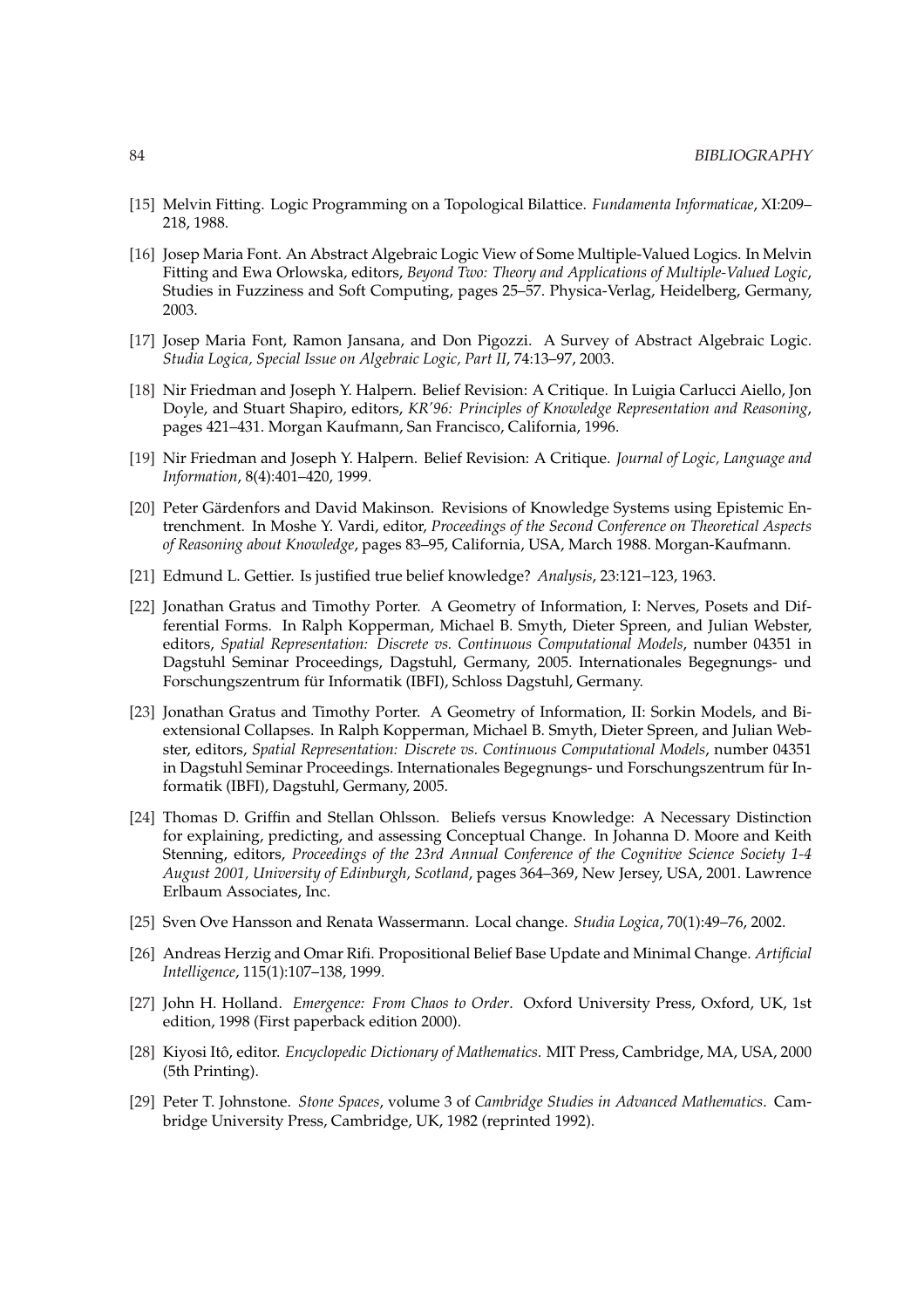- <span id="page-91-0"></span>[30] Hirofumi Katsuno and Alberto Mendelzon. On the Difference Between Updating a Knowledge Base and Revising It. In James F. Allen, Richard Fikes, and Erik Sandewall, editors, *KR'91: Principles of Knowledge Representation and Reasoning*, pages 387–394. Morgan Kaufmann, San Mateo, California, 1991.
- [31] Hirofumi Katsuno and Alberto Mendelzon. On the Difference Between Updating a Knowledge Base and Revising It. In Peter Gärdenfors, editor, *Belief Revision*, number 29 in Cambridge Tracts in Theoretical Computer Science, pages 183–203. Cambridge University Press, Cambridge, UK, 1992.
- [32] Jérôme Lang. Belief Update Revisited. In Manuela M. Veloso, editor, *IJCAI'07: Proceedings of the 20th International Joint Conference on Artificial Intelligence, Hyderabad, India, January 6–12, 2007*, pages 2517–2522. IJCAI, and AAAI Press, Menlo Park, California, 2007.
- [33] John M. Lee. *Introduction to Smooth Manifolds*, volume 218 of *Graduate Texts in Mathematics*. Springer Science+Business Media, Inc., New York, USA, 1st edition, 2003.
- [34] John M. Lee. *Introduction to Topological Manifolds*, volume 202 of *Graduate Texts in Mathematics*. Springer Science+Business Media, LLC., New York, USA, 1st edition, 2004.
- [35] Isaac Levi. *The Enterprise of Knowledge: An Essay on Knowledge, Credal Probability, and Chance*. MIT Press, USA, 1980 (First paperback edition 1983).
- [36] Sten Lindström and Wlodzimierz Rabinowicz. Epistemic Entrenchment with Incomparabilities and Relational Belief Revision. In A. Fuhrmann and M. Morreau, editors, *The Logic of Theory Change (Workshop, Konstanz, FRG, October 13–15, 1989 Proceedings)*, volume 465 of *Lecture Notes in Artificial Intelligence (Subseries of Lecture Notes in Computer Science)*, pages 93–126. Springer Berlin/Heidelberg, Germany, 1991.
- [37] Saunders MacLane. *Categories for the Working Mathematician*, volume 5 of *Graduate Texts in Mathematics*. Springer-Verlag New York, Inc., USA, 2nd edition, 1978.
- [38] Saunders MacLane and Ieke Moerdijk. *Sheaves in Geometry and Logic A First Introduction to Topos Theory*. Springer-Verlag New York, Inc., USA, 1992.
- [39] Rohit Parikh. Beliefs, Belief Revision, and Splitting Languages. In Lawrence Moss, Jonathan Ginzburg, and Maarten de Rijke, editors, *Logic, Language and Computation*, volume 2(96) of *CSLI Lecture Notes*, pages 266–268. CSLI Publications, 1999.
- [40] Timothy Porter. Can Categorical Shape Theory Handle Grey-level Images? In Ying-Lie O, Alexander Toet, David Foster, Henk J.A.M. Heijmans, and Peter Meer, editors, *Shape in Picture: Mathematical Description of Shape in Grey-level Images (Proceedings of the NATO Advanced Research Workshop "Shape in Picture", Driebergen, The Netherlands, 7–11 September 1992)*, volume 126 of *NATO ASI Series F:Computer and Systems Sciences*, pages 127–146, Heidelberg, Germany, 1994. Springer-Verlag.
- [41] Ingrid Rewitzky. Binary Multirelations. In Harrie C.M. de Swardt, Ewa Orlowska, Gunther Schmidt, and Marc Roubens, editors, *Theory and Applications of Relational Structures as Knowledge Instruments*, volume 2929 of *Lecture Notes in Computer Science*, pages 256–271. Springer, 2003.
- [42] Hans Rott. Two Dogmas of Belief Revision. *The Journal of Philosophy*, 97(9):503–522, 2000.
- [43] Kenneth M. Sayre. *Belief and Knowledge: Mapping the Cognitive Landscape*. Rowman and Littlefield Publishers, Inc., Maryland, USA, 1997.
- [44] Eric Schwitzgebel. A Phenomenal, Dispositional Account of Belief. *Noûs*, 36(2):249–275, 2002.